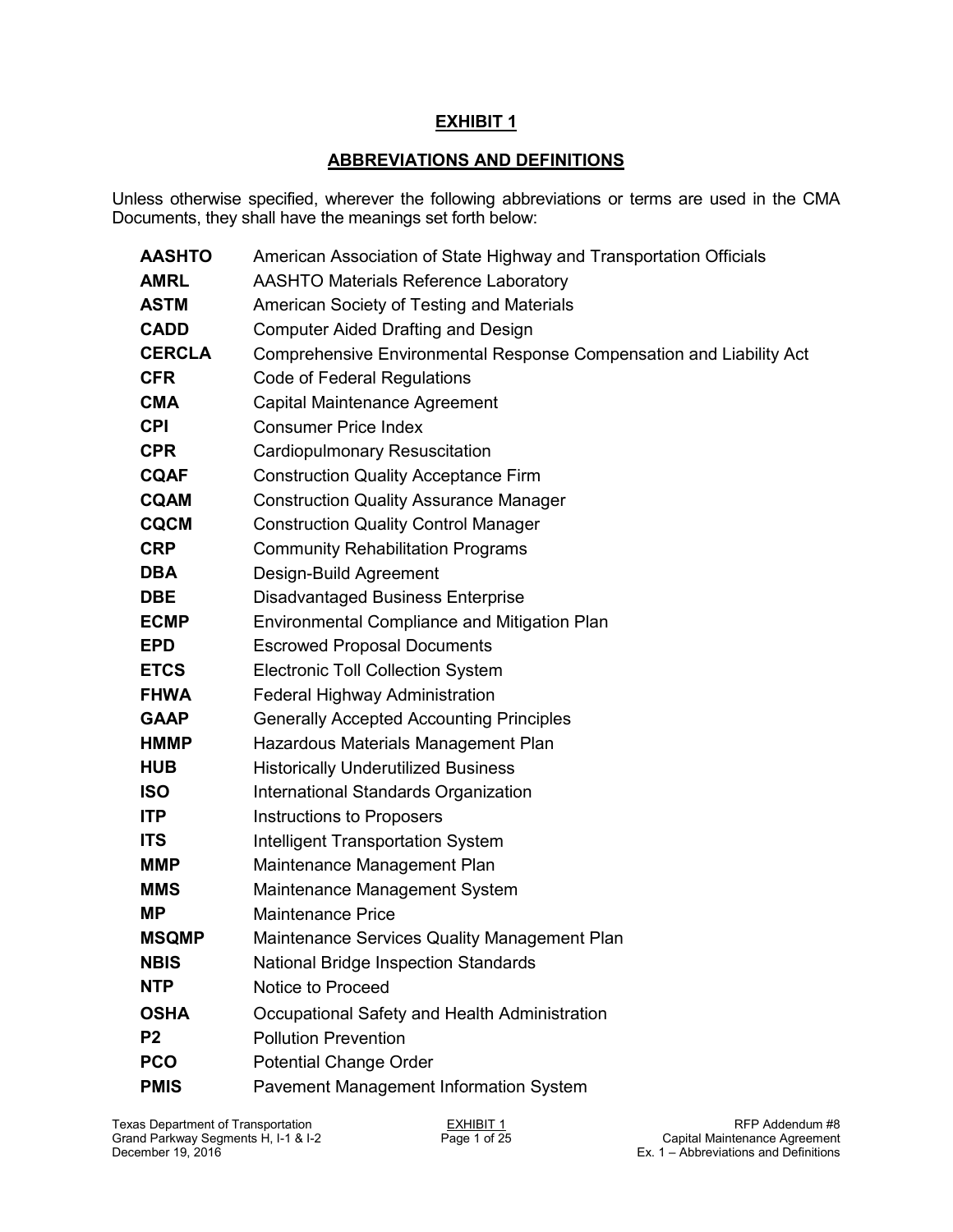| <b>RFP</b>    | <b>Request for Proposals</b>                           |
|---------------|--------------------------------------------------------|
| <b>RFQ</b>    | <b>Request for Qualifications</b>                      |
| <b>ROW</b>    | Right of Way                                           |
| <b>SH</b>     | State Highway                                          |
| <b>SI</b>     | Systems Integrator                                     |
| SW3P          | <b>Storm Water Pollution Prevention Plan</b>           |
| <b>TIBH</b>   | Texas Industries for the Blind and Handicapped         |
| <b>TMP</b>    | <b>Traffic Management Plan</b>                         |
| <b>TMUTCD</b> | <b>Texas Manual on Uniform Traffic Control Devices</b> |
| <b>TRM</b>    | Texas Reference Marker                                 |
| <b>TxDOT</b>  | <b>Texas Department of Transportation</b>              |

**Adjacent Work** means any project, work, improvement or development to be planned, designed or constructed which could or does impact the Project and/or is adjacent to the Project. Examples of Adjacent Work include proposed subdivisions, other roads constructed by Governmental Entities, site grading and drainage and other development improvement plans and Utility projects.

#### **Affiliate(s)** means:

- (a) any shareholder, member, partner or joint venture member of DB Contractor,
- (b) any Person that directly or indirectly through one or more intermediaries controls, or is controlled by, or is under common control with, DB Contractor, or any of its respective shareholders, members, partners or joint venture members; and
- (c) any Person for which ten percent or more of the equity interest in such Person is held directly or indirectly, beneficially or of record by (i) DB Contractor, (ii) any of the shareholders, members, partners or joint venture members of DB Contractor; or (iii) any Affiliate of DB Contractor under clause (b) of this definition.

For purposes of this definition the term "control" shall mean the possession, directly or indirectly, of the power to cause the direction of the management of a Person, whether through voting securities, by contract, family relationship or otherwise. "**Affiliated**" shall mean having the status of an Affiliate.

**Annual Non-Discriminatory Change Deductible** has the meaning set forth in Section 10.8.3.2 of the Capital Maintenance Agreement.

**Audit Inspection** means a detailed inspection of the specified proportion of Performance Sections undertaken every 6 months by DB Contractor as part of the Maintenance Services in accordance with Section 1.4.2 of Exhibit 2 to the Capital Maintenance Agreement to establish a Maintained Element Asset Condition Score for each Maintained Element and Mean Asset Condition Score.

**Authorized Representative(s)** has the meaning set forth in Section 19.5.1 of the Capital Maintenance Agreement.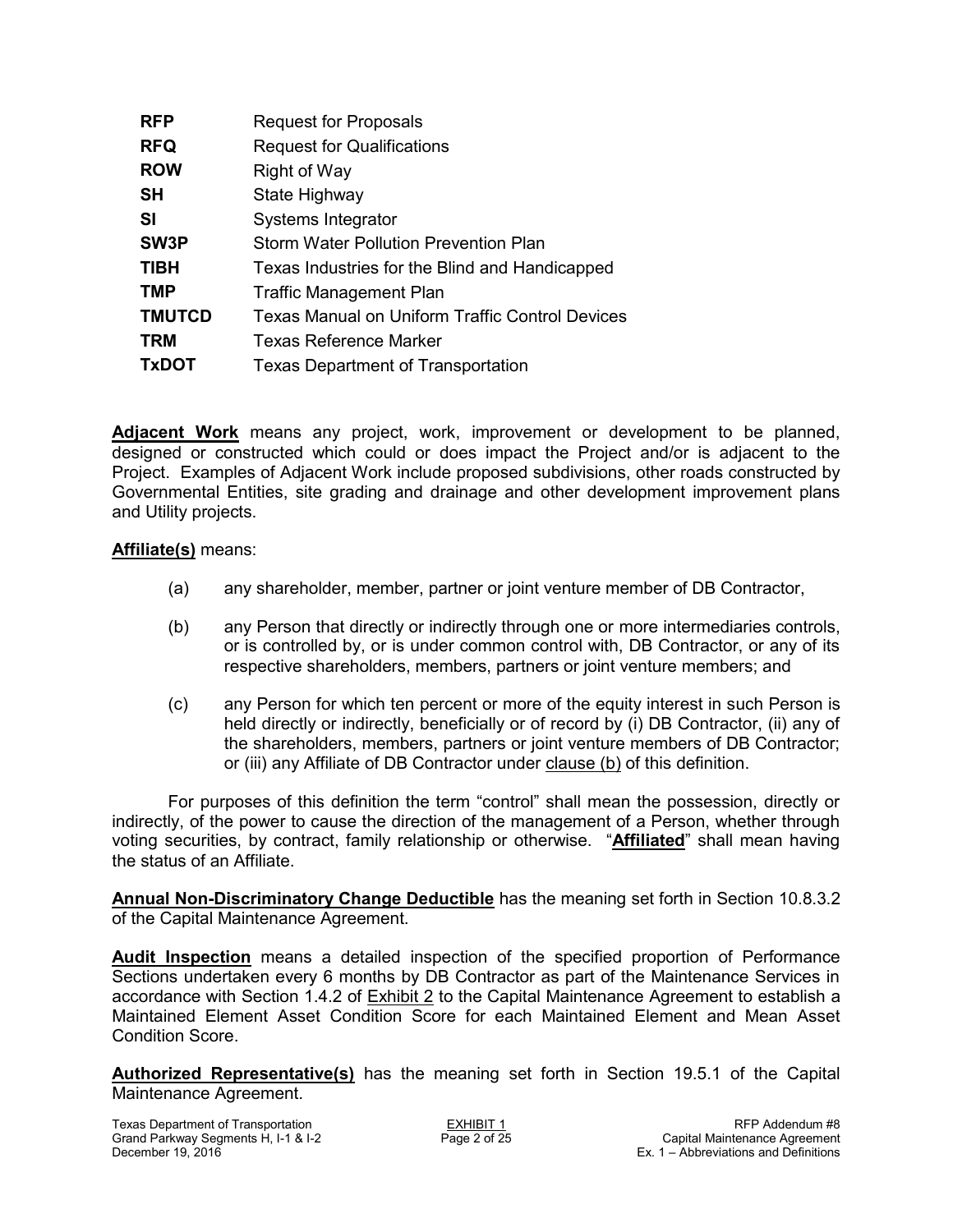**Base Index** has the meaning set forth in Section 8.1.3.1(a) of the Capital Maintenance Agreement.

**Business Day(s)** means day(s) on which TxDOT is officially open for business.

**Capital Maintenance Agreement** or **CMA** means that certain Capital Maintenance Agreement executed by TxDOT and DB Contractor providing for DB Contractor to perform, at TxDOT's sole option, certain Maintenance Services for the Project, to which this Exhibit 1 is attached, including any and all amendments thereto.

**Capital Maintenance Agreement Documents** or **CMA Documents** has the meaning set forth in Section 1.2.1 of the Capital Maintenance Agreement.

**Category 1 Defect** has the meaning set forth in Section 1.3.2.3 of Exhibit 2 to the Capital Maintenance Agreement.

**Category 2 Defect** has the meaning set forth in Section 1.3.2.3 of Exhibit 2 to the Capital Maintenance Agreement.

**Change in Law** means:

- (a) Enactment, adoption, modification, repeal or other change in any Law that occurs after the Proposal Due Date, including any change in the judicial or administrative interpretation of any Law; or
- (b) Adoption of any new Law, which in each case is materially inconsistent with Laws in effect on the Proposal Due Date.

The term **"Change in Law"** excludes:

- (i) Any such change in or new Law which was passed or adopted but not yet effective as of the Proposal Due Date; and
- (ii) Any change in or new Law relating to DB Contractor's general business operations, including licensing and registration fees, income taxes, gross receipts taxes, social security, Medicare, unemployment and other payroll-related taxes.

**Change Order(s)** means a written order issued by TxDOT to DB Contractor delineating changes in the Maintenance Services within the general scope of the Capital Maintenance Agreement Documents or in the terms and conditions of the CMA Documents in accordance with Section 10 of the Capital Maintenance Agreement and establishing, if appropriate, an adjustment to the Maintenance Price or a time extension.

**Claim(s)** means: (a) a demand by DB Contractor, which is or potentially could be disputed by TxDOT, for a time extension under the CMA Documents or payment of money or damages from TxDOT to DB Contractor or (b) a demand by TxDOT, which is or potentially could be disputed by DB Contractor, for payment of money or damages from DB Contractor to TxDOT.

**Code** means the Texas Transportation Code, including specifically Chapter 223.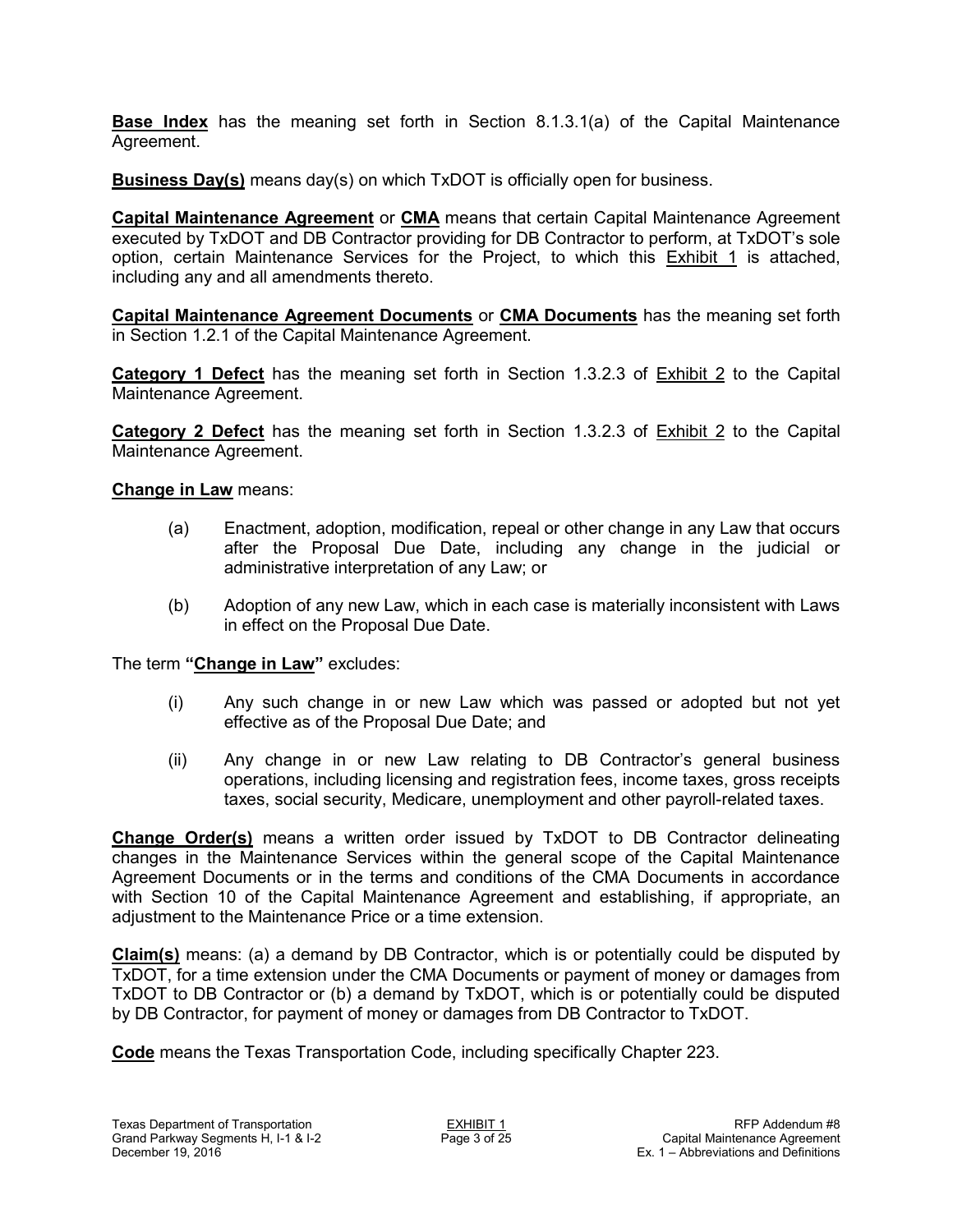**Comparable Limited Access Highways** means highways that are substantially similar to the Project and associated facilities including frontage roads, as applicable. For purposes of this definition, determination of what highways are substantially similar to the Project shall be based on any one or more of similar age, design, engineering, construction, topographical features, operating systems and features, or other features or situations, and/or based on a geographical area in which highways have been or are susceptible to being affected by a common event (such as but not limited to flood or tornado). The presence or absence of tolling and tolling facilities shall not be a factor in determining whether a highway is substantially similar to the Project.

**Concept Plans** shall mean the roadway conceptual plans that depict a refinement of the diagrammatic plans presented in the environmental documentation for Segments H, I-1 and I-2 approved by TxDOT and FHWA and included in the RID.

**Construction Documents** means all shop drawings, working drawings, fabrication plans, material and hardware descriptions, specifications, construction quality control reports, construction quality assurance reports and samples necessary or desirable for construction of Maintenance Services under the terms of the CMA.

**Construction General Permit** shall mean a permit under the Texas Pollutant Discharge Elimination System program for the management of storm water discharges from construction sites.

**Corporation** has the meaning set forth in Recital L of the Capital Maintenance Agreement.

**Cost and Schedule Proposal** means DB Contractor's proposal furnished to TxDOT pursuant to a Request for Change Proposal in accordance with Section 10.2.1 of the Capital Maintenance Agreement.

**CPI** means "Consumer Price Index U.S. City Averages for all Urban Consumers, All Items" (not seasonally adjusted) as published by the U.S. Department of Labor, Bureau of Labor Statistics.

**Cure Period** means the period of time DB Contractor has to cure a particular Noncompliance Event as set forth in Table 8-1 of Exhibit 8 to the Capital Maintenance Agreement.

**Customer Groups** has the meaning set forth in Exhibit 1 to the Design-Build Agreement.

**Day(s)** or **day(s)** means calendar days unless otherwise expressly specified.

**DB Contractor** means [\_\_\_\_\_\_\_\_\_\_\_\_\_\_\_\_\_\_\_\_\_\_\_\_\_\_\_\_\_\_\_\_\_], together with its successors and assigns.

**DB Contractor Maintenance Default** has the meaning set forth in Section 12.1 of the Capital Maintenance Agreement.

**DB Contractor Event of Default** means Event of Default defined under the DBA.

**DB Contractor Release(s) of Hazardous Materials** means (a) Release(s) of Hazardous Material, or the exacerbation of any such release(s), attributable to the actions, omissions, negligence, intentional misconduct, or breach of applicable Law, contract or Governmental Approval by any DB Contractor-Related Entity; (b) Release(s) of Hazardous Materials caused to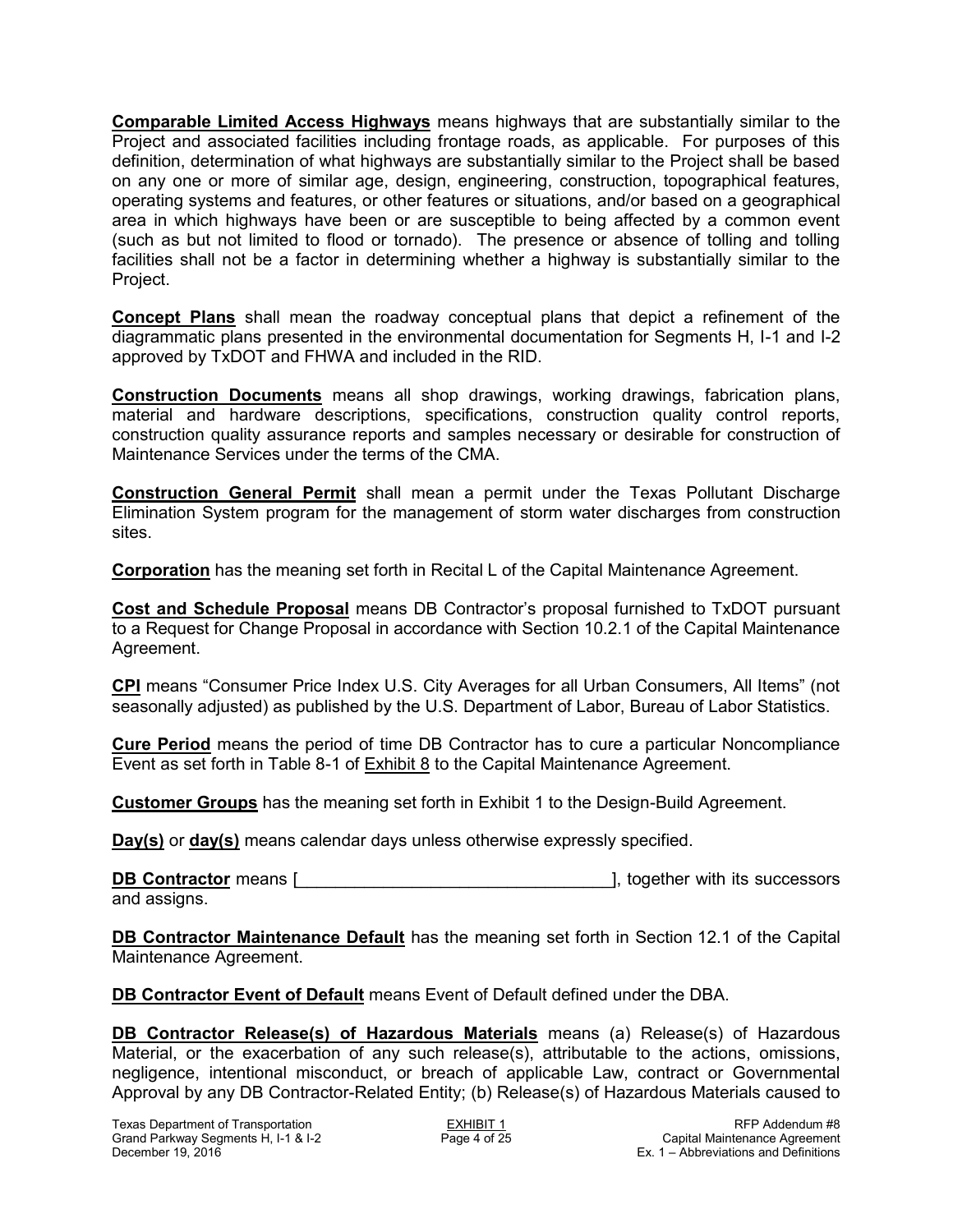be present on, in or under the Site or elsewhere by any DB Contractor-Related Entity, regardless of whether those are the persons who actually caused the release and regardless of the cause; or (c) use, containment, storage, management, handling, transport and disposal of any Hazardous Materials by any DB Contractor-Related Entity in violation of the requirements of the CMA Documents or any applicable Law or Governmental Approval.

**DB Contractor-Related Entity(ies)** means (a) DB Contractor, (b) DB Contractor's shareholders, partners, joint venturers and/or members, (c) Subcontractors to the DB Contractor (including the Lead Maintenance Firm and Suppliers), (d) any other Persons performing any of the Maintenance Services, (e) any other Persons for whom DB Contractor may be legally or contractually responsible, and (f) the employees, agents, officers, directors, shareholders, representatives, consultants, successors, assigns and invitees of any of the foregoing.

**DBA Documents** has the meaning set forth in Section 1.2 of the Design-Build Agreement.

**Defect** means, in connection with the Maintenance Services, a deficiency in a Maintained Element, whether by design, construction, installation, repair, rehabilitation, reconstruction, operation, damage or wear, affecting the condition, use, functionality or operation of any Maintained Element, which would cause or have the potential to cause one or more of the following:

- (a) A hazard, nuisance or other risk to public or worker health or safety, including the health and safety of Users of the Project;
- (b) A structural deterioration of the affected Maintained Element or any other part of the Project affected by it;
- (c) Damage to the property or equipment of TxDOT or a third party;
- (d) Damage to the environment; or
- (e) Failure of the Maintained Element to meet the Target for a measurement record as set forth in the columns headed "Target" and "Measurement Record" in the Performance and Measurement Table.

**Defect Remedy Period** means, for a particular Defect, the time period for rectifying such Defect as set forth in either (a) for a Category 1 Defect, the column headed "Category 1 Hazard Mitigation" or "Category 1 Permanent Remedy," or (b) for a Category 2 Defect, the column headed "Category 2 Permanent Repair" in the Performance and Measurement Table.

**Defense and Indemnification Procedures** has the meaning set forth in Section 15.9 of the Capital Maintenance Agreement.

**Design-Build Agreement (DBA)** has the meaning set forth in Recital I of the Capital Maintenance Agreement.

**Design Documents** means all drawings (including plans, profiles, cross-sections, notes, elevations, sections, details and diagrams), specifications, reports, studies, calculations, electronic files, records and submittals necessary for, or related to, the performance of design services required under the Capital Maintenance Agreement in accordance with the CMA Documents, the Governmental Approvals and applicable Law.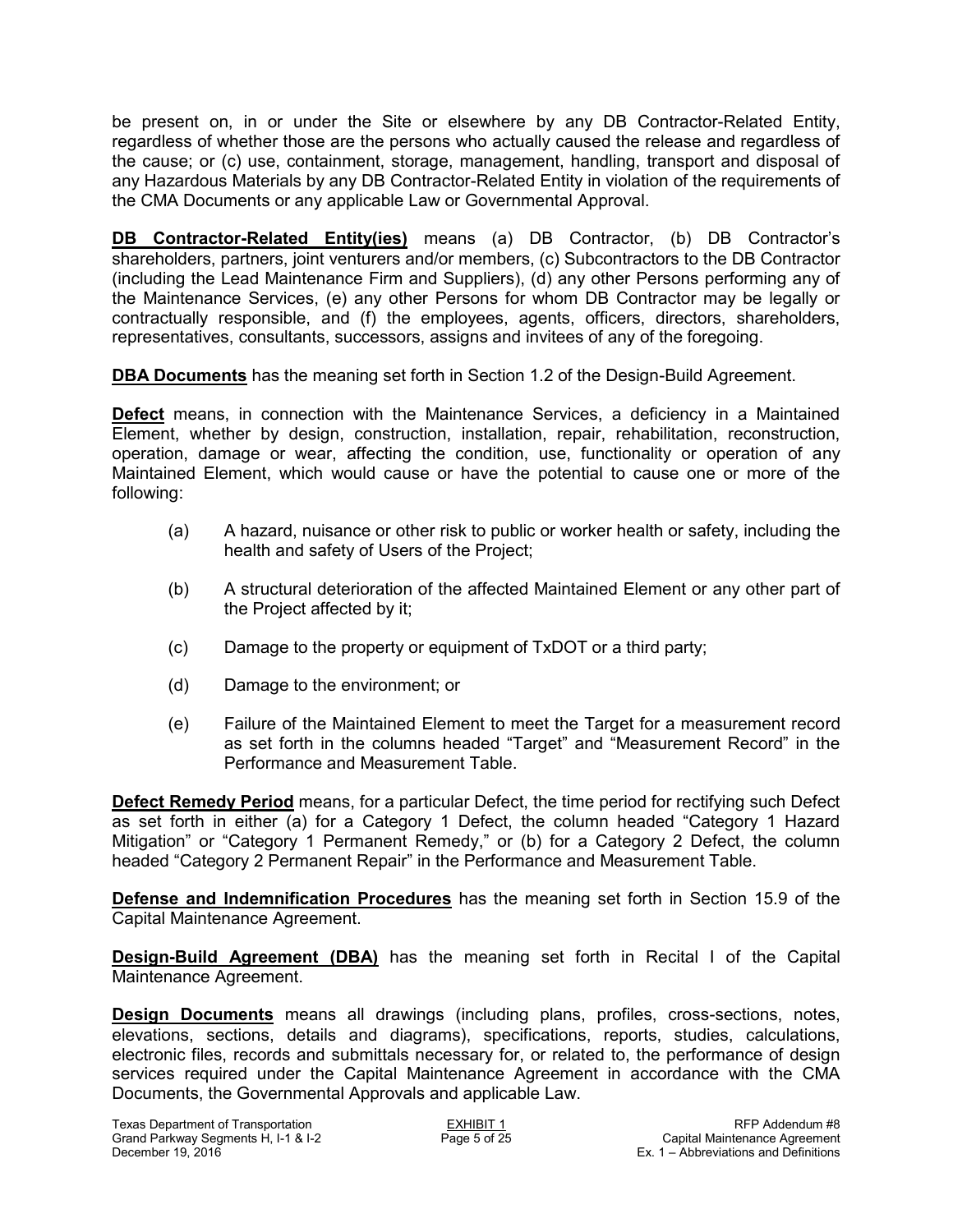**Deviation(s)** means a no-cost change in the Maintenance Services or other requirements of the CMA Documents issued in writing by TxDOT's Authorized Representative or his/her designee under Section 10.12 of the Capital Maintenance Agreement, including any no-cost change, deviation, modification, alteration or exception from Exhibit 2.

**Directive Letter** means the letter issued by TxDOT to DB Contractor in the event of any desired change in the Maintenance Services, or in the event of any Claim or Dispute regarding the scope of Maintenance Services as described in Section 10.1.1.2 of the Capital Maintenance Agreement.

**Disadvantaged Business Enterprise** or **DBE** shall have the meaning set forth in Exhibit 6 to the Design-Build Agreement.

**Discriminatory Change** means (a) materially more onerous application to DB Contractor or the Project of alterations or changes (including additions) to the Maintenance Specifications, Technical Provisions or Safety Standards relating to the Maintenance Services than the application thereof to other Comparable Limited Access Highways, or (b) selective application of alterations or changes (including additions) to the Maintenance Specifications, Technical Provisions or Safety Standards relating to the Maintenance Services to DB Contractor or the Project and not to other Comparable Limited Access Highways. Notwithstanding the foregoing, such application in response to any negligence, willful misconduct, or breach of applicable Law, Governmental Approval or contract by DB Contractor or any DB Contractor-Related Entity shall not be Discriminatory Changes.

**Dispute** means any Claim, dispute, disagreement or controversy between TxDOT and DB Contractor concerning their respective rights and obligations under the CMA Documents including concerning any alleged breach or failure to perform and remedies.

**Dispute Resolution Procedures** means collectively, the procedures established under Section 16.3 and the applicable portions of Section 201.112 of the Code.

**Disputes Board Agreement** means that certain Disputes Board Agreement executed by TxDOT and DB Contractor in the form attached to the Design-Build Agreement as Exhibit 20.

**Draw Request(s)** means a Draw Request and Certificate in the form of **Exhibit 11** to the Capital Maintenance Agreement.

**Effective Date** means the date of the Capital Maintenance Agreement or such other date as shall be mutually agreed upon in writing by TxDOT and the DB Contractor.

**Electronic Toll Collection System (ETCS)** means the roadside, all-electronic toll collection system for the Project and all associated infrastructure installed, provided or constructed by the Systems Integrator.

**Emergency or Emergencies** means, in connection with the Maintenance Services, any unforeseen event affecting the Project, whether directly or indirectly which occurs on or originates from the Project or Project ROW and: (a) causes or has the potential to cause disruption to the free flow of traffic on the Project or a threat to the safety of the public or workers; (b) is an immediate or imminent threat to the long term integrity of any part of the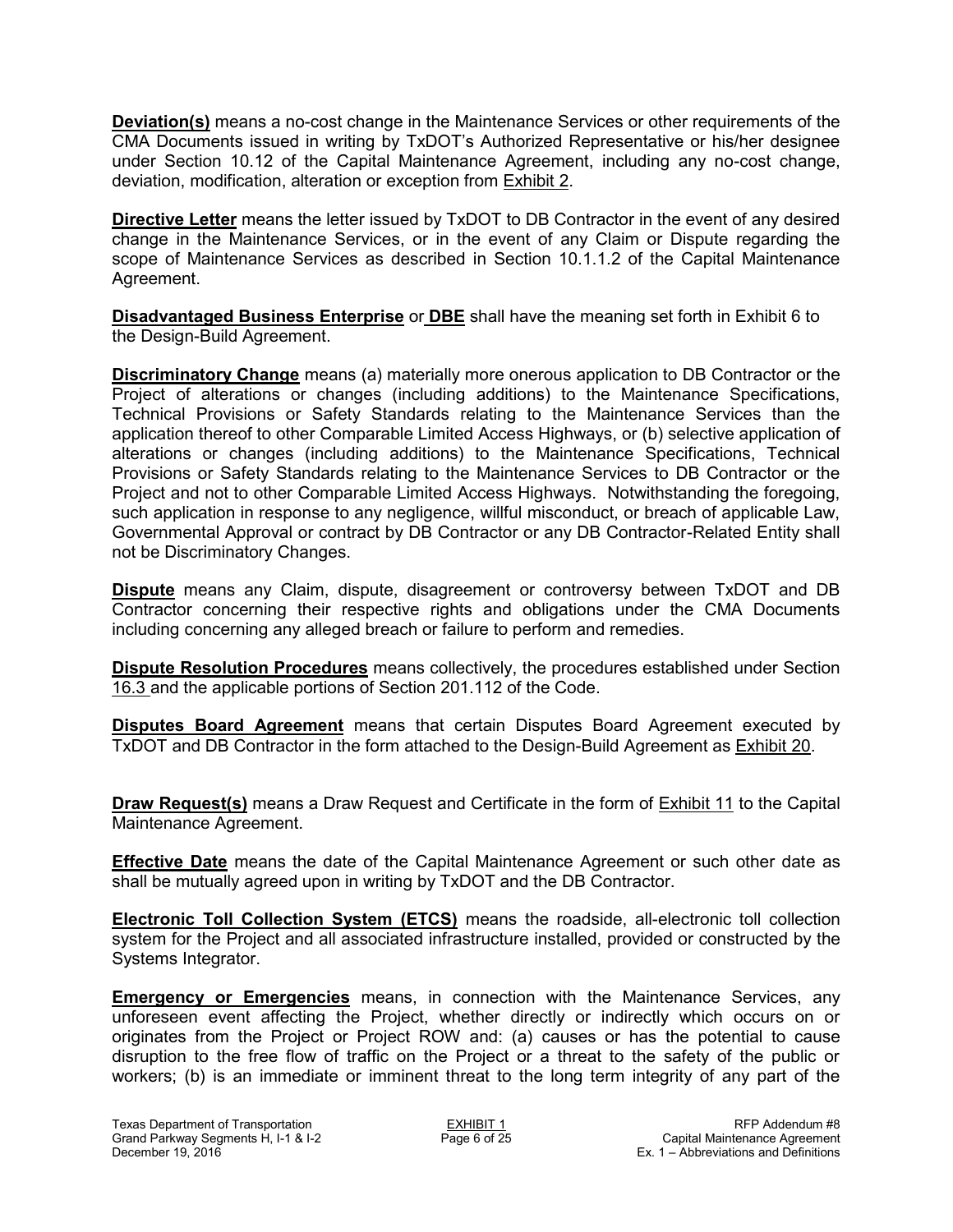infrastructure of the Project, to the environment or to Adjacent Work; or (c) is recognized by the Texas Department of Public Safety as an emergency.

**Emergency Closure** has the meaning set forth in Section 6.3 of Attachment 6 of **Exhibit 2.** 

**Emergency Services** means, in connection with the Maintenance Services, law enforcement, ambulance service, fire and other similar services from agencies with whom DB Contractor establishes protocols for incident response, safety and security procedures, as set forth in the Incident and Emergency Management Plan.

**Emergency Lane Closures** means lane closure events set forth in Section 6.3 of Attachment 6 of Exhibit 2, which are not subject to Lane Closure Restrictions in Table 6-1 of Attachment 6 of Exhibit 2 and Lane Rental Charges in Tables 15-1 to 15-3 in Exhibit 15.

**Engineer of Record** shall mean professional engineer accountable for direction, control and supervision to assure that the Work has been critically examined and evaluated for compliance with appropriate professional standards and the requirements of the CMA Documents.

**Environmental Approvals** means all Governmental Approvals arising from or required by any Environmental Law in connection with the Project.

**Environmental Compliance and Mitigation Plan** means the plan DB Contractor must prepare and implement in accordance with Section 4.3.4 of Exhibit 2.

**Environmental Laws** means any Law applicable to the Project or the Maintenance Services regulating or imposing liability or standards of conduct that pertains to the environment, Hazardous Materials, contamination of any type whatsoever, or environmental health and safety matters, and any lawful requirements and standards that pertain to the environment, Hazardous Materials, contamination of any type whatsoever, or environmental health and safety matters, set forth in any Government Approvals, other permits, licenses, approvals, plans, rules, regulations or ordinances adopted, or other criteria and guidelines promulgated, pursuant to Laws applicable to the Project, DB Contractor or the Maintenance Services, as such have been or are amended, modified, or supplemented from time to time (including any present and future amendments thereto and reauthorizations thereof) including those relating to:

- (a) The manufacture, processing, use, distribution, existence, treatment, storage, disposal, generation, and transportation of Hazardous Materials;
- (b) Air, soil, surface and subsurface strata, stream sediments, surface water, and groundwater;
- (c) Releases of Hazardous Materials;
- (d) Protection of wildlife, Threatened or Endangered Species, sensitive species, wetlands, water courses and water bodies, historical, archeological, and paleontological resources, and natural resources;
- (e) The operation and closure of underground storage tanks;
- (f) Health and safety of employees and other persons; and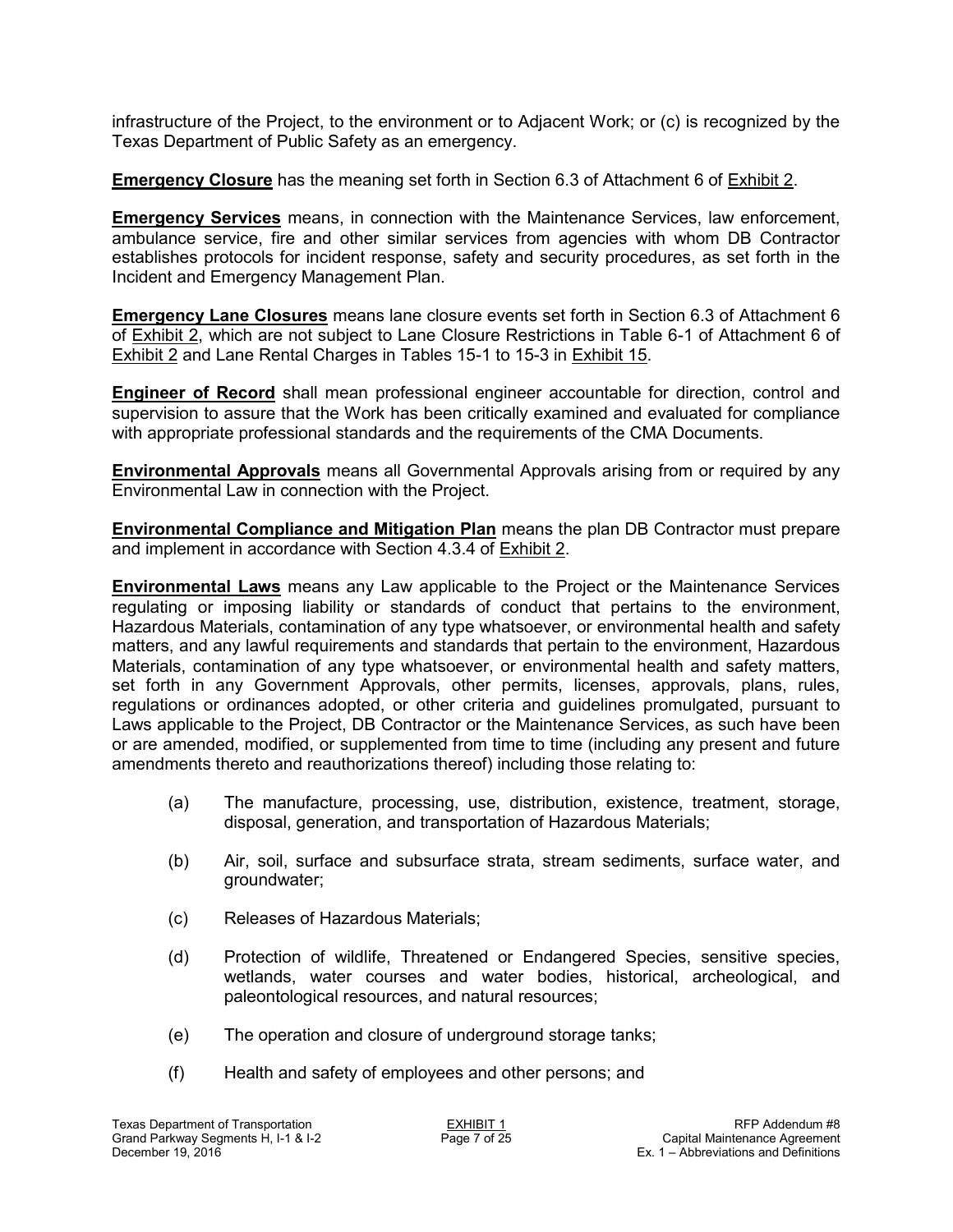(g) Notification, documentation, and record keeping requirements relating to the foregoing.

Without limiting the above, the term "Environmental Laws" shall also include the following:

- (i) The National Environmental Policy Act (42 U.S.C. §§ 4321 et seq.), as amended;
- (ii) The Comprehensive Environmental Response, Compensation, and Liability Act (42 U.S.C. §§ 9601 et seq.), as amended;
- (iii) The Solid Waste Disposal Act, as amended by the Resource Conservation and Recovery Act (42 U.S.C. §§ 6901 et seq.);
- (iv) The Emergency Planning and Community Right to Know Act of 1986 (42 U.S.C. §§ 11001 et seq.), as amended;
- (v) The Clean Air Act (42 U.S.C. §§ 7401 et seq.), as amended;
- (vi) The Federal Water Pollution Control Act, as amended by the Clean Water Act (33 U.S.C. §§ 1251 et seq.);
- (vii) The Resource Conservation and Recovery Act (42 U.S.C. §§ 6901, et seq.), as amended;
- (viii) The Toxic Substances Control Act (15 U.S.C. §§ 2601 et seq.), as amended;
- (ix) The Hazardous Materials Transportation Act (49 U.S.C. §§ 1801 et seq.), as amended;
- (x) The Oil Pollution Act (33 U.S.C. §§ 2701, et seq.), as amended;
- (xi) The Federal Insecticide, Fungicide and Rodenticide Act (7 U.S.C. §§ 136 et seq.), as amended;
- (xii) The Federal Safe Drinking Water Act (42 U.S.C. §§ 300 et seq.), as amended;
- (xiii) The Federal Radon and Indoor Air Quality Research Act (42 U.S.C. §§ 7401 et seq.), as amended;
- (xiv) The Occupational Safety and Health Act (29 U.S.C. §§ 651 et seq.);
- (xv) The Endangered Species Act (16 U.S.C. §§ 1531 et seq.), as amended;
- (xvi) The Fish and Wildlife Coordination Act (16 U.S.C. §§ 661 et seq.), as amended;
- (xvii) The National Historic Preservation Act (16 U.S.C. §§ 470 et seq.), as amended;
- (xviii) The Coastal Zone Management Act (33 U.S.C. §§ 1451 et seq.), as amended;

Texas Department of Transportation <br>Grand Parkway Segments H, I-1 & I-2 <br>Page 8 of 25 **Page 8 of 25** Capital Maintenance Agreement (xix) The Texas Health and Safety Code, including Chapter 382 (the Clean Air Act), Chapter 383 (the Clean Air Financing Act), Chapter 361 (the Texas Solid Waste Disposal Act), Chapter 362 (the Solid Waste Resource Recovery Financing Act),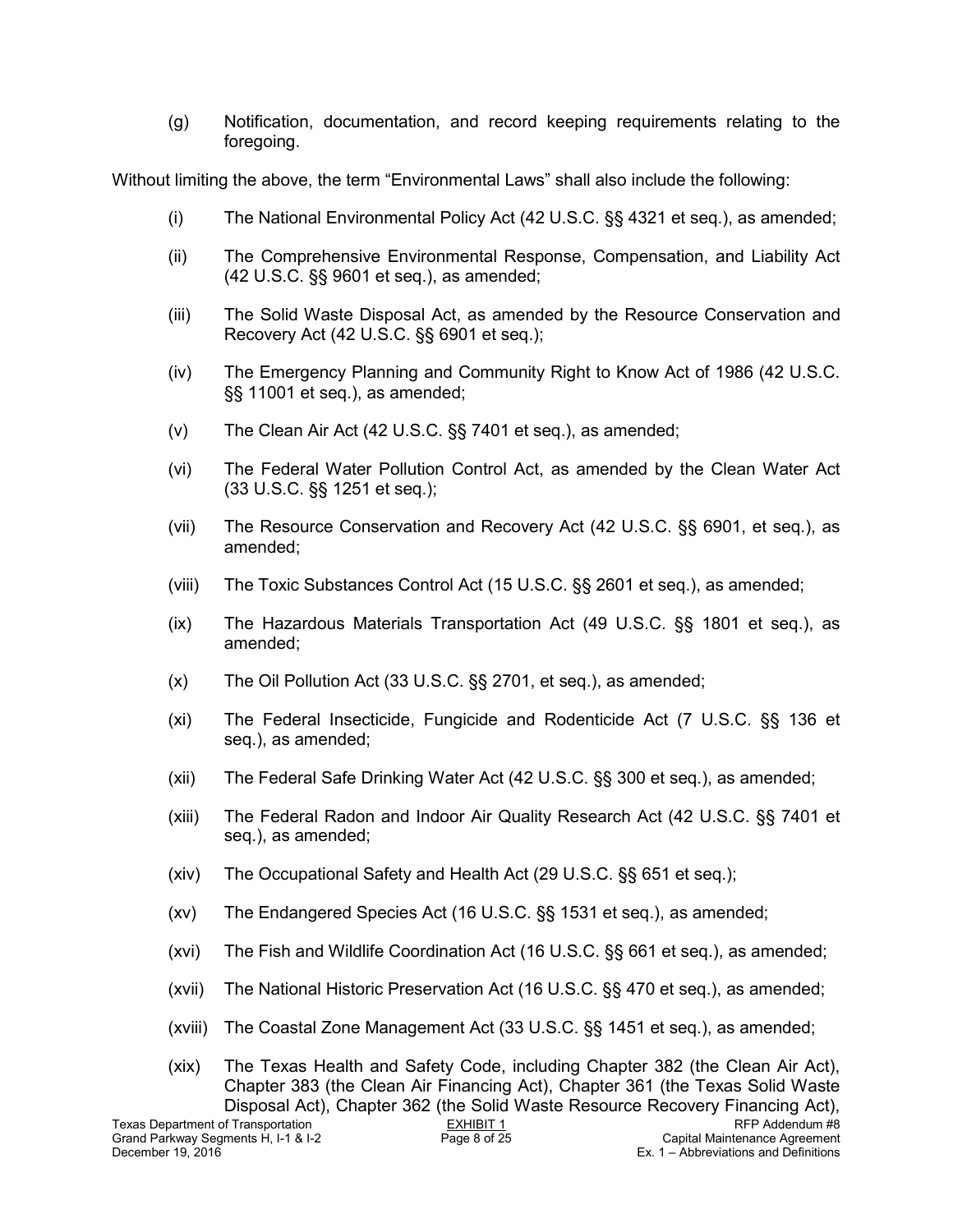Chapter 363 (the Municipal Solid Waste Act), Chapter 364 (the County Solid Waste Control Act), Chapter 370 (the Texas Toxic Chemical Release Reporting Act), Chapter 371 (the Texas Used Oil Collection, Management, and Recycling Act), Chapter 401 (the Texas Radioactive Materials and Other Sources of Radiation Act), Chapter 402 (the Texas Low-Level Radioactive Waste Disposal Authority Act), Chapter 502 (the Texas Hazard Communication Act), Chapter 505 (the Texas Manufacturing Project Community Right-To-Know-Act), Chapter 506 (the Texas Public Employer Community Right-To-Know-Act), and Chapter 507 (the Texas Non-manufacturing Facilities Community Right-To-Know-Act);

- (xx) The Texas Natural Resources Code, including Chapter 40 (the Texas Oil Spill Prevention and Response Act of 1991);
- (xxi) The Texas Water Code;
- (xxii) The Texas Parks and Wildlife Code;
- (xxiii) The Texas Agriculture Code, including Chapter 76 (Pesticide and Herbicide Regulation) and Chapter 125 (the Agricultural Hazard Communication Act);
- (xxiv) The Texas Asbestos Health Protection Act (Chapter 1954, Texas Occupations Code); and
- (xxv) The Texas Surface Coal Mining and Reclamation Act (Chapter 134, Texas Natural Resources Code).

**Error** shall mean an error, omission, inconsistency, inaccuracy, deficiency, flaw or other defect.

**Escrowed Proposal Documents** or **EPDs** has the meaning set forth in Section 17.1 of the Capital Maintenance Agreement.

**Event of Default** has the meaning set forth in Section 12.3.1 of the Capital Maintenance Agreement.

**Exchange Act** means 15 U.S.C. § 78a et seq., as amended.

**Executive Director** means the Executive Director of TxDOT.

**Expendable Materials** means: (a) tangible personal property that loses its distinct and separate identity when incorporated into real property (examples include framing lumber, bricks, steel, rebar, concrete) and (b) consumable items, defined as nondurable tangible personal property that is used to improve real property and that, after being used once for its intended purpose, is completely used or destroyed so that it has no salvage value (examples include non-reusable concrete forms, non-reusable drop cloths, barricade tape, natural gas, and electricity).

**Final Acceptance** means the occurrence of all of the events and satisfaction of all of the conditions set forth in Section 20.3.2 of the Design-Build Agreement.

**Final Payment** means the last payment made under the Capital Maintenance Agreement.

**Fiscal Year** means the consecutive 12-month period starting on July 1 and ending on June 30.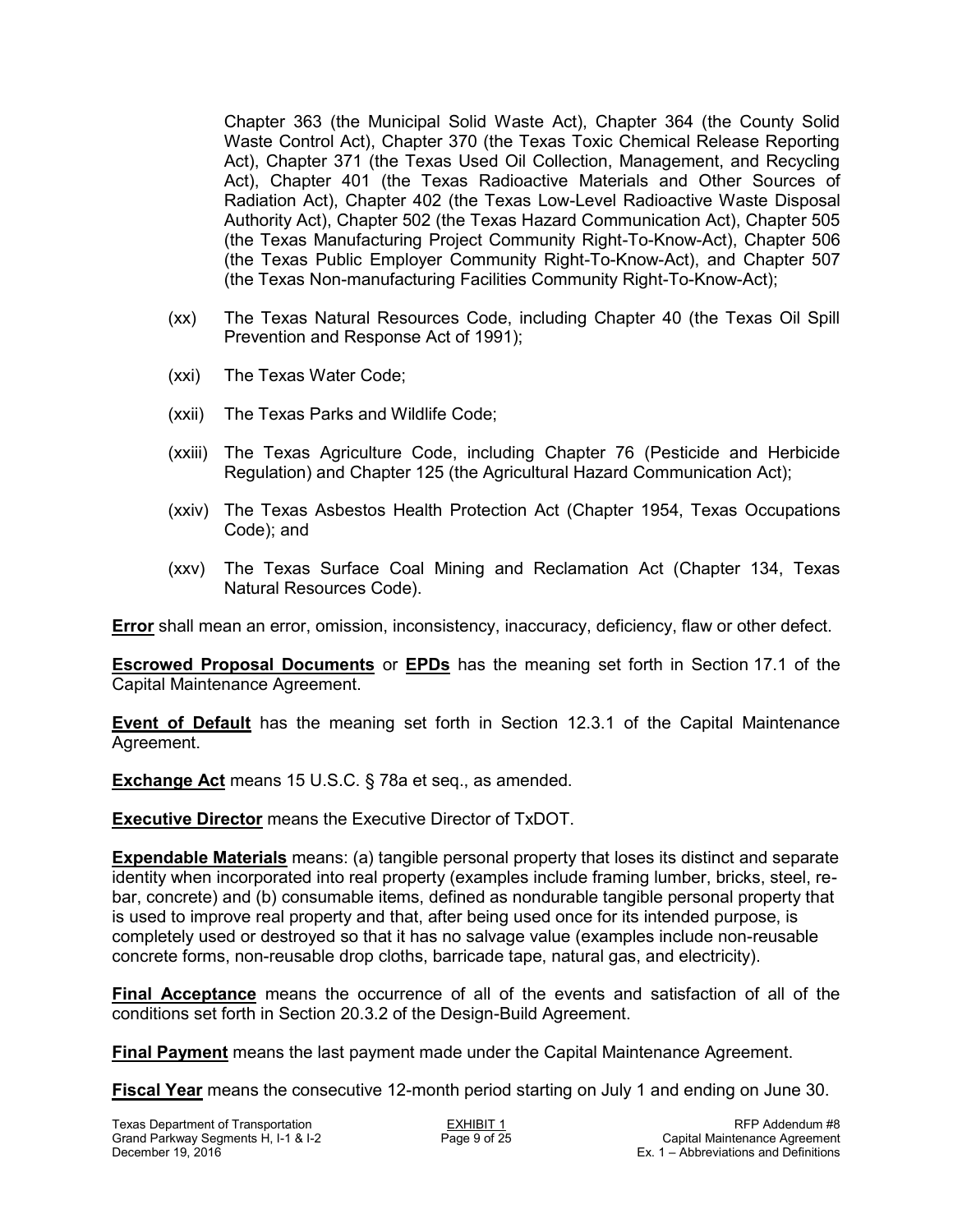**Force Majeure Event** means any of the events listed in clauses (a) through (e) below, subject to the exclusions listed in clauses (i) through (iv) below, which materially and adversely affects DB Contractor's obligations, provided such events are beyond the control of the DB Contractor-Related Entities and are not due to an act, omission, negligence, recklessness, willful misconduct, breach of contract or Law of any DB Contractor-Related Entity, and further that such events (or the effects of such events) could not have been avoided by the exercise of caution, due diligence, or reasonable efforts by DB Contractor:

- (a) Any epidemic in the Houston area;
- (b) Any Change in Law which (i) requires DB Contractor to obtain a new major State or federal environmental approval not previously required for the Project, (ii) results in an increase in DB Contractor's costs directly attributable to the Change in Law of at least \$500,000, or (iii) specifically targets the Project or DB Contractor;
- (c) Any spill of Hazardous Material by a third party which occurs after Maintenance NTP1 and is required to be reported to a Governmental Entity, and which renders use of the roadway or construction area unsafe absent assessment, containment, and/or remediation, and does not result from DB Contractor's failure to exercise reasonable efforts to protect the Site from third parties;
- (d) Issuance of a temporary restraining order or other form of injunction by a court that prohibits prosecution of a material portion of the Maintenance Services, except to the extent arising out of, related to or caused by, the delay, act, omission, negligence, willful misconduct, recklessness or breach of contract or Law by any member of the DB Contractor-Related Entities;
- (e) Total failure of a bridge (other than any bridge constructed by a DB Contractor-Related Entity) such that it requires replacement, except to the extent arising out of, related to or caused by, the act, omission, negligence, willful misconduct, recklessness or breach of contract or Law by any DB Contractor-Related Entity;

The term **"Force Majeure Event"** shall be limited to the matters listed above and specifically excludes from its definition the following matters which might otherwise be considered a force majeure event:

- (i) Any strike, labor dispute, work slowdown, work stoppage, secondary boycott, walkout or other similar occurrence;
- (ii) The suspension, termination, interruption, denial or failure to obtain, nonrenewal or change in any Governmental Approval, except for any such matter falling within the scope of clause (d) or clause (f) above;
- (iii) Any delay or cost risk for which coverage is to be provided through insurance (including any deductible or self-insured retentions and amounts associated with such insurance, and any risk deemed to be self-insured by DB Contractor under Section 7.8.4 of the Capital Maintenance Agreement, all of which shall be the sole responsibility of DB Contractor) that would have been required under the Capital Maintenance Agreement or by Law; and
- (iv) Any matters not caused by TxDOT or beyond the control of TxDOT and not listed in clauses (a) through (e) above.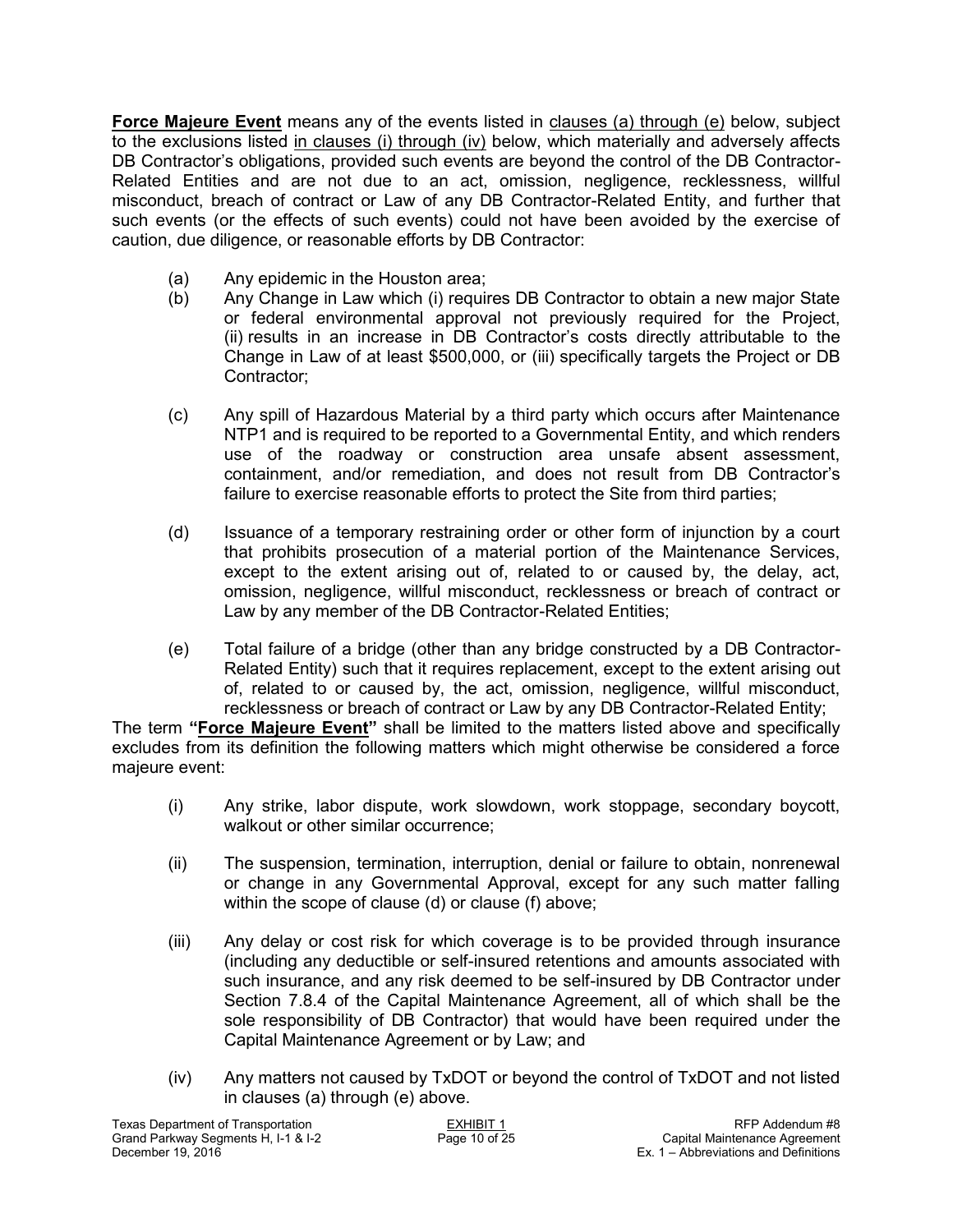**Full Lane Closure** means a Lane Closure that has no lanes or shoulders available to traffic in one or both directions of travel.

**General Inspection(s)** means an inspection of Maintained Elements to identify Defects and assess asset condition.

**Generally Accepted Accounting Principles** means such accepted accounting practice as, in the opinion of the accountant, conforms at the time to a body of generally accepted accounting principles.

**Good Industry Practice** means the exercise of the degree of skill, diligence, prudence, and foresight which would reasonably and ordinarily be expected from time to time from a skilled and experienced designer, engineer, constructor or maintenance contractor seeking in good faith to comply with its contractual obligations, complying with all applicable Laws and engaged in the same type of undertaking under circumstances and conditions similar to those within the same geographic area as the Project.

**Governmental Approval** means any permit, license, consent, concession, grant, franchise, authorization, valid waiver, valid exemption, variance or other approval, guidance, protocol, mitigation agreement or order, or memoranda of agreement/understanding, and any amendment or modification of any of them provided by Governmental Entities including State, local, or federal regulatory agencies, agents, or employees, or provided by TxDOT in its capacity as a regulatory agency for issuing state regulatory permits or approvals, which authorize or pertain to the Maintenance Services or the Project, but excluding any such approvals given by or required from any Governmental Entity in its capacity as a Utility Owner.

**Governmental Entity(ies)** means any federal, State or local government and any political subdivision or any governmental, quasi-governmental, judicial, public or statutory instrumentality, administrative agency, authority, body or entity other than TxDOT, in each case having jurisdiction over the party, the Project or the Maintenance Services.

**Guaranteed Obligations** has the meaning set forth in the Guaranty.

**Guarantor** means each of the entities which provided a guarantee in the form of Exhibit 9 to the Capital Maintenance Agreement of some or all of the obligations of DB Contractor under the Capital Maintenance Agreement.

**Guaranty** means each guarantee executed by a Guarantor guaranteeing some or all of the obligations of DB Contractor under the Capital Maintenance Agreement.

**Hazardous Materials** means any element, chemical, compound, material or substance, whether solid, liquid or gaseous, which at any time is defined, listed, classified or otherwise regulated in any way under any Environmental Laws, or any other such substances or conditions (including mold and other mycotoxins or fungi) which may create any unsafe or hazardous condition or pose any threat to human health and safety. The term "**Hazardous Materials**" includes the following:

(a) Hazardous wastes, hazardous material, hazardous substances, hazardous constituents, and toxic substances or related materials, whether solid, liquid, or gas, including substances defined as or included in the definition of "hazardous substance", "hazardous waste", "hazardous material", "extremely hazardous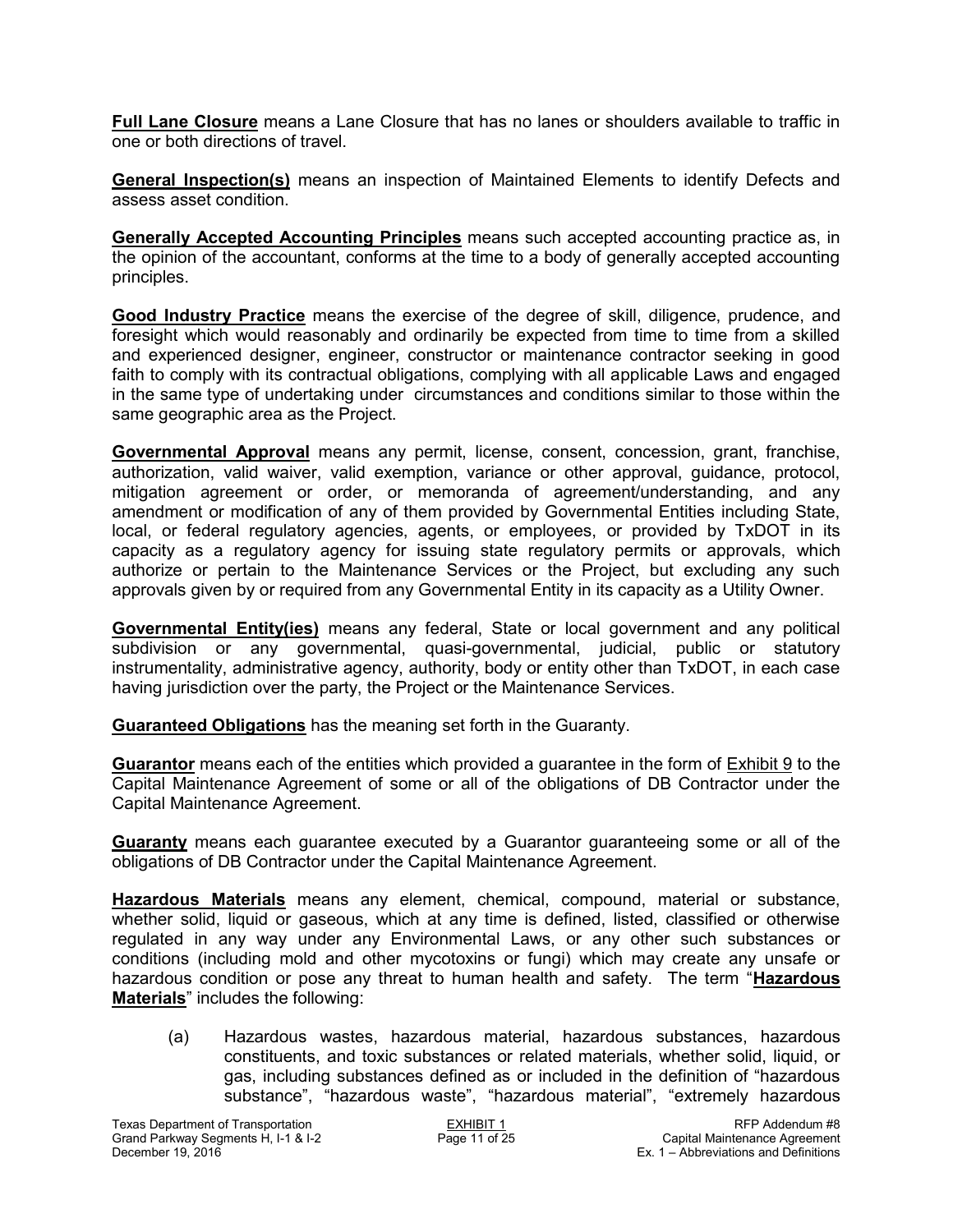waste", "acutely hazardous waste", "radioactive waste", "radioactive materials", "bio-hazardous waste", "pollutant", "toxic pollutant", "contaminant", "restricted hazardous waste", "infectious waste", "toxic substance", "toxic waste", "toxic material", or any other term or expression intended to define, list or classify substances by reason of properties harmful to health, safety or the indoor or outdoor environment (including harmful properties such as ignitability, corrosivity, reactivity, carcinogenicity, toxicity, reproductive toxicity, "TCLP toxicity" or "EP toxicity" or words of similar import under any applicable Environmental Laws);

- (b) Any petroleum, including crude oil and any fraction thereof, and including any refined petroleum product or any additive thereto or fraction thereof or other petroleum derived substance; and any waste oil or waste petroleum byproduct or fraction thereof or additive thereto;
- (c) Any drilling fluids, produced waters and other wastes associated with the exploration, development or production of crude oil, natural gas or geothermal resources;
- (d) Any flammable substances or explosives;
- (e) Any radioactive materials;
- (f) Any asbestos or asbestos-containing materials;
- (g) Any lead and lead-based paint;
- (h) Any radon or radon gas;
- (i) Any methane gas or similar gaseous materials;
- (j) Any urea formaldehyde foam insulation;
- (k) Electrical equipment which contains any oil or dielectric fluid containing regulated levels of polychlorinated biphenyls;
- (l) Pesticides;
- (m) Any other chemical, material or substance, exposure to which is prohibited, limited or regulated by any Governmental Entity or which may or could pose a hazard to the health and safety of the owners, operators, users or any Persons in the vicinity of the Project or to the indoor or outdoor environment; and
- (n) Soil, or surface water or ground water, contaminated with Hazardous Materials as defined above.

**Hazardous Materials Management** means procedures, practices and activities to address and comply with Environmental Laws and Environmental Approvals with respect to Hazardous Materials encountered, impacted, caused by or occurring in connection with the Maintenance Services, as well as investigation and remediation of such Hazardous Materials. Hazardous Materials Management may include sampling, stock-piling, storage, backfilling in place, asphalt batching, recycling, treatment, clean-up, remediation, transportation and/or off-site disposal of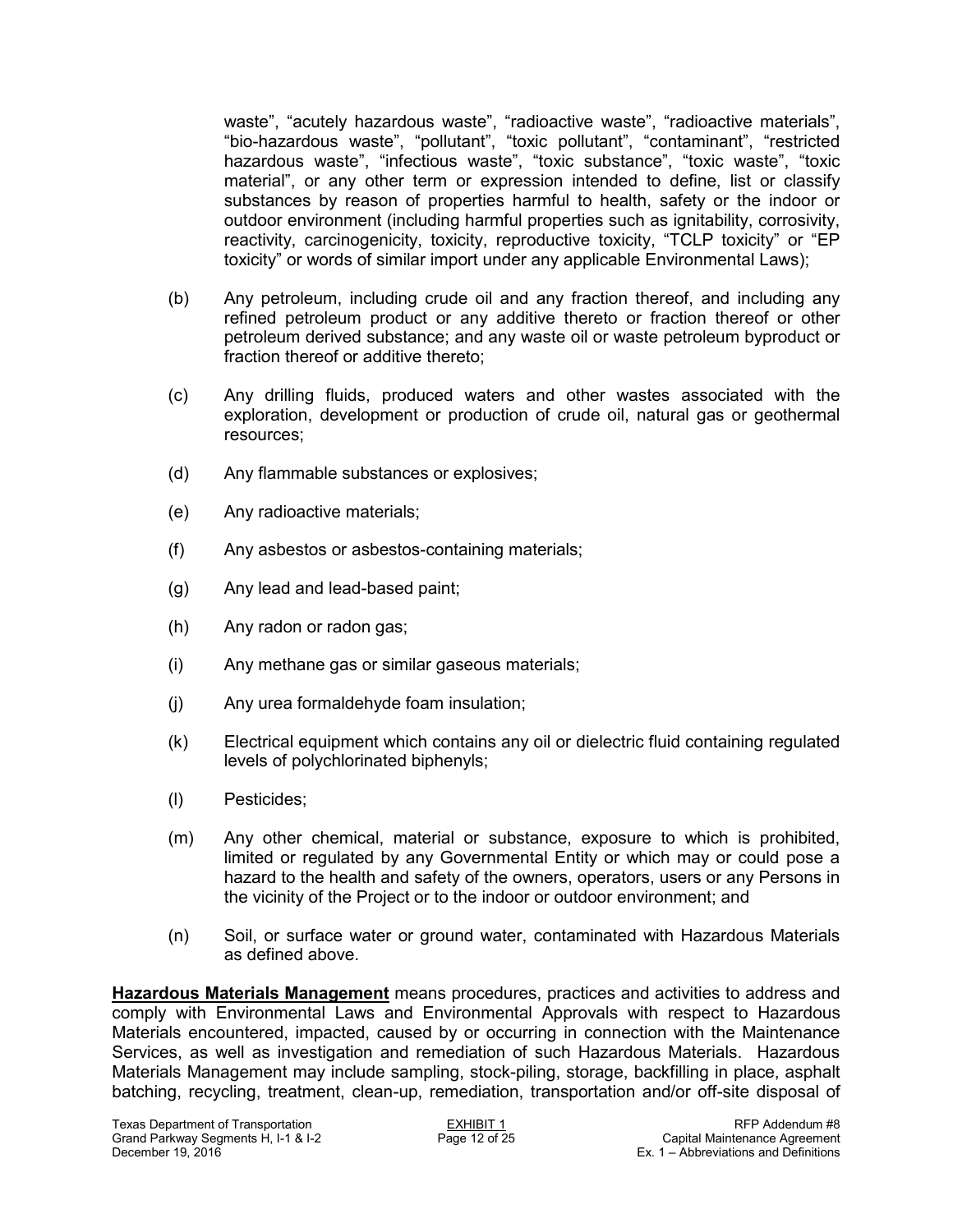Hazardous Materials, whichever is the most cost-effective approach authorized under applicable Law.

**Hazardous Materials Management Plan** means the plan prepared by DB Contractor for Hazardous Materials Management both within and outside the Project ROW, as more particularly described in Section 4.4.1 of Exhibit 2 to the Capital Maintenance Agreement.

**Holiday(s)** means the list of holidays where restricted hours are in effect for Lane Closure as described in Exhibit 15 to the Capital Maintenance Agreement.

**Incident** means a localized disruption to the free flow of traffic on or safety of users of the Project that is beyond the control of the DB Contractor and does not result from the actions or omissions of the DB Contractor.

**Indemnified Party(ies)** means TxDOT, the State, the Texas Transportation Commission, FHWA, and their respective successors, assigns, officeholders, officers, directors, agents, representatives, consultants and employees.

**Initial Maintenance Term** has the meaning set forth in Section 4.1 of the Capital Maintenance Agreement.

**Initial Maintenance Term Commencement Date** has the meaning set forth in Section 4.1 of the Capital Maintenance Agreement.

**Interval of Recurrence** means the period of time DB Contractor has to cure a particular Noncompliance Event after the Cure Period expires as set forth in Table 8-1 of Exhibit 8 to the Capital Maintenance Agreement.

**Investigative Work Plan (IWP)** shall mean a plan prepared by DB Contractor addressing the methods, techniques, and analytical testing requirements to adequately characterize the extent of impacts by Hazardous Materials to an area of concern as described in Section 4.3.1 of **Exhibit 2** to the Capital Maintenance Agreement.

**Job Training Plan** means the document entitled, "Job Training and Small Business Opportunity Plan" attached as part of Exhibit 5 to the Capital Maintenance Agreement.

**Key Personnel Change Fees** shall mean the fees assessed in accordance with Sections 5.4.7 and 5.4.8 of the Capital Maintenance Agreement.

**Key Subcontractor** shall mean any of the Subcontractors identified on Exhibit 22 of the Design-Build Agreement.

**Lane Closure** means full or partial closure of any travel lane or shoulder in any portion of the Project and for any duration, including main lanes, ramps, direct connectors, frontage roads and cross streets.

**Lane Rental Charges** means those charges assessed by TxDOT against the DB Contractor for certain Lane Closures during the Maintenance Period as set forth in Section 12.5.1 and Exhibit 15 of the Capital Maintenance Agreement.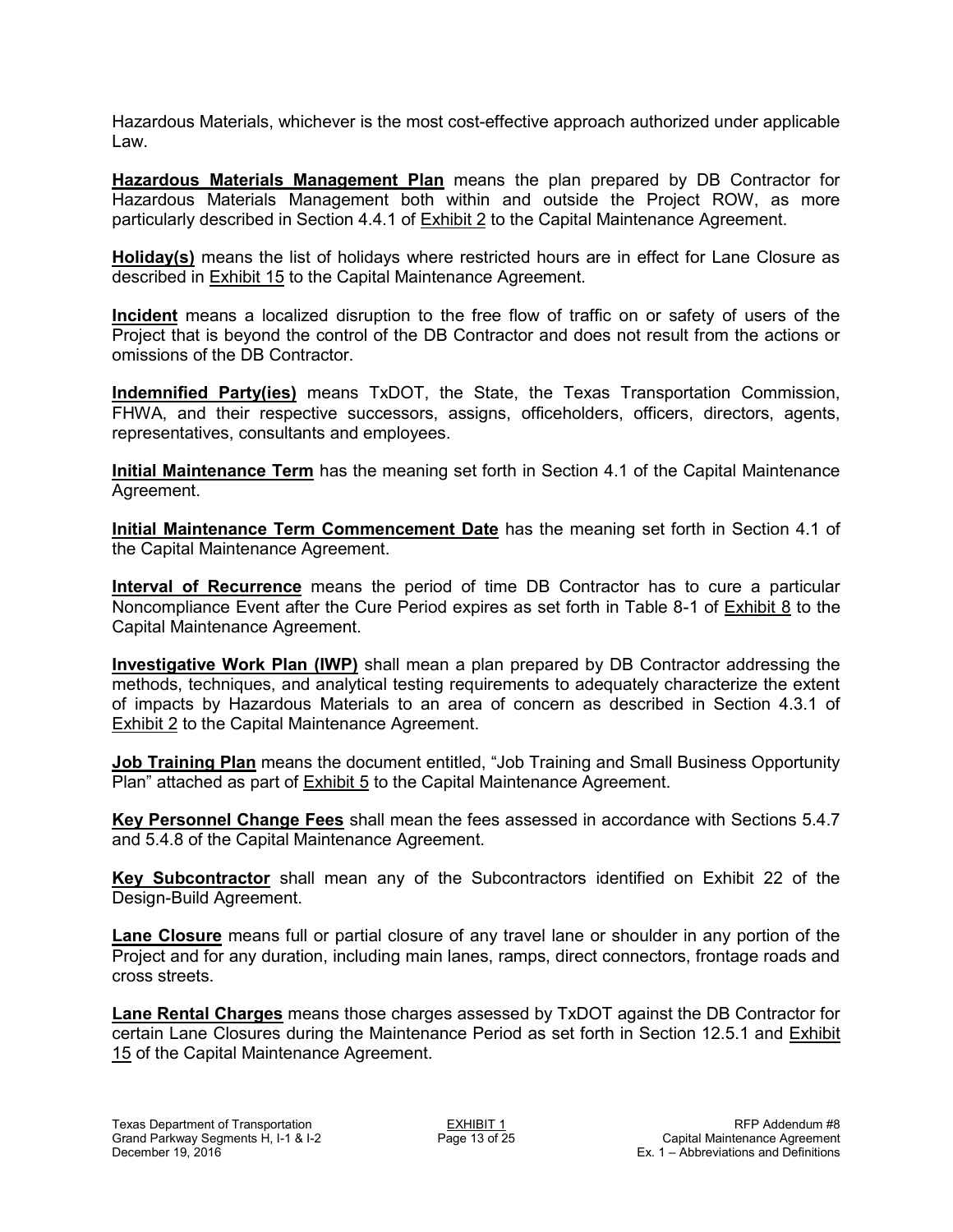**Law** or **Laws** means (a) any statute, law, code, regulation, ordinance, rule or common law, (b) any binding judgment (other than regarding a Claim or Dispute), (c) any binding judicial or administrative order or decree (other than regarding a Claim or Dispute), (d) any written directive, guideline, policy requirement or other governmental restriction (including those resulting from the initiative or referendum process, but excluding those by TxDOT within the scope of its administration of the CMA Documents) or (e) any similar form of decision of or determination by, or any written interpretation or administration of any of the foregoing by, any Governmental Entity, in each case which is applicable to or has an impact on the Project or the Maintenance Services, whether taking effect before or after the Proposal Due Date, including Environmental Laws. "Law" or "Laws," however, exclude Governmental Approvals.

#### **Lead Maintenance Firm** means [\_\_\_\_\_\_\_\_\_\_\_\_\_\_] *[Insert name]*, a [\_\_\_\_\_\_\_\_\_\_\_\_\_] *[Insert entity type]*.

**LIBOR** means the offered rate per annum (rounded up to the next highest one one-thousandth of one percent (0.001%)) for deposits in U.S. dollars for a one-month period which appears on the Telerate Page 3750 at approximately 11:00 A.M., London time, on the date of determination, or if such date is not a date on which dealings in U.S. dollars are transacted in the London interbank market, then on the next succeeding day on which such dealings were transacted in such market. All interest based on LIBOR shall be calculated on the basis of a 360-day year for the actual days elapsed.

**Lien** means any pledge, lien, security interest, mortgage, deed of trust or other charge or encumbrance of any kind, or any other type of preferential arrangement (including any agreement to give any of the foregoing, any conditional sale or other title retention agreement, any lease in the nature of a security instrument and the filing of or agreement to file any financing statement or similar notification under the Uniform Commercial Code or similar Law of any jurisdiction).

**Losses** means any loss, damage, injury, liability, obligation, cost, response cost, expense (including attorneys', accountants' and expert witnesses' fees and expenses (including those incurred in connection with the enforcement of any indemnity or other provision of the Capital Maintenance Agreement)), fee, charge, judgment, penalty, fine or Third Party Claims. Losses include injury to or death of persons, damage or loss of property, and harm or damage to natural resources.

**Lowest Volume Periods** means the periods from 10:30 p.m. to 5:00 a.m. from Monday to Friday and Sunday.

**Maintained Element(s)** means any elements maintained by DB Contractor within the Maintenance Limits, which only include certain newly constructed or rehabilitated elements by DB Contractor as listed in Attachment 2 and Attachment 7 of Exhibit 2 of the CMA.

**Maintained Element Asset Condition Score** has the meaning set forth in Section 1.5.2 of Exhibit 2 to the Capital Maintenance Agreement.

**Maintained Element Category(ies)** means any of the categories of Maintained Elements set forth in the "Maintained Element Category" column of the Performance and Measurement Table.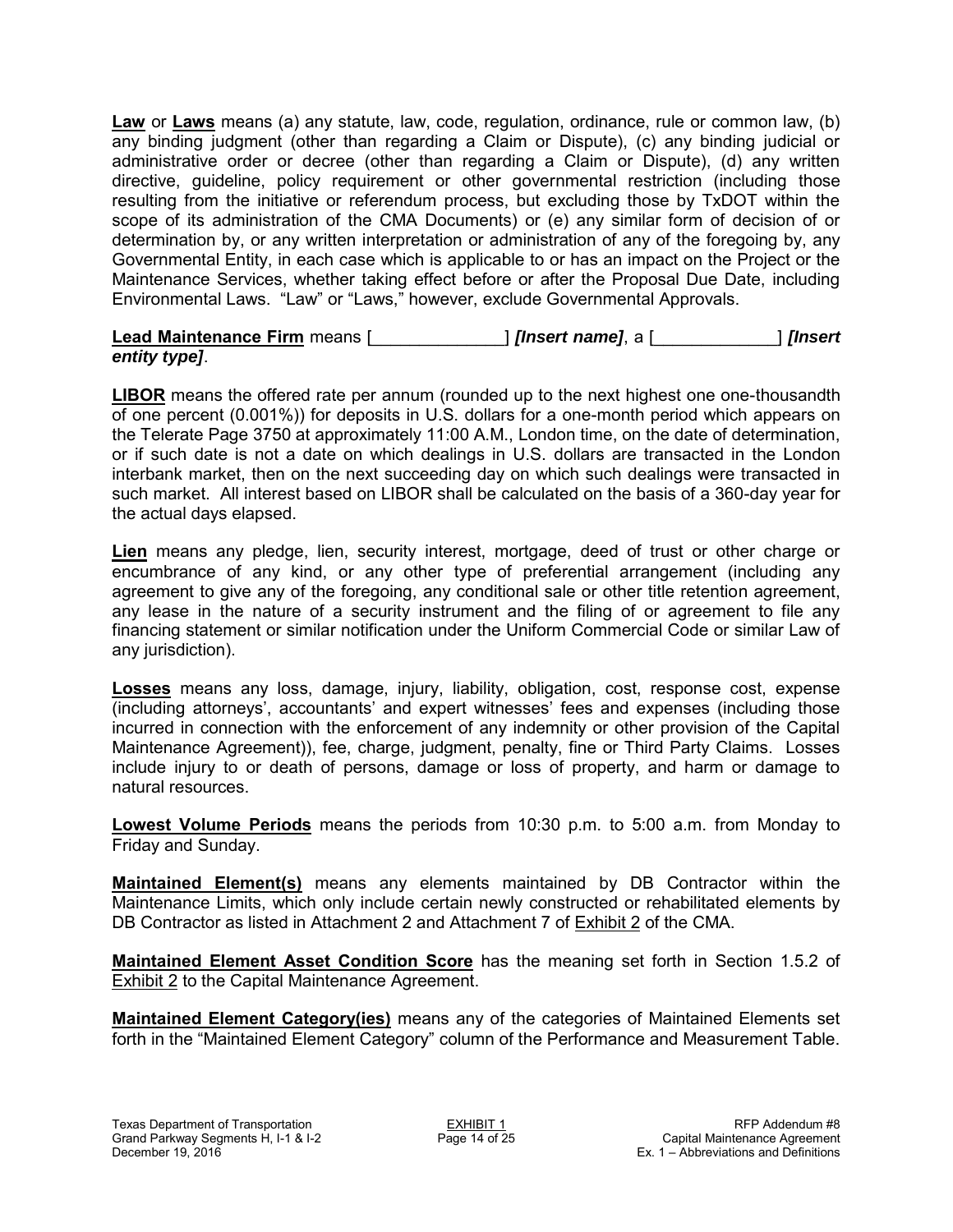**Maintenance Limits** means the limits for the Maintenance Services as shown on Attachment 3 to Exhibit 2 to the Capital Maintenance Agreement, as such limits may be modified by the Record Drawings.

**Maintenance Management Plan** means the plan for the management of maintenance prior to Substantial Completion described in Section 19.6 of the Technical Provisions or the plan prepared by DB Contractor and approved by TxDOT as set forth in Section 5.5 of the Capital Maintenance Agreement, as applicable.

**Maintenance Management System** has the meaning set forth in Section 1.6 of Exhibit 2 to the Capital Maintenance Agreement.

**Maintenance Manager** means the DB Contractor's manager who is responsible for overseeing and performing the Maintenance Services in accordance with the CMA, as described more fully in Section 1.2. of Exhibit 2 to the Capital Maintenance Agreement.

**Maintenance NTP** means Maintenance NTP1, Maintenance NTP2 or Maintenance NTP3, as applicable.

**Maintenance NTP1** means a written notice issued by TxDOT to DB Contractor authorizing DB Contractor to proceed with the Maintenance Services for the Initial Maintenance Term.

**Maintenance NTP2** means a written notice issued by TxDOT to DB Contractor authorizing DB Contractor to proceed with the Maintenance Services for the Second Maintenance Term.

**Maintenance NTP3** means a written notice issued by TxDOT to DB Contractor authorizing DB Contractor to proceed with the Maintenance Services for the Third Maintenance Term.

**Maintenance Payment Bond** means the payment bond delivered by DB Contractor in the form attached to the Capital Maintenance Agreement as Exhibit 7.

**Maintenance Performance Bond** means the performance bond delivered by DB Contractor in the form attached to the Capital Maintenance Agreement as Exhibit 6.

**Maintenance Period** means the period starting at the commencement of the Initial Maintenance Term and ending at the end of the latest Maintenance Term for which a Maintenance NTP has been issued.

**Maintenance Price** or **MP** has the meaning set forth in Section 8.1.1 of the Capital Maintenance Agreement.

**Maintenance Quality Management Plan** has the meaning set forth in Section 1.2.2 of Exhibit 2 to the Capital Maintenance Agreement.

**Maintenance Quality Manager** has the meaning set forth in Section 1.2.5 of Exhibit 2 to the Capital Maintenance Agreement.

**Maintenance Record(s)** means all documents, data and records, written or electronic, in all media, in connection with maintenance of the Project including (a) all inspection and inventory records, whether generated by DB Contractor or a third party, (b) any communication to or from TxDOT, DB Contractor or a third party, (c) information contained in any information system (as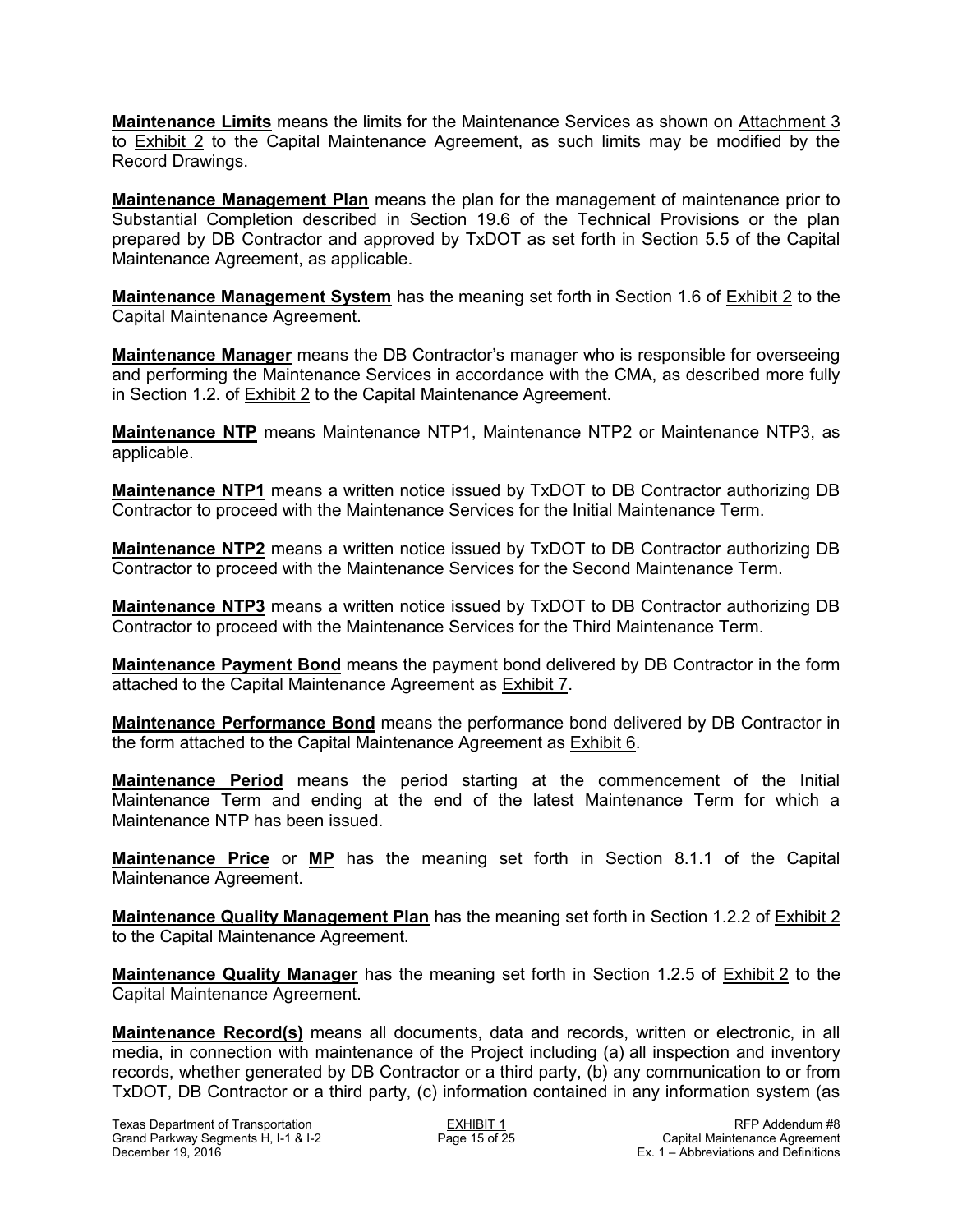may be introduced or amended by TxDOT from time to time) in connection with maintenance of the Project that TxDOT requires DB Contractor to use or operate, and (d) all books and records referred to in Section 17.5 of the CMA.

**Maintenance Safety Manager** means the DB Contractor's manager who is responsible for implementing the Maintenance Safety Plan and all safety-related activities in accordance with the CMA, as described more fully in Section 1.2.6 of **Exhibit 2** to the Capital Maintenance Agreement.

**Maintenance Safety Plan** has the meaning set forth in Section 4.1of **Exhibit 2** to the Capital Maintenance Agreement.

**Maintenance Security** has the meaning set forth in Section 7.1 of the Capital Maintenance Agreement.

**Maintenance Services** means all of the services and obligations required to be performed by DB Contractor under the CMA Documents.

**Maintenance Services Deliverables Schedule** has the meaning set forth in Section 3 of Exhibit 2 to the Capital Maintenance Agreement.

**Maintenance Services Quality Management Plan (MSQMP)** has the meaning set forth in Section 1.2.2 of Exhibit 2 to the Capital Maintenance Agreement.

**Maintenance Services Report** has the meaning set forth in Section 6.1 to Exhibit 2**.** 

**Maintenance Specification** means Exhibit 2 to the Capital Maintenance Agreement.

**Maintenance Standard(s)** means the list of mandatory specifications, manuals and standards referenced throughout the DBA Documents and CMA Documents applicable to the Maintenance Services and the Maintenance Management Plan.

**Maintenance Term** means the Initial Maintenance Term, Second Maintenance Term, or Third Maintenance Term, as applicable.

**Maintenance Transition** means the terms, conditions, requirements and procedures governing the conditions in which DB Contractor is to deliver the Project upon expiration or termination of the Capital Maintenance Agreement, as set forth in Section 4.6 of Exhibit 2 to the Capital Maintenance Agreement.

**Maintenance Transition Plan** means the plan to deliver the Project to TxDOT at the end of the Maintenance Period as set forth in Section 4.7 of Exhibit 2 to the Capital Maintenance Agreement.

**Major Subcontract** means a Subcontract in excess of \$250,000.

**Major Subcontractor** means a Subcontractor whose contract with the DB Contractor is a Major Subcontract.

**Mean Asset Condition Score** has the meaning set forth in Section 1.5.2 of Exhibit 2 to the Capital Maintenance Agreement.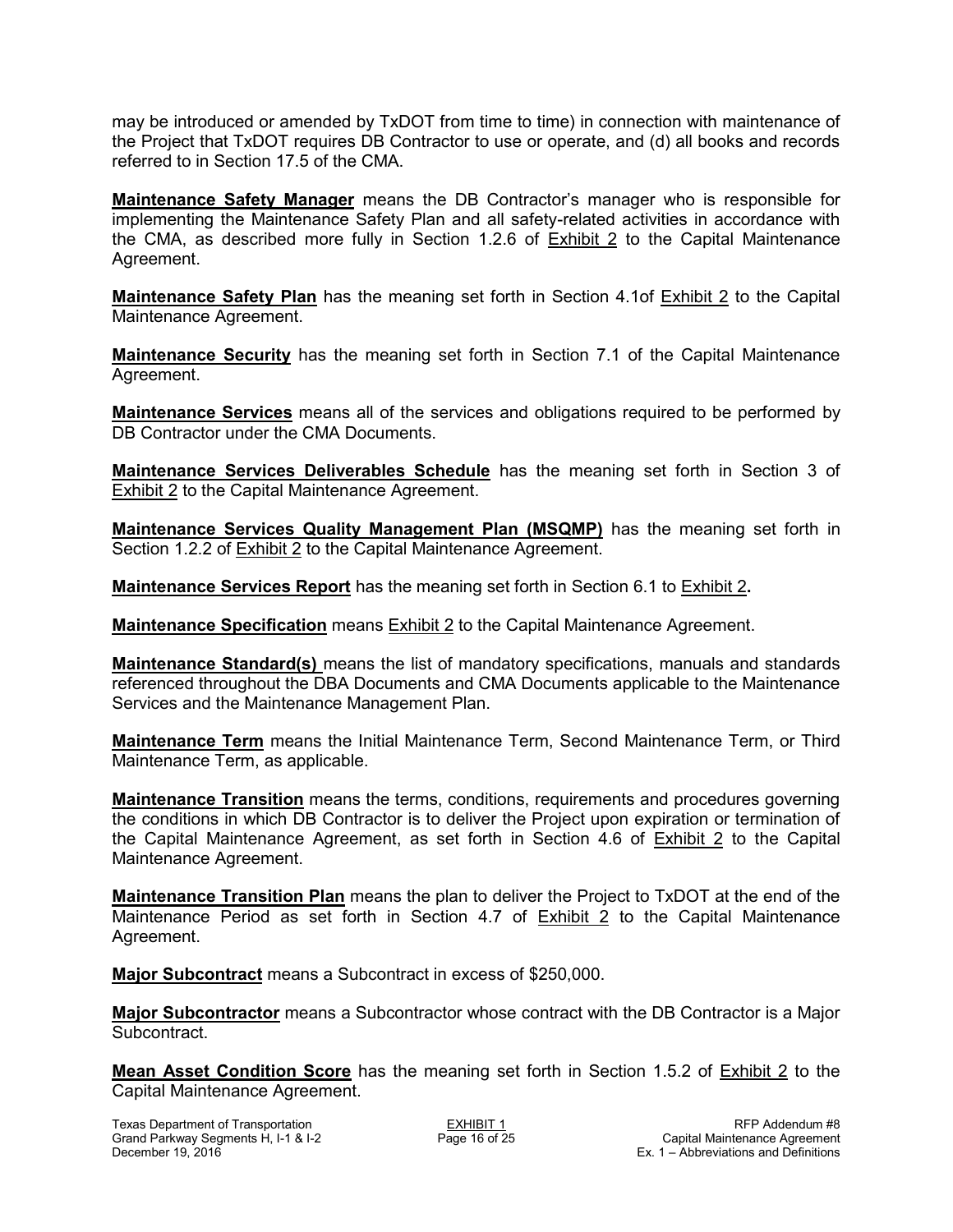**Monthly Noncompliance Events Report** has the meaning set forth in Section 18.2.1.3 of the Capital Maintenance Agreement.

**Noncompliance Charges** means the liquidated amounts specified in Section 12.4 of the Capital Maintenance Agreement.

**Noncompliance Event** means any DB Contractor breach or failure to meet one of the requirements as set forth in Exhibit 8 to the Capital Maintenance Agreement.

**Noncompliance Points** means the points that may be assessed for certain breaches or failures to perform by DB Contractor, as set forth in Exhibit 8 to the Capital Maintenance Agreement.

**Nonconforming Work** means Maintenance Services that do not conform to the requirements of the CMA Documents, the Governmental Approvals or applicable Law.

**Non-Discriminatory Change** means (a) any alteration or change (including addition) to provisions in the Maintenance Specifications, Technical Provisions or Safety Standards relating to the Maintenance Services of general application to Comparable Limited Access Highways or (b) revision to manuals, publications or guidelines, adoption of new manuals, publications or guidelines, changed, added or replacement standards, criteria, requirements, conditions, procedures or specifications, including Safety Standards, relating to Maintenance Services of general application to Comparable Limited Access Highways; provided, that, for purposes of changes in Price permitted pursuant to Section 10 of the Capital Maintenance Agreement, a Non-Discriminatory Change that is required to implement a Change in Law shall be treated as a Change in Law rather than a Non-Discriminatory Change.

**Non-Maintained Element(s)** means any elements not maintained by DB Contractor within or beyond the Maintenance Limits. These include the Elements to be maintained by others listed in Attachment 2 and Attachment 7 of Exhibit 2.

**Notice of Determination** has the meaning set forth in Section 18.2.1.3 of the Capital Maintenance Agreement.

**Notice of Partial Termination for Convenience** means written notice issued by TxDOT to DB Contractor terminating part of the Maintenance Services of DB Contractor for convenience under Section 14.1 of the Capital Maintenance Agreement.

**Notice of Termination for Convenience** means written notice issued by TxDOT to DB Contractor terminating the Maintenance Services of DB Contractor for convenience under Section 14.1 of the Capital Maintenance Agreement.

**Off-Peak Periods** means the periods from 9:00 p.m. to 10:30 p.m. from Monday to Friday and Saturday.

**Open Book Basis** means providing TxDOT all underlying assumptions and data associated with pricing or compensation (whether of DB Contractor or TxDOT) or adjustments thereto, including assumptions as to costs of the Maintenance Services, schedule, composition of equipment spreads, equipment rates, labor rates, productivity, estimating factors, design and productivity allowance, contingency and indirect costs, risk pricing, discount rates, interest rates, and other items reasonably required by TxDOT to satisfy itself as to the reasonableness of the amount.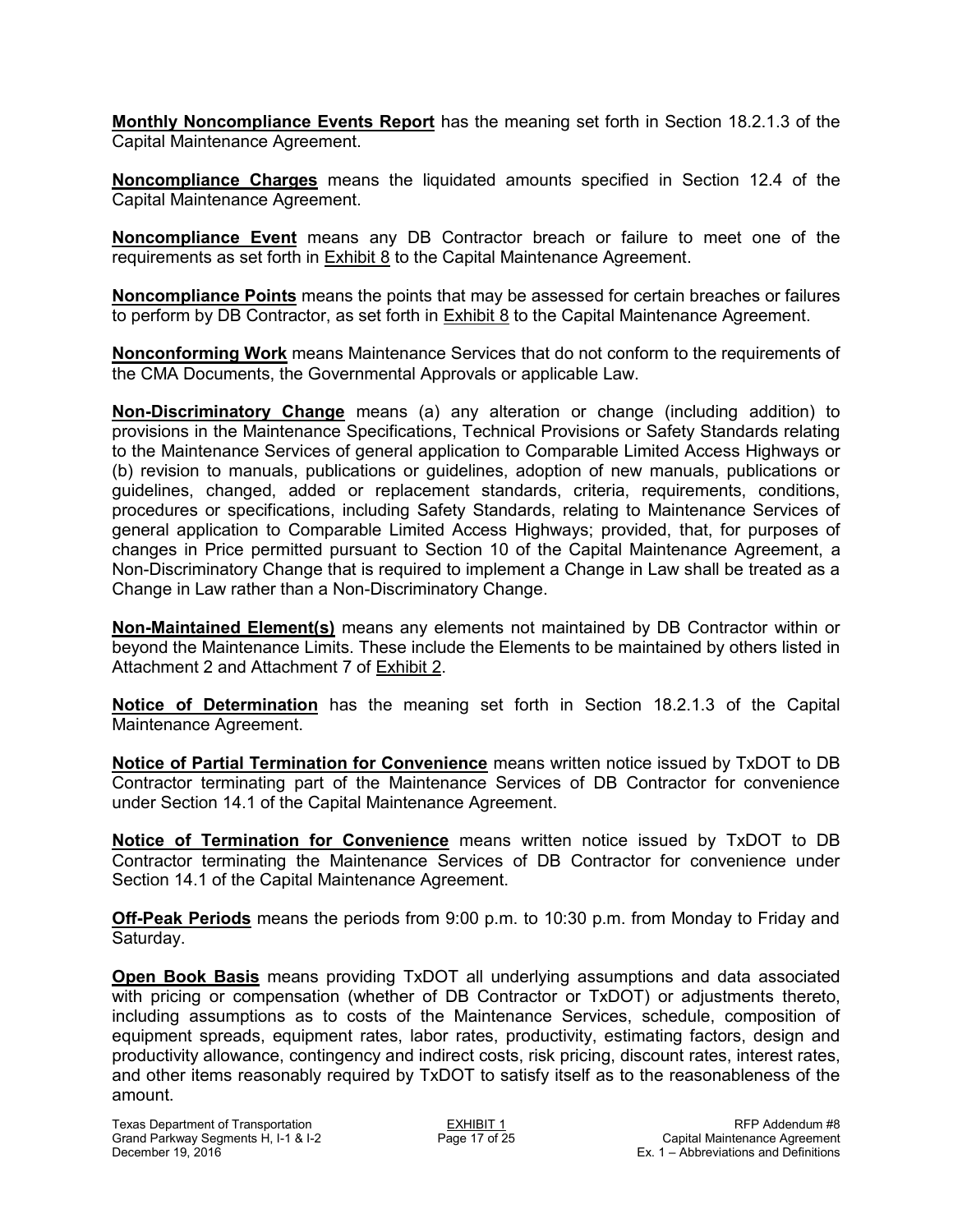**Original Proposal** has the meaning set forth in Recital F of the Capital Maintenance Agreement.

**P&P Bonds** has the meaning set forth in Section 7.4.4 of the Capital Maintenance Agreement.

**P&P LC Obligor** has the meaning set forth in Section 7.2.1 of the Capital Maintenance Agreement.

**P&P Letter of Credit** has the meaning set forth in Section 7.2 of the Capital Maintenance Agreement.

**Partial Lane Closure** means a Lane Closure that may include the closure of one or more travel lanes or shoulder but in which at least one unobstructed travel lane in each direction of travel is available.

**Party** means DB Contractor or TxDOT, as the context may require, and "**Parties**" shall mean DB Contractor and TxDOT, collectively.

**PCO Notice** has the meaning set forth in Section 10.3.2.3 of the Capital Maintenance Agreement.

**Peak Periods** means the periods from 5:00 a.m. to 9:00 p.m. Monday through Friday, and holidays and other major events as directed by TxDOT in accordance with Section 6.5 of Attachment 6 to Exhibit 2.

**Performance and Measurement Table** means Attachment 1 to **Exhibit 2** as may be modified in accordance with Section 1.3.5 of Exhibit 2.

**Performance Requirement(s)** means, for each Maintained Element in connection with the Maintenance Services, requirements set forth in the Performance and Measurement Table. A Performance Requirement is achieved if the Target is met or exceeded.

**Performance Section** means a defined section of the Project for the purpose of audit, inspection and measurement during performance of the Maintenance Services. A Performance Section includes all travel lanes including mainlanes, ramps and frontage roads of the roadway operating in one direction over a length of 0.1 miles in length, together with all Maintained Elements associated with such 0.1 mile length.

**Person(s)** means any individual, corporation, joint venture, limited liability company, company, voluntary association, partnership, trust, unincorporated organization or Governmental Entity.

**Persistent DB Contractor Maintenance Default** has the meaning set forth in Section 18.5.1 of the Capital Maintenance Agreement.

**Plan or Plans** means (only where capitalized) contract drawings, working drawings, supplemental drawings, detail sheets or exact reproductions thereof, which show the location, character, dimensions and details of the Maintenance Services to be done.

**Pollution Prevention Plan** means the plan DB Contractor must prepare and implement in accordance with Section 4.6.4 of Exhibit 2.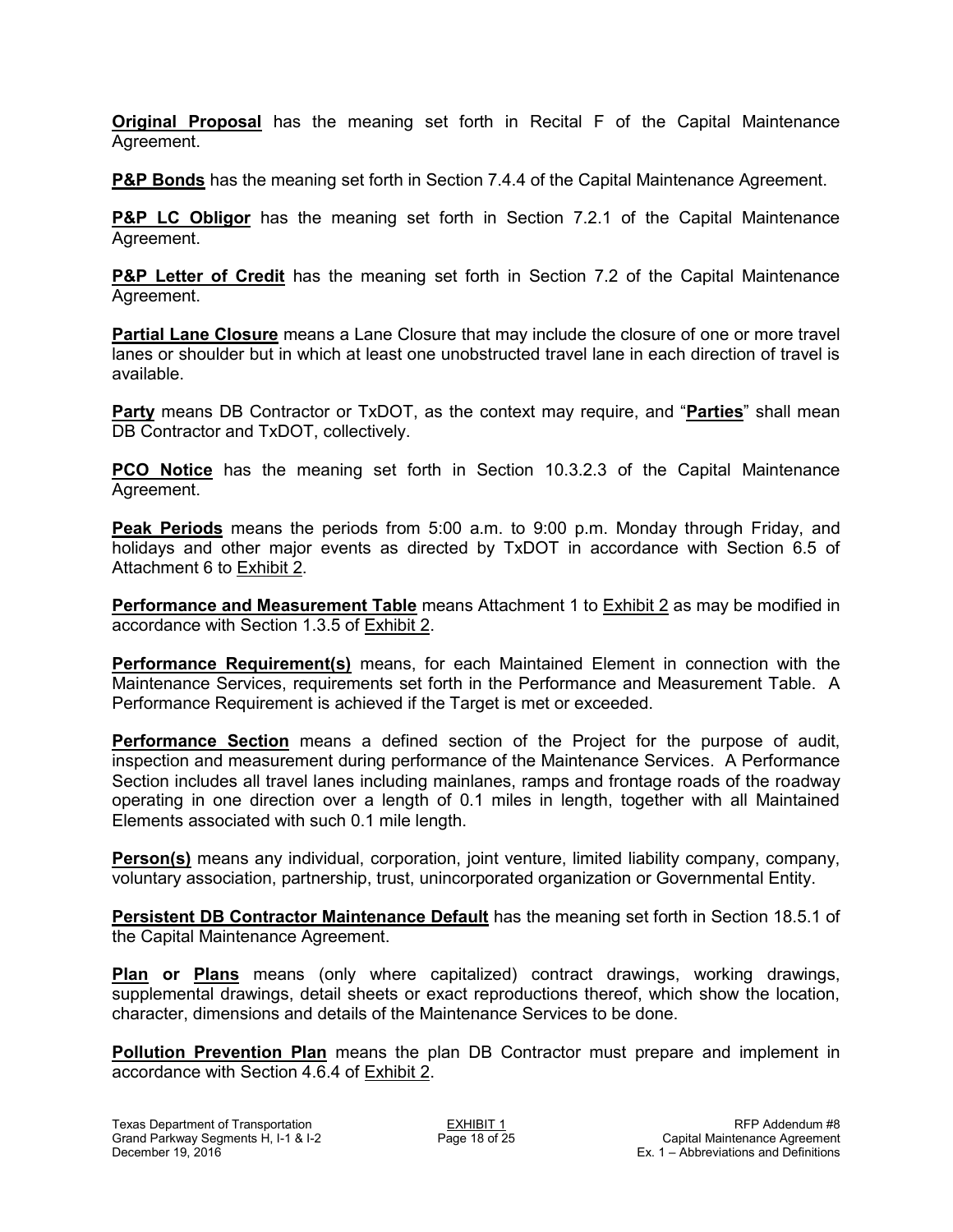**Preliminary ROW** means any real property (which term is inclusive of all estates and interests in real property), as well as improvements and fixtures, within the proposed ROW lines established by TxDOT to delineate the outside limits of the Concept Plans, as such limits may be adjusted from time to time in accordance with the CMA Documents. The term specifically includes all air space, surface rights, and subsurface rights within the limits of the Preliminary ROW.

**Prime Contractor** has the meaning set forth in Section 7.2.3.2 of the Capital Maintenance Agreement.

**Project** has the meaning set forth in Recital B to the Capital Maintenance Agreement.

**Project Management Plan** shall mean the document complying with BS ENO ISO 9001 and BS EN ISO 14001, as appropriate, and approved by TxDOT, describing quality assurance and quality control activities necessary to manage the development, design, construction, operation and maintenance of the Project, containing the TxDOT-approved component parts, plans and documentation described in Section 2 and Attachment 2-1 to the Technical Provisions.

**Project ROW** means the real property (which term is inclusive of all estates and interests in real property) on or in which the Project is constructed under the Design-Build Agreement and other real property that is necessary for ownership and operation of the Project that is acquired for the Project. The term specifically excludes any temporary easements or other real property interests which may be necessary or advisable in connection with construction of the Project and/or utility adjustments, but which are not necessary for ownership or operation of the Project.

**Proposal** means DB Contractor's Original Proposal, including any clarifications, as modified by the Proposal Revision.

**Proposal Commitments** has the meaning set forth in **Exhibit 3** to the Capital Maintenance Agreement.

**Proposal Due Date** means January 24, 2017, the deadline for submission of the Proposal Revision to TxDOT.

**Proposal Revision** means DB Contractor's response to the Request for Proposal Revisions, including any clarifications.

**Protection in Place** means any action taken to avoid damaging a Utility which does not involve removing or relocating that Utility, including staking the location of a Utility, exposing the Utility, avoidance of a Utility's location by construction equipment, installing steel plating or concrete slabs, encasement in concrete, temporarily de-energizing power lines, and installing physical barriers. The term includes both temporary measures and permanent installations meeting the foregoing definition.

**Public Information Act** means Tex. Gov't Code Ann. ch. 555, as amended.

**Public Information and Communications Plan** shall mean the plan setting forth procedures by which DB Contractor works with TxDOT to inform, coordinate with, educate and engage Customer Groups, as more particularly described in Section 1.2.4 of the Attachment 4 to Exhibit 2 to the Capital Maintenance Agreement.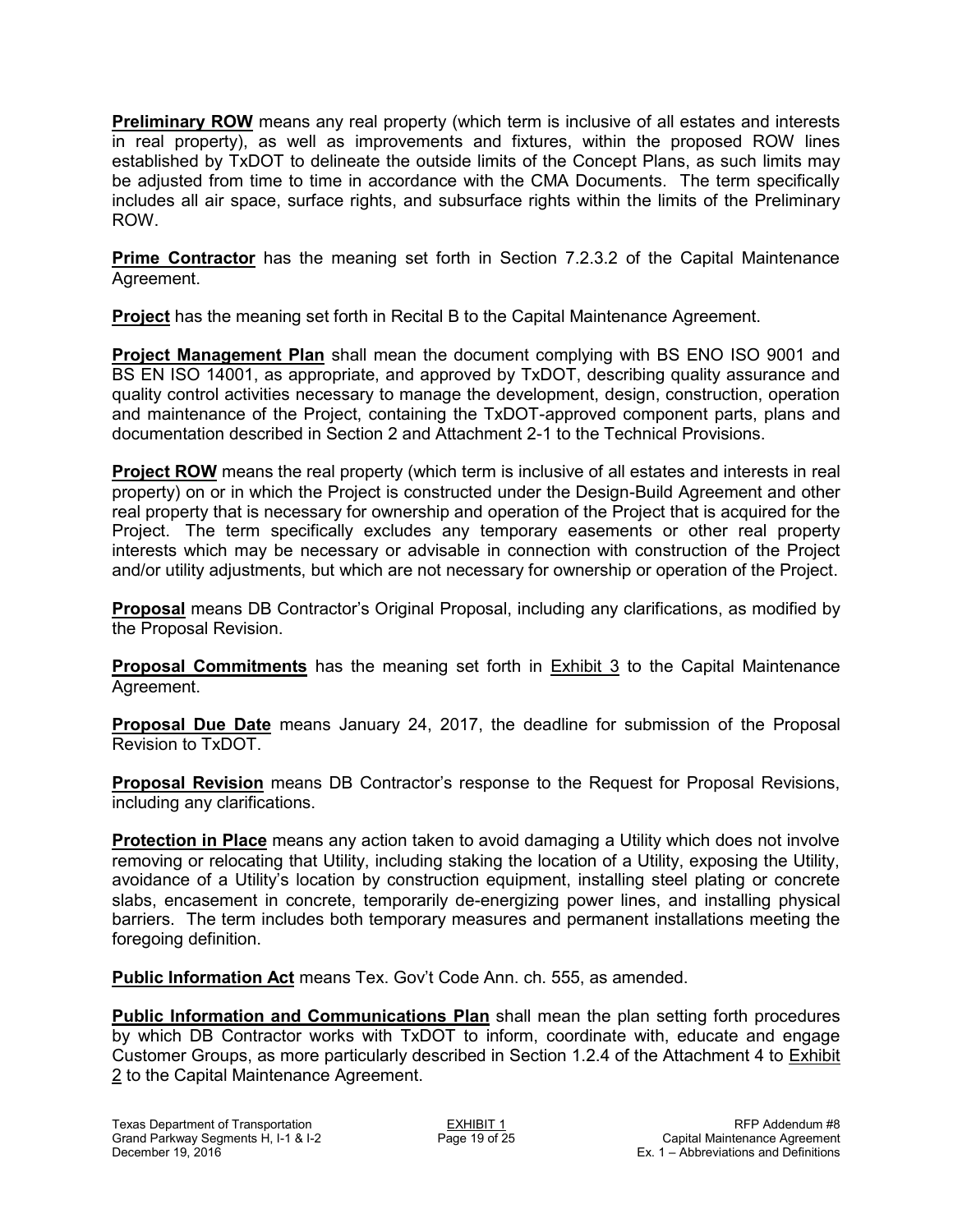**Recognized Environmental Condition** has the meaning set forth in ASTM E-1527-13.

**Record Drawings** means construction drawings and related documentation revised to show significant changes made during DB Contractor's construction processes; usually based on marked-up final design documents furnished by DB Contractor; also known as as-built plans.

**Reference Information Documents** means those documents listed in Exhibit 14 to the Capital Maintenance Agreement. Except as expressly provided in the CMA Documents, the Reference Information Documents are not considered CMA Documents and were provided to DB Contractor for informational purposes only and without representation or warranty by TxDOT.

**Reimbursable Hazardous Materials Costs** means DB Contractor's actual costs of performance of Hazardous Materials Management, determined in accordance with Section 10.8.2 of the Capital Maintenance Agreement, provided that the 25% and 145% markups allowed under Section 10.7.1 of the Capital Maintenance Agreement shall be reduced to 12.5% and 130%, and the 15% mark-up allowed under Section 10.7.2 of the Capital Maintenance Agreement shall be reduced to 7.5%.

**Release(s) of Hazardous Materials** means any spill, leak, emission, release, discharge, injection, escape, leaching, dumping or disposal of Hazardous Materials into the soil, air, water, groundwater or environment, including any exacerbation of an existing release or condition of Hazardous Materials contamination.

**Renewal Work** means maintenance, repair, reconstruction, rehabilitation, restoration, renewal or replacement of any Maintained Element of a type that is not normally included as an annually recurring cost in highway maintenance and repair budgets.

**Renewal Work Schedule** means the schedule set forth in Section 2.5 of Exhibit 2.

**Renewal Work Submittal** means the submittal described in Section 3.3.1 of the Capital Maintenance Agreement and Section 2.5 of Exhibit 2 to the Capital Maintenance Agreement.

**Replacement Utility Property Interest** means any permanent right, title or interest in real property outside of the Project ROW (e.g., a fee or an easement) which is acquired for a Utility being reinstalled in a new location as a part of the Utility Adjustment. The term specifically excludes any statutory right of occupancy or permit granted by a Governmental Entity for occupancy of its real property by a Utility.

**Request for Change Order** means a written notice issued by DB Contractor to TxDOT under Section 10.3.2.5 of the Capital Maintenance Agreement, advising TxDOT that DB Contractor seeks a Change Order.

**Request for Change Proposal** means a written notice issued by TxDOT to DB Contractor under Section 10.2.1 of the Capital Maintenance Agreement, advising DB Contractor that TxDOT may issue a TxDOT-Directed Change or wishes to evaluate whether to initiate such a change pursuant to Section 10.2.1 of the Capital Maintenance Agreement.

**Request for Partnering** has the meaning set forth in Section 10.3.2.2 of the Capital Maintenance Agreement.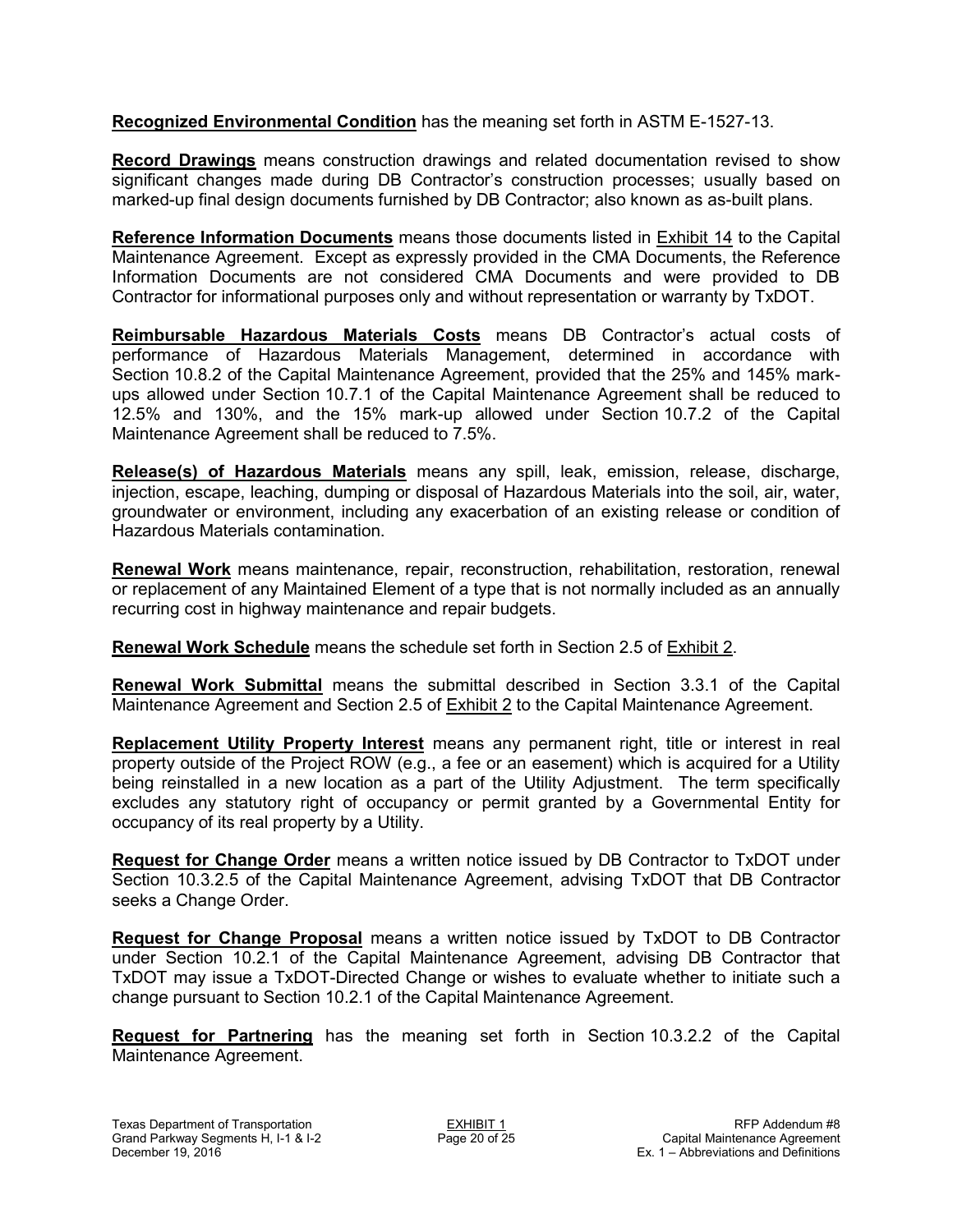**Request for Proposals (RFP)** has the meaning set forth in Recital E of the Capital Maintenance Agreement and includes Addendum #6, the Request for Proposal Revisions.

**Request for Proposal Revisions** has the meaning as set forth in Recital G of the Agreement.

**Request for Qualification (RFQ)** has the meaning set forth in Recital C of the Capital Maintenance Agreement.

**Retainage** means the amount withheld from DB Contractor in accordance with Section 8.4 of the CMA.

**Routine Maintenance** means administrative costs, insurance premiums, and minor repair and maintenance of the Maintained Elements that is normally included as an annually recurring cost in highway maintenance and repair budgets.

**Rules** means Chapter 9 of Title 43, Texas Administrative Code.

**Safety Standards** means those provisions of the Maintenance Specification that TxDOT indicates that it considers to be important measures to protect public safety, worker safety or the safety of property. As a matter of clarification, Performance Requirements specifying the Defect Remedy Period for a Category 1 Defect are Safety Standards; whereas, provisions of the Maintenance Specification primarily directed at durability of materials or equipment, where the durability is primarily a matter of life cycle cost rather than protecting public or worker safety, are not Safety Standards.

**Second Maintenance Term** means the second five-year term of Maintenance Services provided by DB Contractor that commences upon issuance by TxDOT of Maintenance NTP2.

**Segment** means, as applicable, Segment H, Segment I-1, Segment I-2A, or Segment I-2B of the Project, each of which is more particularly described in Section 1.2 of the Technical Provisions.

**Service Line** means a utility line, up to and including the meter that connects to a main line and services individuals, businesses and other entities.

**Site** means Preliminary ROW, Additional Properties, Replacement Utility Property Interests, and any temporary rights or interests that DB Contractor may acquire at its own cost and expense in connection with the Project.

**Site Investigation Report** means the report summarizing the DB Contractor's Hazardous Materials investigative work as required by Section 4.3.1 of Exhibit 2 to the Capital Maintenance Agreement.

**Small Business Opportunity Plan** means the document entitled, "Small Business Opportunity Plan" attached as part of Exhibit 5 to the Capital Maintenance Agreement.

**Specialist Inspection(s)** means an inspection requiring specialist qualifications or equipment as specified in Section 1.4.4 of Exhibit 2.

**State** means the State of Texas.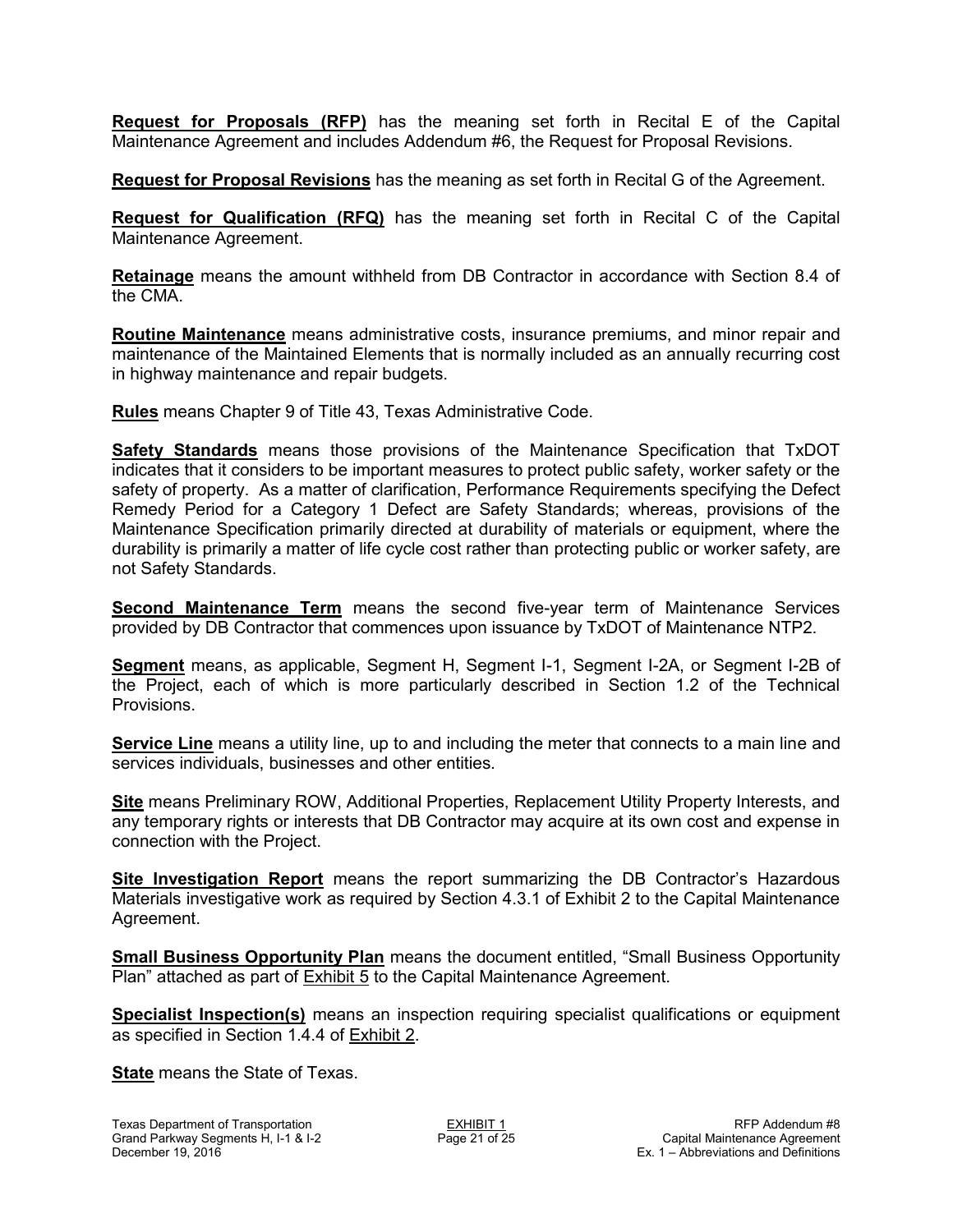**Storm Water Pollution Prevention Plan (SW3P)** shall mean a plan that includes site map(s), identifies site personnel and describes activities that could cause pollutants in the storm water as well as the measures or practices necessary for DB Contractor to control such pollutants.

**Subcontract(s)** means any agreement by DB Contractor with any other Person, Subcontractor or Supplier to perform any part of the Maintenance Services or provide any materials, equipment or supplies for any part of the Maintenance Services, or any such agreement at a lower tier, between a Subcontractor and its lower tier Subcontractor or a Supplier and its lower tier Supplier, at all tiers.

**Subcontractor(s)** means any Person with whom DB Contractor has entered into any Subcontract to perform any part of the Maintenance Services or provide any materials, equipment or supplies for the Project on behalf of DB Contractor (and any other Person with whom any Subcontractor has further subcontracted any part of the Maintenance Services), at all tiers.

**Submittal** shall mean any document, work product or other written or electronic end product or item required under the CMA Documents to be delivered or submitted to TxDOT.

**Substantial Completion** means the occurrence of all of the events and satisfaction of all of the conditions set forth in Section 20.1.1 of the Design-Build Agreement, as and when confirmed by TxDOT's issuance of a certificate in accordance with Section 20.1.1 of the Design-Build Agreement.

**Substantial Completion Deadline** means the deadline as determined pursuant to Section 4.2.1.1 of the Design-Build Agreement, as such deadline may be adjusted by Change Order pursuant to the Design-Build Agreement.

**Supplier** means any Person not performing work at or on the Project ROW which supplies machinery, equipment, materials, hardware, software, systems or any other appurtenance to the Project to DB Contractor or to any Subcontractor in connection with the performance of the Maintenance Services. Persons who merely transport, pick up, deliver or carry materials, personnel, parts or equipment or any other items or persons to or from the Project ROW shall not be deemed to be performing Maintenance Services at the Project ROW.

**Surety(ies)** means each properly licensed surety company, insurance company or other Person approved by TxDOT, which has issued any Maintenance Payment Bond or Maintenance Performance Bond.

**Systems Integrator (SI)** shall mean the contractor, under separate contract to TxDOT, which shall design, construct, supply, install, test and commission the ETCS for the Project, including scanners, readers, loops, enforcement mechanisms and other equipment necessary for the toll systems.

**Tangible Net Worth** means the difference between (the sum of paid-in capital stock plus preferred stock plus retained earnings) less (the sum of treasury stock plus minority interest plus intangible assets e.g., goodwill, patents, licenses), all determined in accordance with Generally Accepted Accounting Principles and as interpreted by the Securities and Exchange Commission in connection with financial statements filed pursuant to the Securities Exchange Act of 1934.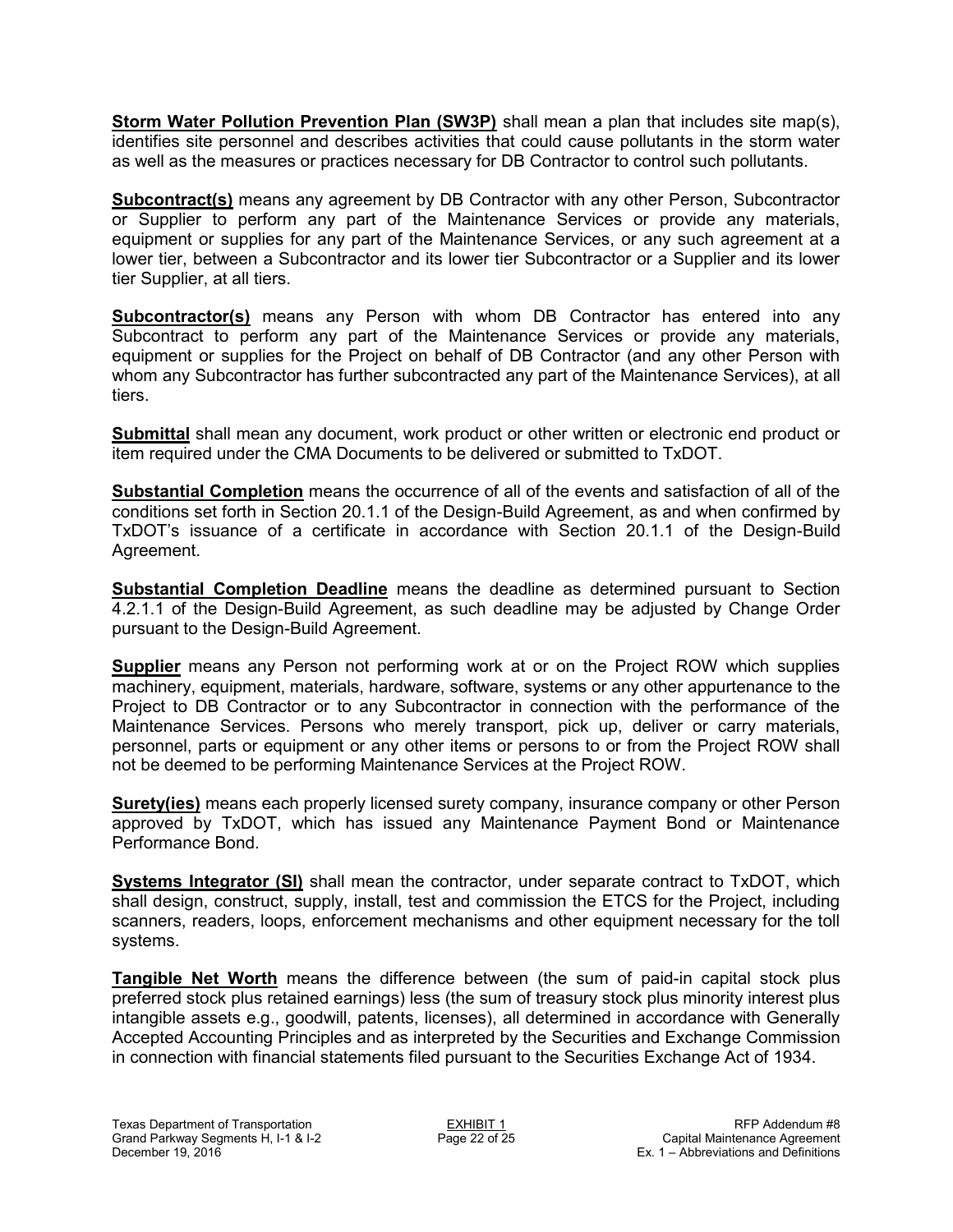**Target(s)** shall mean the target value for the measurement record set forth in the column entitled "Target" of the Performance and Measurement Table.

**Technical Provisions** means the project-specific technical provisions entitled "Technical Provisions for Grand Parkway Segments H, I-1 & I-2 Project" included in the DBA Documents, and all exhibits and attachments thereto, as such document may be supplemented, amended and restated or otherwise modified from time to time in accordance with the terms of the Design-Build Agreement.

**Termination for Convenience** means a termination pursuant to Section 14.1 of the Capital Maintenance Agreement.

**Third Maintenance Term** means the third five-year term of Maintenance Services provided by DB Contractor that commences upon issuance by TxDOT of Maintenance NTP3.

**Third Party Claims** means any and all claims, disputes, disagreements, causes of action, demands, suits, actions, judgments, investigations or proceedings brought by a Person that is not a Party with respect to damages, injuries, liabilities, obligations, losses, costs, penalties, fines or expenses (including attorneys' fees and expenses) sustained or incurred by such Person.

**Threatened or Endangered Species** means any species listed by the USFWS as threatened or endangered pursuant to the Endangered Species Act, as amended, 16 U.S.C. §§ 1531, *et seq.* or any species listed as threatened or endangered pursuant to the State endangered species act.

**Time and Materials Change Order** means a Change Order issued in accordance with Section 10.7 of the Capital Maintenance Agreement.

**Traffic Management Plan** means the plan prepared by DB Contractor for the management of traffic as described in Sections 5.1 and 5.2 of Exhibit 2 to the Capital Maintenance Agreement.

**TxDOT** means the Texas Department of Transportation, and any entity succeeding to the powers, authorities and responsibilities of TxDOT invoked by or under the CMA Documents.

**TxDOT-Directed Change(s)** means any changes in the scope of the Maintenance Services or terms and conditions of the Capital Maintenance Agreement Documents (including changes in the standards applicable to the Maintenance Services), including Discriminatory Changes that increase DB Contractor's costs by more than \$10,000, which TxDOT has directed DB Contractor to perform as described in Section 10.2 of the Capital Maintenance Agreement. Non-Discriminatory Changes shall not be considered a TxDOT-Directed Change.

#### **TxDOT's Recoverable Costs** means:

(a) The costs of any assistance, action, activity or Maintenance Services undertaken by TxDOT which DB Contractor is liable for or is to reimburse under the terms of the CMA Documents, including the charges of third party contractors and reasonably allocated wages, salaries, compensation and overhead of TXDOT staff and employees performing such action, activity or Maintenance Services; plus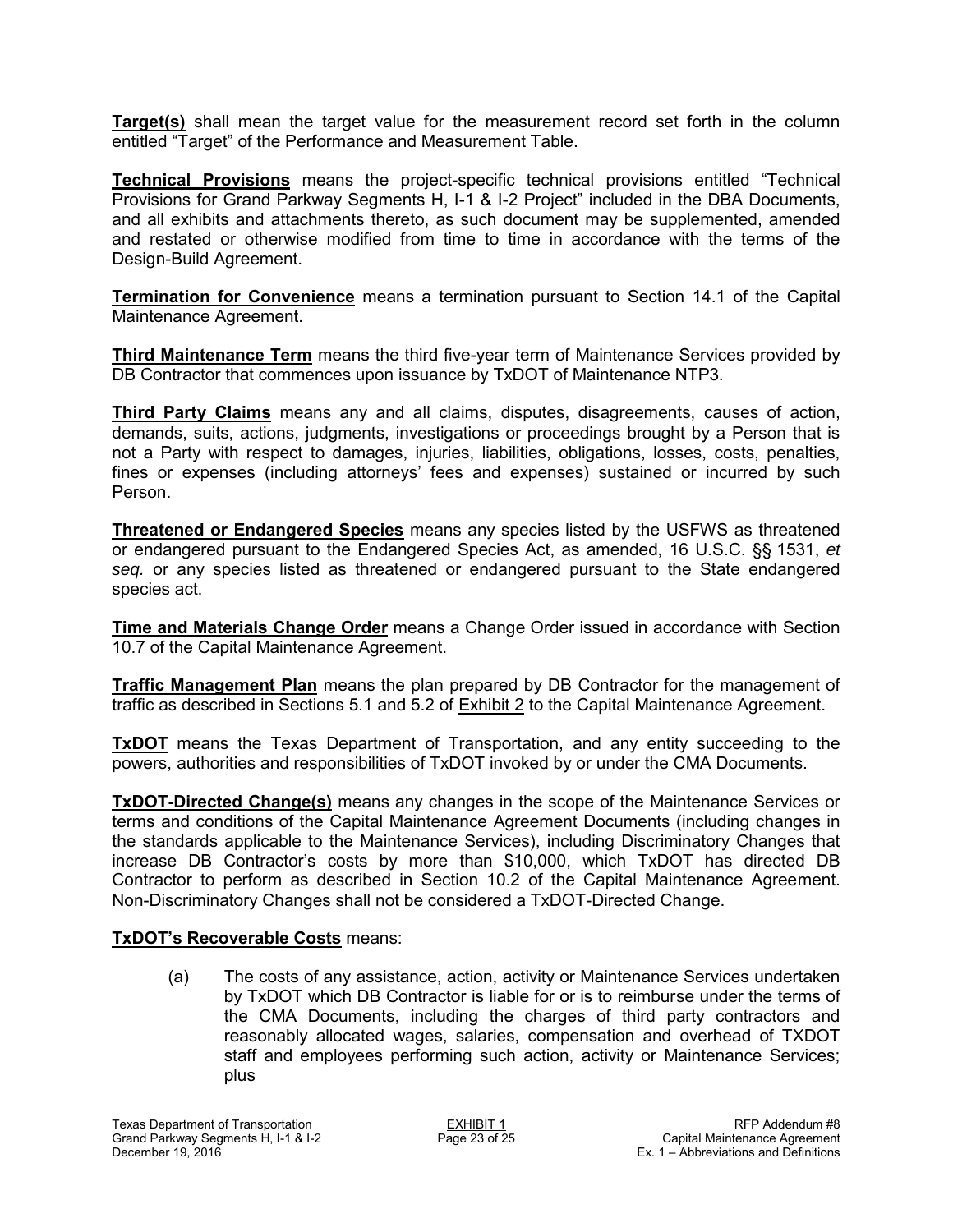- (b) Third-party costs TxDOT incurs to publicly procure any such third party contractors; plus
- (c) Reasonable fees and costs of attorneys (including the reasonably allocable fees and costs of TxDOT's Office of General Counsel or the Texas Attorney General's Office), financial advisors, engineers, architects, insurance brokers and advisors, investigators, traffic and revenue consultants, risk management consultants, other consultants, and expert witnesses, as well as court costs and other litigation costs, in connection with any such assistance, action, activity or Maintenance Services, including in connection with defending claims by and resolving disputes with third party contractors; plus
- (d) Interest on all the foregoing sums at a floating rate equal to the LIBOR in effect from time to time plus 200 basis points, commencing on the date due under the applicable terms of the CMA Documents and continuing until paid.

**Uncured Noncompliance Points** means Noncompliance Points assessed on account of breaches or failures that remain uncured.

**Unplanned Capital Maintenance** means Maintenance Services consisting of replacement or reconstruction of an asset that, at the Effective Date the DB Contractor did not anticipate carrying out during the Maintenance Period. For clarification, Maintenance Services that are required as a result of: (a) acts, omissions, negligence, intentional misconduct, or breach of applicable Law, contract, or Governmental Approval by any DB Contractor-Related Entity; (b) errors in the design or construction performed under the DB Agreement; (c) failure to properly perform the Maintenance Services; (d) failure to meet the Performance Requirements; (e) an increase in the traffic on the Project in excess of that predicted at the Effective Date; or (f) any other change in the frequency and nature of Renewal Work that the DB Contractor should have included in its Renewal Work Schedule at the Effective Date are not Unplanned Capital Maintenance.

**Useful Life** means, for a Maintained Element, the period following its first installation, or following its last reconstruction, rehabilitation, restoration, renewal or replacement, until the Maintained Element will next require reconstruction, rehabilitation, restoration, renewal or replacement.

**User(s)** means members of the traveling public and any Persons using the Project, whether by motorized or non-motorized vehicle or on foot.

**Utility(ies)** or **utility(ies)** means a public, private, cooperative, municipal and/or government line, facility or system used for the carriage, transmission and/or distribution of cable television, electric power, telephone, telegraph, water, salt water, gas, oil, petroleum products, steam, chemicals, hydrocarbons, telecommunications, sewage, storm water not connected with the drainage of the Project, and similar substances that directly or indirectly serve the public. The term "Utility(ies)" or "utility(ies)" also includes radio towers and/or transmission towers (including cellular). Oil and gas gathering lines and production supply lines are included in this definition and are classified as a Utility.

When used in the context of Utility Adjustments, the term specifically excludes:

(a) Storm water facilities providing drainage for the Project ROW, and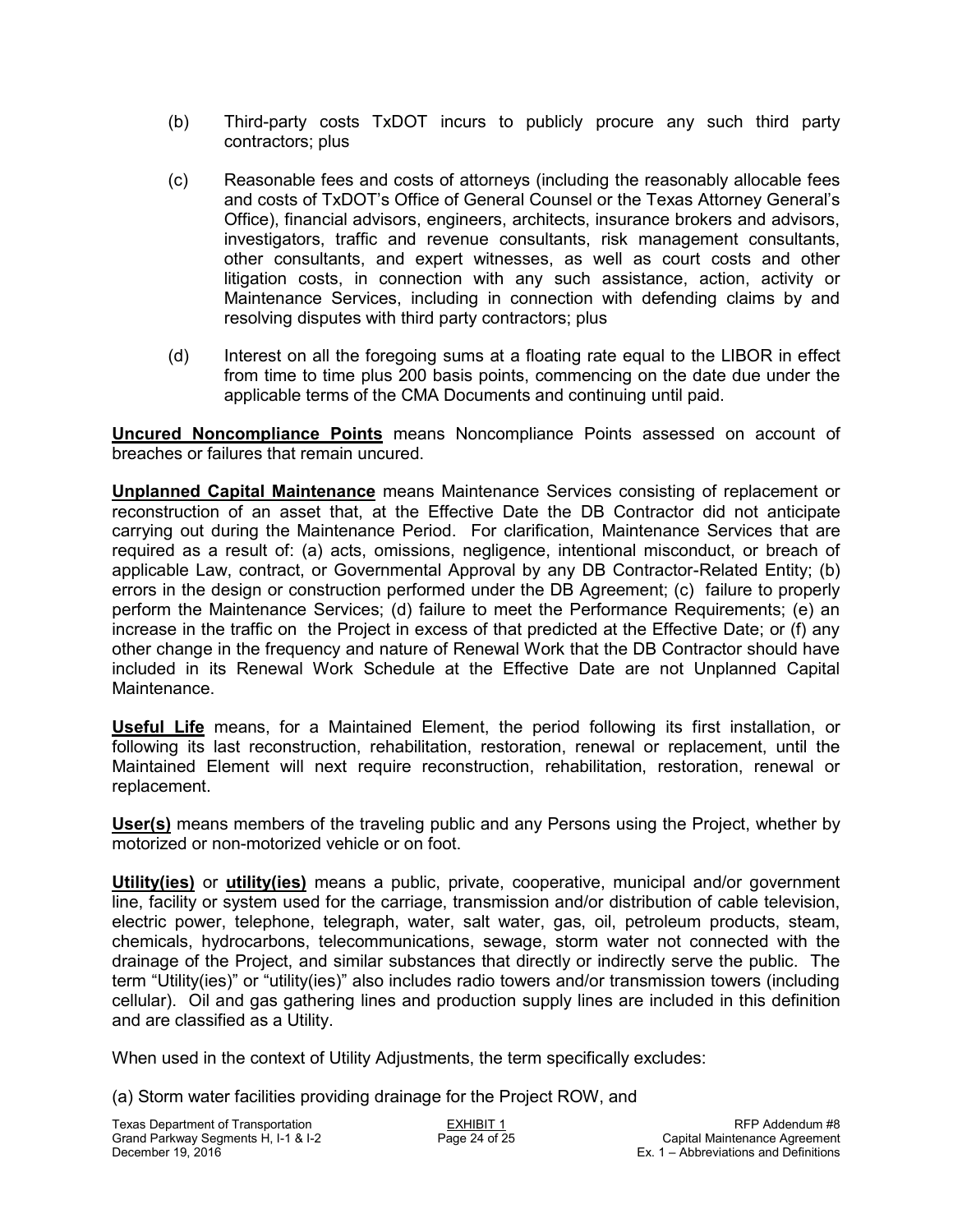(b) TxDOT's or a Governmental Entity's lighting and electrical systems, traffic control systems, communications systems and irrigation systems serving street or highway purposes (including ITS and Intelligent Vehicle Highway System facilities).

The necessary appurtenances to each Utility facility shall be considered part of such Utility. Without limitation, any Service Line up to and including the meter, connecting directly to a Utility shall be considered an appurtenance to that Utility, regardless of the ownership of such Service Line.

**Utility Accommodation Rules** shall mean the Utility Accommodation Rules issued by TxDOT, at 43 Tex. Admin. Code, Part 1, Chapter 21, Subchapter C, as the same may be amended, supplemented or replaced by TxDOT from time to time.

**Utility Adjustment(s)** means each relocation (temporary or permanent), abandonment, Protection in Place, removal (of previously abandoned Utilities as well as of newly abandoned Utilities), replacement, reinstallation, and/or modification of existing Utilities necessary to accommodate construction, operation, maintenance and/or use of the Project; provided, however, that the term "**Utility Adjustment**" shall not refer to any of the work associated with facilities owned by any railroad. For any Utility crossing the Project ROW, the foregoing disposition for each crossing of the Project ROW by that Utility shall be considered a separate Utility Adjustment. For any Utility installed longitudinally within the Project ROW, the foregoing disposition for each continuous segment of that Utility located within the Project ROW shall be considered a separate Utility Adjustment.

**Utility Joint Use Agreement** or **Utility Joint Use Acknowledgment** shall mean an agreement between TxDOT and a Utility Owner that establishes the rights and obligations of TxDOT and the Utility Owner with respect to occupancy of the Project ROW by a Utility owned by such Utility Owner.

**Utility Owner** means the owner or operator of any Utility (including both privately held and publicly held entities, cooperative utilities, and municipalities and other governmental agencies).

**Warranty(ies)** has the meaning set forth in Section 9.1 of the Capital Maintenance Agreement.

**Warranty Period** has the meaning set forth in Section 9.2 of the Capital Maintenance Agreement.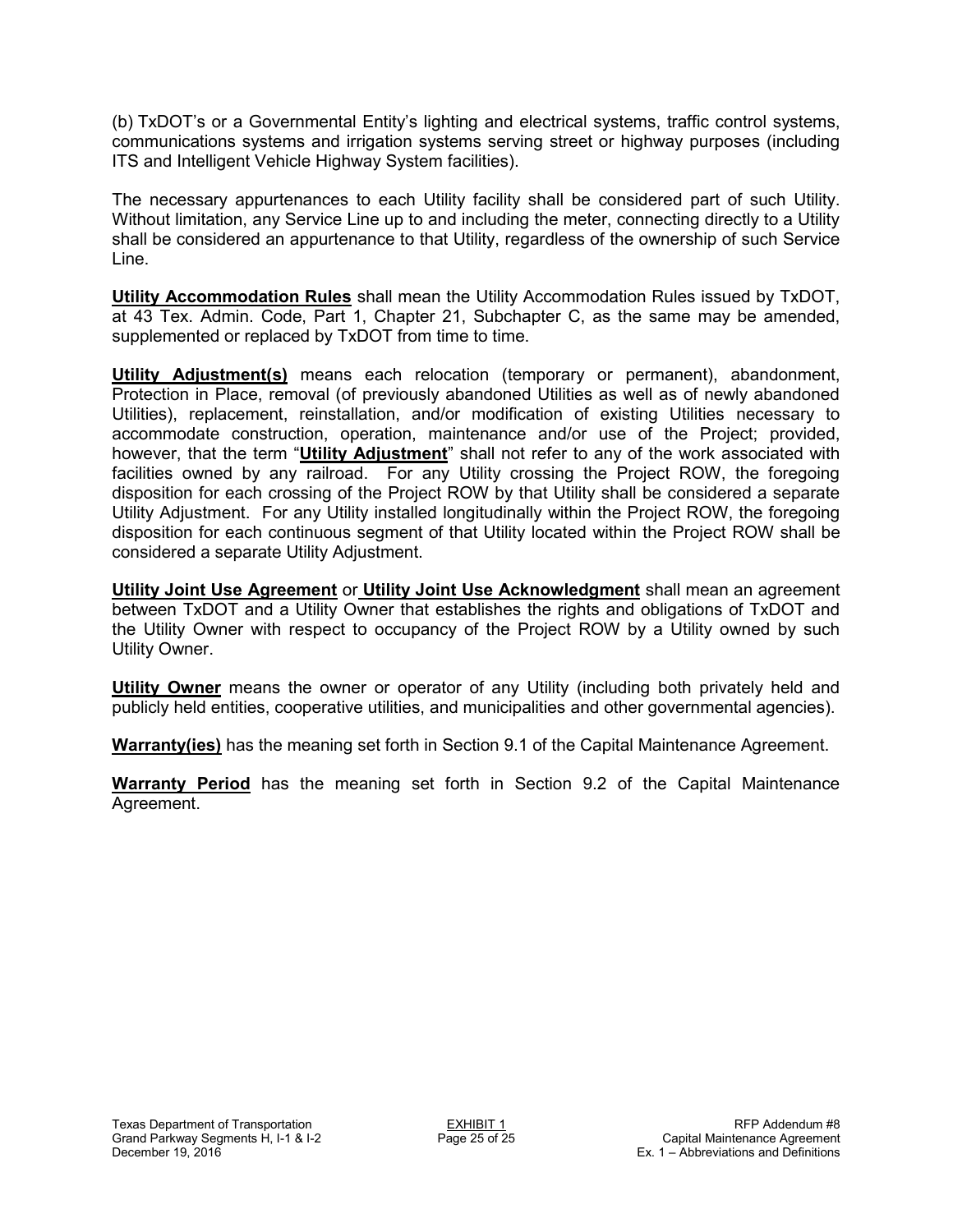# **MAINTENANCE SPECIFICATION**

(Attached)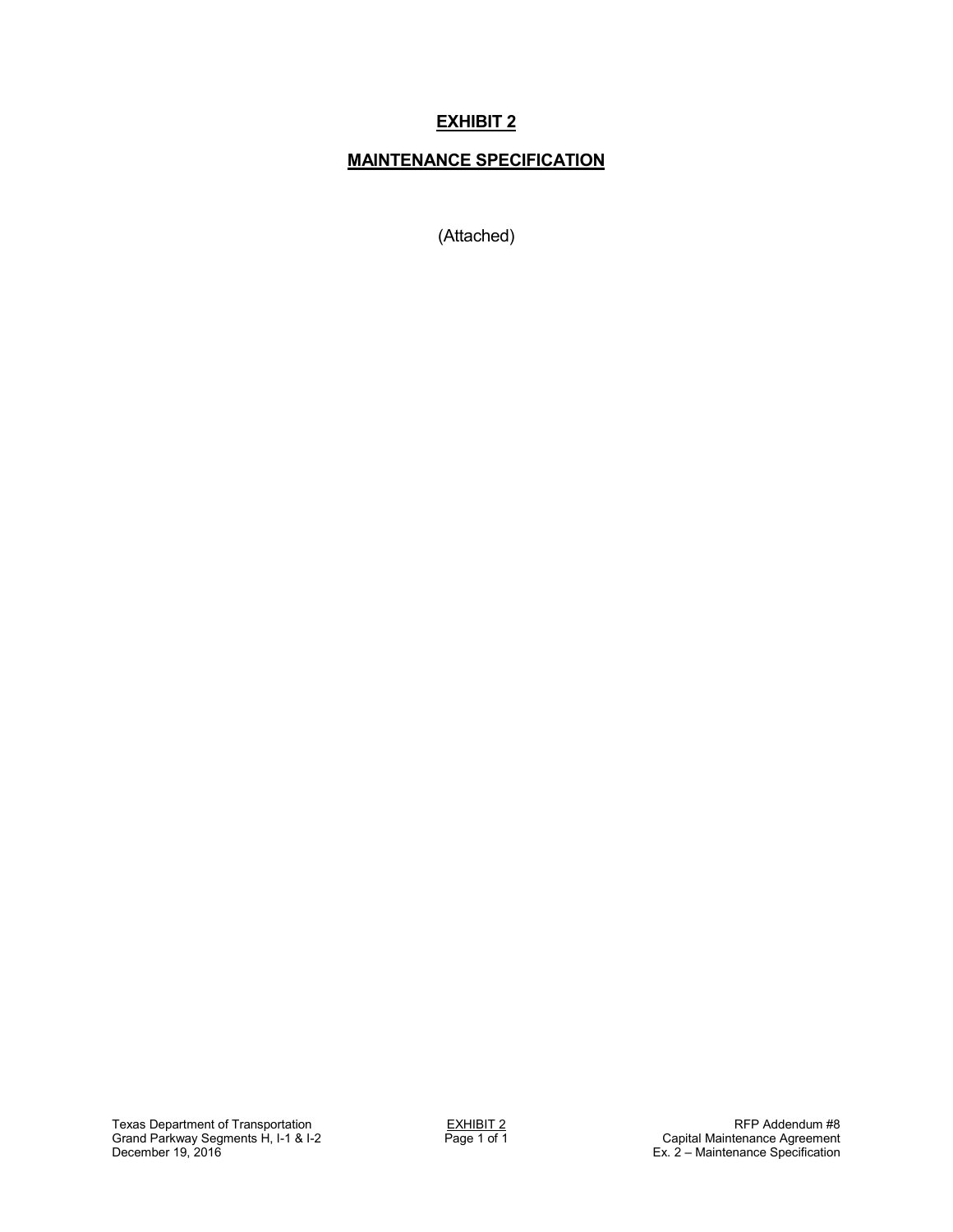[To be inserted from Proposal and Proposal Revision.]

## **DB CONTRACTOR'S PROPOSAL COMMITMENTS**

| Comment No. | Proposal Location | <b>Proposal Commitment</b> |
|-------------|-------------------|----------------------------|
|             |                   |                            |
|             |                   |                            |
|             |                   |                            |
|             |                   |                            |
|             |                   |                            |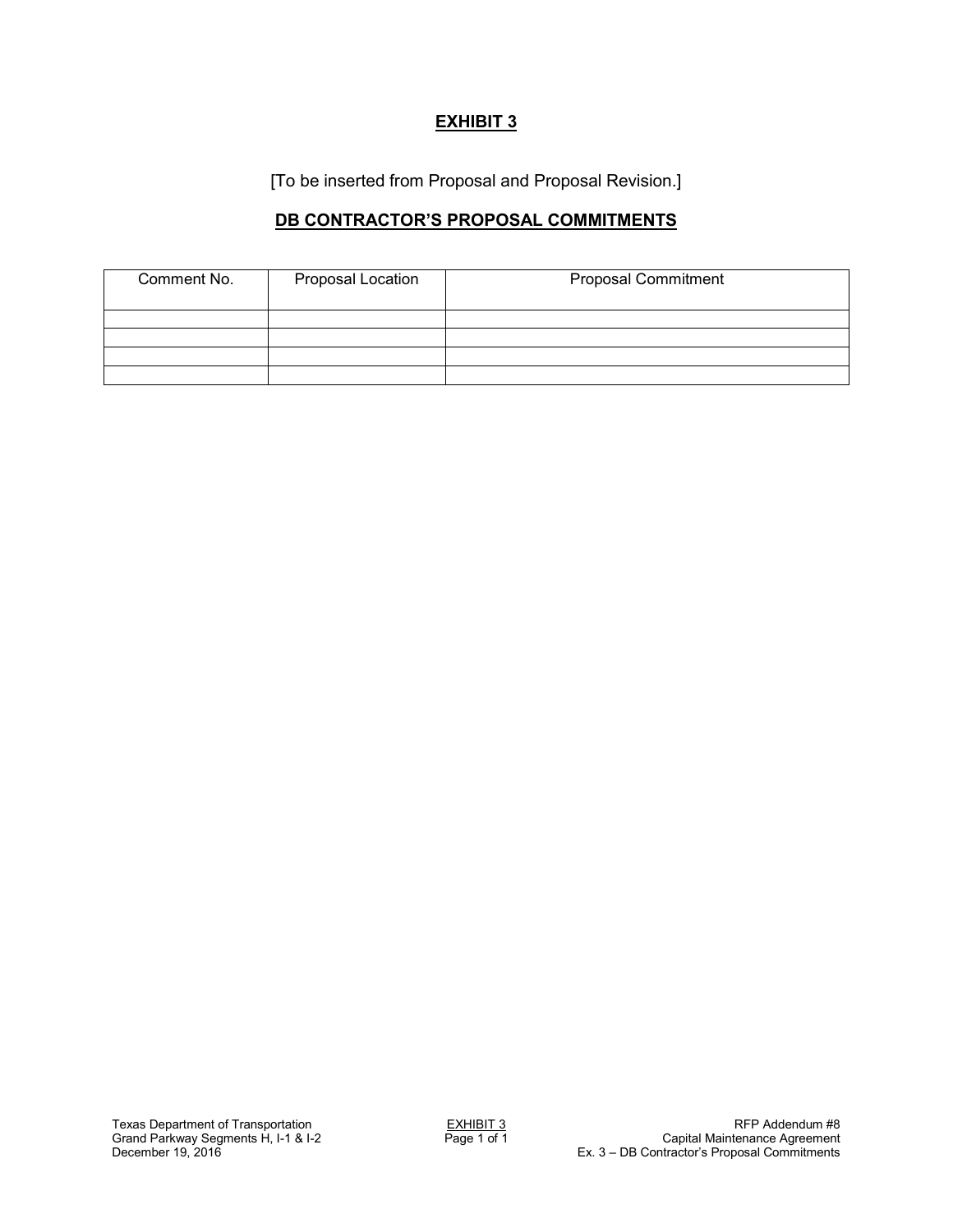# **MAINTENANCE PRICE**

(To be inserted from Proposal and Proposal Revision/BAFO.)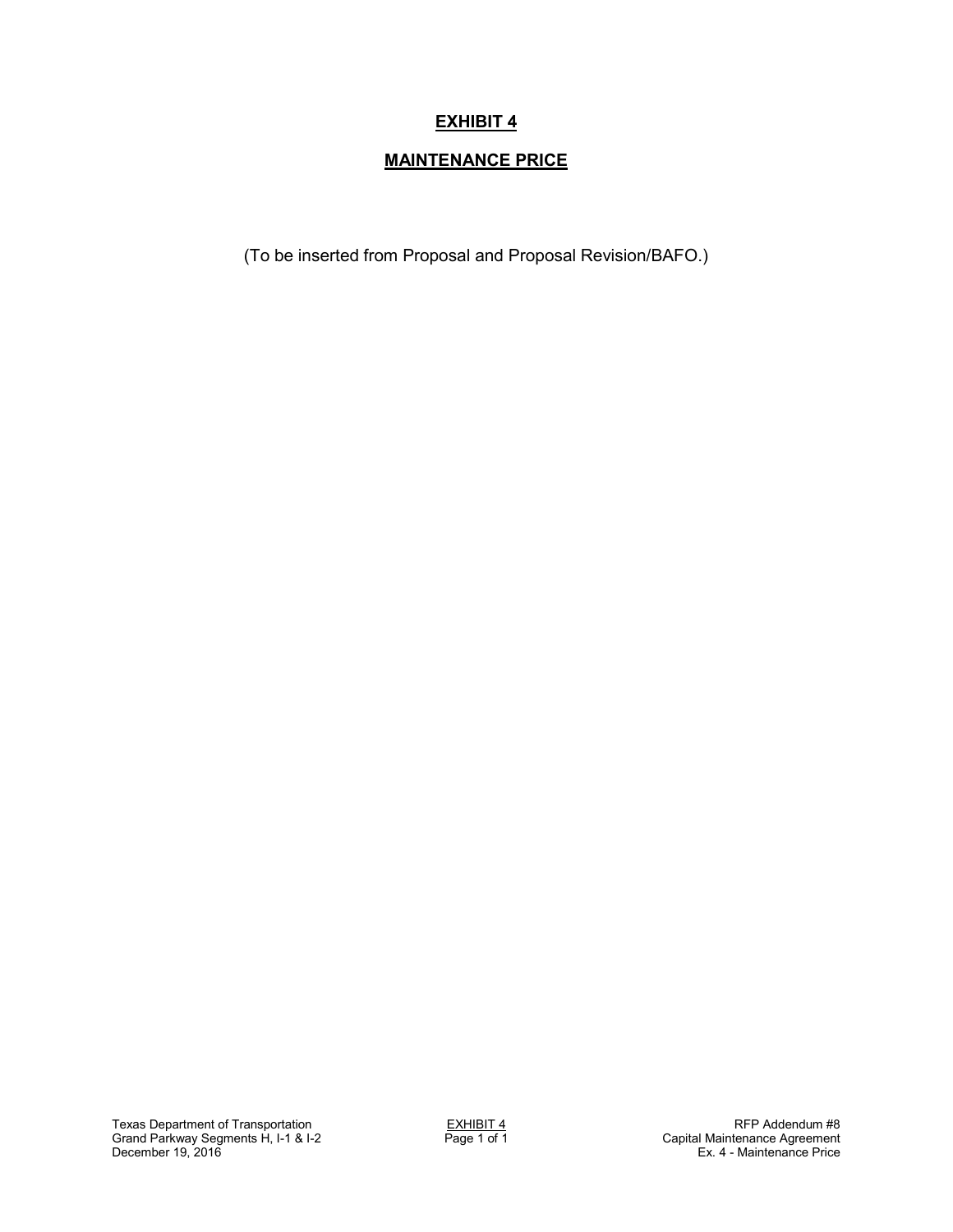## **JOB TRAINING AND SMALL BUSINESS OPPORTUNITY PLAN**

(Attached)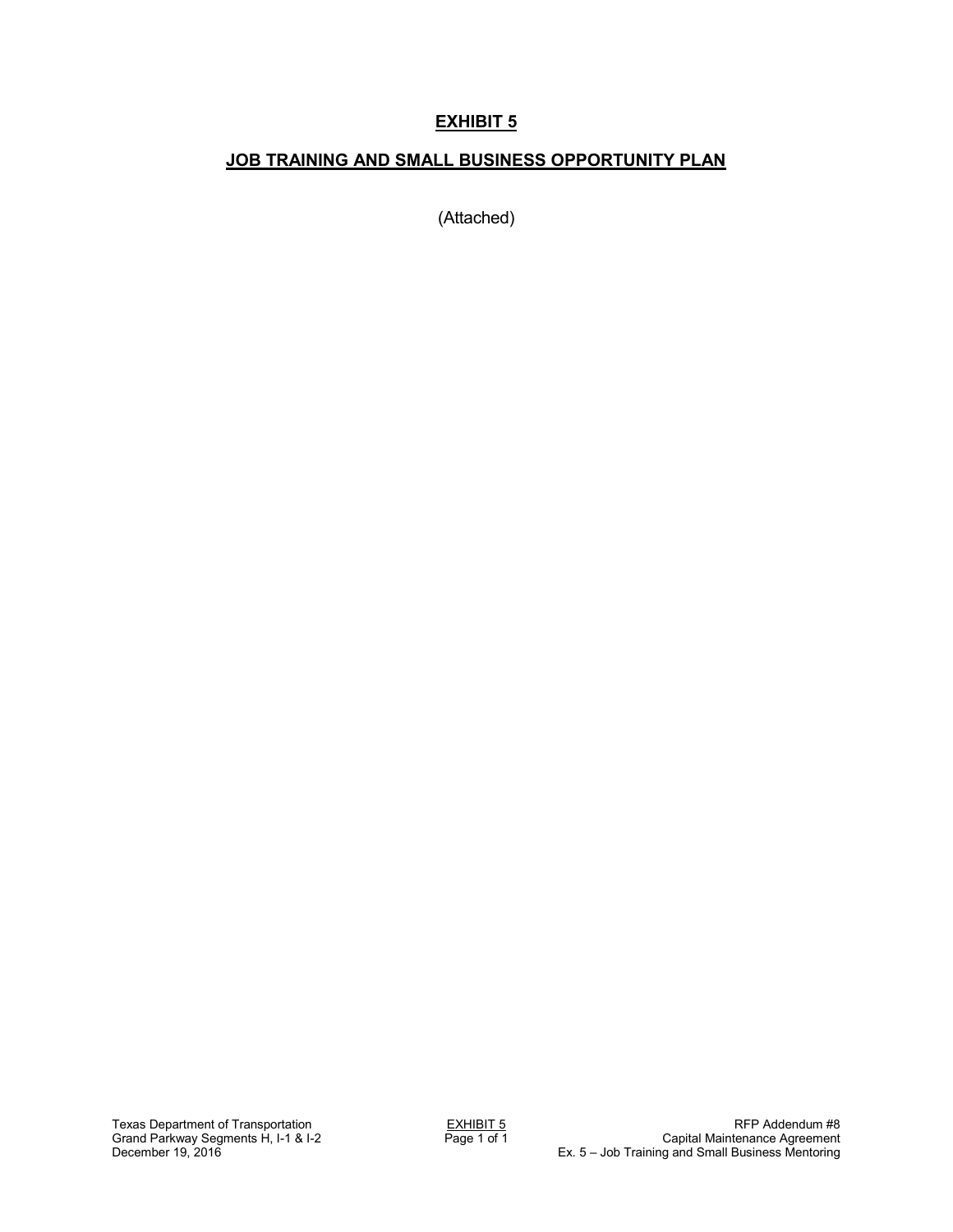### **FORM OF MAINTENANCE PERFORMANCE BOND**

[*To be replaced with actual Maintenance Performance Bond.*]

### **SH 99 GRAND PARKWAY SEGMENTS H, I-1 & I-2 PROJECT**

Bond No. \_\_\_\_\_\_\_\_\_\_

WHEREAS, the Texas Department of Transportation has awarded to \_\_\_\_\_\_\_\_\_\_\_\_\_\_\_, a \_\_\_\_\_\_\_\_\_\_\_\_\_\_\_ ("Principal"), a Capital Maintenance Agreement for the SH 99 Grand Parkway Segments H, I-1 & I-2 Project, duly executed and delivered as of \_\_\_\_\_\_\_\_\_\_, 201\_ (the "CMA"), and assigned such Contract to the Grand Parkway Transportation Corporation ("Obligee") on the terms and conditions set forth therein; and

WHEREAS, on or before 60 days after issuance by Obligee of Maintenance NTP1, Principal is required to furnish a bond (this "Bond") guaranteeing the faithful performance of its obligations related to the Maintenance Services under the CMA Documents.

NOW, THEREFORE, Principal and \_\_\_\_\_\_\_\_\_\_\_\_\_\_, a ("Surety"), an admitted surety insurer in the State of Texas, are held and firmly bound unto Obligee in the amount of \$[\_\_\_\_\_\_\_\_\_\_\_\_\_\_] *[amount calculated as set forth in Section*  7.4.2 of the CMA] (the "Bonded Sum"), for payment of which sum Principal and Surety jointly and severally firmly bind themselves and their successors and assigns.

THE CONDITION OF THIS BOND IS SUCH THAT, if Principal shall promptly and faithfully perform all of its obligations under the CMA Documents, including any and all amendments and supplements thereto, then the obligations under this Bond shall be null and void; otherwise this Bond shall remain in full force and effect. Obligee shall release this Bond on the date that is one year after the end of the Maintenance Period and upon such date thereafter that all of the conditions to release set forth in Section 7.4.3 of the CMA have occurred.

The following terms and conditions shall apply with respect to this Bond:

1. The CMA Documents are incorporated by reference herein. Capitalized terms not separately defined herein have the meanings assigned such terms in the CMA.

2. During the Initial Maintenance Term and the Second Maintenance Term only, Principal and the Surety hereby agree to pay to Obligee \$\_\_\_\_\_\_\_\_\_\_ *[for the Initial Maintenance Term, an amount equal to the lesser of (i) twenty percent (20%) of the Bonded Sum hereinabove set forth or (ii) the amount of \$20,000,000 (escalated in accordance with the methodology set forth in Section 7.4.8 of the CMA); for the Second Maintenance Term, an amount equal to the lesser of (i) ten percent (10%) of the Bonded Sum hereinabove set forth or (ii) the amount of \$10,000,000 (escalated in accordance with the methodology set forth in Section 7.4.8 of the CMA)]*, as cash collateral for the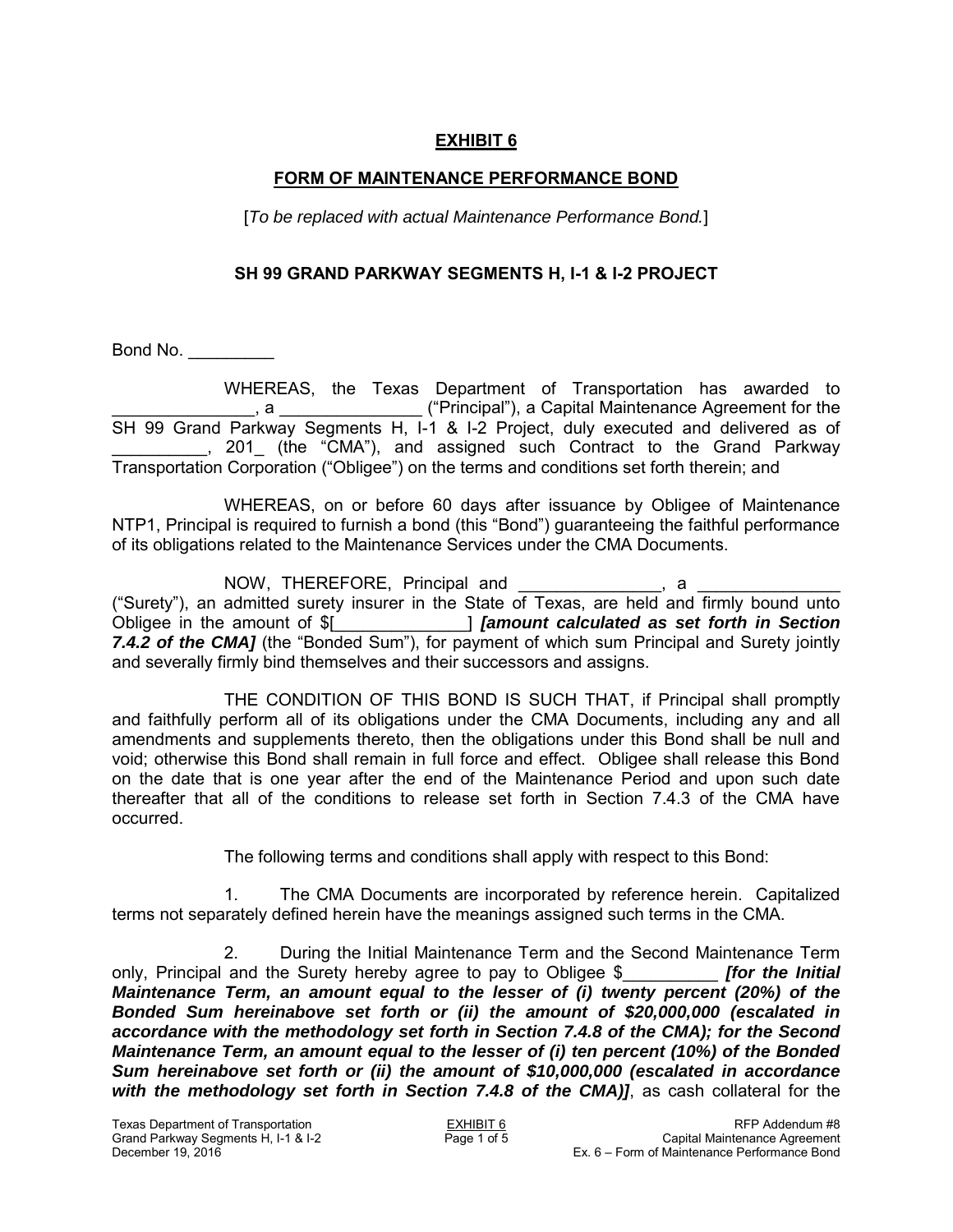performance of Principal's obligations under the CMA Documents, after the occurrence of any of the following:

a. failure of Principal to provide either (i) a replacement Maintenance Performance Bond or Maintenance Payment Bond, as applicable, in the adjusted amount required under Section 7.4.2 of the CMA, (ii) evidence of renewal of the then current Maintenance Performance Bond or Maintenance Payment Bond, in the adjusted amount as set forth in Section 7.4.2 of the CMA, or (iii) a replacement P&P Letter of Credit and Guaranty (if required) meeting the requirements of Sections 7.2, 7.3 and 7.6 of the CMA at least 30 days prior to the commencement of the \_\_\_ Maintenance Term, *[the Second Maintenance Term or Third Maintenance Term, as applicable]* provided a Maintenance NTP has been issued therefor;

 b. failure of Principal to provide either (i) a replacement Maintenance Performance Bond or Maintenance Payment Bond, (ii) evidence of renewal of the then current Maintenance Performance Bond or Maintenance Payment Bond, in the adjusted amount as set forth in Section 7.4.2 of the CMA, or (iii) a replacement P&P Letter of Credit, as well as one or more Guarantees (if required) meeting the requirements of Sections 7.2, 7.3, 7.4 and 7.6 of the CMA at least 30 days prior to the expiration of the then current Maintenance Performance Bond or Maintenance Payment Bond, as applicable; or

 c. failure of Principal to provide either (i) a replacement Maintenance Performance Bond or Maintenance Payment Bond, (ii) evidence of renewal, and, if applicable, adjusting the amount, of the existing bonds or (iii) a replacement P&P Letter of Credit and Maintenance Guaranty (if required) meeting the requirements of Sections 7.2, 7.3, 7.4 and 7.6 of the CMA within 10 days after this Bond becomes ineffective or the Surety no longer meets the requirements set forth in Section 7.4.5 of the CMA.

Principal agrees and acknowledges that such cash collateral is to secure the performance of Principal under the CMA Documents as a result of Principal's failure to satisfy the Maintenance Security obligations under the CMA to which Principal agreed upon executing the CMA, and may be used to compensate TxDOT for the damages specified in Section 7 of this bond, including TxDOT's costs to procure a substitute DB Contractor and any amounts paid to such substitute DB Contractor in excess of the unpaid balance of the CMA.

Any cash collateral not otherwise utilized by TxDOT as permitted herein shall be returned to the Principal (or in the case the Surety made payment under Section 2 of this Bond, to the Surety) upon the earlier of (i) delivery by Principal of replacement P&P Bonds meeting the requirements of Section 7.4 of the CMA or the P&P Letter of Credit and Guaranty in accordance with Sections 7.2, 7.3, 7.4 and 7.6 of the CMA or (ii) the date on which the P&P Bonds would otherwise be released in accordance with Section 7.4 of the CMA. *[This Section 2 is required*  for bonds issued for the period of the Initial Maintenance Term and the Second *Maintenance Term]*

3. This Bond specifically guarantees the performance of each and every obligation of Principal related to the Maintenance Services under the CMA Documents, as they may be amended and supplemented, including but not limited to, its liability for payment in full of all Liquidated Damages, Noncompliance Charges and Lane Rental Charges as specified in the CMA Documents, but not to exceed the Bonded Sum.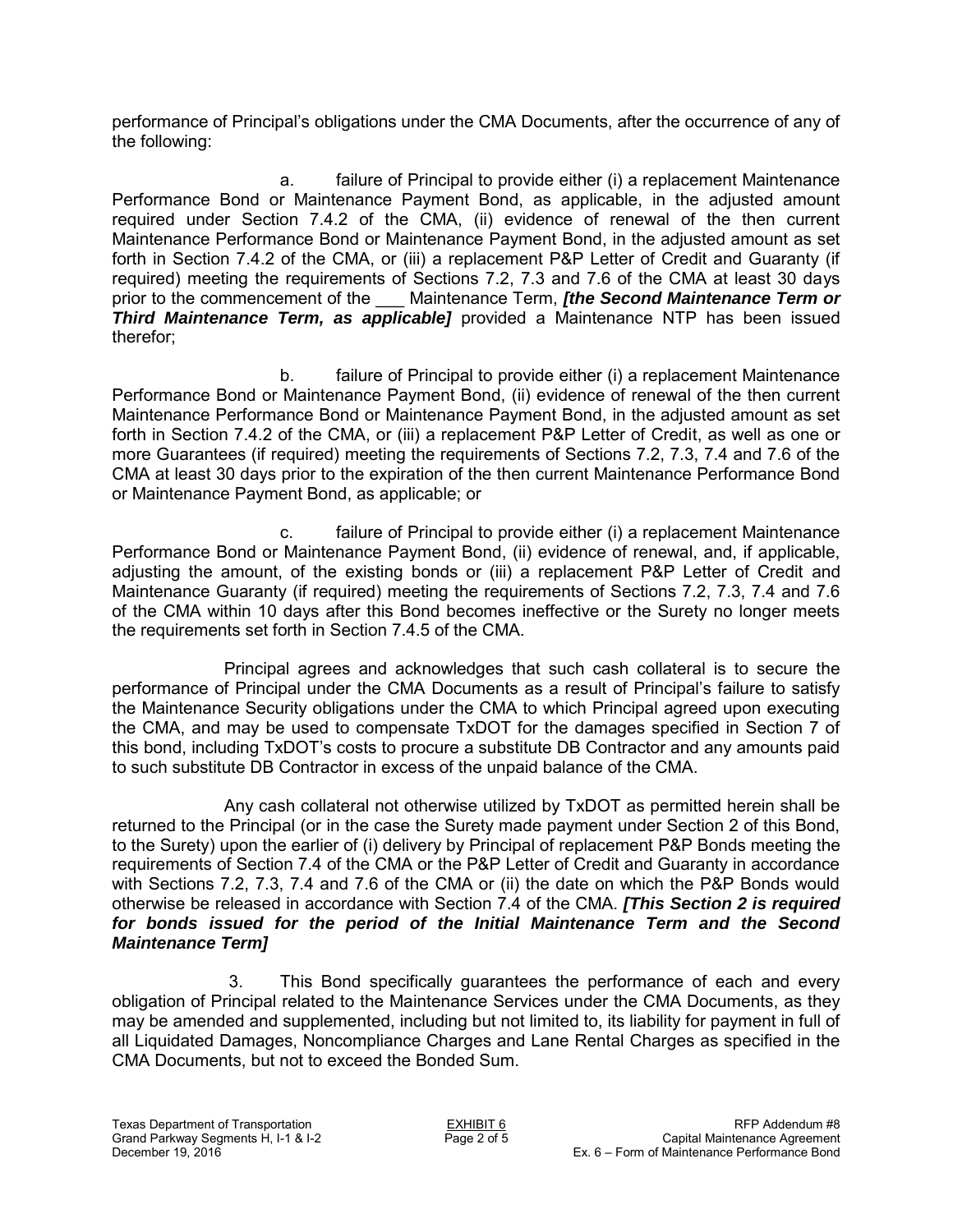4. The guarantees contained herein shall survive the expiration or termination of the Maintenance Period with respect to those obligations of Principal under the CMA Documents that survive such expiration or termination.

5. Whenever Principal shall be, and is declared by Obligee to be, in default under the CMA Documents (other than under the circumstances provided in Section 2 above), provided that Obligee is not then in material default thereunder, Surety shall promptly:

a. arrange for the Principal to perform and complete the CMA; or

b. complete the Project in accordance with the terms and conditions of the CMA Documents then in effect, through its agents or through independent contractors; or

c. obtain bids or negotiated proposals from qualified contractors acceptable to the Obligee for a contract for performance and completion of the Maintenance Services, through a procurement process approved by the Obligee, arrange for a contract to be prepared for execution by the Obligee and the contractor selected with the Obligee's concurrence, to be secured with performance and payment bonds executed by a qualified surety equivalent to the bonds issued on the CMA, and pay to the Obligee the amount of damages as described in Paragraph 7 of this Bond in excess of the unpaid balance of the Maintenance Price for the Maintenance Period incurred by the Obligee resulting from the Principal's default; or

d. waive their right to perform and complete, arrange for completion, or obtain a new contractor and with reasonable promptness under the circumstances, (i) after investigation, determine the amount for which they may be liable to the Obligee and, as soon as practicable after the amount is determined, tender payment therefor to the Obligee, or (ii) deny liability in whole or in part and notify the Obligee citing reasons therefor.

6. If Surety does not proceed as provided in Paragraph 5 of this Bond with reasonable promptness, Surety shall be deemed to be in default on this Bond fifteen days after receipt of an additional written notice from the Obligee to Surety demanding that Surety perform its obligations under this Bond, and the Obligee shall be entitled to enforce any remedy available to the Obligee. If Surety proceeds as provided in Subparagraph 5.d of this Bond, and the Obligee refuses the payment tendered or Surety has denied liability, in whole or in part, without further notice, the Obligee shall be entitled to enforce any remedy available to the Obligee.

7. After the Obligee has terminated the Principal's right to complete the CMA, and if Surety elects to act under Subparagraph 5.a, 5.b, or 5.c above, then the responsibilities of Surety to the Obligee shall not be greater than those of the Principal under the CMA, and the responsibilities of the Obligee to Surety shall not be greater than those of the Obligee under the CMA. To the limit of the Bonded Sum, but subject to commitment of the unpaid balance of the Maintenance Price for the Maintenance Period to mitigation costs and damages on the CMA, Surety is obligated without duplication for:

a. the responsibilities of the Principal for correction of defective Maintenance Services and completion of the Maintenance Services;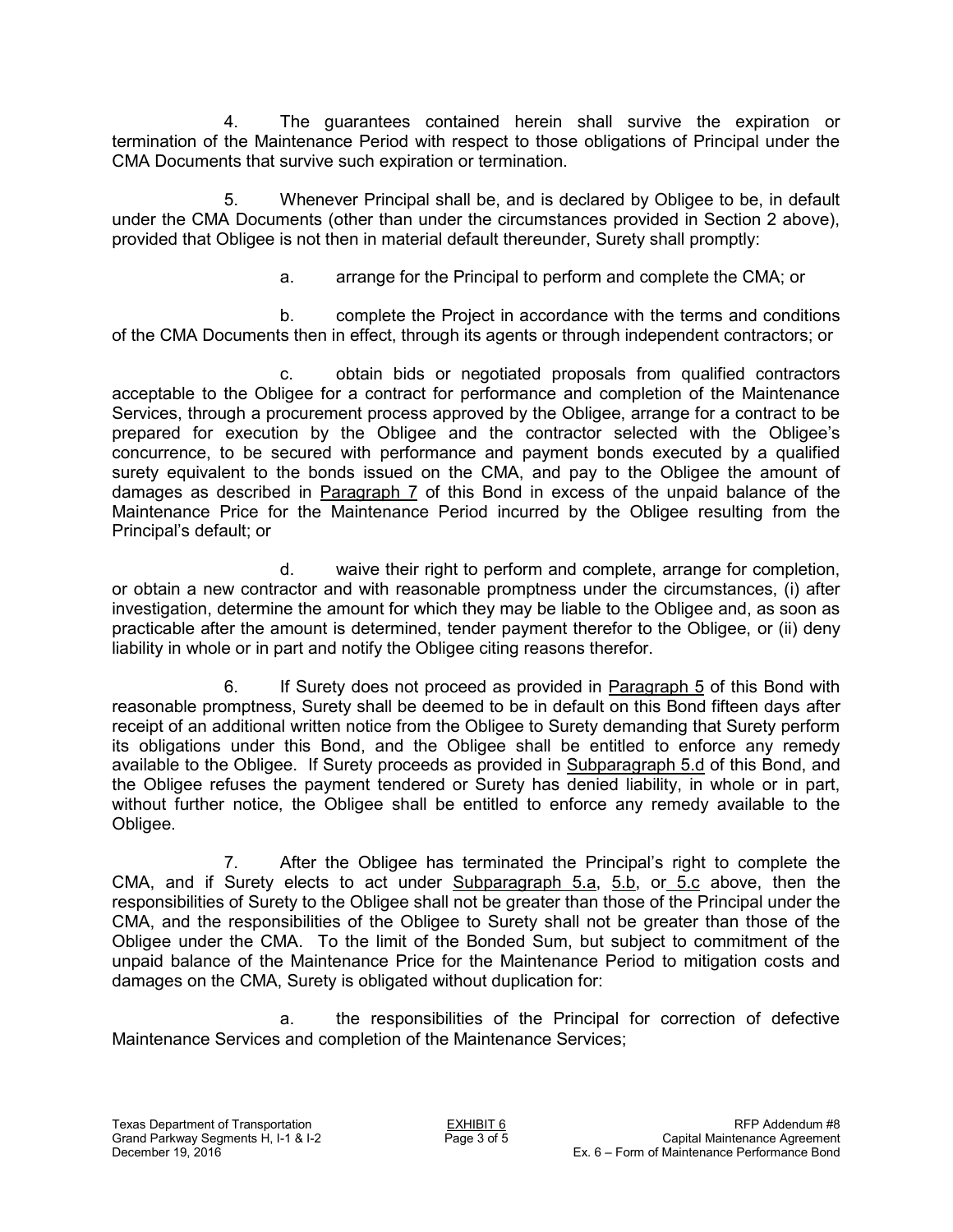b. actual damages, including additional legal, design, engineering, professional and delay costs resulting from Principal's default, and resulting from the actions or failure to act of Surety under Paragraph 5 of this Bond; and

c. all Liquidated Damages, Noncompliance Charges and Lane Rental Charges under the CMA.

8. No alteration, modification or supplement to the CMA Documents or the nature of the Maintenance Services to be performed thereunder, including without limitation any extension of time for performance, shall in any way affect the obligations of Surety under this Bond. Surety waives notice of any alteration, modification, supplement or extension of time.

9. In no event shall the term of this bond be beyond the [\_\_]*[term of the bond may not be less than 5 years, except that a bond in the amount required for the last year after the Maintenance Period may be for a term not less than 1 year.]* anniversary of the execution date without the express written consent of the Surety. Surety will have no obligation to extend or replace this bond for additional periods of time. [Failure of the Principal to file a replacement bond as required under Section 7.4 of the CMA, provide evidence of renewal, and, if applicable, adjustment of the amount, of the existing bonds or provide a replacement P&P Letter of Credit and Guaranty (if required) meeting the requirements of Sections 7.2, 7.3, 7.4 and 7.6 of the CMA shall constitute an obligation to pay to Obligee cash collateral, in accordance with Section 2 above.] *[Bracketed language required for the bond*  for the Initial Maintenance Term and Second Maintenance Term with the cash collateral *amount determined in accordance with CMA Sections 7.4.7 and 7.4.8]*

10. Correspondence or claims relating to this Bond should be sent to Surety at the following address:

> \_\_\_\_\_\_\_\_\_\_\_\_\_\_\_\_\_\_\_\_\_\_\_\_\_\_\_\_\_\_\_\_\_\_\_\_\_ \_\_\_\_\_\_\_\_\_\_\_\_\_\_\_\_\_\_\_\_\_\_\_\_\_\_\_\_\_\_\_\_\_\_\_\_\_ \_\_\_\_\_\_\_\_\_\_\_\_\_\_\_\_\_\_\_\_\_\_\_\_\_\_\_\_\_\_\_\_\_\_\_\_\_

11. No right of action shall accrue on this Bond to or for the use of any entity other than Obligee or its successors and assigns.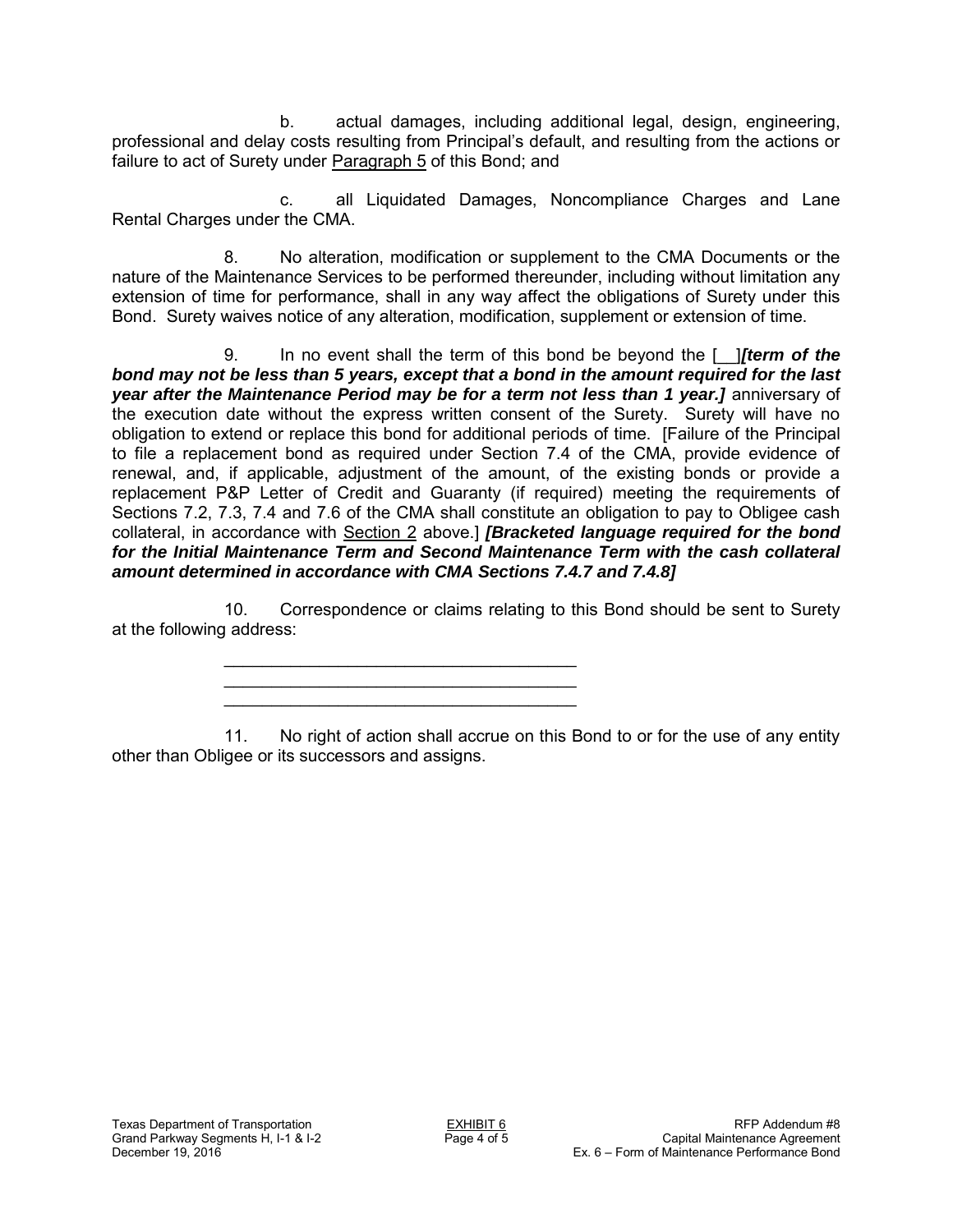IN WITNESS WHEREOF, Principal and Surety have caused this Bond to be executed and delivered as of \_\_\_\_\_\_\_\_, 201[1]

| Principal: |        |  |
|------------|--------|--|
|            | By:    |  |
|            | Its:   |  |
|            | (Seal) |  |

| Surety: |        |
|---------|--------|
|         | Bv:    |
|         | Its:   |
|         | (Seal) |

# **[***ADD APPROPRIATE SURETY ACKNOWLEDGMENTS***]**

## **SURETY**

or secretary attest

By:

Name Title: Address: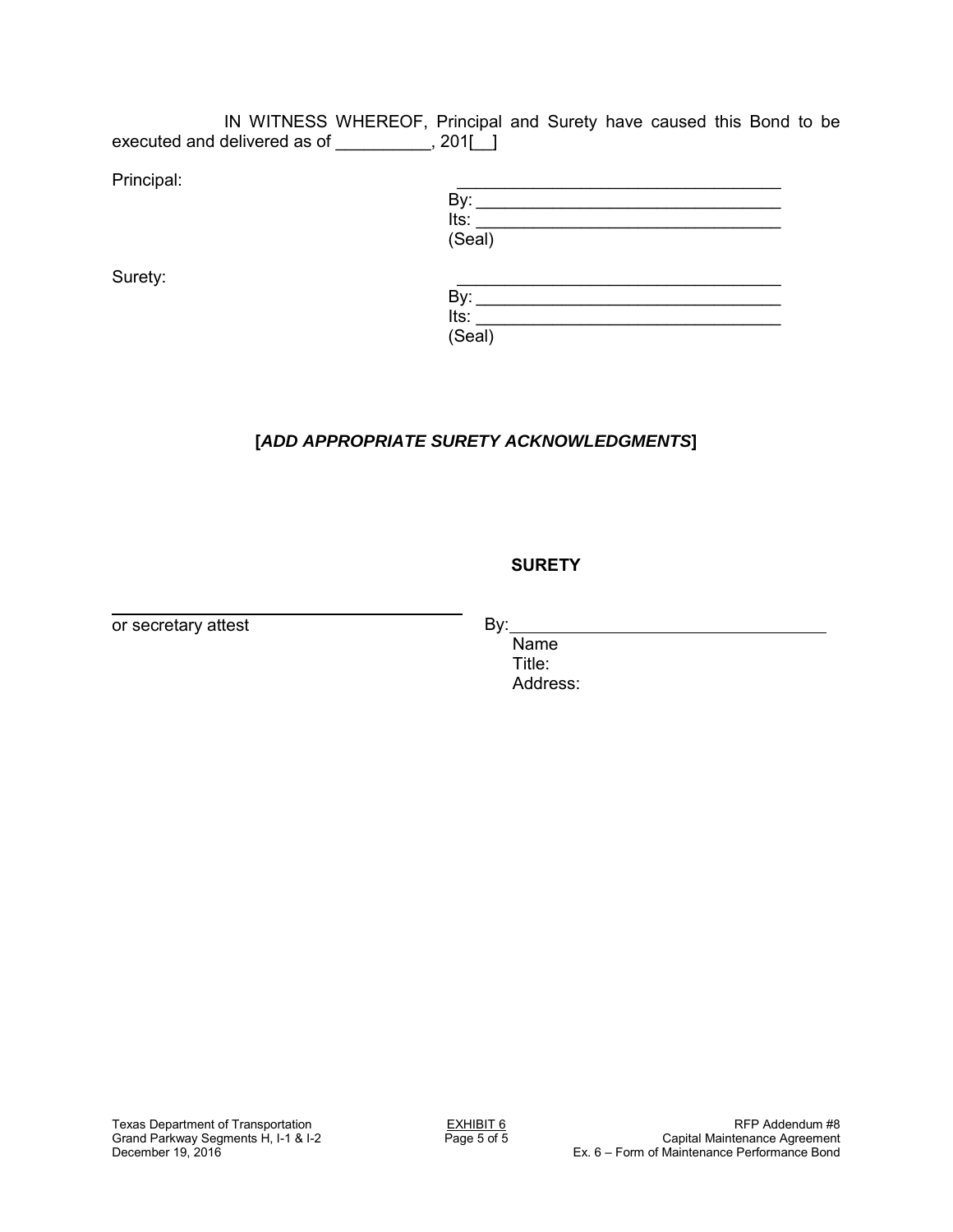## **EXHIBIT 6-1**

#### **FORM OF DUAL OBLIGEE RIDER**

#### **(Maintenance Performance Bond)**

[*To be replaced with actual Dual Obligee Rider*]

#### **GRAND PARKWAY PROJECT SEGMENTS H, I-1 AND I-2**

#### DUAL OBLIGEE RIDER

This Rider is executed concurrently with and shall be attached to and form a part of Performance Bond No.

WHEREAS, the Texas Department of Transportation has awarded to \_\_\_\_\_\_\_\_\_\_ ("Principal"), a Capital Maintenance Agreement for the Grand Parkway Segments H, I-1 and I-2 Project, duly executed and delivered as of \_\_\_\_\_\_\_\_\_\_, 20\_, (hereinafter called the "CMA"), on the terms and conditions set forth therein; and

WHEREAS, the Texas Department of Transportation has assigned the CMA to the Grand Parkway Transportation Corporation ("Primary Obligee").

WHEREAS, on or before 60 days after issuance by the Texas Department of Transportation of Maintenance NTP1, Principal is required to furnish a performance bond whereby the Texas Department of Transportation is an additional obligee; and

WHEREAS, Principal and **Example 20** (the "Surety") have agreed to execute and deliver this Rider concurrently with the execution of Performance Bond No. (hereinafter referred to as "Performance Bond") upon the conditions herein stated.

NOW, THEREFORE, the undersigned hereby agree and stipulate as follows:

The Texas Department of Transportation is hereby added to the Performance Bond as named obligee (hereinafter referred to as "Additional Obligee").

The Surety shall not be liable under the Bond to the Primary Obligee, the Additional Obligee, or either of them, unless the Primary Obligee, the Additional Obligee, or either of them, shall make payments to the Principal (or in the case the Surety arranges for completion of the CMA, to the Surety) substantially in accordance with the terms of said CMA as to payments; and the Surety shall not be liable under the Performance Bond to the Primary Obligee, Additional Obligee, or either of them, unless the Primary Obligee, the Additional Obligee, or either of them, shall perform all other obligations to be performed under the CMA in all material respects at the time and in the manner therein set forth such that no material default by the Primary Obligee, the Additional Obligee, or either of them, shall have occurred, been declared by the Principal, and be continuing under the CMA.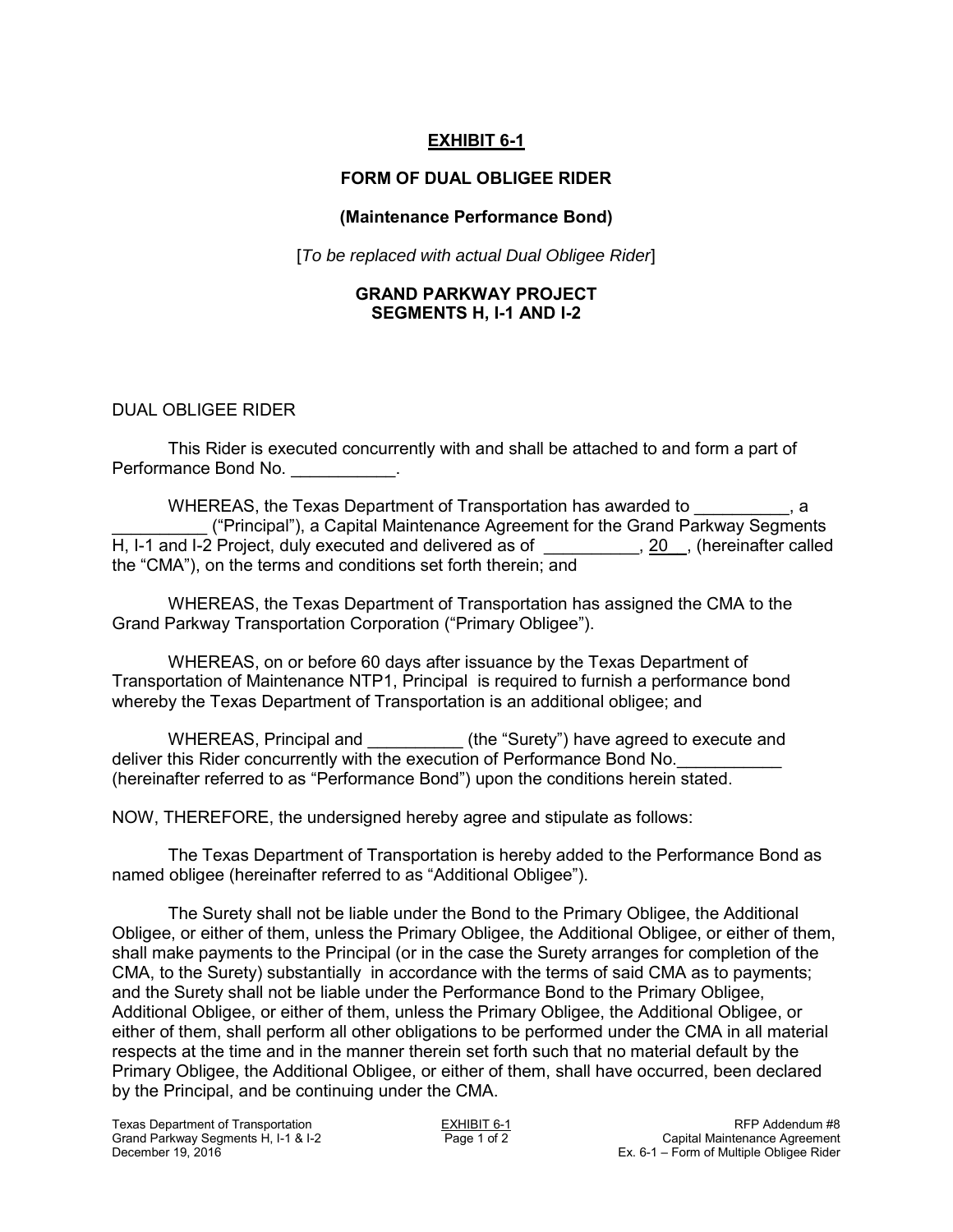The aggregate liability of the Surety under this Performance Bond, to any or all of the obligees, as their interests may appear, is limited to the penal sum of the Performance Bond. The Additional Obligee's rights hereunder are subject to the same defenses Principal and/or Surety have against the Primary Obligee, provided that the Additional Obligee has received notice and 30 days' prior opportunity to cure breach or default by the Primary Obligee under the CMA.

The Surety may, at its option, make any payments under the Performance Bond by check issued jointly to all of the obligees.

In the event of a conflict between the Performance Bond and this Rider, this Rider shall govern and control. All references to the Performance Bond, either in the Performance Bond or in this Rider, shall include and refer to the Performance Bond as supplemented and amended by this Rider. Except as herein modified, the Performance Bond shall be and remains in full force and effect.

Additional Obligee's prior written consent is required with respect to any proposed amendment to the Performance Bond, and no amendment shall be effective as to Additional Obligee without such consent. Additional Obligee hereby approves the amendment contemplated by the NTP2 Rider delivered concurrently with the execution of the Performance Bond.

Signed, sealed and dated this \_\_\_\_\_ day of \_\_\_\_\_\_\_\_\_\_\_\_\_\_\_\_\_\_\_\_, 20\_\_.

(Principal) (Seal)

By:

(Title)

(Surety) (Seal)

By:

, Attorney-in-Fact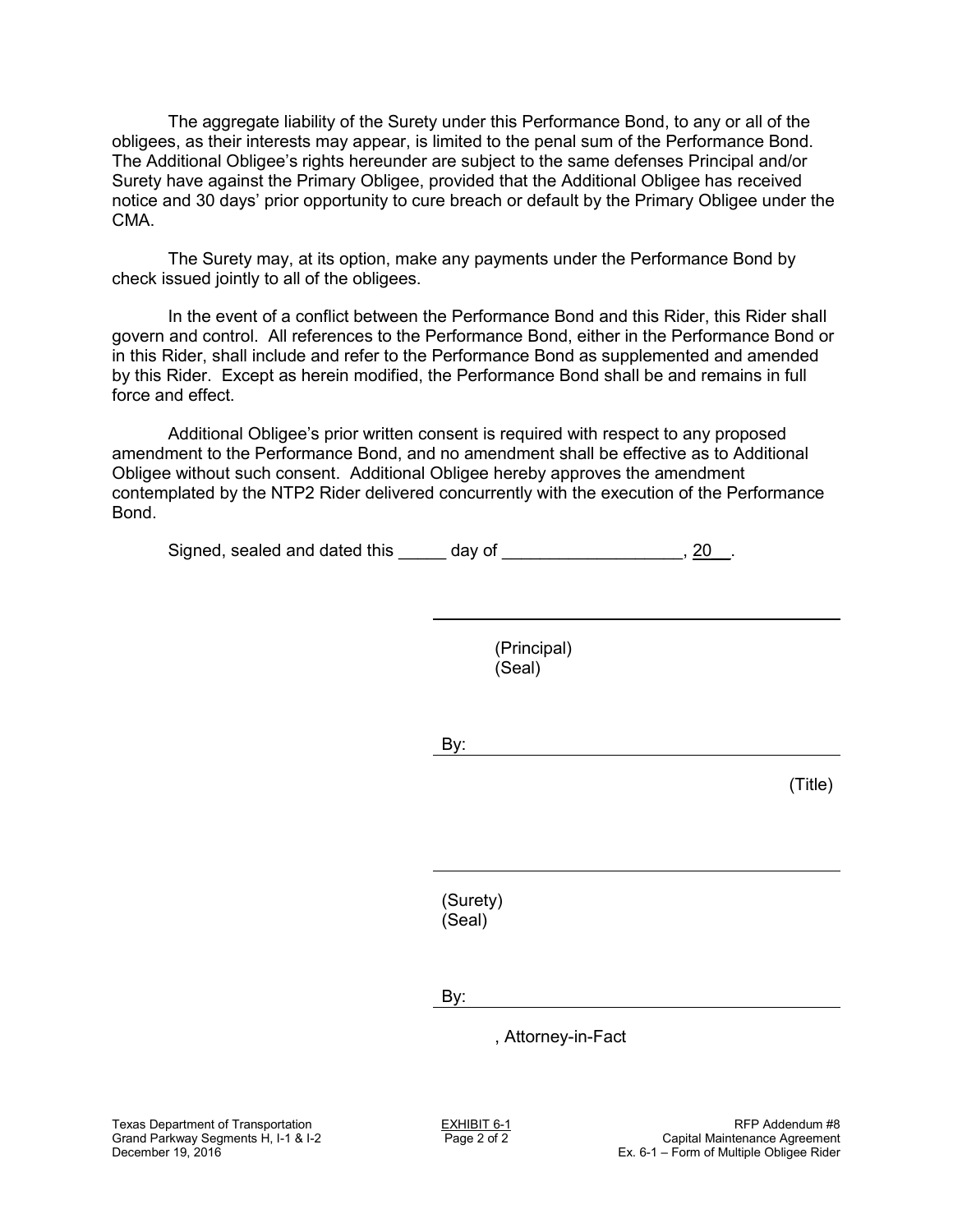# **FORM OF MAINTENANCE PAYMENT BOND**

[*To be replaced with actual Maintenance Payment Bond*]

## **Grand Parkway Segments H, I-1 & I-2 Project**

Bond No. \_\_\_\_\_\_\_\_\_

WHEREAS, the Texas Department of Transportation, has awarded to \_\_\_\_\_\_\_\_\_\_\_\_\_\_\_, a \_\_\_\_\_\_\_\_\_\_\_\_\_\_\_ ("Principal"), a Capital Maintenance Agreement for the Grand Parkway Segments H, I-1 & I-2Project, duly executed and delivered as of 20\_\_ (the "CMA"), and assigned such CMA to the Grand Parkway Transportation Corporation ("Obligee") on the terms and conditions set forth therein; and

WHEREAS, on or before 60 days after issuance by Obligee of Maintenance NTP1, Principal is required to furnish a bond (this "Bond") guaranteeing payment in full to all Subcontractors and Suppliers.

NOW, THEREFORE, Principal and \_\_\_\_\_\_\_\_\_\_\_\_\_\_\_, a ("Surety"), an admitted surety insurer in the State of Texas, are held and firmly bound unto Obligee in the amount of \$[\_\_\_\_\_\_\_\_\_\_\_\_\_] *[amount calculated as set forth in Section 7.4.4*  of the CMA] (the "Bonded Sum"), for payment of which sum Principal and Surety jointly and severally firmly bind themselves and their successors and assigns.

THE CONDITION OF THIS BOND IS SUCH THAT, if Principal shall fail to pay any valid claims by Subcontractors and Suppliers with respect to the Maintenance Services, then Surety shall pay for the same in an amount in the aggregate of all Subcontracts not to exceed the Bonded Sum; otherwise this Bond shall be null and void upon the occurrence of all of the conditions to release set forth in Section 7.4.4 of the CMA.

The following terms and conditions shall apply with respect to this Bond:

1. The CMA Documents are incorporated by reference herein. Capitalized terms not separately defined herein have the meanings assigned such terms in the CMA.

2. No alteration, modification or supplement to the CMA Documents or the nature of the work to be performed thereunder, including without limitation any extension of time for performance, shall in any way affect the obligations of Surety under this Bond. Surety waives notice of any alteration, modification, supplement or extension of time.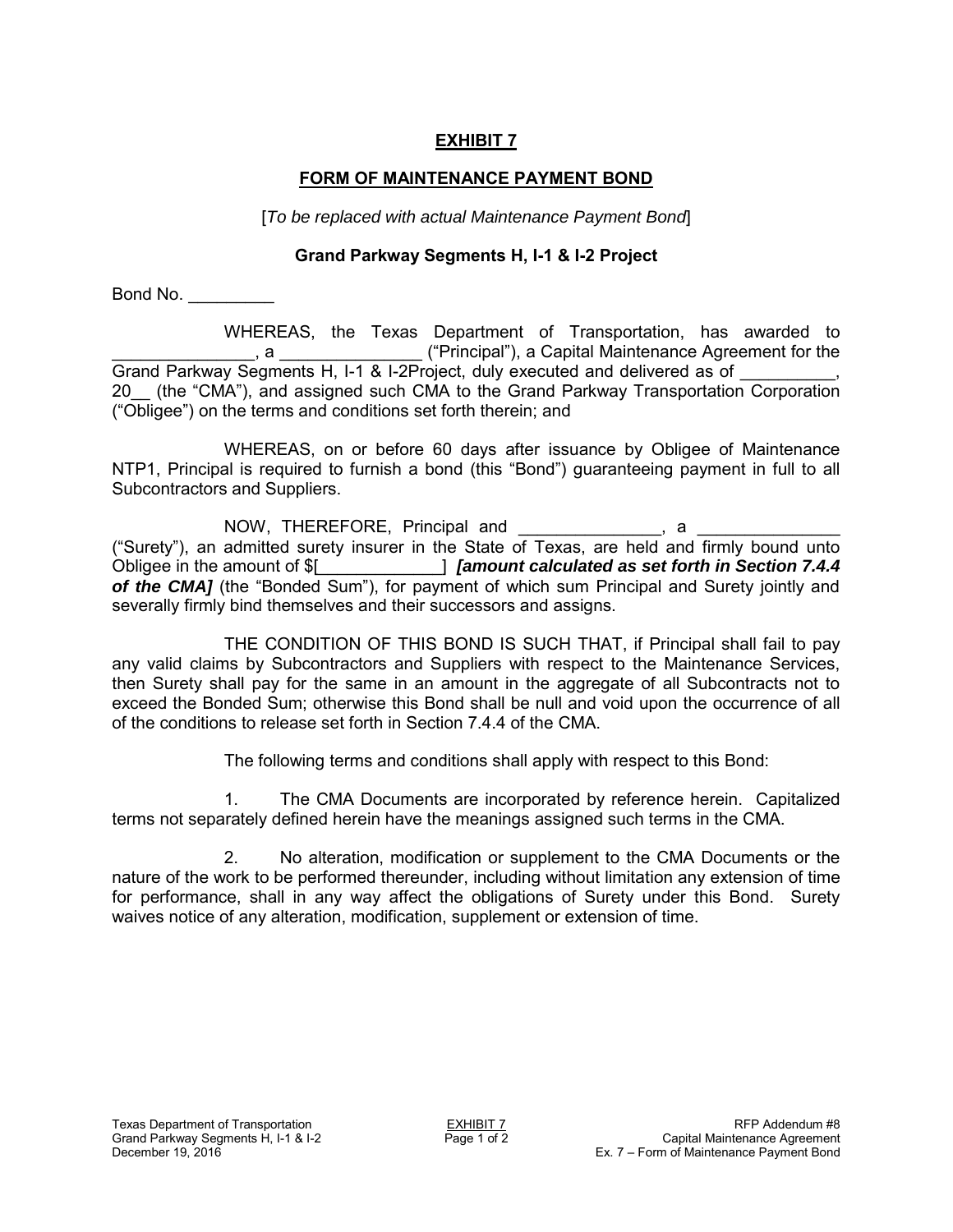3. Correspondence or claims relating to this Bond should be sent to Surety at the following address:

> \_\_\_\_\_\_\_\_\_\_\_\_\_\_\_\_\_\_\_\_\_\_\_\_\_\_\_\_\_\_\_\_\_\_\_\_\_ \_\_\_\_\_\_\_\_\_\_\_\_\_\_\_\_\_\_\_\_\_\_\_\_\_\_\_\_\_\_\_\_\_\_\_\_\_ \_\_\_\_\_\_\_\_\_\_\_\_\_\_\_\_\_\_\_\_\_\_\_\_\_\_\_\_\_\_\_\_\_\_\_\_\_

4. This Bond shall inure to the benefit of Subcontractors and Suppliers with respect to the Maintenance Services so as to give a right of action to such persons and their assigns in any suit brought upon this Bond.

5. In no event shall the term of this bond be beyond the [\_\_\_]*[term of the bond may not be less than 5 years, except that a bond in the amount required for the last year after the Maintenance Period may be for a term not less than 1 year.]* anniversary of the execution date without the express written consent of the Surety. Surety will have no obligation to extend or replace this bond for additional periods of time. Failure of the Surety to extend this bond or failure of the Principal to file a replacement bond shall not constitute a default under this Bond.

IN WITNESS WHEREOF, Principal and Surety have caused this Bond to be executed and delivered as of \_\_\_\_\_\_\_\_\_, 201[\_].

| Principal: |        |
|------------|--------|
|            | Bv:    |
|            | Its:   |
|            | (Seal) |

| Surety: |        |  |
|---------|--------|--|
|         | By:    |  |
|         | Its:   |  |
|         | (Seal) |  |

# **[***ADD APPROPRIATE SURETY ACKNOWLEDGMENTS***]**

# **SURETY**

By:

Name Title: Address: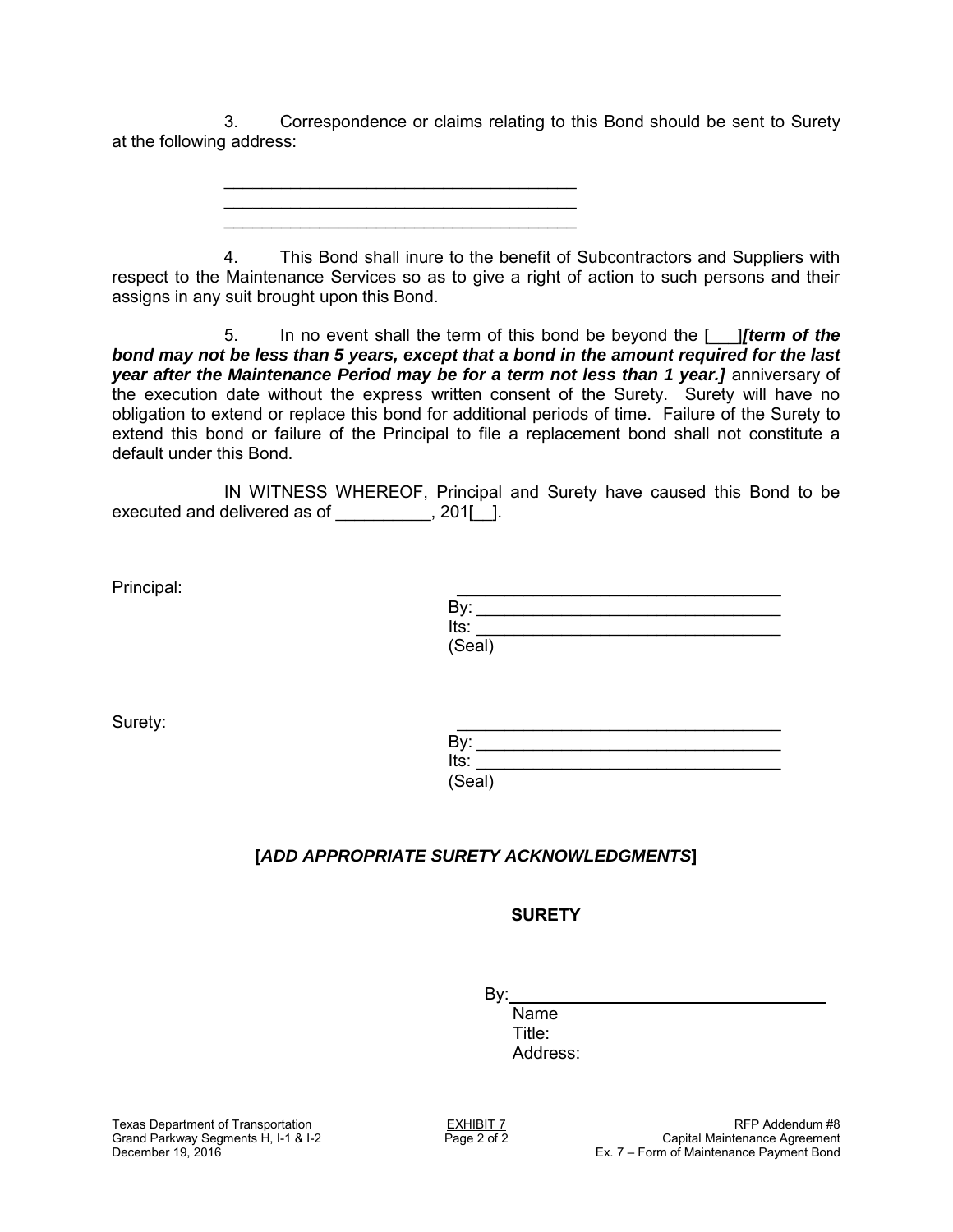# **EXHIBIT 7-1**

## **FORM OF DUAL OBLIGEE RIDER**

### **(Maintenance Payment Bond)**

[*To be replaced with actual Dual Obligee Rider*]

#### **GRAND PARKWAY PROJECT SEGMENTS H, I-1 AND I-2**

#### DUAL OBLIGEE RIDER

This Rider is executed concurrently with and shall be attached to and form a part of Payment Bond No. **Example 1** 

WHEREAS, the Texas Department of Transportation has awarded to  $\qquad \qquad$ , a \_\_\_\_\_\_\_\_\_\_ ("Principal"), a Capital Maintenance Agreement for the Grand Parkway Segments H, I-1 and I-2 Project, duly executed and delivered as of \_\_\_\_\_\_\_\_\_\_, 20\_, (hereinafter called the "CMA"), on the terms and conditions set forth therein; and

WHEREAS, the Texas Department of Transportation has assigned the CMA to the Grand Parkway Transportation Corporation ("Primary Obligee").

WHEREAS, on or before 60 days after issuance by the Texas Department of Transportation of Maintenance NTP1, Principal is required to furnish a payment bond naming the Texas Department of Transportation as an additional obligee; and

WHEREAS, Principal and \_\_\_\_\_\_\_\_\_\_\_ (the "Surety") have agreed to execute and deliver this Rider concurrently with the execution of Payment Bond No. (hereinafter referred to as "Payment Bond") upon the conditions herein stated.

NOW, THEREFORE, the undersigned hereby agree and stipulate as follows:

The Texas Department of Transportation is hereby added to the Payment Bond as named obligee (hereinafter referred to as "Additional Obligee").

The Surety shall not be liable under the Bond to the Primary Obligee, the Additional Obligee, or either of them, unless the Primary Obligee, the Additional Obligee, or either of them, shall make payments to the Principal (or in the case the Surety arranges for completion of the CMA, to the Surety) substantially in accordance with the terms of said CMA as to payments; and the Surety shall not be liable under the Payment Bond to the Primary Obligee, Additional Obligee, or either of them, unless the Primary Obligee, the Additional Obligee, or either of them, shall perform all other obligations to be performed under the CMA in all material respects at the time and in the manner therein set forth such that no material default by the Primary Obligee, the Additional Obligee, or either of them, shall have occurred, been declared by the Principal, and be continuing under the CMA.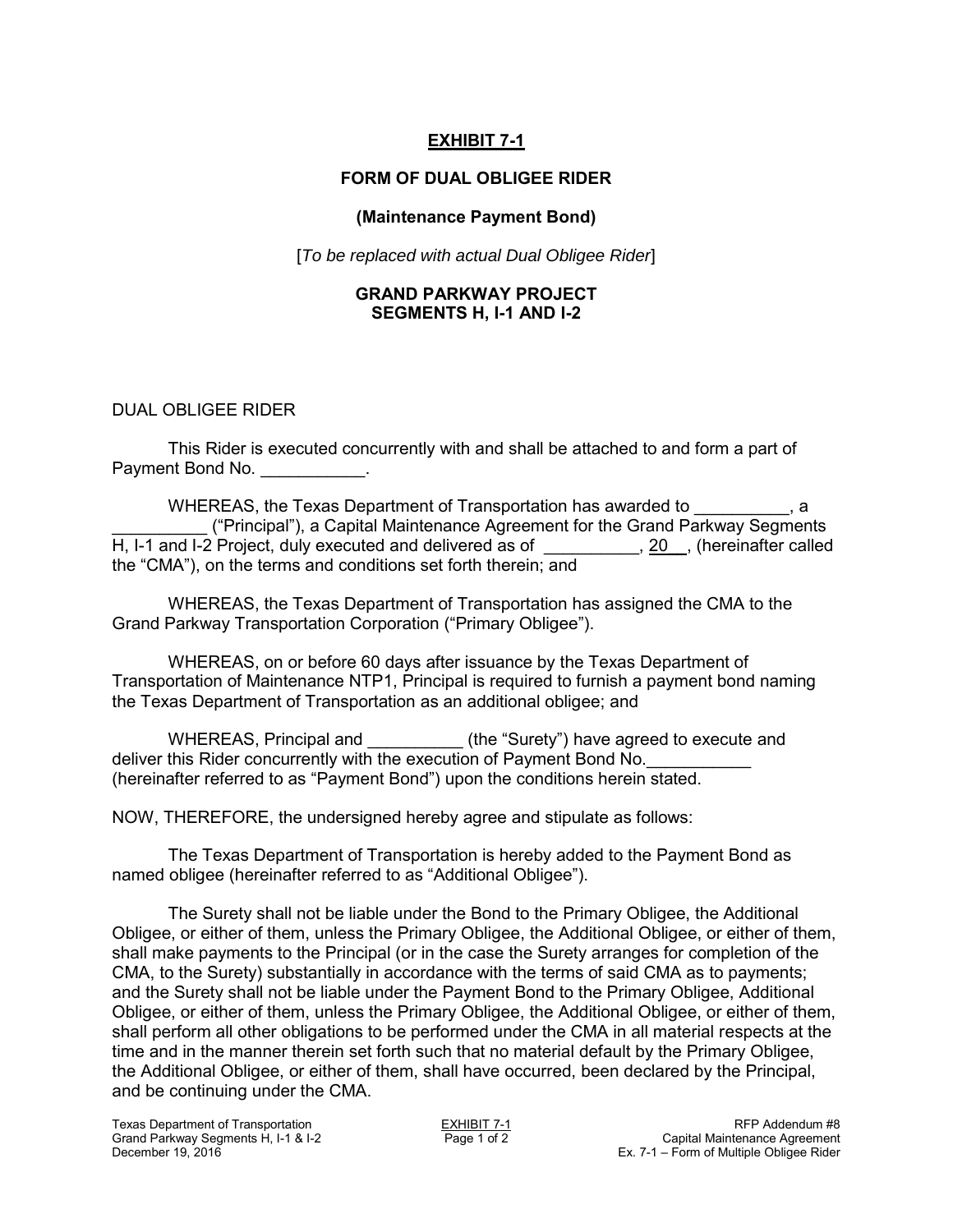The aggregate liability of the Surety under this Payment Bond, to any or all of the obligees, as their interests may appear, is limited to the penal sum of the Payment Bond. The Additional Obligee's rights hereunder are subject to the same defenses Principal and/or Surety have against the Primary Obligee and/or the claimants under the Payment Bond, provided that the Additional Obligee has received notice and 30 days' prior opportunity to cure breach or default by the Primary Obligee under the CMA.

The Surety may, at its option, make any payments under the Payment Bond by check issued jointly to all of the obligees.

In the event of a conflict between the Payment Bond and this Rider, this Rider shall govern and control. All references to the Payment Bond, either in the Payment Bond or in this Rider, shall include and refer to the Payment Bond as supplemented and amended by this Rider. Except as herein modified, the Payment Bond shall be and remains in full force and effect.

Additional Obligee's prior written consent is required with respect to any proposed amendment to the Payment Bond, and no amendment shall be effective as to Additional Obligee without such consent. Additional Obligee hereby approves the amendment contemplated by the NTP2 Rider delivered concurrently with the execution of the Payment Bond.

Signed, sealed and dated this \_\_\_\_\_ day of \_\_\_\_\_\_\_\_\_\_\_\_\_\_\_\_\_\_\_\_, 20\_\_.

(Principal) (Seal)

By:

(Title)

(Surety) (Seal)

By:

, Attorney-in-Fact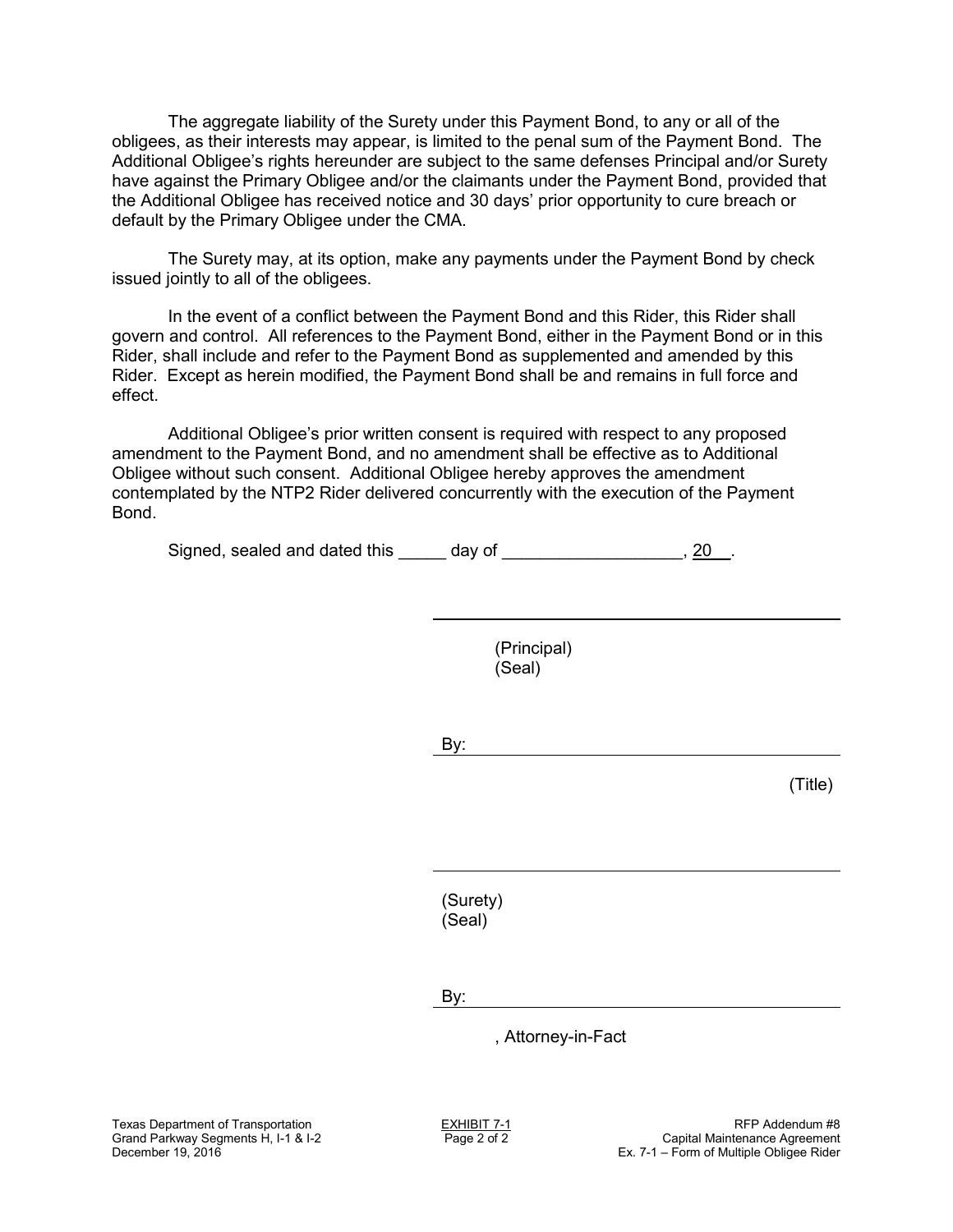# **NONCOMPLIANCE EVENTS**

Table 8-1 to this Exhibit 8 identifies DB Contractor failures and breaches that entitle TxDOT to assess Noncompliance Points.

For each failure or breach, Table 8-1 identifies the number of Noncompliance Points that may be assessed for each such failure or breach, and the Cure Period (where applicable) available to the DB Contractor for each such failure or breach.

If a Noncompliance Event for which a Cure Period is provided in Table 8-1 is not fully and completely cured within the applicable Cure Period, Noncompliance Points shall first be assessed at the end of the first Cure Period, and shall be assessed again at the end of each subsequent Interval of Recurrence, as described in Section 18.3.4 of the Capital Maintenance Agreement.

Notwithstanding anything to the contrary in the Capital Maintenance Agreement, in the case of a non-conforming Submittal, the Noncompliance Event shall occur and TxDOT may assess Noncompliance Points immediately upon expiration of the time period allowed by the CMA Documents for the Submittal. After such initial assessment of Noncompliance Points, TxDOT may assess the specified number of Noncompliance Points at the expiration of each Interval of Recurrence set forth in Table 8-1 until the DB Contractor complies with the contractual Submittal requirement.

In accordance with Section 18.2.3.2 of the Capital Maintenance Agreement, the Cure Period shall be deemed to start upon the date and time the DB Contractor first obtained knowledge of, or first reasonably should have known of, the Noncompliance Event. For a "Category A" Noncompliance Event, the Cure Period shall start not later than the date and time of delivery by TxDOT of a Notice of Determination to DB Contractor. For a "Category B" Noncompliance Event, the Cure Period shall start not later than the date and time on which the Noncompliance Event occurred, regardless of whether TxDOT has delivered a Notice of Determination to the DB Contractor. For a "Category C" Noncompliance Event, no Cure Period is applicable and the assessment of Noncompliance Points shall be in accordance with Section 18.3.6 of the Capital Maintenance Agreement.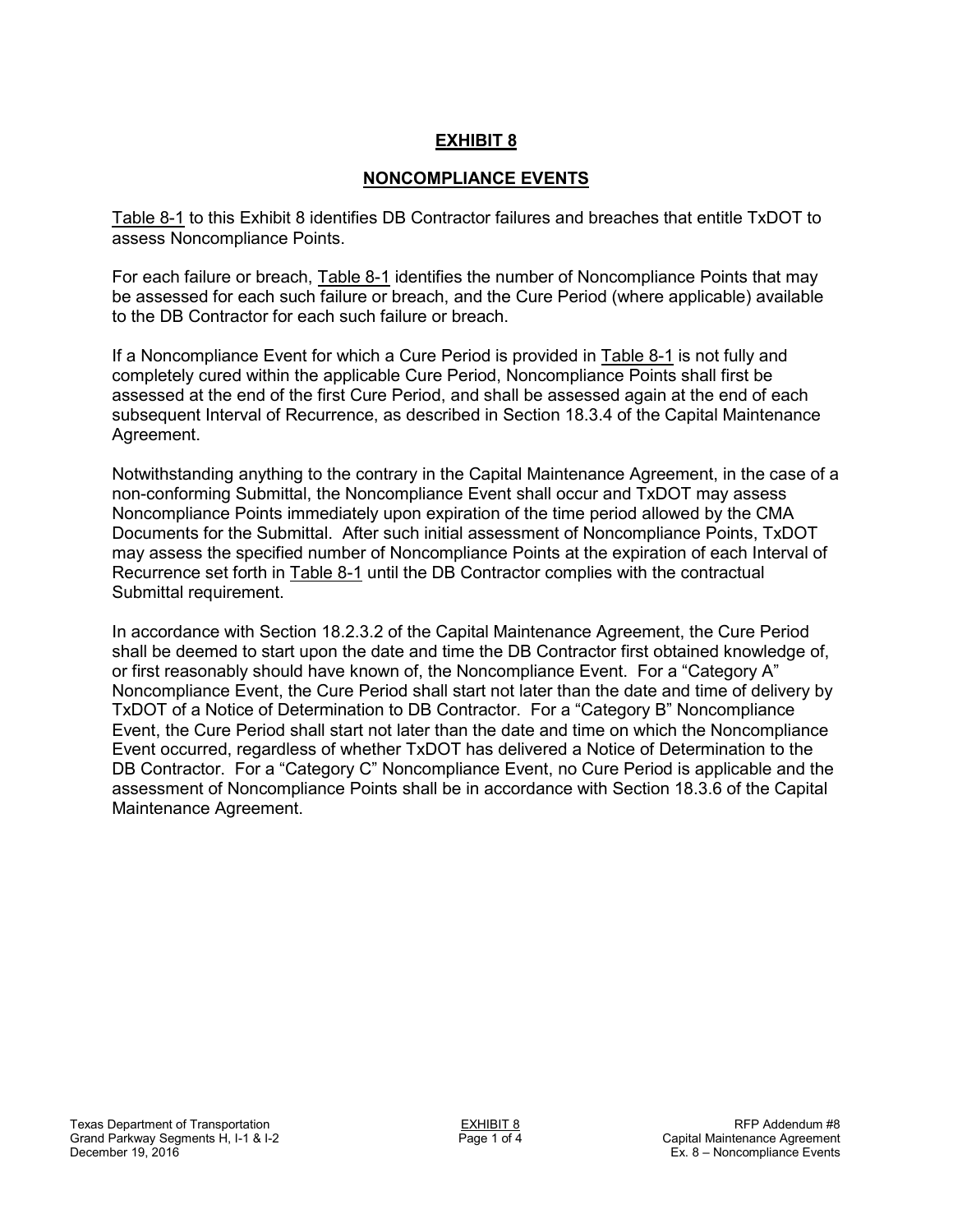# **Table 8-1 Noncompliance Events**

| Ref            | <b>Main Heading</b>   | <b>Sub Heading</b>                                        | <b>Number</b><br><b>Failure to:</b><br>of Points                                                                                                             |                | <b>Assessment</b><br>Category | Cure<br><b>Period</b> | Interval of<br><b>Recurrence</b> |
|----------------|-----------------------|-----------------------------------------------------------|--------------------------------------------------------------------------------------------------------------------------------------------------------------|----------------|-------------------------------|-----------------------|----------------------------------|
|                | General               | Comply with all<br>contracting and labor<br>practices     | Comply with the requirements of Section 6 of the CMA with<br>respect to contracting and labor practices.                                                     | $\overline{2}$ | B                             | 30 Days               | 15 Days                          |
| $\overline{2}$ | General               | Provide Verification of<br>Insurance Coverage             | Provide TxDOT with a copy of any insurance certificate or<br>evidence of payment of any premium all in accordance with<br>Section 7.7 of the CMA.            |                | B                             | 7 Days                | 4 Days                           |
| 3              | General               | Implement Directive<br>Letter                             | Proceed immediately to implement the requirements of a Directive<br>etter in accordance with Section 10.1.1.2 of the CMA.                                    |                | A                             | 7 Days                | 4 Days                           |
| 4              | General               | Make Available Records<br>and Documents                   | Make all books, records and documents available for inspection by<br>TxDOT or its Authorized Representatives in accordance with<br>Section 17.4 of the CMA.  |                | A                             | 1 Day                 | 1 Day                            |
| 5              | General               | <b>Breach Notification</b>                                | Notify TxDOT of the occurrence of any breach or failure<br>specified in this Exhibit 8 in accordance with Section 18.2.1 of<br>the CMA.                      |                | C                             | None                  | None                             |
| 6              | Project<br>Management | Prepare or Deliver a<br>Plan, Reporting or a<br>Submittal | Prepare, implement, maintain, update or timely deliver any<br>Plan, reporting, and/or Submittal required by the Section 8<br>of Exhibit 2.                   |                | B                             | 7 Days                | 4 Days                           |
| 7              | Project<br>Management | Renewal Work Submittal                                    | Prepare and submit to TxDOT for review and comment a Renewal<br>Work Submittal and updates in accordance with Section 2.6 of<br>Exhibit 2.                   |                | B                             | 7 Days                | 4 Days                           |
| 8              | Project<br>Management | Maintenance Services<br>Deliverable Schedule              | Prepare and submit to TxDOT for review and comment a<br>Maintenance Services Deliverables Schedule and<br>updates in accordance with Section 3 of Exhibit 2. | 2              | B                             | 7 Days                | 4 Days                           |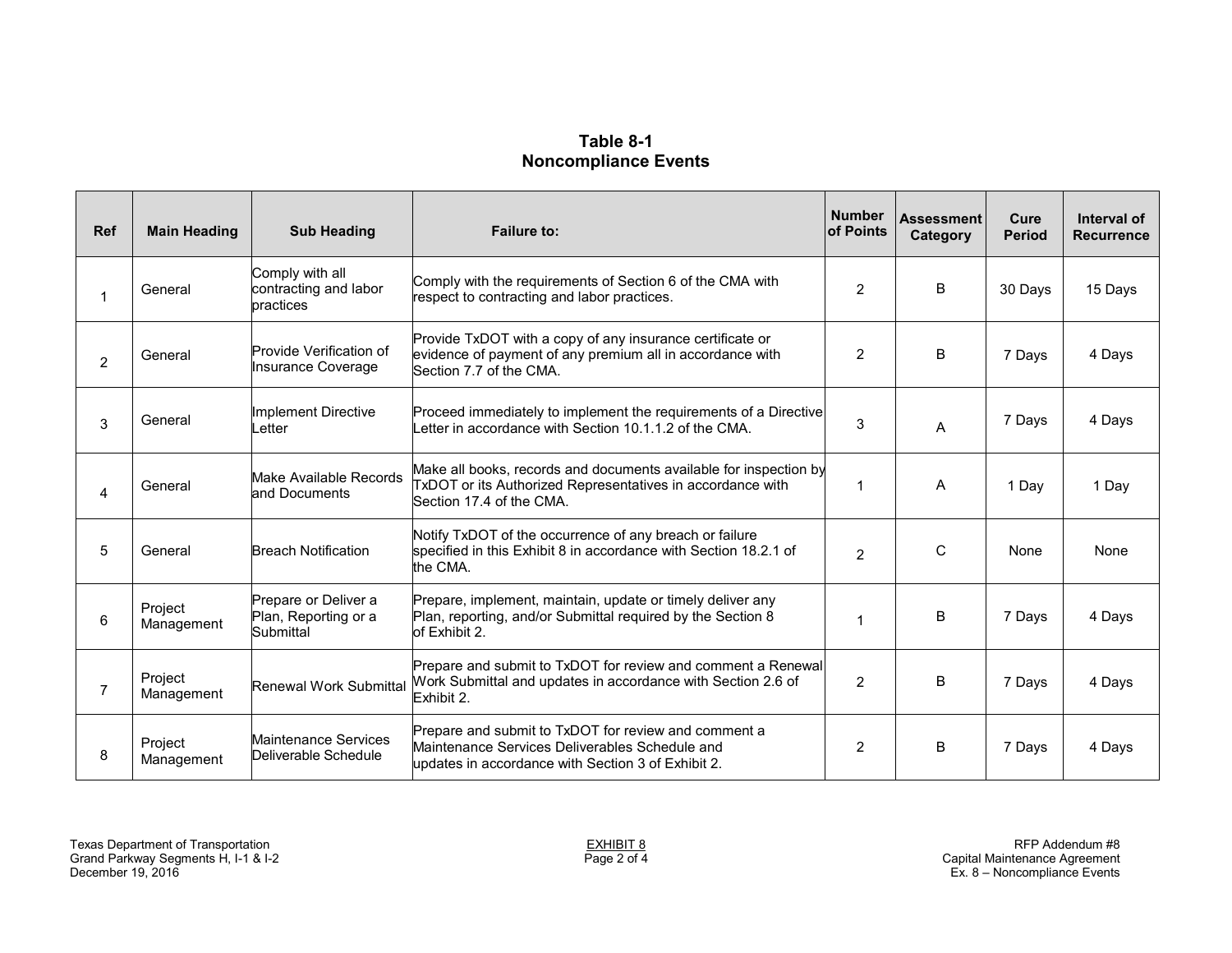| Ref | <b>Main Heading</b>                | <b>Sub Heading</b>                                | <b>Failure to:</b>                                                                                                                                                                          | <b>Number</b><br>of Points | <b>Assessment</b><br>Category | Cure<br><b>Period</b>      | Interval of<br><b>Recurrence</b>  |
|-----|------------------------------------|---------------------------------------------------|---------------------------------------------------------------------------------------------------------------------------------------------------------------------------------------------|----------------------------|-------------------------------|----------------------------|-----------------------------------|
| 9   | Project<br>Management              | Comply with<br>Maintenance<br>Management Plan     | Comply with a requirement, process or procedure set forth<br>in the approved MMP in accordance with Sections 5.5 of<br>the CMA and Section 1.2, Section 4 and Attachment 4 of<br>Exhibit 2. |                            | B                             | 7 Days                     | 4 Days                            |
| 10  | Project<br>Management              | Implement the<br>Maintenance<br>Management System | Establish, Use, maintain or provide information updates to the<br>Maintenance Management System in accordance with Section<br>1.6 of Exhibit 2.                                             | 1                          | A                             | 2 Days                     | 2 Days                            |
| 11  | Operation &<br>Maintenance         | Inspection and Testing                            | Comply with the inspection and testing requirements of Section 5.7<br>of the CMA and Section 1.4 of Exhibit 2.                                                                              | $\overline{2}$             | B                             | 2 Days                     | 2 Days                            |
| 12  | Operation &<br>Maintenance         |                                                   | Provide a Lane Closure notice and obtain an approved traffic<br>ane Closure Notification control plan in advance of any Lane Closure in accordance with<br>Section 6.1 of Exhibit 15.       | 1                          | B                             | 1 Day                      | 1 Day                             |
| 13  | Operation &<br>Maintenance         | ane Closure Restrictions                          | Comply with the approved traffic control plan in accordance with<br>Section 6.1 of Exhibit 15.                                                                                              |                            | $\mathsf{C}$                  | None                       | 1 hour                            |
| 14  | Operation &<br>Maintenance         | Timely Report of Lane<br>Closure                  | Report to TxDOT no later than 24 hours after its occurrence any<br>Lane Closure together with its duration and any applicable Lane<br>Rental Charges.                                       | $\overline{2}$             | B                             | 1 Day                      | 1 Day                             |
| 15  | Operation &<br>Maintenance         | Safety                                            | Meet Safety Standards other than Category 1 Defects                                                                                                                                         | 4                          | B                             | 7 Days                     | 4 Days                            |
| 16  | Operation &<br>Maintenance         | Prevent a Category 2                              | Prevent a Category 2 Defect from deteriorating to become a Category<br>Defect from Deteriorating 1 Defect in accordance with Section 1.3.3 of Exhibit 2.                                    | 4                          | $\mathsf C$                   | None                       | None                              |
| 17  | Operation &<br>Maintenance         | Category 1<br><b>Hazard Mitigation</b>            | Properly identify and timely address the hazard mitigation for a<br>Category 1 Defect as described in Section 1.3.4 of Exhibit 2.                                                           | 3                          | B                             | Defect<br>Remedy<br>Period | Defect<br>Remedy<br>Period        |
| 18  | Operation &<br>Maintenance         | Category 1<br>Defect Permanent<br>Remedy          | Properly identify and timely undertake a permanent remedy to a<br>Category 1 Defect as described in Section 1.3.3 of Exhibit 2.                                                             | 3                          | B                             | Defect<br>Remedy<br>Period | 50% of Defect<br>Remedy<br>Period |
|     | Texas Department of Transportation |                                                   | <b>EXHIBIT 8</b>                                                                                                                                                                            |                            |                               |                            | RFP Addendum #8                   |

Grand Parkway Segments H, I-1 & I-2  $\qquad \qquad \qquad \qquad$  Page 3 of 4  $\qquad \qquad$  Page 3 of 4 Capital Maintenance Agreement December 19, 2016 Ex. 8 – Noncompliance Events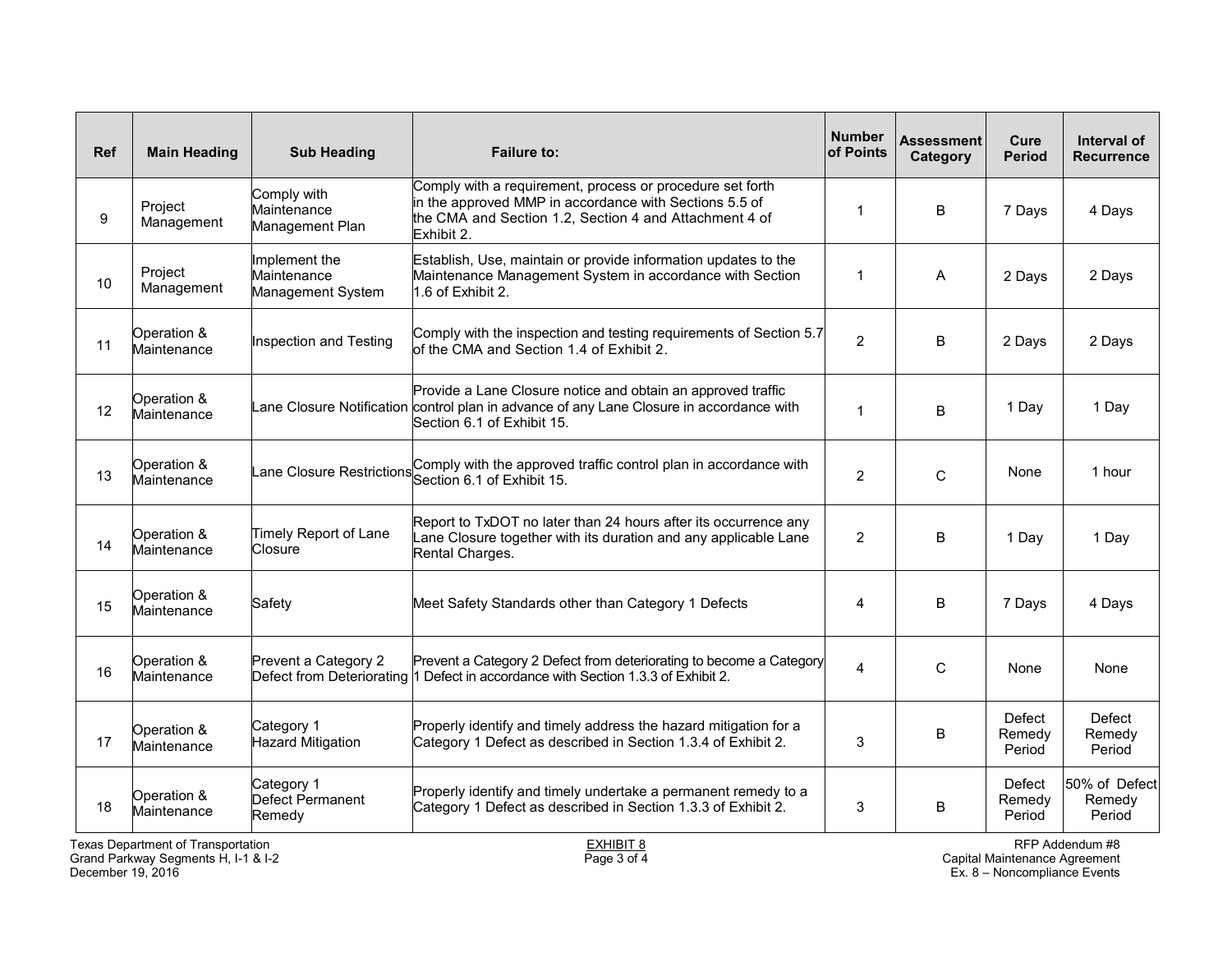| <b>Ref</b> | <b>Main Heading</b>        | <b>Sub Heading</b>                        | <b>Failure to:</b>                                                                                                                                      | <b>Number</b><br><b>lof Points</b> | <b>Assessment</b><br>Category | Cure<br><b>Period</b>      | Interval of<br><b>Recurrence</b>  |
|------------|----------------------------|-------------------------------------------|---------------------------------------------------------------------------------------------------------------------------------------------------------|------------------------------------|-------------------------------|----------------------------|-----------------------------------|
| 19         | Operation &<br>Maintenance | Category 2                                | Properly identify and timely undertake a permanent repair to a<br>Defect Permanent Repair Category 2 Defect as described in Section 1.3.3 of Exhibit 2. | 3                                  | B                             | Defect<br>Remedy<br>Period | 50% of Defect<br>Remedy<br>Period |
| 20         | Operation &<br>Maintenance | <b>Asset Condition Score</b><br>Reporting | Report Maintained Element Asset Condition Score and Mean<br>Asset Condition Score as described in Section 1.5 of Exhibit 2.                             | 2                                  | B                             | 30 Days                    | 15 Days                           |
| 21         | Operation &<br>Maintenance | Rail Requirements                         | Comply with any rail requirements in accordance with Section 7.1<br>of Exhibit 2.                                                                       | 3                                  | C                             | None                       | None                              |
| 22         | Operation &<br>Maintenance | Toll Interface                            | Comply with any toll interface requirements in accordance with<br>Section 7.2 of Exhibit 2.                                                             | 3                                  | C                             | None                       | None                              |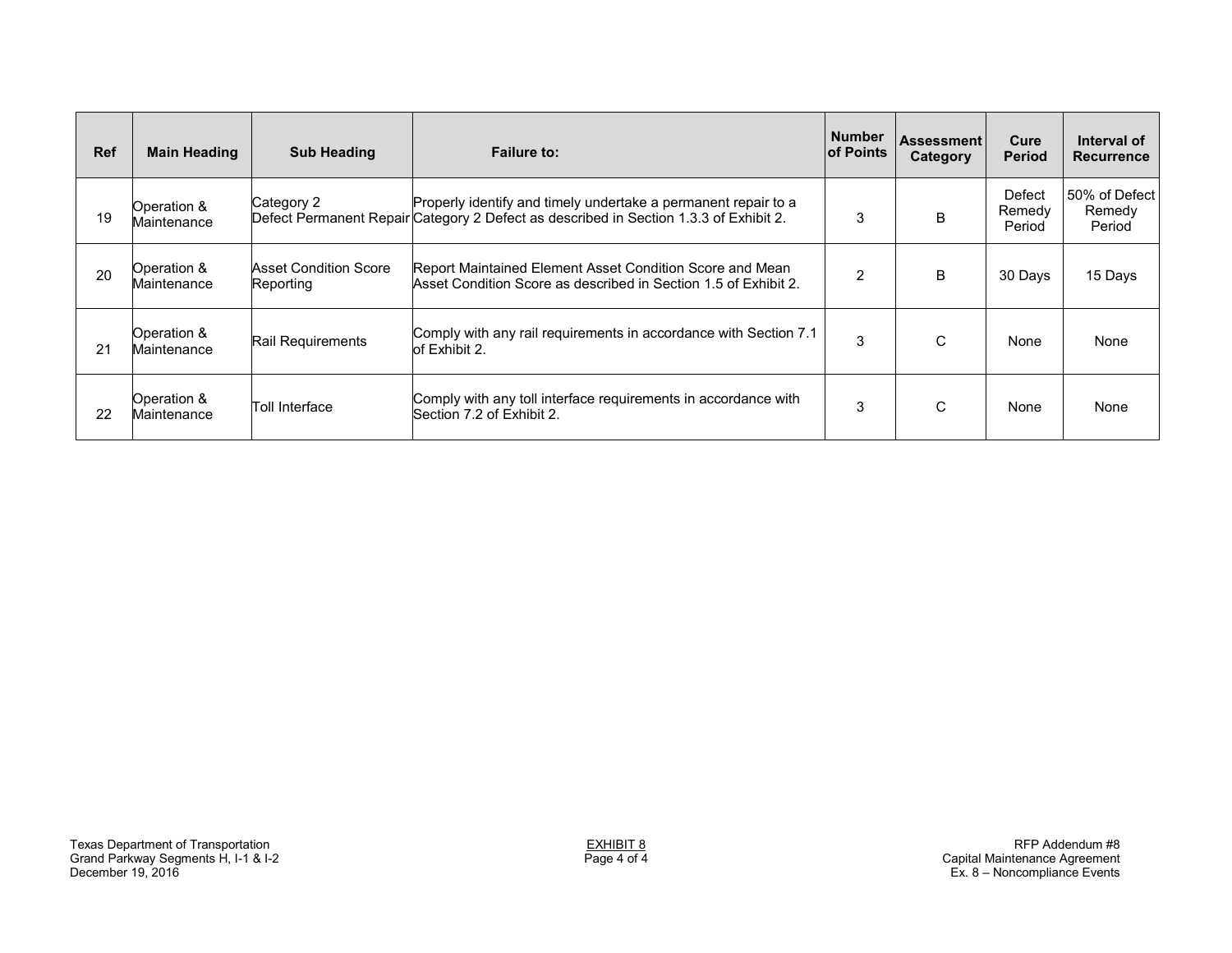## **FORM OF GUARANTY**

THIS GUARANTY (this "Guaranty") is made as of \_\_\_\_\_\_\_\_\_\_, 20\_\_ by **EXALLET ("Guarantor"), in favor of the TEXAS** DEPARTMENT OF TRANSPORTATION, an agency of the State of Texas ("TxDOT").

## **R E C I T A L S**

A. \_\_\_\_\_\_\_\_\_\_\_\_\_\_\_\_\_\_, as design-build contractor ("DB Contractor"), and TxDOT are parties to that certain Capital Maintenance Agreement (the "Agreement") pursuant to which DB Contractor has agreed to operate and maintain the Project. Initially capitalized terms used herein without definition will have the meaning given such term in the CMA Documents.

B. To induce TxDOT to (i) enter into the Agreement; and (ii) consummate the transactions contemplated thereby, Guarantor has agreed to enter into this Guaranty.

C. DB Contractor is a contractor is a contractor is the Guarantor is the set of the set of the set of the Suarantor is the set of the Suarantor is the set of the set of the Suarantor is contractor is set of the set of the execution of the Agreement by TxDOT and the consummation of the transactions contemplated thereby will materially benefit Guarantor. Without this Guaranty, TxDOT would not have entered into the Agreement with DB Contractor. Therefore, in consideration of TxDOT's execution of the Agreement and consummation of the transactions contemplated thereby, Guarantor has agreed to execute this Guaranty.

**NOW, THEREFORE,** in consideration of the foregoing Recitals, and for other good and valuable consideration, the receipt and sufficiency of which are hereby acknowledged, Guarantor agrees as follows:

**1. Guaranty**. Guarantor guarantees to TxDOT and its successors and assigns the full and prompt payment and performance when due of all of the obligations of DB Contractor arising out of, in connection with, under or related to the Maintenance Services under the CMA Documents. The obligations guaranteed pursuant to this Guaranty are collectively referred to herein as the "Guaranteed Obligations."

**2. Unconditional Obligations.** This Guaranty is a guaranty of payment and performance and not of collection. Except as provided in Section 21, this Guaranty is an absolute, unconditional and irrevocable guarantee of the full and prompt payment and performance when due of all of the Guaranteed Obligations, whether or not from time to time reduced or extinguished or hereafter increased or incurred, and whether or not enforceable against DB Contractor. If any payment made by DB Contractor or any other Person and applied to the Guaranteed Obligations is at any time annulled, set aside, rescinded, invalidated, declared to be fraudulent or preferential or otherwise required to be repaid or refunded, then, to the extent of such payment or repayment, the liability of Guarantor will be and remain in full force and effect as fully as if such payment had never been made. Guarantor covenants that this Guaranty will not be fulfilled or discharged, except by the complete payment and performance of the Guaranteed Obligations, whether by the primary obligor or Guarantor under this Guaranty. Without limiting the generality of the foregoing, Guarantor's obligations hereunder will not be released, discharged or otherwise affected by: (a) any change in the CMA Documents or the obligations thereunder, or any insolvency, bankruptcy or similar proceeding affecting DB Contractor, Guarantor or their respective assets, and (b) the existence of any claim or set-off which DB Contractor has or Guarantor may have against TxDOT,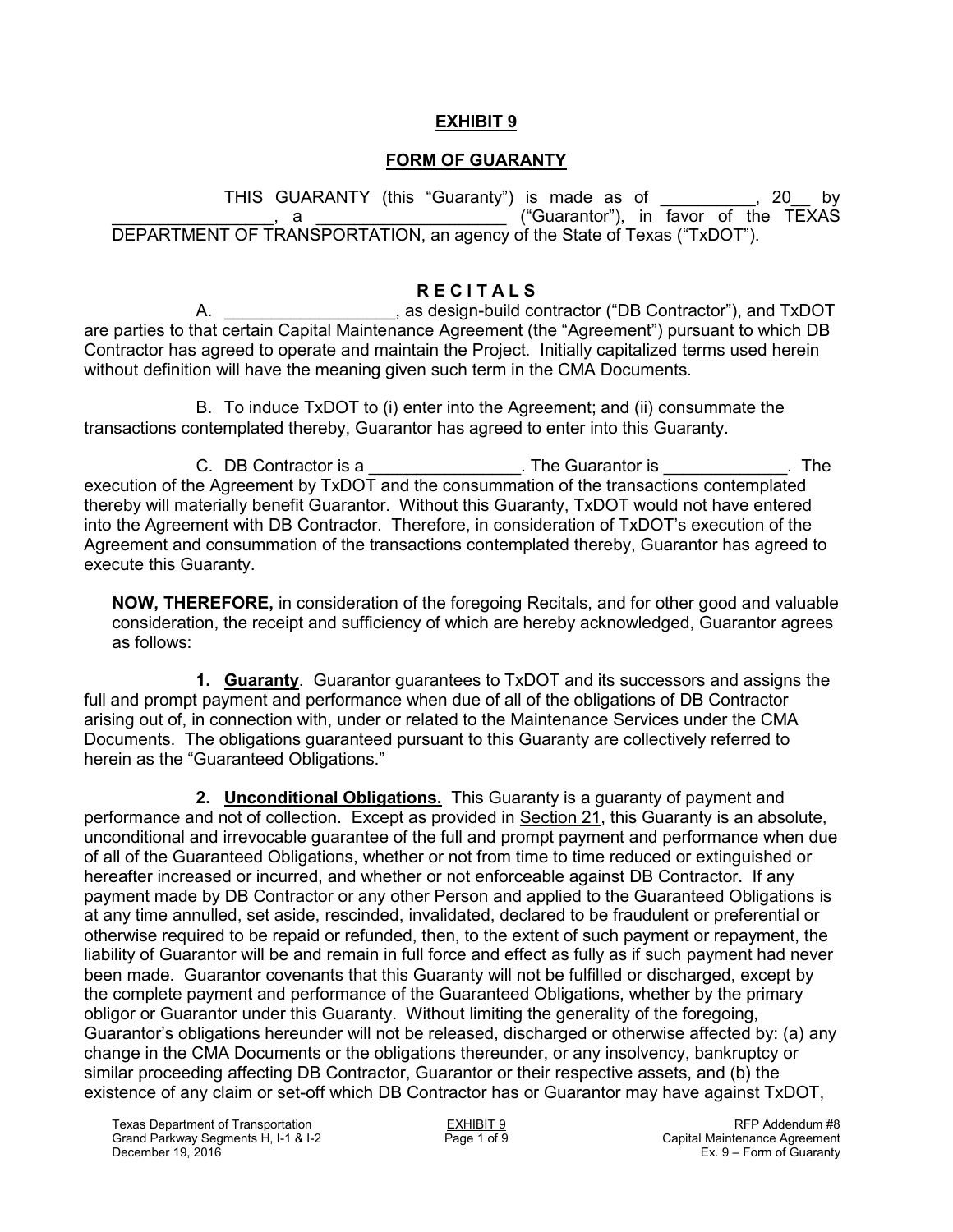whether in connection with this Guaranty or any unrelated transaction, provided that nothing in this Guaranty will be deemed a waiver by Guarantor of any claim or prevent the assertion of any claim by separate suit. This Guaranty will in all respects be a continuing, absolute, and unconditional guaranty irrespective of the genuineness, validity, regularity or enforceability of the Guaranteed Obligations or any part thereof or any instrument or agreement evidencing any of the Guaranteed Obligations or relating thereto, or the existence, validity, enforceability, perfection, or extent of any collateral therefor or any other circumstances relating to the Guaranteed Obligations, except as provided in Section 21.

**3. Independent Obligations.** Guarantor agrees that the Guaranteed Obligations are independent of the obligations of DB Contractor and if any default occurs hereunder, a separate action or actions may be brought and prosecuted against Guarantor whether or not DB Contractor is joined therein. TxDOT may maintain successive actions for other defaults of Guarantor. TxDOT's rights hereunder will not be exhausted by the exercise of any of its rights or remedies or by any such action or by any number of successive actions until and unless all Guaranteed Obligations have been paid and fully performed.

a. Guarantor agrees that TxDOT may enforce this Guaranty, at any time and from time to time, without the necessity of resorting to or exhausting any security or collateral and without the necessity of proceeding against DB Contractor. Guarantor hereby waives the right to require TxDOT to proceed against DB Contractor, to exercise any right or remedy under any of the CMA Documents or to pursue any other remedy or to enforce any other right.

b. Guarantor will continue to be subject to this Guaranty notwithstanding: (i) any modification, agreement or stipulation between DB Contractor and TxDOT or their respective successors and assigns, with respect to any of the CMA Documents or the Guaranteed Obligations; (ii) any waiver of or failure to enforce any of the terms, covenants or conditions contained in any of the CMA Documents or any modification thereof; (iii) any release of DB Contractor from any liability with respect to any of the CMA Documents; or (iv) any release or subordination of any collateral then held by TxDOT as security for the performance by DB Contractor of the Guaranteed Obligations.

c. The Guaranteed Obligations are not conditional or contingent upon the genuineness, validity, regularity or enforceability of any of the CMA Documents or the pursuit by TxDOT of any remedies which TxDOT either now has or may hereafter have with respect thereto under any of the CMA Documents.

d. Notwithstanding anything to the contrary contained elsewhere in this Guaranty, Guarantor's obligations and undertakings hereunder are derivative of, and not in excess of, the obligations of DB Contractor under the Agreement. Accordingly, in the event that DB Contractor's obligations have been changed by any modification, agreement or stipulation between DB Contractor and TxDOT or their respective successors or assigns, this Guaranty shall apply to the Guaranteed Obligations as so changed.

# **4. Liability of Guarantor.**

a. TxDOT may enforce this Guaranty upon the occurrence of a breach by DB Contractor of any of the Guaranteed Obligations, notwithstanding the existence of any dispute between TxDOT and DB Contractor with respect to the existence of such a breach.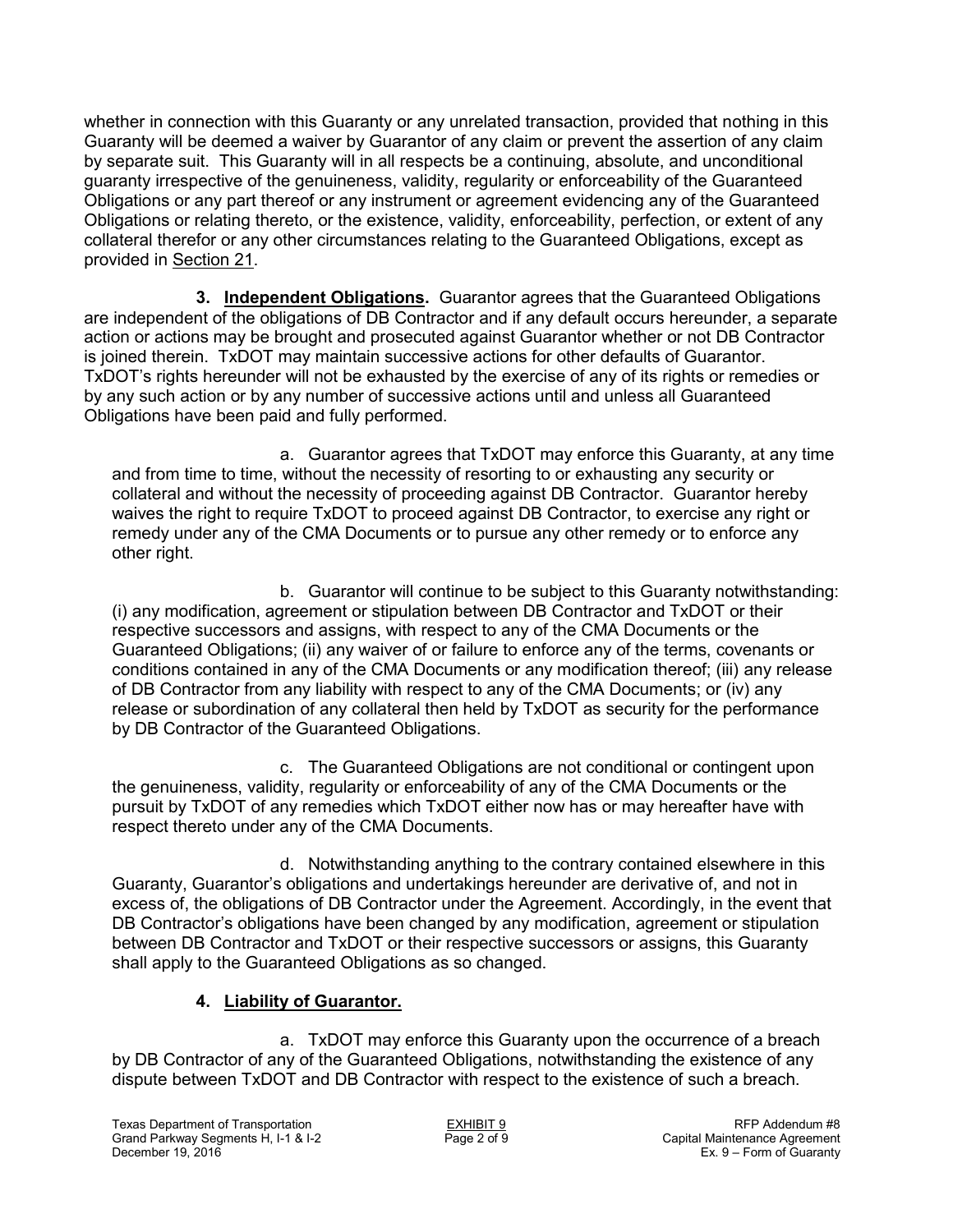b. Guarantor's performance of some, but not all, of the Guaranteed Obligations will in no way limit, affect, modify or abridge Guarantor's liability for those Guaranteed Obligations that have not been performed.

c. TxDOT, upon such terms as it deems appropriate, without notice or demand and without affecting the validity or enforceability of this Guaranty or giving rise to any reduction, limitation, impairment, discharge or termination of Guarantor's liability hereunder, from time to time may (i) with respect to the financial obligations of DB Contractor, if and as permitted by the Agreement, renew, extend, accelerate, increase the rate of interest on, or otherwise change the time, place, manner or terms of payment of financial obligations that are Guaranteed Obligations, and/or subordinate the payment of the same to the payment of any other obligations, (ii) settle, compromise, release or discharge, or accept or refuse any offer of performance with respect to, or substitutions for, the Guaranteed Obligations or any agreement relating thereto, (iii) request and accept other guarantees of the Guaranteed Obligations and take and hold security for the payment and performance of this Guaranty or the Guaranteed Obligations, (iv) release, surrender, exchange, substitute, compromise, settle, rescind, waive, alter, subordinate or modify, with or without consideration, any security for performance of the Guaranteed Obligations, any other guarantees of the Guaranteed Obligations, or any other obligation of any Person with respect to the Guaranteed Obligations, (v) enforce and apply any security hereafter held by or for the benefit of TxDOT in respect of this Guaranty or the Guaranteed Obligations and direct the order or manner of sale thereof, or exercise any other right or remedy that TxDOT may have against any such security, as TxDOT in its discretion may determine, and (vi) exercise any other rights available to it under the CMA Documents.

d. This Guaranty and the obligations of Guarantor hereunder will be valid and enforceable and will not be subject to any reduction, limitation, impairment, discharge or termination for any reason (other than indefeasible performance in full of the Guaranteed Obligations), including without limitation the occurrence of any of the following, whether or not Guarantor will have had notice or knowledge of any of them: (i) any failure or omission to assert or enforce or agreement or election not to assert or enforce, or the stay or enjoining, by order of court, by operation of law or otherwise, of the exercise or enforcement of, any claim or demand or any right, power or remedy (whether arising under the CMA Documents, at law, in equity or otherwise) with respect to the Guaranteed Obligations or any agreement or instrument relating thereto; (ii) any rescission, waiver, amendment or modification of, or any consent to departure from, any of the terms or provisions (including without limitation provisions relating to events of default) of the CMA Documents or any agreement or instrument executed pursuant thereto; (iii) TxDOT's consent to the change, reorganization or termination of the corporate structure or existence of DB Contractor; (iv) any defenses, set-offs or counterclaims that DB Contractor may allege or assert against TxDOT in respect of the Guaranteed Obligations, except as provided in Section 21.

**5. Waivers.** To the fullest extent permitted by law, Guarantor hereby waives and agrees not to assert or take advantage of: (a) any right to require TxDOT to proceed against DB Contractor or any other Person or to proceed against or exhaust any security held by TxDOT at any time or to pursue any right or remedy under any of the CMA Documents or any other remedy in TxDOT's power before proceeding against Guarantor; (b) any defense that may arise by reason of the incapacity, lack of authority, death or disability of, or revocation hereby by Guarantor, DB Contractor or any other Person or the failure of TxDOT to file or enforce a claim against the estate (either in administration, bankruptcy or any other proceeding) of any such Person; (c) any defense that may arise by reason of any presentment, demand for payment or performance or otherwise, protest or notice of any other kind or lack thereof; (d) any right or defense arising out of an election

Texas Department of Transportation and EXHIBIT 9 EXHIBIT 9<br>Grand Parkway Segments H, I-1 & I-2 **Rage 3 of 9** Rege 3 of 9 Capital Maintenance Agreement Grand Parkway Segments H, I-1 & I-2<br>December 19, 2016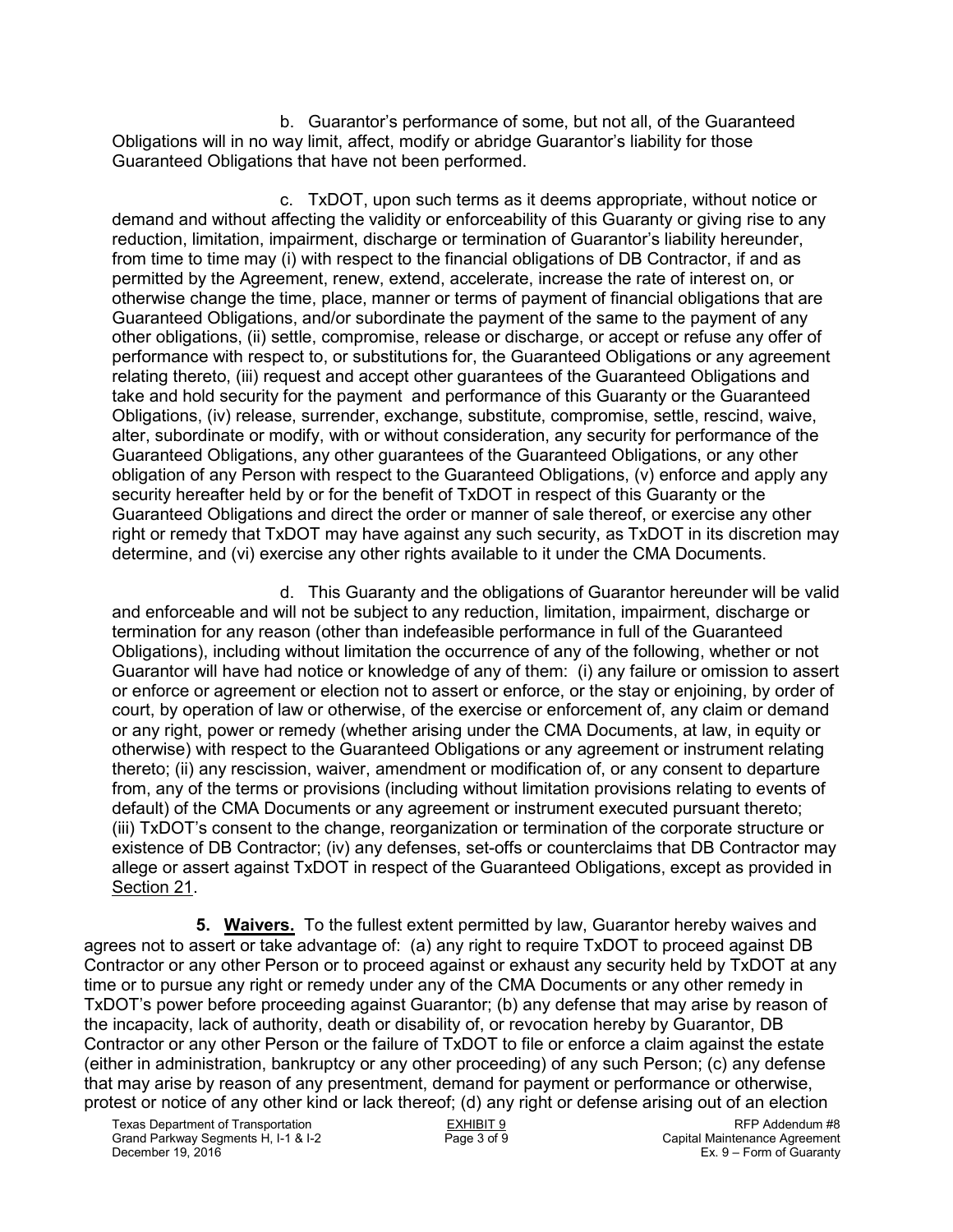of remedies by TxDOT even though the election of remedies, such as nonjudicial foreclosure with respect to any security for the Guaranteed Obligations, has destroyed the Guarantor's rights of subrogation and reimbursement against DB Contractor by the operation of law or otherwise; (e) all notices to Guarantor or to any other Person, including, but not limited to, notices of the acceptance of this Guaranty or the creation, renewal, extension, modification, accrual of any of the obligations of DB Contractor under any of the CMA Documents, or of default in the payment or performance of any such obligations, enforcement of any right or remedy with respect thereto or notice of any other matters relating thereto, except the notice required in Section 12.3.1 of the Agreement; (f) any defense based upon any act or omission of TxDOT which directly or indirectly results in or aids the discharge or release of DB Contractor, Guarantor or any security given or held by TxDOT in connection with the Guaranteed Obligations; and (g) any and all suretyship defenses under applicable law.

**6. Waiver of Subrogation and Rights of Reimbursement.** Until the Guaranteed Obligations have been indefeasibly paid in full, Guarantor waives any claim, right or remedy which it may now have or may hereafter acquire against DB Contractor that arises from the performance of Guarantor hereunder, including, without limitation, any claim, right or remedy of subrogation, reimbursement, exoneration, contribution, or indemnification, or participation in any claim, right or remedy of TxDOT against DB Contractor, or any other security or collateral that TxDOT now has or hereafter acquires, whether or not such claim, right or remedy arises in equity, under contract, by statute, under common law or otherwise. All existing or future indebtedness of DB Contractor or any shareholders, partners, members, joint venturers of DB Contractor to Guarantor is subordinated to all of the Guaranteed Obligations. Whenever and for so long as DB Contractor shall be in default in the performance of a Guaranteed Obligation, no payments with respect to any such indebtedness shall be made by DB Contractor or any shareholders, partners, members, joint venturers of DB Contractor to Guarantor without the prior written consent of TxDOT. Any payment by DB Contractor or any shareholders, partners, members, joint venturers of DB Contractor to Guarantor in violation of this provision shall be deemed to have been received by Guarantor as trustee for TxDOT.

**7. Waivers by Guarantor if Real Property Security.** If the Guaranteed Obligations are or become secured by real property or an estate for years, Guarantor waives all rights and defenses that Guarantor may have because the Guaranteed Obligations are secured by real property. This means, among other things:

a. TxDOT may collect from Guarantor without first foreclosing on any real or personal property collateral pledged by DB Contractor.

b. If TxDOT forecloses on any real property collateral pledged by DB

Contractor:

(1) The amount of the Guaranteed Obligation may be reduced only by the price for which that collateral is sold at the foreclosure sale, even if the collateral is worth more than the sale price.

(2) TxDOT may collect from Guarantor even if TxDOT, by foreclosing on the real property collateral, has destroyed any right Guarantor may have to collect from DB Contractor.

This is an unconditional and irrevocable waiver of any rights and defenses Guarantor may have because the Guaranteed Obligation is secured by real property.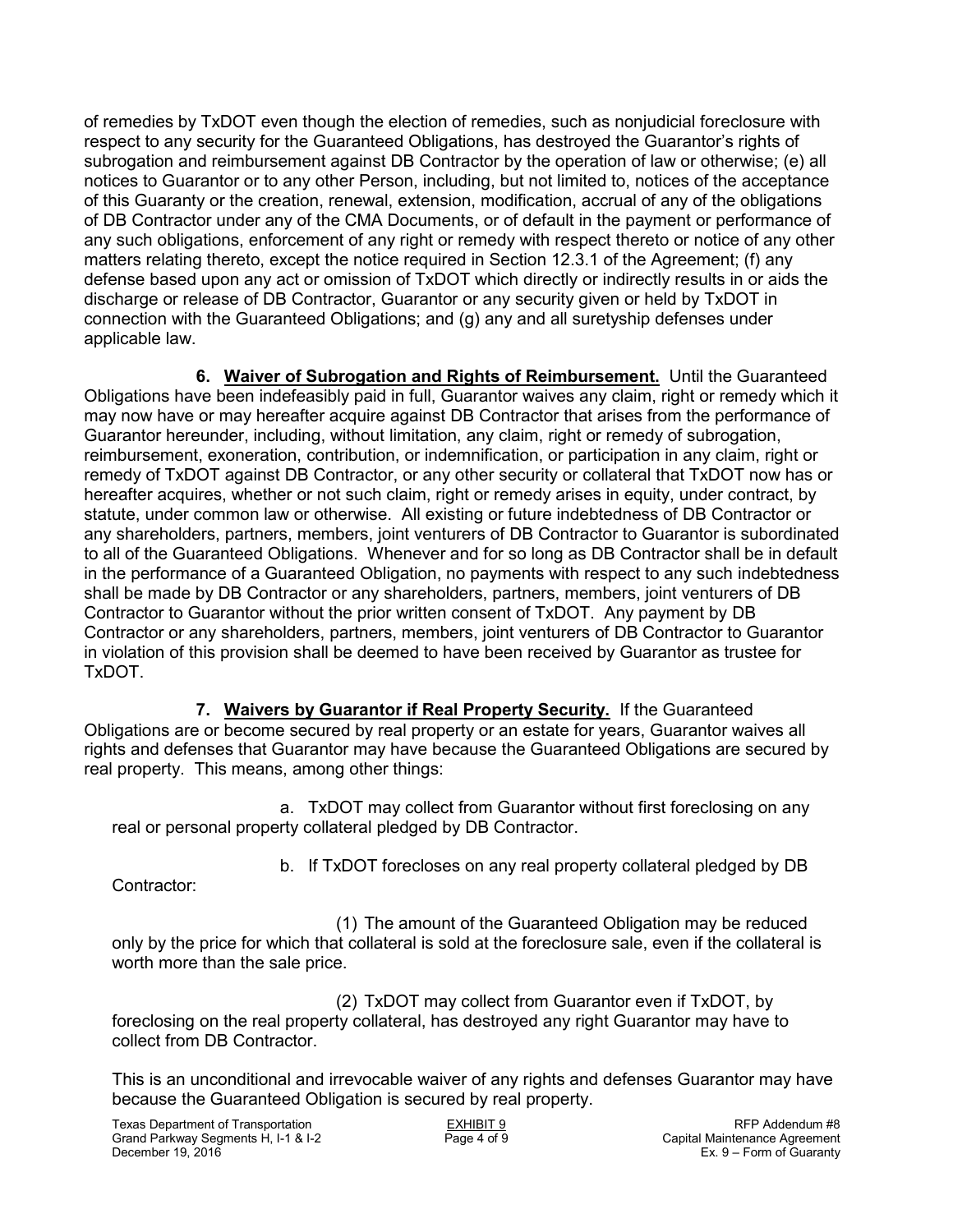**8. Cumulative Rights**. All rights, powers and remedies of TxDOT hereunder will be in addition to and not in lieu of all other rights, powers and remedies given to TxDOT, whether at law, in equity or otherwise.

**9. Representations and Warranties.** Guarantor represents and warrants that:

a. it is a corporation duly organized, validly existing, and in good standing under the laws of the State of Delaware and qualified to do business and is in good standing under the laws of the State of Texas;

b. it has all requisite corporate power and authority to execute, deliver and perform this Guaranty;

c. the execution, delivery, and performance by Guarantor of this Guaranty have been duly authorized by all necessary corporate action on the part of Guarantor and proof of such authorization will be provided with the execution of this Guaranty;

d. this Guaranty has been duly executed and delivered and constitutes the legal, valid and binding obligation of Guarantor, enforceable against Guarantor in accordance with its terms;

e. neither the execution nor delivery of this Guaranty nor compliance with or fulfillment of the terms, conditions, and provisions hereof, will conflict with, result in a material breach or violation of the terms, conditions, or provisions of, or constitute a material default, an event of default, or an event creating rights of acceleration, termination, or cancellation, or a loss of rights under: (1) the certificate of incorporation or by-laws of Guarantor, (2) any judgment, decree, order, contract, agreement, indenture, instrument, note, mortgage, lease, governmental permit, or other authorization, right restriction, or obligation to which Guarantor is a party or any of its property is subject or by which Guarantor is bound, or (3) any federal, state, or local law, statute, ordinance, rule or regulation applicable to Guarantor;

f. it now has and will continue to have full and complete access to any and all information concerning the transactions contemplated by the CMA Documents or referred to therein, the financial status of DB Contractor and the ability of DB Contractor to pay and perform the Guaranteed Obligations;

g. it has reviewed and approved copies of the CMA Documents and is fully informed of the remedies TxDOT may pursue, with or without notice to DB Contractor or any other Person, in the event of default of any of the Guaranteed Obligations;

h. it has made and so long as the Guaranteed Obligations (or any portion thereof) remain unsatisfied, it will make its own credit analysis of DB Contractor and will keep itself fully informed as to all aspects of the financial condition of DB Contractor, the performance of the Guaranteed Obligations of all circumstances bearing upon the risk of nonpayment or nonperformance of the Guaranteed Obligations. Guarantor hereby waives and relinquishes any duty on the part of TxDOT to disclose any matter, fact or thing relating to the business, operations or conditions of DB Contractor now known or hereafter known by TxDOT;

i. no consent, authorization, approval, order, license, certificate, or permit or act of or from, or declaration or filing with, any governmental authority or any party to any contract, agreement, instrument, lease, or license to which Guarantor is a party or by which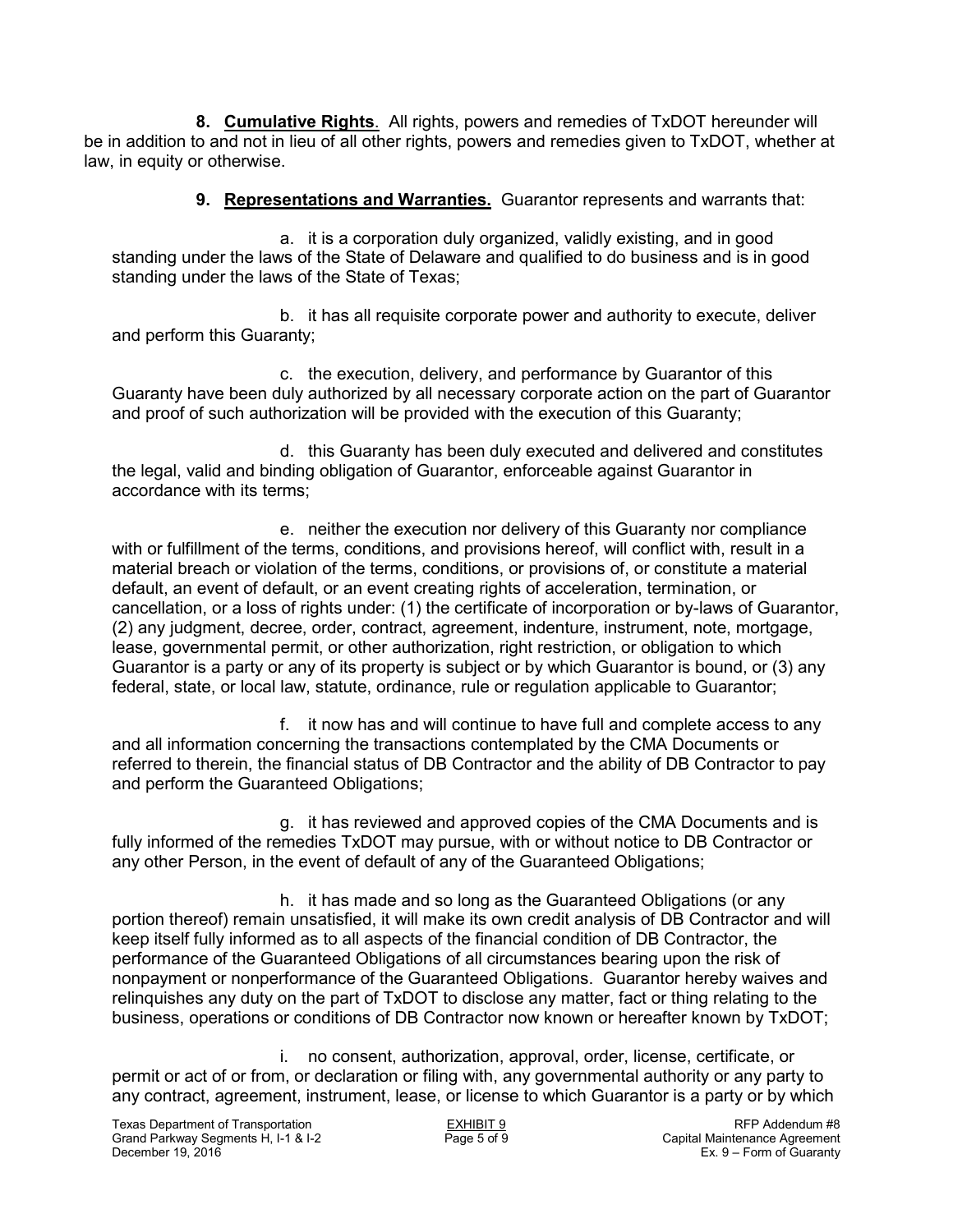Guarantor is bound, is required for the execution, delivery, or compliance with the terms hereof by Guarantor, except as have been obtained prior to the date hereof; and

j. there is no pending or, to the best of its knowledge, threatened action, suit, proceeding, arbitration, litigation, or investigation of or before any Governmental Authority which challenges the validity or enforceability of this Guaranty.

**10. Governing Law.** The validity, interpretation and effect of this Guaranty are governed by and will be construed in accordance with the laws of the State of Texas applicable to contracts made and performed in such State and without regard to conflicts of law doctrines except to the extent that certain matters are preempted by Federal law. Guarantor consents to the jurisdiction of the State of Texas with regard to this Guaranty. The venue for any action regarding this Guaranty shall be Travis County, Texas.

**11. Entire Document.** This Guaranty contains the entire agreement of Guarantor with respect to the transactions contemplated hereby, and supersede all negotiations, representations, warranties, commitments, offers, contracts and writings prior to the date hereof, written or oral, with respect to the subject matter hereof. No waiver, modification or amendment of any provision of this Guaranty is effective unless made in writing and duly signed by TxDOT referring specifically to this Guaranty, and then only to the specific purpose, extent and interest so provided.

**12. Severability.** If any provision of this Guaranty is determined to be unenforceable for any reason by a court of competent jurisdiction, it will be adjusted rather than voided, to achieve the intent of the parties and all of the provisions not deemed unenforceable will be deemed valid and enforceable to the greatest extent possible.

**13. Notices.** Any communication, notice or demand of any kind whatsoever under this Guaranty shall be in writing and delivered by personal service (including express or courier service), by electronic communication, whether by telex, telegram or telecopying (if confirmed in writing sent by registered or certified mail, postage prepaid, return receipt requested), or by registered or certified mail, postage prepaid, return receipt requested, addressed as follows:

| If to TxDOT:     | <b>Texas Department of Transportation</b><br>7600 Chevy Chase Drive, Bldg 2, Suite 400<br>Austin, Texas 78752<br>Attention: Mr. Dieter Billek, P.E.<br>Telephone: (512) 334-3831<br>Facsimile: (512) 512-1669   |
|------------------|-----------------------------------------------------------------------------------------------------------------------------------------------------------------------------------------------------------------|
| With copies to:  | <b>Texas Department of Transportation</b><br><b>Office of General Counsel</b><br>125 East 11 <sup>th</sup> Street<br>Attention: Rebecca Bronson, Esq.<br>Telephone: (512) 463-8630<br>Facsimile: (512) 475-3070 |
| If to Guarantor: |                                                                                                                                                                                                                 |

Attention:

 $\mathcal{L}_\text{max}$  , which is a set of the set of the set of the set of the set of the set of the set of the set of the set of the set of the set of the set of the set of the set of the set of the set of the set of the set of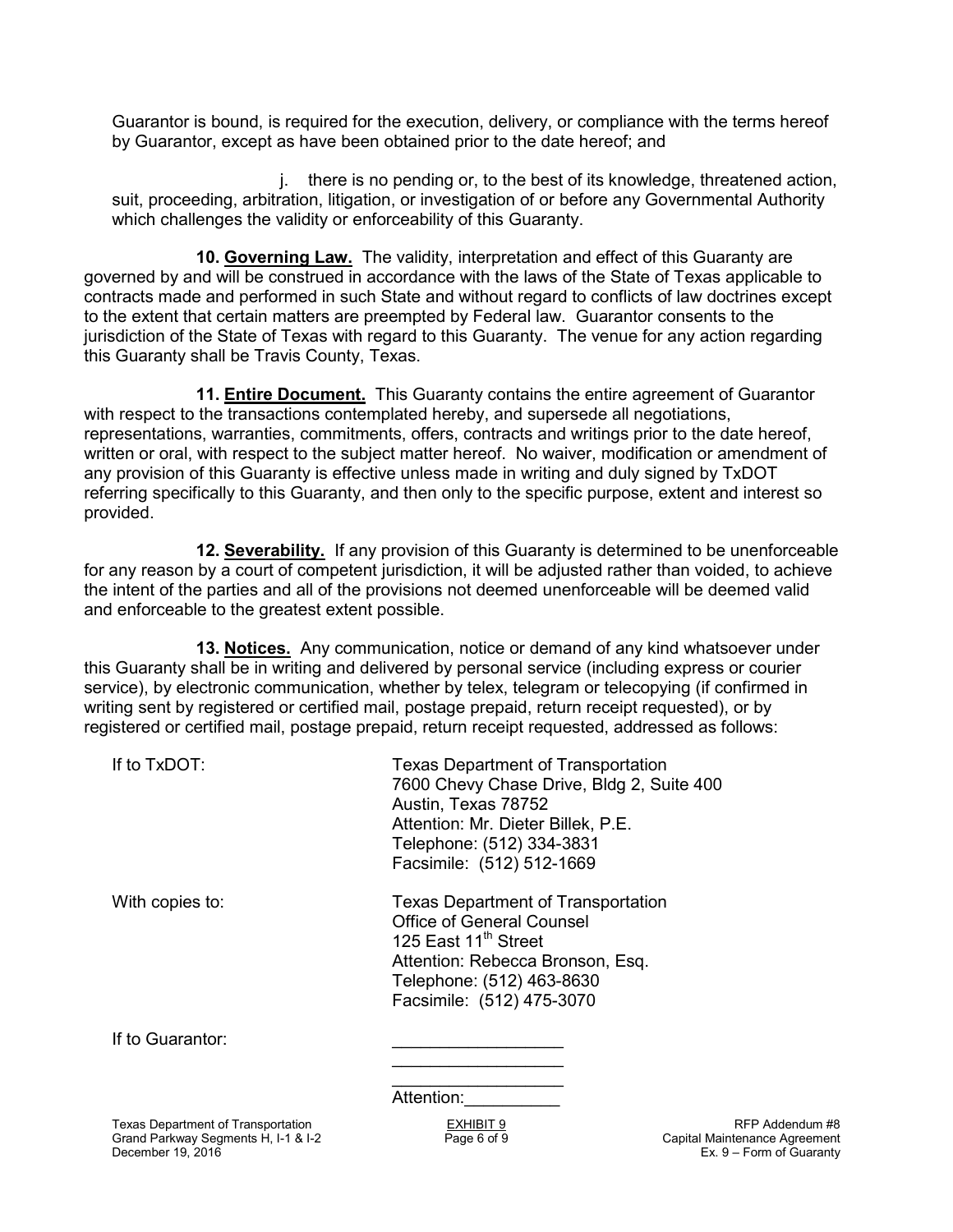Telephone:\_\_\_\_\_\_\_\_\_\_ Facsimile:\_\_\_\_\_\_\_\_\_\_

Either Guarantor or TxDOT may from time to time change its address for the purpose of notices by a similar notice specifying a new address, but no such change is effective until it is actually received by the party sought to be charged with its contents.

All notices and other communications required or permitted under this Guaranty which are addressed as provided in this Section 13 are effective upon delivery, if delivered personally or by overnight mail, and, are effective five days following deposit in the United States mail, postage prepaid if delivered by mail.

**14. Captions**. The captions of the various Sections of this Guaranty have been inserted only for convenience of reference and do not modify, explain, enlarge or restrict any of the provisions of this Guaranty.

**15. Assignability.** This Guaranty is binding upon and inures to the benefit of the successors and assigns of Guarantor and TxDOT, but is not assignable by Guarantor without the prior written consent of TxDOT, which consent may be granted or withheld in TxDOT's sole discretion. Any assignment by Guarantor effected in accordance with this Section 15 will not relieve Guarantor of its obligations and liabilities under this Guaranty.

**16. Construction of Agreement.** Ambiguities or uncertainties in the wording of this Guaranty will not be construed for or against any party, but will be construed in the manner that most accurately reflects the parties' intent as of the date hereof.

**17. No Waiver.** Any forbearance or failure to exercise, and any delay by TxDOT in exercising, any right, power or remedy hereunder will not impair any such right, power or remedy or be construed to be a waiver thereof, nor will it preclude the further exercise of any such right, power or remedy.

# **18. Bankruptcy; Post-Petition Interest; Reinstatement of Guaranty.**

a. The obligations of Guarantor under this Guaranty will not be reduced, limited, impaired, discharged, deferred, suspended or terminated by any proceeding, voluntary or involuntary, involving the bankruptcy, insolvency, receivership, reorganization, liquidation or arrangement of DB Contractor or by any defense which DB Contractor may have by reason of the order, decree or decision of any court or administrative body resulting from any such proceeding. TxDOT is not obligated to file any claim relating to the Guaranteed Obligations if DB Contractor becomes subject to a bankruptcy, reorganization, or similar proceeding, and the failure of TxDOT so to file will not affect Guarantor's obligations under this Guaranty.

b. Guarantor acknowledges and agrees that any interest on any portion of the Guaranteed Obligations which accrues after the commencement of any proceeding referred to in clause (a) above (or, if interest on any portion of the Guaranteed Obligations ceases to accrue by operation of law by reason of the commencement of said proceeding, such interest as would have accrued on such portion of the Guaranteed Obligations if said proceedings had not been commenced) will be included in the Guaranteed Obligations because it is the intention of Guarantor and TxDOT that the Guaranteed Obligations should be determined without regard to any rule of law or order which may relieve DB Contractor of any portion of such Guaranteed Obligations. Guarantor will permit any trustee in bankruptcy,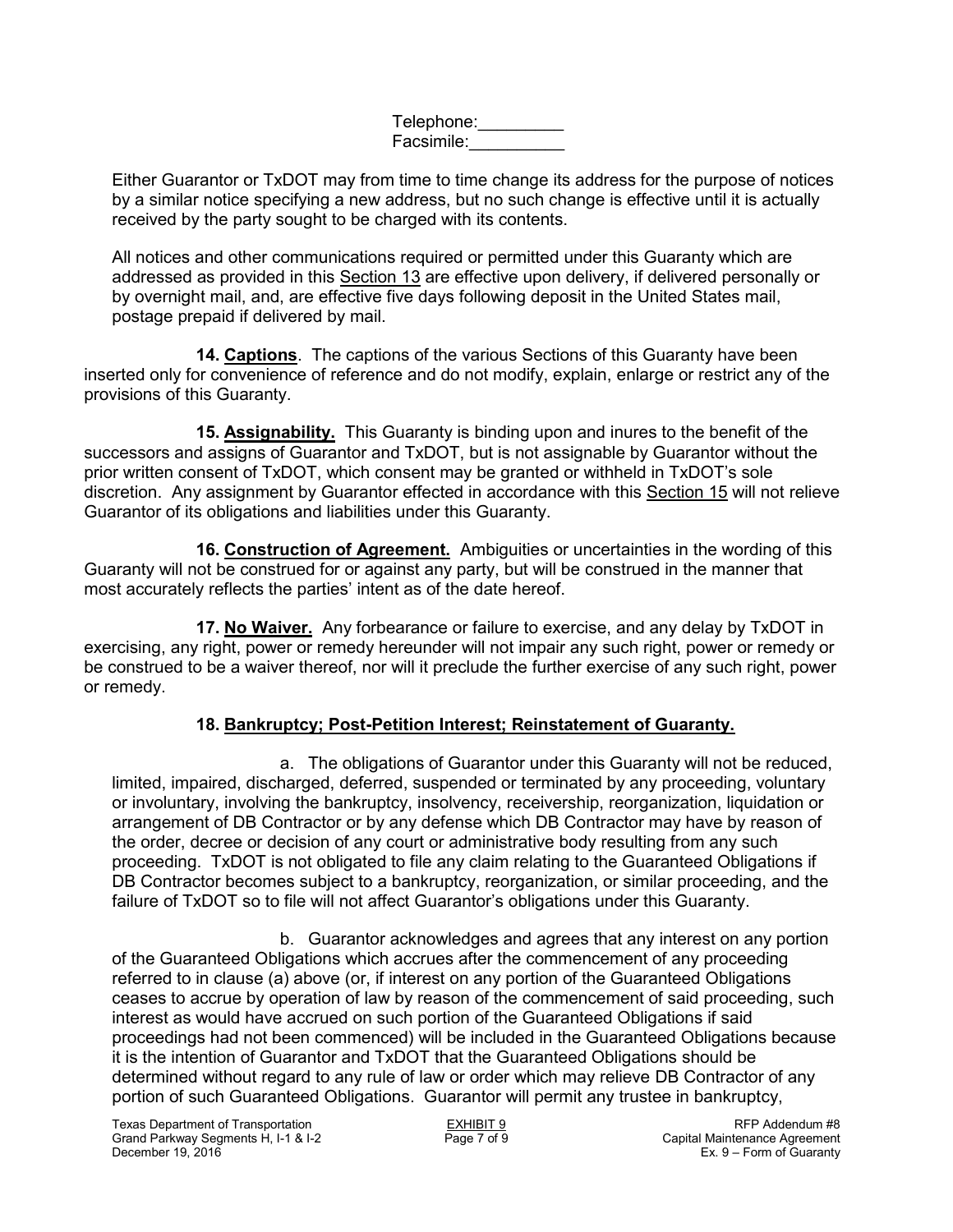receiver, debtor in possession, assignee for the benefit of creditors or any similar person to pay TxDOT, or allow the claim of TxDOT in respect of, any such interest accruing after the date on which such proceeding is commenced.

**19. Attorneys' Fees**. Guarantor agrees to pay to TxDOT without demand reasonable attorneys' fees and all costs and other expenses (including such fees and costs of litigation, arbitration and bankruptcy, and including appeals) incurred by TxDOT in enforcing, collecting or compromising any Guaranteed Obligation or enforcing or collecting this Guaranty against Guarantor or in attempting to do any or all of the foregoing.

**20. Joint and Several Liability**. If the Guarantor is comprised of more than one individual and/or entity, such individuals and/or entities, as applicable, shall be jointly and severally liable for the Guaranteed Obligations. If more than one guaranty is executed with respect to DB Contractor and the Project, each guarantor under such a guaranty shall be jointly and severally liable with the other guarantors with respect to the obligations guaranteed under such guaranties.

**21. Defenses**. Notwithstanding any other provision to the contrary, Guarantor shall be entitled to the benefit of all defenses available to DB Contractor under the Agreement except (a) those expressly waived in this Guaranty, (b) failure of consideration, lack of authority of DB Contractor and any other defense to formation of the Agreement, and (c) defenses available to DB Contractor under any federal or state law respecting bankruptcy, arrangement, reorganization or similar relief of debtors. Action against Guarantor under this Guaranty shall be subject to no prior notice or demand except for the notice provided in Section 12.3.1 of the Agreement.

[SIGNATURES ON NEXT PAGE]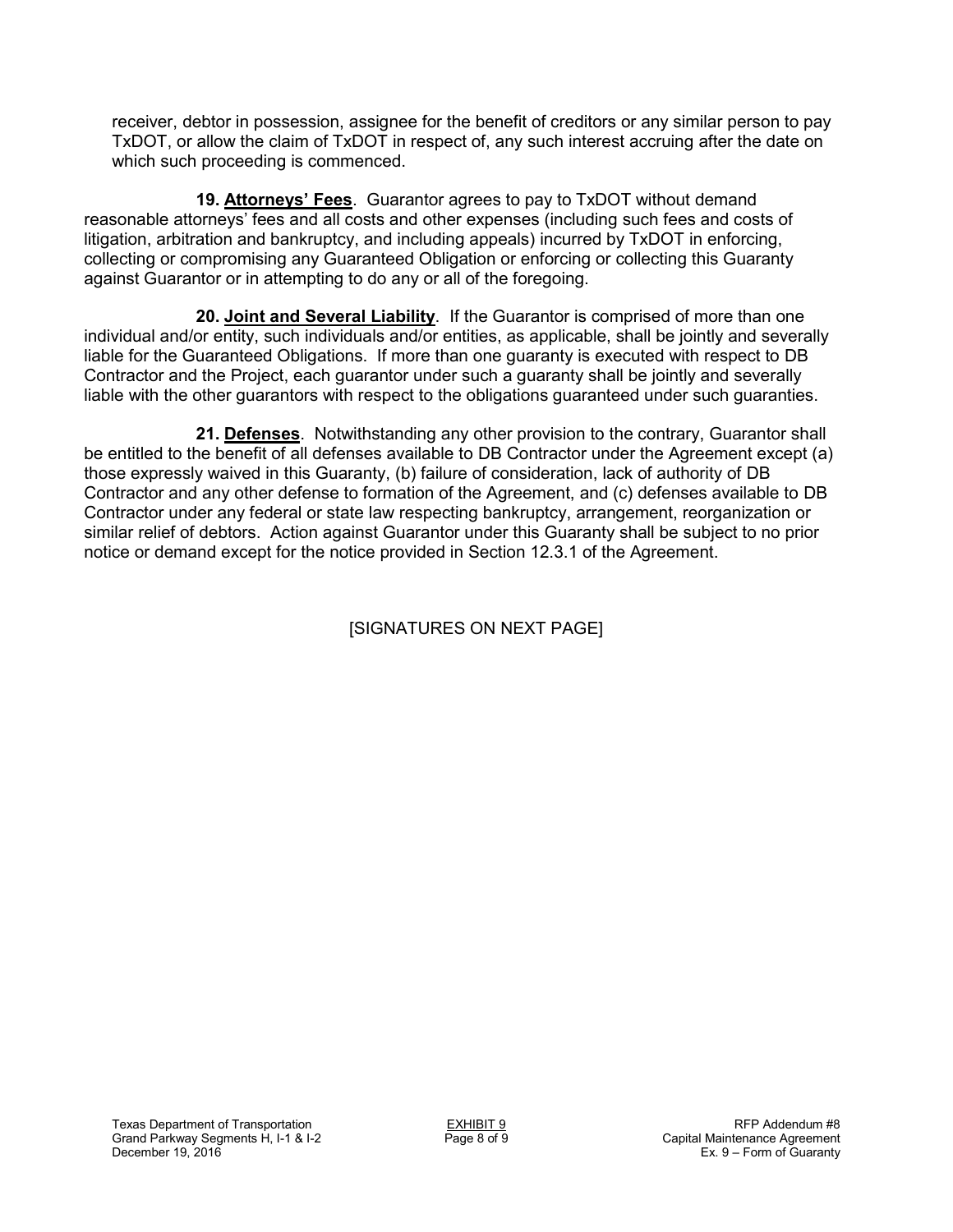IN WITNESS WHEREOF, Guarantor has executed this Guaranty as of the date first written above.

\_\_\_\_\_\_\_\_\_\_\_\_\_\_\_\_\_\_\_\_\_\_\_\_\_\_\_\_\_\_\_\_ a \_\_\_\_\_\_\_\_\_\_\_\_\_\_\_\_\_\_\_\_\_\_\_\_\_\_\_\_\_\_\_ By: \_\_\_\_\_\_\_\_\_\_\_\_\_\_\_\_\_\_\_\_\_\_\_\_\_\_\_\_\_ Name:\_\_\_\_\_\_\_\_\_\_\_\_\_\_\_\_\_\_\_\_\_\_\_\_\_\_\_ Title:\_\_\_\_\_\_\_\_\_\_\_\_\_\_\_\_\_\_\_\_\_\_\_\_\_\_\_\_ By: \_\_\_\_\_\_\_\_\_\_\_\_\_\_\_\_\_\_\_\_\_\_\_\_\_\_\_\_\_ **Name:** 2008. **Name:** 2008. **Name:** 2008. **Name:** 2008. **Name:** 2008. **Name:** 2008. **Name:** 2008. **Name:** 2008. **Name:** 2008. **Name:** 2008. **Name:** 2008. **Name:** 2008. **Name:** 2008. **Name:** 2008. **Name:** 2008. **Name:** 2008 Title:\_\_\_\_\_\_\_\_\_\_\_\_\_\_\_\_\_\_\_\_\_\_\_\_\_\_\_\_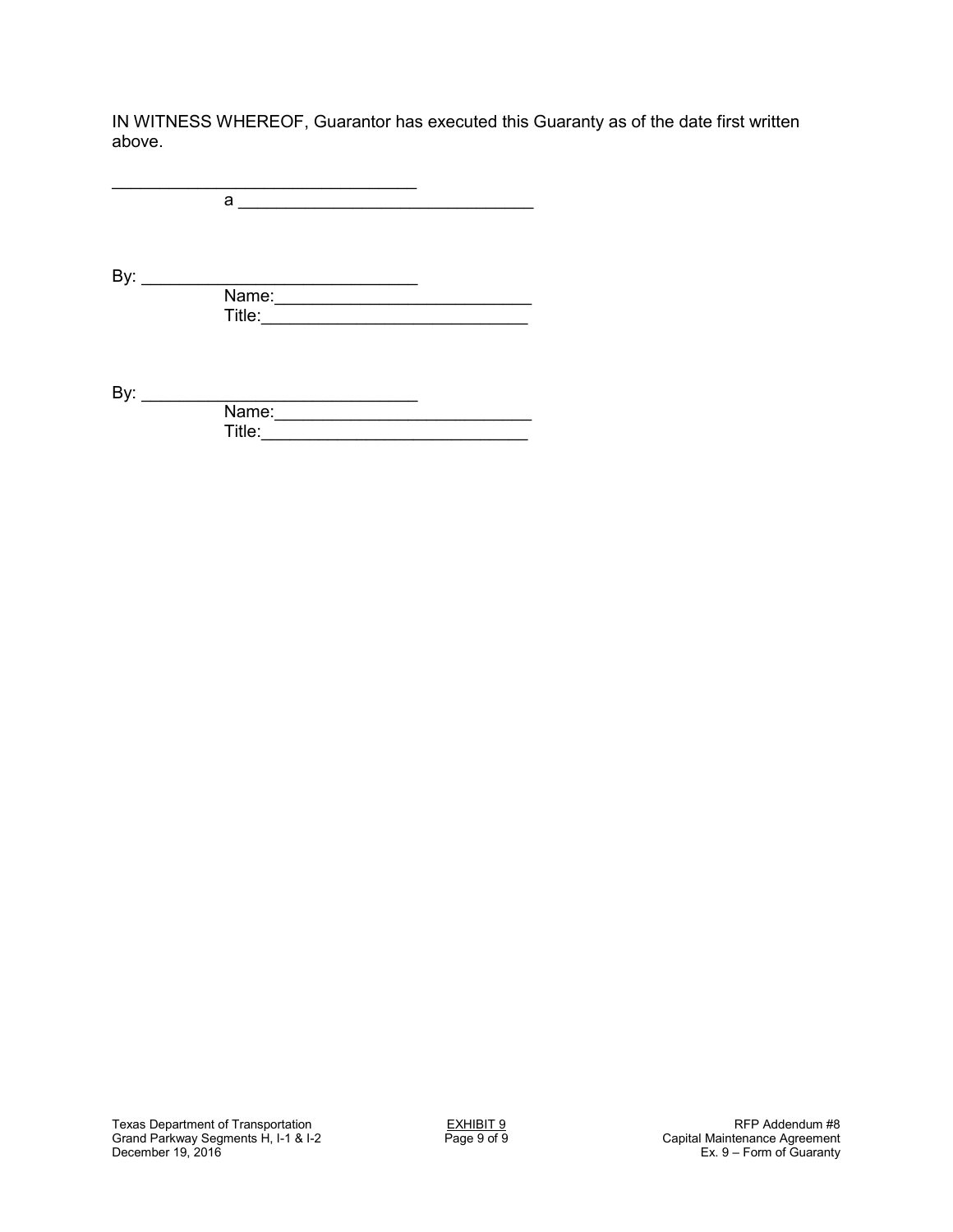### **INSURANCE REQUIREMENTS**

#### **1. Builder's Risk Insurance**

 At all times during any period in which Maintenance Services (other than Incident management), by or on behalf of Maintenance Contractor is in progress during the Maintenance Term, Maintenance Contractor shall procure and keep in force a policy of builder's risk insurance as specified below.

(a) The policy shall provide coverage for "all risks" of direct physical loss or damage to the portions of the Project under construction, excluding terrorism but including the perils of earthquake, earth movement, flood, storm, tempest, windstorm, hurricane, and tornado and subsidence; shall contain extensions of coverage that are typical for a project of the nature of the Project; and shall contain only those exclusions that are typical for a project of the nature of the Project.

(b) The policy shall cover (i) all property, roads, buildings, structures, fixtures, materials, supplies, foundations, pilings, machinery and equipment that are part of or related to the portions of the Project under construction, and the works of improvement, including permanent and temporary works and materials, and including goods intended for incorporation into the works located at the Site, in storage or in the course of inland transit on land to the Site, (ii) all existing property and improvements that are within the construction work zone or are or will be affected by the construction work, and (iii) valuable papers and restoration of data, plans and drawings.

(c) The policy shall provide coverage per occurrence up to the greater of the maximum probable loss amount as determined by Maintenance Contractor's insurance advisor and reviewed and approved by TxDOT or \$20,000,000, without risk of co-insurance; provided, however, that the policy must also insure against all of the following risks, which may be subject to the following sublimits (i) for earth movement and flood an amount of not less than \$5,000,000 per occurrence and \$10,000,000 aggregate, (ii) for existing property and improvements an amount of not less than \$1,000,000, (iii) for building ordinance compliance an amount of not less than \$2,000,000, (iv) for "soft cost expense" an amount acceptable to TxDOT, not less than \$2,000,000, (v) for demolition, not less than \$2,000,000, (vi) for debris removal, not less than \$2,000,000, (vii) for professional fees, not less than \$2,000,000, and (viii) for valuable papers and restoration of data, plans and drawings, not less than \$500,000.

(d) The Indemnified Parties shall be named as additional insureds on the policy. The policy shall be written so that no act or omission of any insured shall vitiate coverage of the additional insureds.

(e) The policy shall include coverage for (i) foundations, including pilings, but excluding normal settling, shrinkage, or expansion, (ii) physical damage resulting from machinery accidents but excluding normal and natural wear and tear, corrosion, erosion, inherent vice or latent defect in the machinery, (iii) plans, blueprints and specifications, (iv) physical damage resulting from faulty work or faulty materials, but excluding the cost of making good such faulty work or faulty materials, (v) physical damage resulting from design error or omission but excluding the cost of making good such design error or omission, (vi) demolition and debris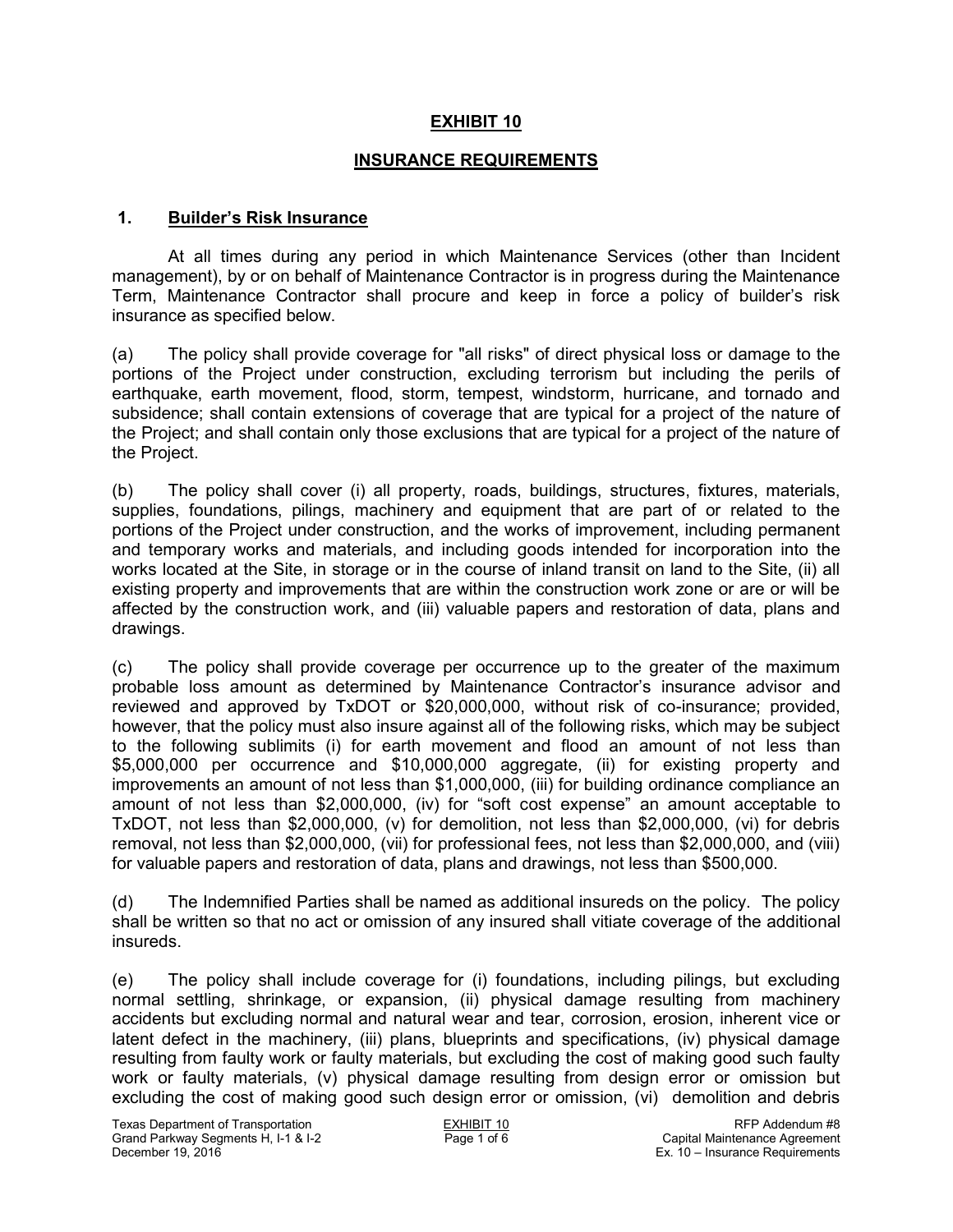removal coverage, (vii) the increased replacement cost due to any change in applicable codes or other Laws, (viii) expense to reduce loss, (ix) building ordinance compliance, with the building ordinance exclusion deleted, and (x) "soft cost expense" (including costs of Governmental Approvals, mitigation costs, attorneys' fees, and other fees and costs associated with such damage or loss or replacement thereof).

(f) The policy shall provide a deductible or self-insured retention not exceeding \$1,000,000 per occurrence. However, with regard to the perils of windstorm, flood and earthquake/earth movement, TxDOT will accept deductibles up to 5% of the policy limit.

# **2. Commercial General Liability Insurance**

 At all times during the performance of the Maintenance Services and during the Maintenance Term, DB Contractor shall procure and keep in force, or cause to be procured and kept in force, with DB Contractor as a named insured commercial general liability insurance as specified below.

(a) The policy shall be in a form reasonably acceptable to TxDOT, and shall be an occurrence form. The policy shall contain extensions of coverage that are typical for a project of the nature of this Project, and shall contain only those exclusions that are typical for a project of the nature of this Project.

(b) The policy shall insure against the legal liability of the insureds named in Section 2(d), relating to claims by third parties for accidental death, bodily injury or illness, property damage, personal injury and advertising injury, and shall include the following specific coverages:

- (i) Contractual liability;
- (ii) Premises/operations;
- (iii) Independent contractors;

(iv) Products and completed operations (with acknowledgement that the Project constitutes the premises and not a product);

(v) Broad form property damage, providing the same coverage as ISO form CG 00 01 12 07 provides;

(vi) Hazards commonly referred to as "XCU", including explosion, collapse and underground property damage;

- (vii) Fellow employee coverage for supervisory personnel;
- (viii) Incidental medical malpractice;
- (ix) No exclusion for work performed within 50 feet of a railroad;

(x) No exclusion for claims arising from professional services except for CG 22 80 or its equivalent;

(xi) Broad named insured endorsement; and

(xii) Non-owned automobile liability, unless covered by the automobile liability policy pursuant to Section 4 of this Exhibit 10.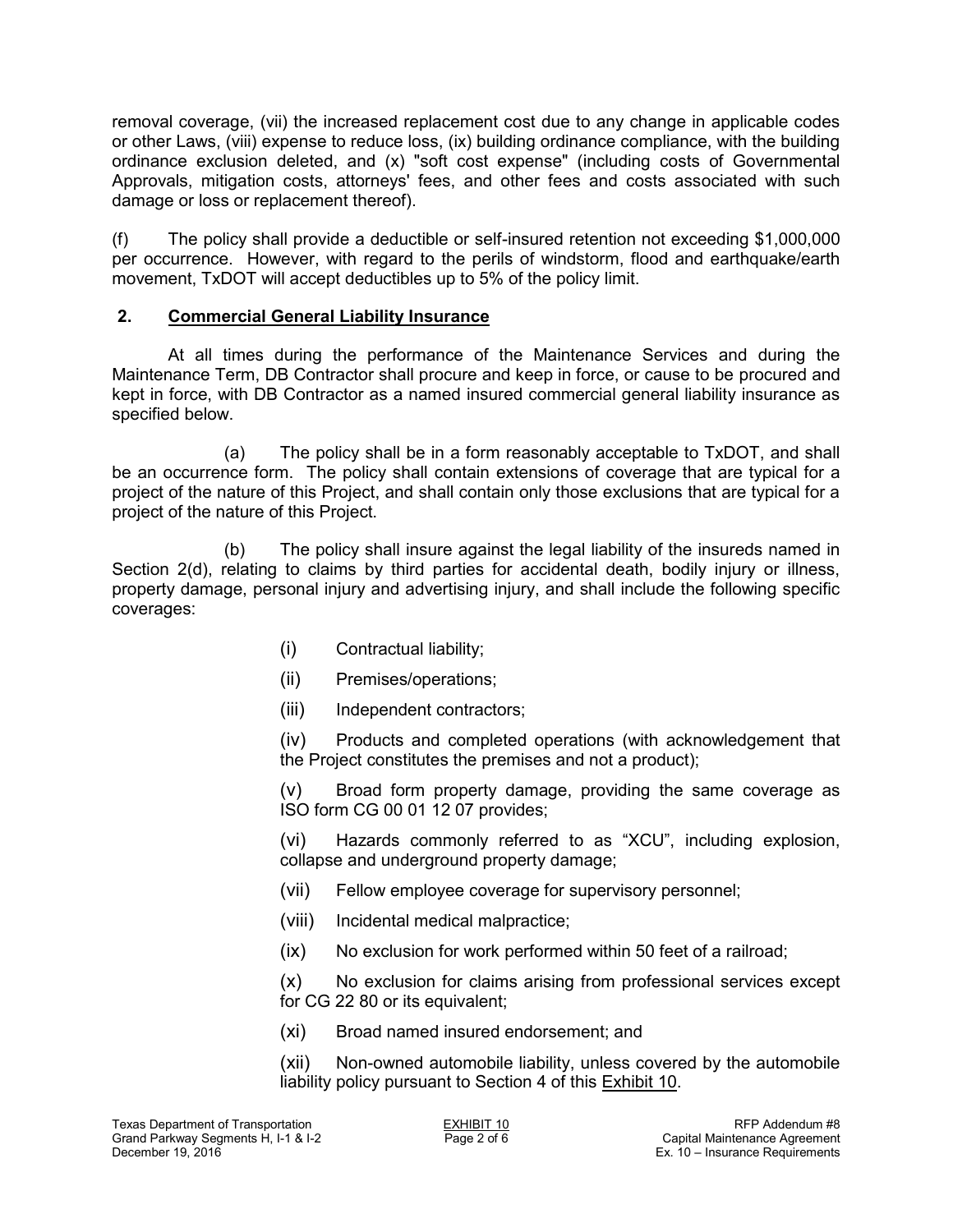(c) The policy shall have limits of not less than \$1,000,000 per occurrence and \$2,000,000 in the general aggregate per policy period, with the general aggregate limit applicable on a per project basis. Such limits may be shared by all insured and additional insured parties and shall reinstate annually.

(d) The policy shall name DB Contractor as a named insured. The Indemnified Parties shall be named as additional insureds, using ISO forms CG 20 10 04 13 and CG 20 37 04 13 or their equivalents.

(e) The policy shall provide for a deductible or self-insured retention not exceeding \$1,000,000 per occurrence.

# **3. Automobile Liability Insurance**

 At all times during the performance of the Maintenance Services and during the Maintenance Term, DB Contractor shall procure and keep in force comprehensive, business, or commercial automobile liability insurance as specified below.

(a) Each policy shall cover accidental death, bodily injury and property damage liability arising from the ownership, maintenance or use of all owned, non-owned and hired vehicles connected with performance of the Maintenance Services, including loading and unloading. The policy shall contain extensions of coverage that are typical for a project of the nature of the Project, and shall contain only those exclusions that are typical for a project of the nature of the Project.

(b) DB Contractor shall be the named insured under its automobile liability policy.

(c) DB Contractor's policy shall have a combined single limit per policy period of not less than \$1,000,000 combined single.

(d) Each policy shall provide a deductible or self-insured retention not exceeding \$1,000,000 per occurrence.

(e) The Indemnified Parties shall be named as additional insureds.

# **4. Pollution Liability Insurance**

 At all times during the performance of the Maintenance Services and during the Maintenance Term, DB Contractor shall procure and keep in force, or cause to be procured and kept in force, pollution liability insurance as specified below.

(a) The policy shall cover sums that the insured becomes liable to pay to a third party or that are incurred by the order of a regulatory body consequent upon a pollution incident, subject to the policy terms and conditions, including bodily injury, property damage, clean-up and remediation costs and associated defense costs. Such policy shall cover claims related to pollution conditions to the extent such are caused by, arise out of or are otherwise related to the performance of the Maintenance Services provided on the Project. Coverage shall include, at a minimum, not only on-site activities, but also non-owned disposal sites and in transit exposures. If the policy is carried on a claims made basis, it shall include a five-year extended reporting period from the end of the policy period.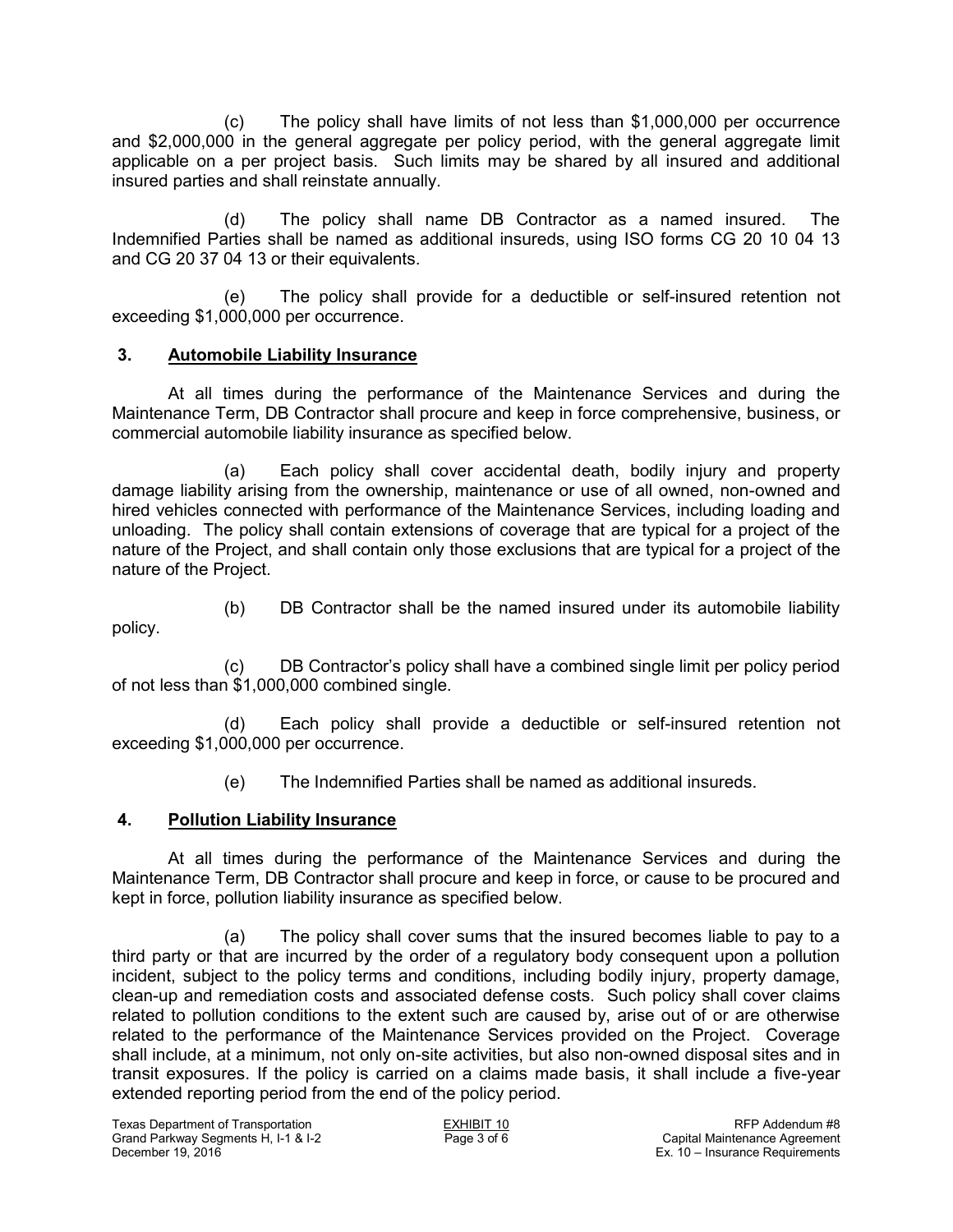(b) DB Contractor shall be named insured and the Indemnified Parties shall be the additional insureds under such policy. The policy shall be written so that no acts or omissions of a named insured shall vitiate coverage of the other additional insureds. The insured vs. insured exclusion shall be deleted, so that the policy will insure DB Contractor against, and respond to, pollution liability claims and actions of TxDOT against DB Contractor.

(c) The policy shall have a limit of not less than \$5,000,000 per occurrence and in the aggregate per policy period, unless applicable regulatory standards impose more stringent coverage requirements.

(d) The policy shall provide a deductible or self-insured retention not exceeding \$1,000,000 per occurrence.

# **5. Professional Liability Insurance**

 DB Contractor shall, if directly performing professional services, procure and keep in force, or, if others are performing such services, cause to be procured and kept in force, professional liability insurance, as specified in subparagraphs (a), (b) and (c) below, at all times during the Maintenance Term that professional services are rendered respecting design and construction until five years after the professional services have concluded for the Project; provided, however, that the total term of such professional liability coverage need not extend beyond 10 years. As noted above, the policy shall insure DB Contractor if it is rendering the professional services. The policy shall insure the lead design firm if DB Contractor is not itself rendering the professional services.

(a) DB Contractor may satisfy such insurance requirement by providing either a Project-specific professional liability policy or maintaining an annual "practice" professional liability insurance policy. Such coverage shall be carried at any time the party is performing professional services and for a period of five years after completion of such services. Coverage shall be provided for claims arising out of any negligent act, error or omission in the performance of professional services or activities for the Project, including coverage for bodily injury or property damage.

(b) Each policy shall have a limit of not less than \$5,000,000 per claim and in the aggregate. The aggregate limit need not reinstate annually if this requirement is met by providing a project-specific policy.

(c) Each policy shall provide a deductible or self-insured retention not exceeding \$1,000,000 per claim.

 In addition, DB Contractor shall cause each other Subcontractor that provides professional services for the Project, other than the lead design firm, to procure and keep in force professional liability insurance, covering its professional services practice, of not less than \$2,000,000 per claim and in the aggregate per annual policy period where the estimated contract value exceeds \$500,000, and \$1,000,000 per claim and in the aggregate per annual policy period where the estimated contract value is equal to or less than \$500,000. Such policy need not be Project-specific, but shall be maintained for a three year period after completion of all professional services by such Subcontractor, and shall include a commercially reasonable deductible.

# **6. Workers' Compensation and Employer's Liability Insurance**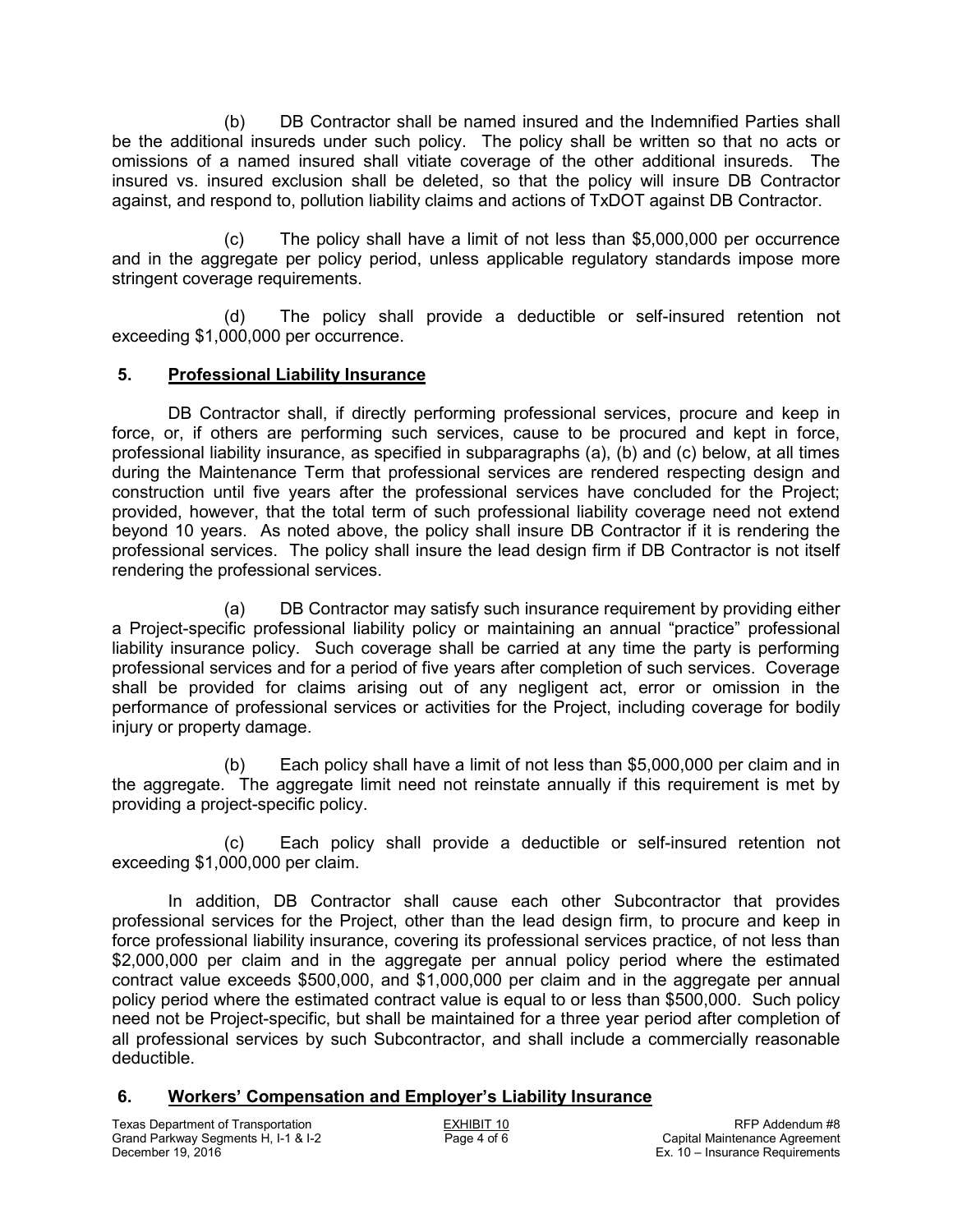At all times when work is being performed by any employee of DB Contractor under the Capital Maintenance Agreement, DB Contractor shall procure and keep in force, or cause to be procured and kept in force, a policy of workers' compensation and employer's liability insurance in conformance with applicable Law. DB Contractor shall be the named insured on these policies. Such policy need not be Project-specific. The workers' compensation and employer's liability insurance policy shall contain the following endorsements:

(a) An endorsement extending the policy to cover the liability of the insureds under the Federal Employer's Liability Act, to the extent required under such Act;

(b) A voluntary compensation endorsement;

(c) An alternative employer endorsement;

(d) An endorsement extending coverage to all states operations on an "if any" basis;

(e) If any work is over or adjacent to navigable waters, coverage for any claims arising from the United States Longshore and Harbor Worker's Act and/or Jones Act;

(f) Including employer's liability insurance with a minimum limit of \$1,000,000 per accident and/or disease and in the aggregate; and

(g) Such policy need not be Project-specific.

# **7. Umbrella/Excess Liability**

 In addition to the Commercial General Liability, Automobile Liability and Employer's Liability Insurance policies required hereby, DB Contractor shall also maintain \$25 million of umbrella/excess liability on a following form basis in excess of each of the noted policies.

# **8. Railroad Protective Liability Insurance**

 DB Contractor shall procure and keep in force, or cause to be procured and kept in force, railroad protective liability insurance as may be required by any railroad in connection with any work performed under the Capital Maintenance Agreement across, under or adjacent to the railroad's tracks or railroad right-of-way. Such insurance policy shall be in a form acceptable to the operating railroad. A copy of the railroad protective liability insurance policy shall be submitted to TxDOT prior to any entry by DB Contractor upon operating railroad property.

# **9. Subcontractors' Insurance**

(a) At all times during the performance of the Maintenance Services and during the Maintenance Term, DB Contractor shall cause each Subcontractor that performs work on the Site to provide the following insurance that complies with Section 7.7 of the Capital Maintenance Agreement, unless the Subcontractor is otherwise covered by DB Contractorprovided liability insurance. Such insurance need not be Project-specific. TxDOT shall have the right to contact the Subcontractors directly in order to verify the above coverage.

> (i) Commercial General Liability Insurance including operations and products/completed operations and non-owned and hired autos (unless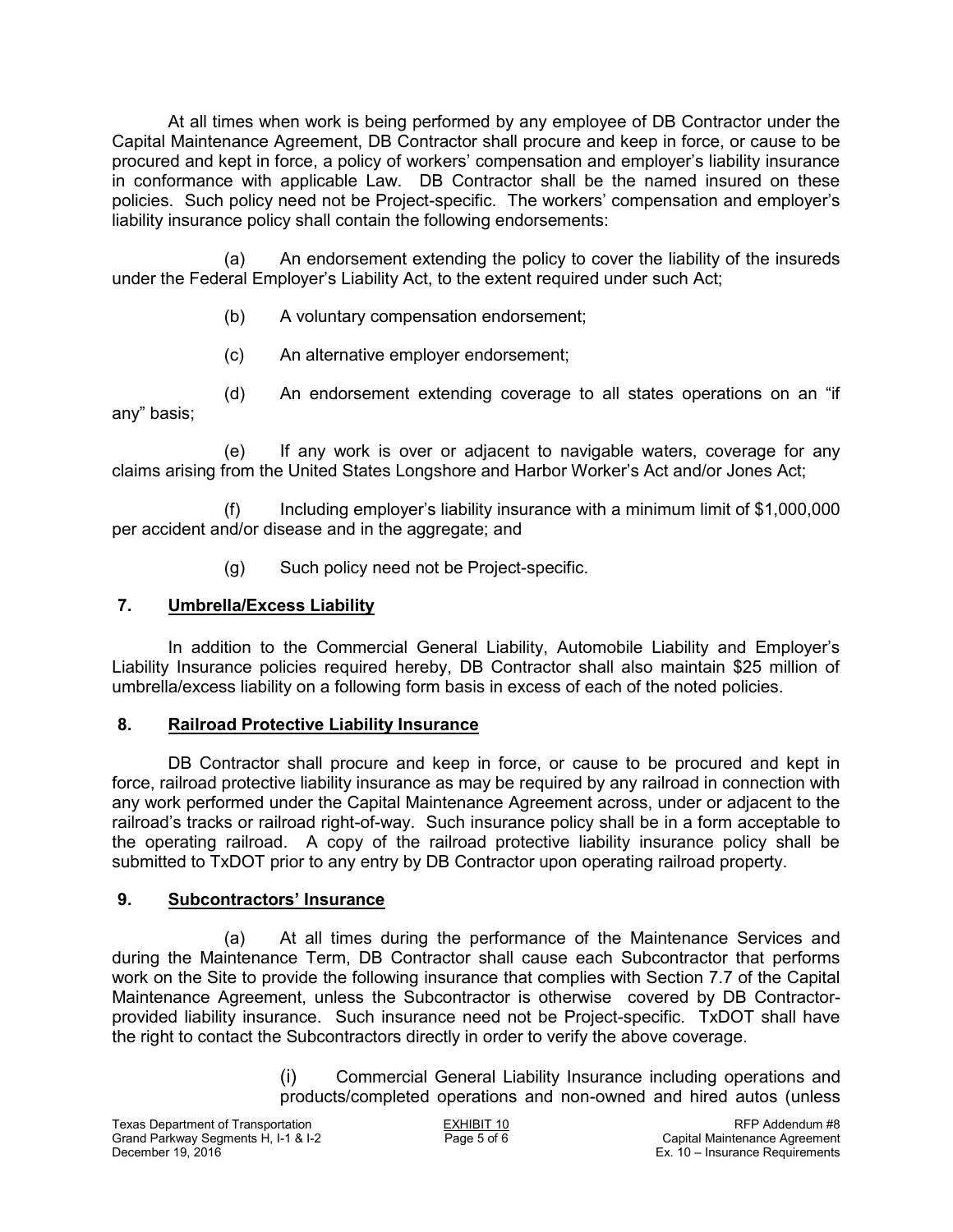covered by a separate policy per clause (ii) below), with a minimum limit of \$1,000,000 per occurrence and \$2,000,000 in the aggregate, with the general aggregate to be applicable on a per project basis.

(ii) Business (or Commercial) Automobile Liability Insurance with a minimum \$1,000,000 combined single limit.

(iii) Worker's Compensation and Employer's Liability insurance as required by statute including voluntary compensation and alternate employer endorsements and a minimum employer's liability limit of \$500,000 per accident or disease.

(iv) For subcontracts with an estimated value of \$5,000,000 or more, umbrella/excess liability insurance with a minimum limit of \$4,000,000 excess of the commercial general liability and automobile liability (if applicable) noted above.

(b) DB Contractor shall cause each Subcontractor that provides a commercial general liability or automobile liability insurance policy to include the Indemnified Parties as additional insureds in each such policy and also to include provisions that such coverage is primary and non-contributory and that insurer agrees to waive rights of subrogation.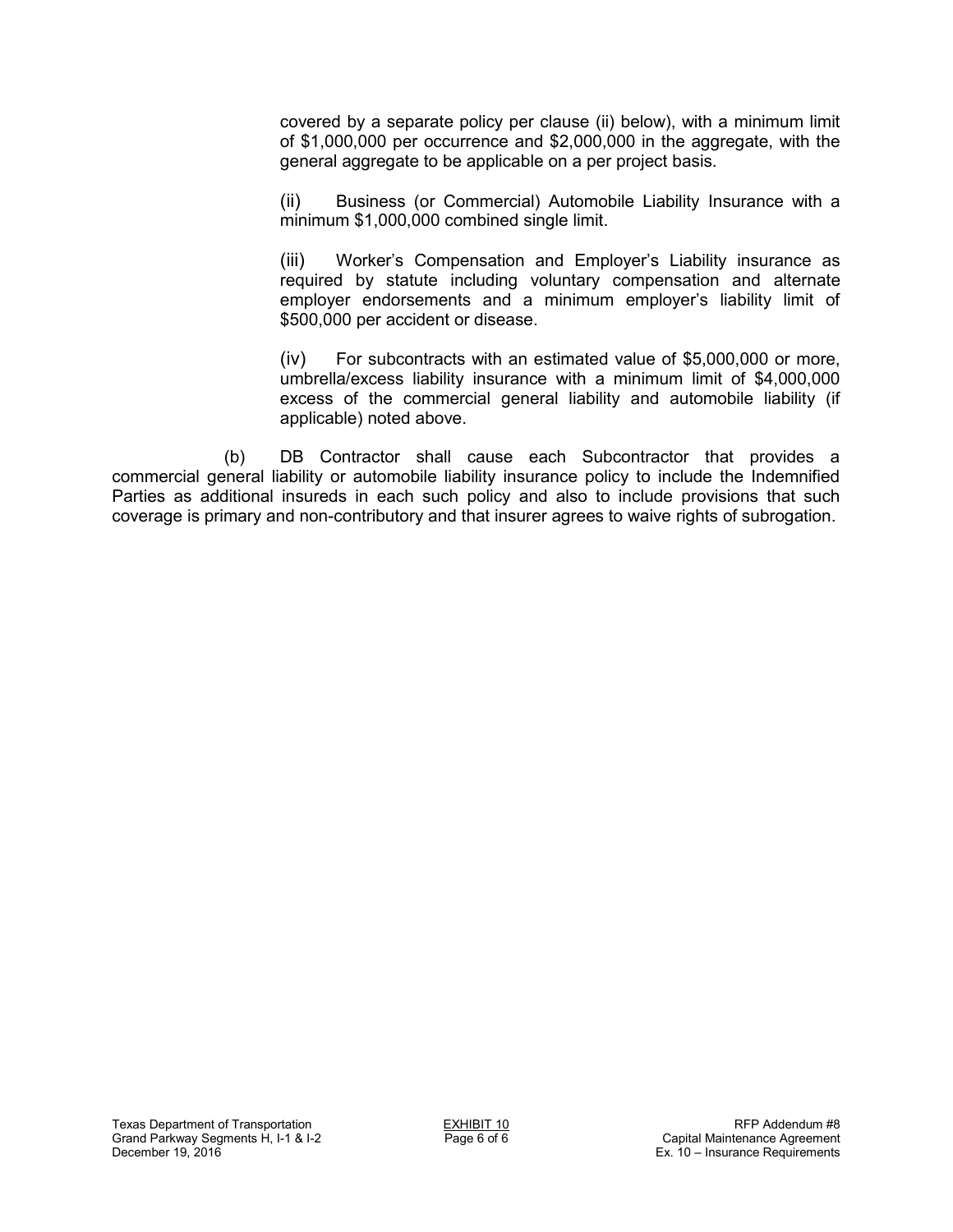# **MAINTENANCE FORM OF DRAW REQUEST AND CERTIFICATE**

## **Page 1 of 2**

#### **Grand Parkway Segments H, I-1 & I-2 Capital Maintenance Agreement Texas Department of Transportation**

| Draw Request #                                  | Date: |                                           |
|-------------------------------------------------|-------|-------------------------------------------|
| Texas Department of Transportation<br>[Address] |       | month/day/year                            |
|                                                 |       | Shaded Cells Require Entry, if applicable |

Draw Request for Maintenance Services performed in the month of **and the control of the control of the control of the control of the control of the control of the control of the control of the control of the control of the control of the control of the control of the control o** 

| A            | Month #                                     |                                    | Maintenance Year #                                  |          | <b>Escalated Monthly Maintenance</b><br>Payment (from Page 4) |  |  |
|--------------|---------------------------------------------|------------------------------------|-----------------------------------------------------|----------|---------------------------------------------------------------|--|--|
|              |                                             | $(1-12)$                           |                                                     | $(1-15)$ |                                                               |  |  |
|              |                                             |                                    |                                                     |          |                                                               |  |  |
| B            | \$0.00<br>Amount Earned this Month          |                                    |                                                     |          |                                                               |  |  |
|              |                                             |                                    |                                                     |          |                                                               |  |  |
| $\mathsf{C}$ | Total Change Order Amount Due (from Page 6) |                                    |                                                     |          |                                                               |  |  |
|              |                                             |                                    |                                                     |          |                                                               |  |  |
| D            |                                             |                                    | Total Damages under Sections 5.4.7 and 5.4.8 of CMA |          |                                                               |  |  |
|              |                                             |                                    |                                                     |          |                                                               |  |  |
| E            |                                             | <b>Total Noncompliance Charges</b> |                                                     |          |                                                               |  |  |
|              |                                             |                                    |                                                     |          |                                                               |  |  |
| F            |                                             |                                    | Total Lane Rental Charges (from Page 8)             |          |                                                               |  |  |
|              |                                             |                                    |                                                     |          |                                                               |  |  |
| G            |                                             |                                    | Current Amount Due $(B + C - D - E - F)$            |          |                                                               |  |  |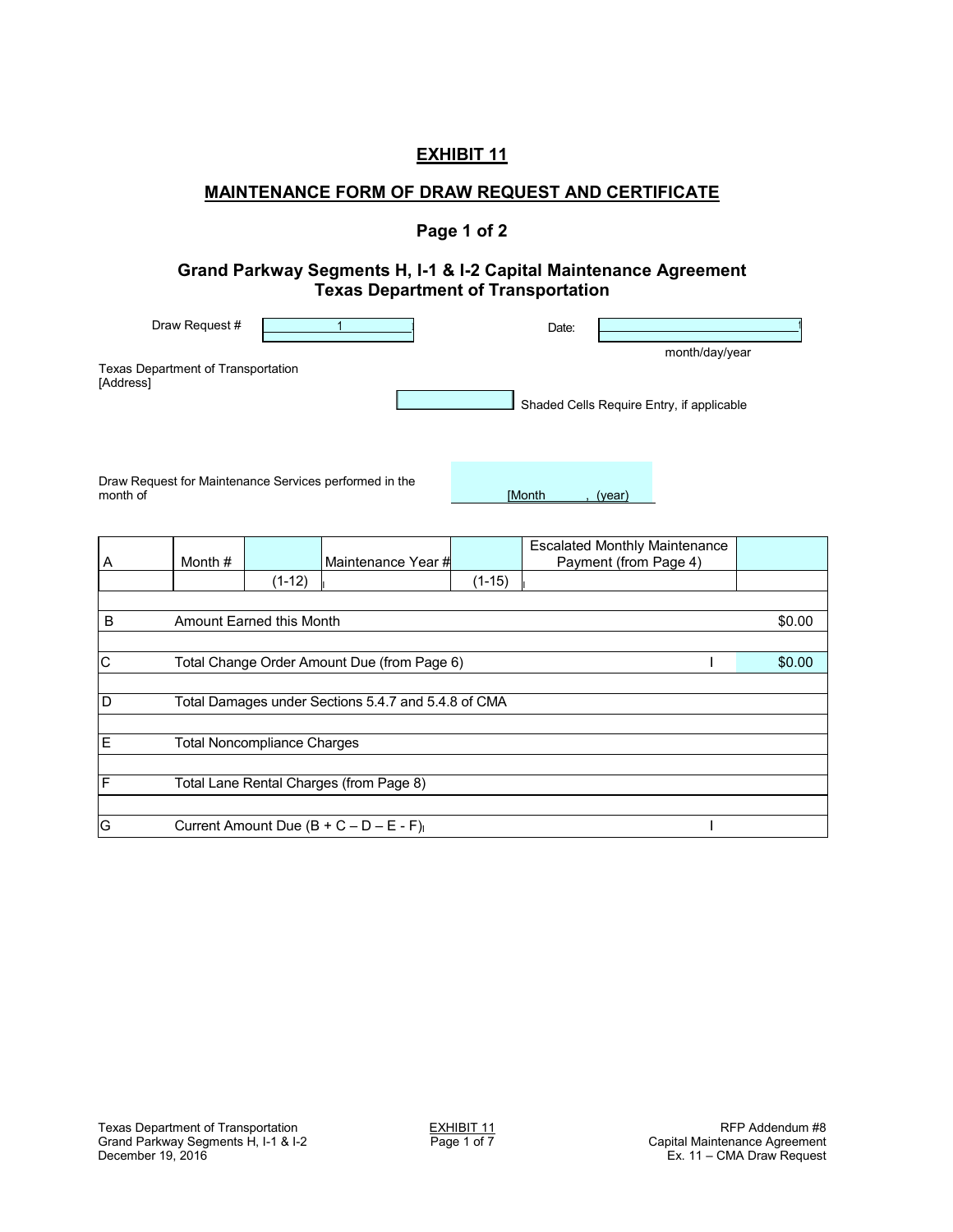|                                                                                        | <b>MAINTENANCE FORM OF DRAW REQUEST AND CERTIFICATE</b>                                                        |                |
|----------------------------------------------------------------------------------------|----------------------------------------------------------------------------------------------------------------|----------------|
|                                                                                        | Page 2 of 2                                                                                                    |                |
|                                                                                        | Grand Parkway Segments H, I-1 & I-2 Capital Maintenance Agreement<br><b>Texas Department of Transportation</b> |                |
| Draw Request #<br>$\mathbf{1}$                                                         | Date:                                                                                                          | month/day/year |
| <b>Request for Payment:</b>                                                            | <b>DB Contractor Authorized</b><br>Representative                                                              | <b>Date</b>    |
| <b>Review and Final Approval by TxDOT</b><br><b>Draw Request Approved for Payment:</b> | $\Box$ Yes<br>$\square$ No                                                                                     |                |
|                                                                                        | <b>TxDOT Authorized Representative</b>                                                                         | <b>Date</b>    |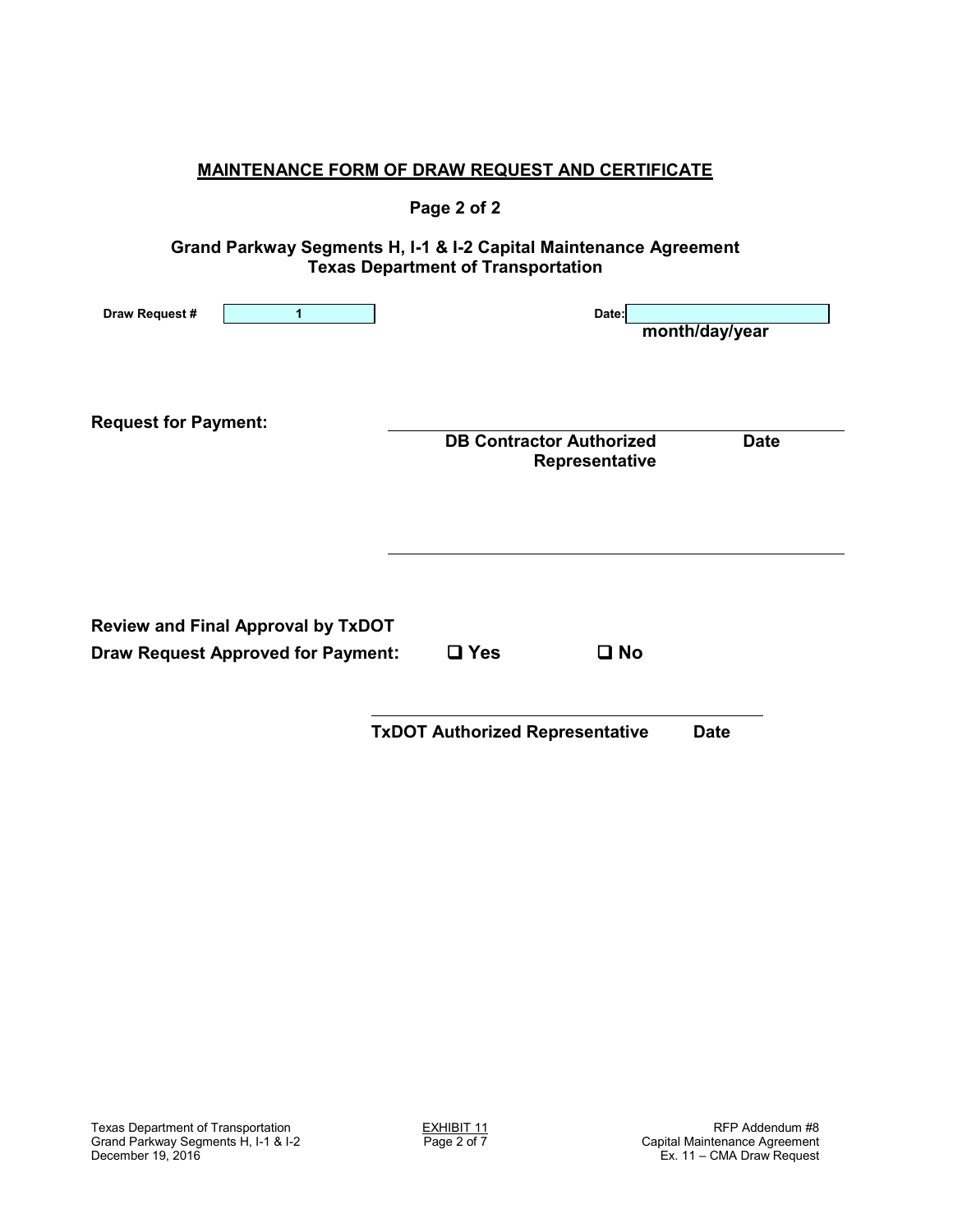# **MAINTENANCE FORM OF DRAW REQUEST AND CERTIFICATE**

## **Page 1 of 1**

## **Grand Parkway Segments H, I-1 & I-2 Capital Maintenance Agreement Texas Department of Transportation**

# **MAINTENANCE DRAW REQUEST CHECKLIST**

**Enclosed with this cover sheet are the following:** 

Draw Request Report for Monthly Payments (see Section 8.2.1 of the CMA)

 Draw Request data sheet(s) and documents that support and substantiate the amount requested.

### **NOTE - following for information only**

With Draw Request, DB Contractor shall submit a certificate in a form approved by TxDOT and signed and sealed by the Maintenance Quality Manager, certifying that:

- Except as specifically noted in the certification, all Maintenance Services, including that of designers, Subcontractors and Suppliers, which are the subject of the Draw Request have been checked and/or inspected by the Maintenance Quality Manager;
- Except as specifically noted in the certification, all Maintenance Services which are the subject of the Draw Request conform to the requirements of the CMA Documents, the Governmental Approvals and applicable Law;
- All amounts payable to any designers, consultants, Subcontractors and Suppliers for completed Maintenance Services have been paid; and

The MSQMP procedures provided therein are functioning properly and are being followed.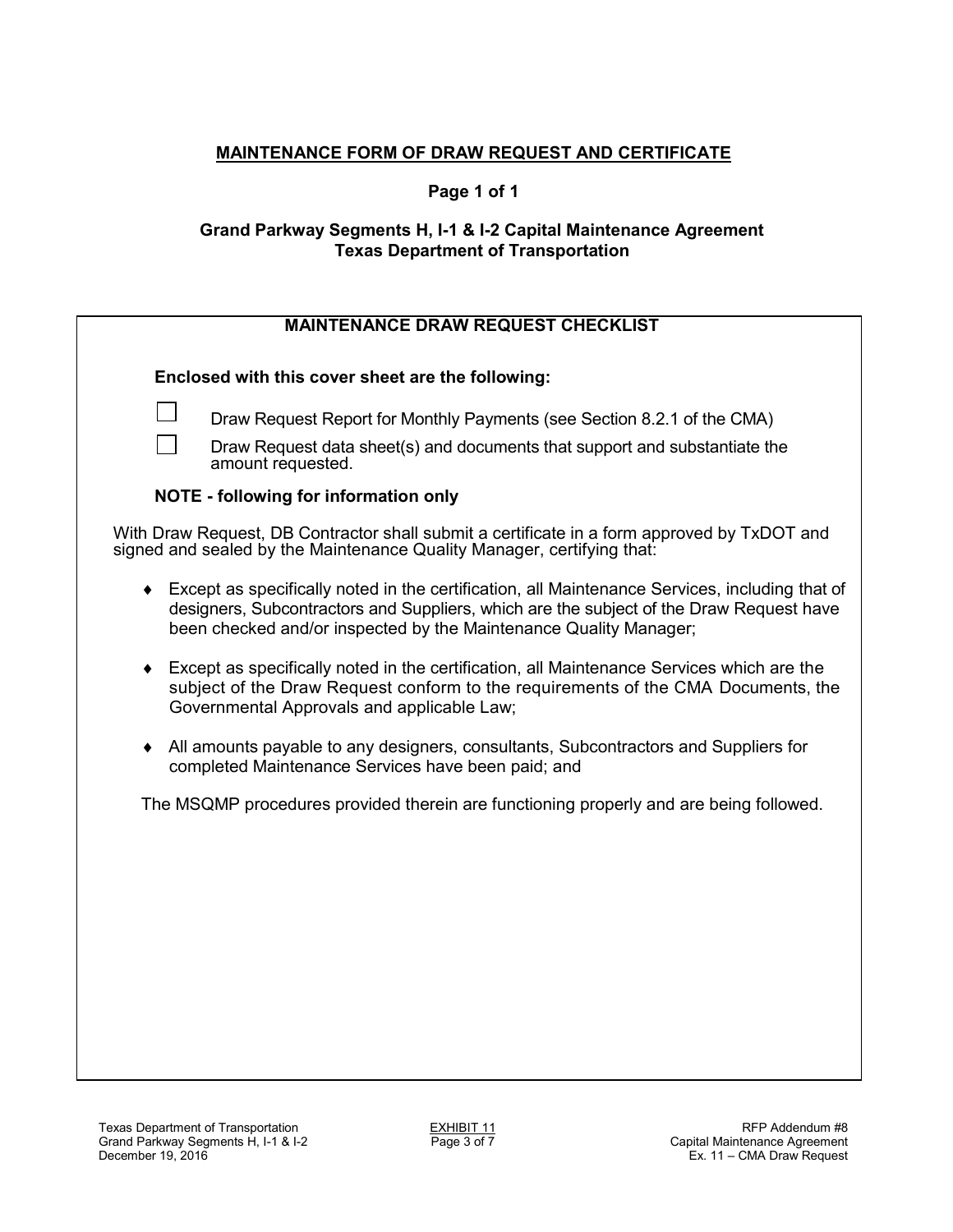#### **MAINTENANCE FORM OF DRAW REQUEST AND CERTIFICATE**

# **Page 1 of 1**

#### **Grand Parkway Segments H, I-1 & I-2 Capital Maintenance Agreement Texas Department of Transportation**

| Draw Request #<br>1                                                                | Date:<br>month/day/year                                 |                |
|------------------------------------------------------------------------------------|---------------------------------------------------------|----------------|
| <b>Texas Department of Transportation</b>                                          |                                                         |                |
|                                                                                    | Enter Shaded Cells only if Applicable                   |                |
|                                                                                    | Monthly Maintenance Payment and Escalation Calculations |                |
| Note: This forms needs to be completed for the 1st month of each maintenance year. |                                                         |                |
| Date of Final Acceptance:                                                          |                                                         |                |
|                                                                                    |                                                         | month/day/year |
|                                                                                    | # Days to End of Month = $\_\_$                         |                |
| Escalated Monthly Maintenance Payment (Year [X]) = $(F) + (J)$                     |                                                         |                |
| Where,                                                                             |                                                         |                |
| Year [X] = Maintenance Term year X                                                 |                                                         |                |
| (F) = Year [X] Monthly Routine Maintenance Payment (Escalated)                     |                                                         |                |
| (J) = Year [X] Monthly Renewal Work Payment (Escalated)                            |                                                         |                |
|                                                                                    |                                                         |                |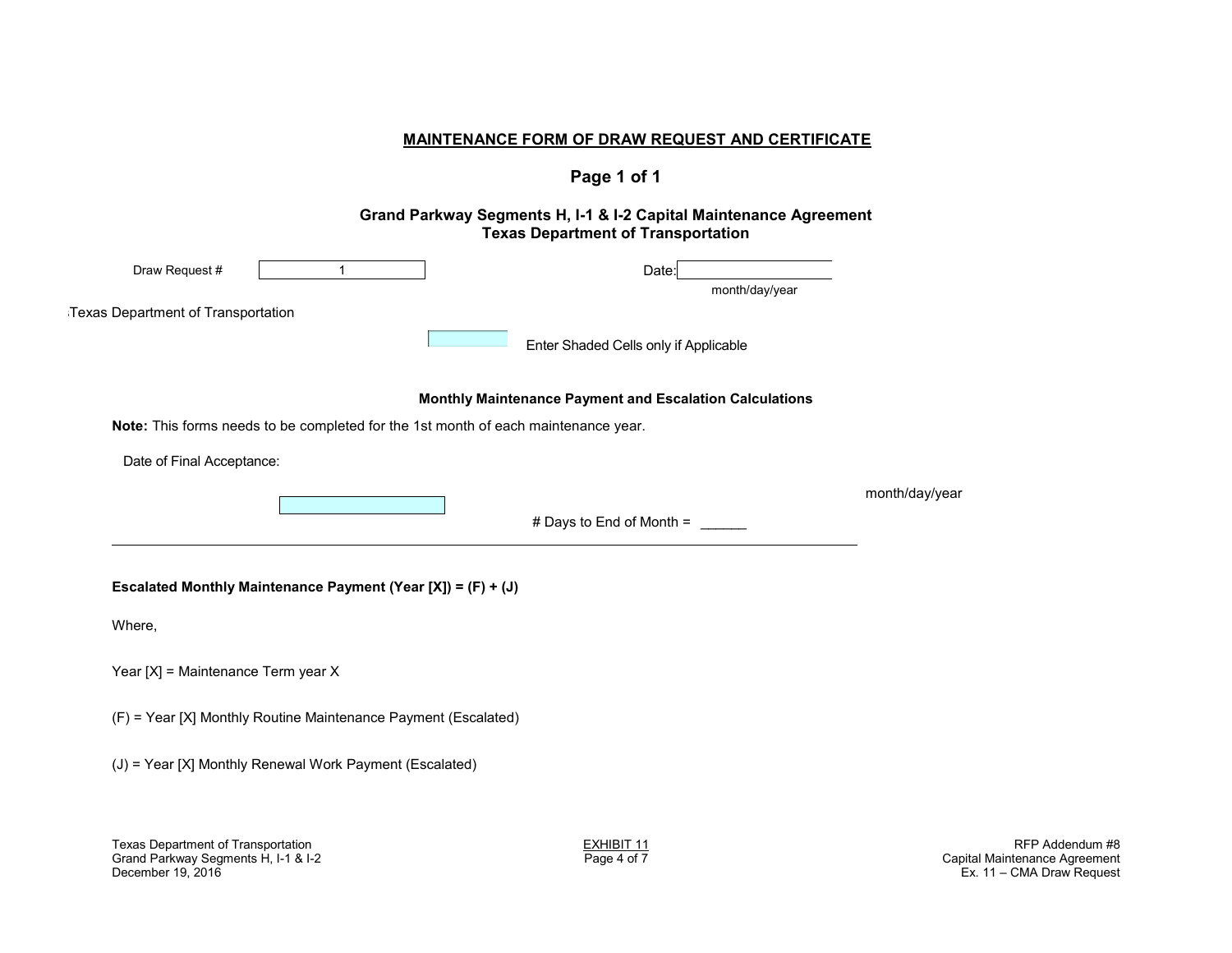**For the Year 1, Month 1 Escalated Monthly Maintenance Payment will be paid pro-rata based on the days remaining in the month after the Initial Maintenance Term Commencement Date, subject to Section 8.1.4 of the CMA.**

**(F) = Year [X] Monthly Routine Maintenance Payment (Escalated) = (C) /12** 

Where,

(C) = Year [X] Routine Maintenace Payment =  ${(B) x (D)} / (E)$ 

- (B) = Year [X] Annual Routine Maintenance Price (Unescalated amount from Proposal for selected Base Scope)
- (D)= CPI three months prior to the month in which Maintenance Term Year X commenced
- (E)= CPI three months prior to the execution of the CMA

**(J) = Year [X] Monthly Renewal Work Payment (Escalated) = (H) /12** 

Where,

(H) = Year [X] Renewal Work Payment =  ${(G) x (I)} / (N)$ 

- (G) = Year [X] Annual Renewal Work Price (Unescalated amount from Proposal for selected Base Scope)
- (D) = CPI three months prior to the month in which Maintenance Term Year X commenced
- $(E) = CPI$  three months prior to the execution of the CMA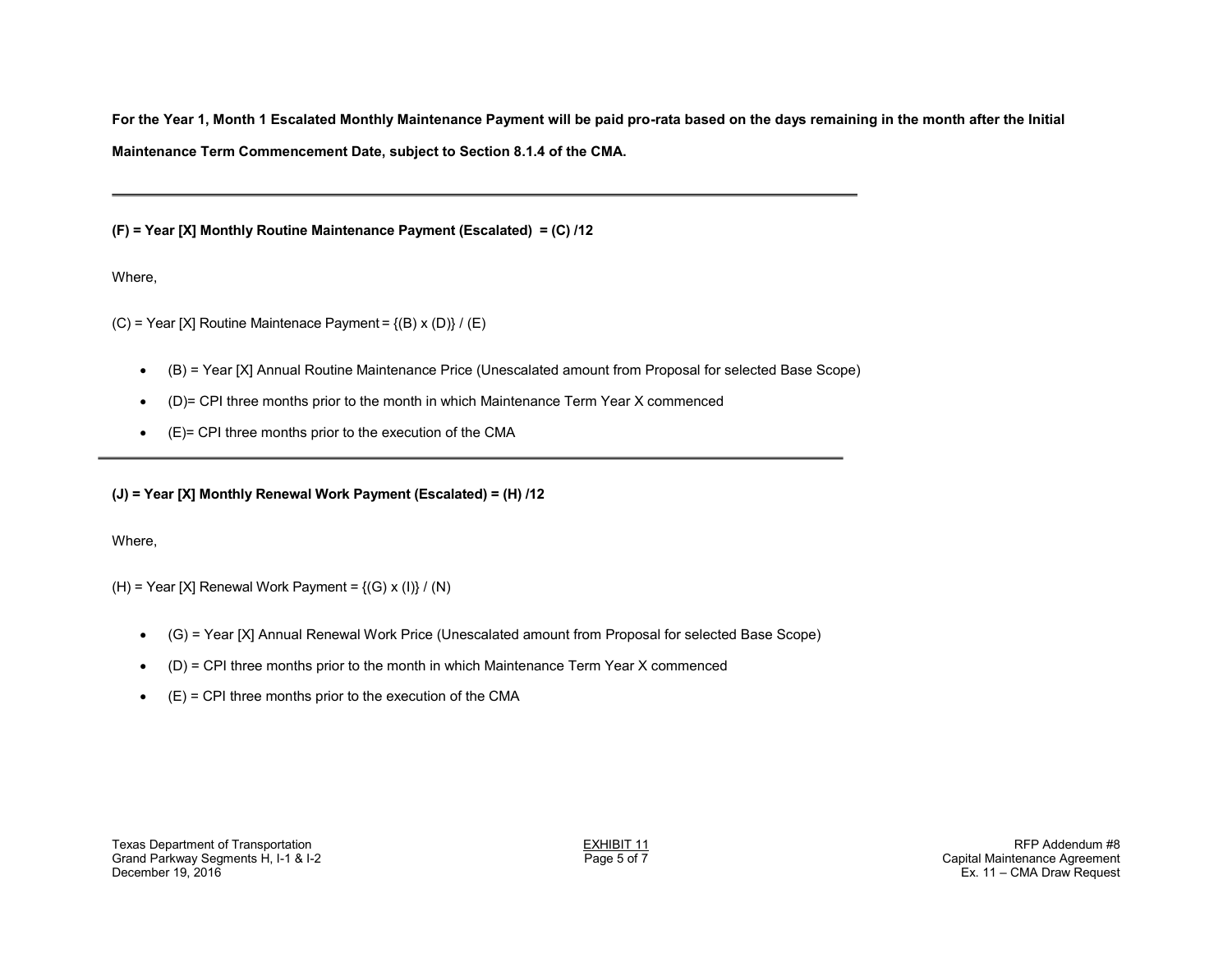#### **MAINTENANCE FORM OF DRAW REQUEST AND CERTIFICATE**

## **Page 1 of 1**

#### **Grand Parkway Segments H, I-1 & I-2 Capital Maintenance Agreement Texas Department of Transportation**

|           | Draw Request #                                                                                                                                                    | $\mathbf 1$ |                                       |        |        | Date:  |        | month/day/year |        |
|-----------|-------------------------------------------------------------------------------------------------------------------------------------------------------------------|-------------|---------------------------------------|--------|--------|--------|--------|----------------|--------|
| [Address] | Texas Department of Transportation                                                                                                                                |             | Enter Shaded Cells only if applicable |        |        |        |        |                |        |
|           | Draw Request for Maintenance Services<br>performed in the month of Change Order                                                                                   |             |                                       |        |        |        |        |                |        |
|           | Change Order Number                                                                                                                                               |             |                                       |        |        |        |        |                |        |
|           | Change Order Amount                                                                                                                                               |             | \$0.00                                | \$0.00 | \$0.00 | \$0.00 | \$0.00 | \$0.00         | \$0.00 |
|           | Date Change Order Work Began<br>example format (2/4/20)                                                                                                           |             |                                       |        |        |        |        |                |        |
|           | Date Change Order Work Completed<br>example format (4/20/20)                                                                                                      |             |                                       |        |        |        |        |                |        |
| 1.        | Previous Change Order Amount Earned                                                                                                                               |             | \$0.00                                | \$0.00 | \$0.00 | \$0.00 | \$0.00 | \$0.00         | \$0.00 |
| 2.        | Change Order Amount. Earned This Month                                                                                                                            |             | \$0.00                                | \$0.00 | \$0.00 | \$0.00 | \$0.00 | \$0.00         | \$0.00 |
| 3.        | Change Order Amount. Earned to Date (A +B)                                                                                                                        |             | \$0.00                                | \$0.00 | \$0.00 | \$0.00 | \$0.00 | \$0.00         | \$0.00 |
| 4.        | Current Change Order Amount Due(B)                                                                                                                                |             | \$0.00                                | \$0.00 | \$0.00 | \$0.00 | \$0.00 | \$0.00         | \$0.00 |
|           | Total All Change Orders To Date                                                                                                                                   |             |                                       |        |        |        |        |                |        |
|           | Texas Department of Transportation<br>RFP Addendum #8<br><b>EXHIBIT 11</b><br>Grand Parkway Segments H, I-1 & I-2<br>Page 6 of 7<br>Capital Maintenance Agreement |             |                                       |        |        |        |        |                |        |

Grand Parkway Segments H, I-1 & I-2<br>December 19, 2016

 $Ex. 11 - CMA Draw  $Request$$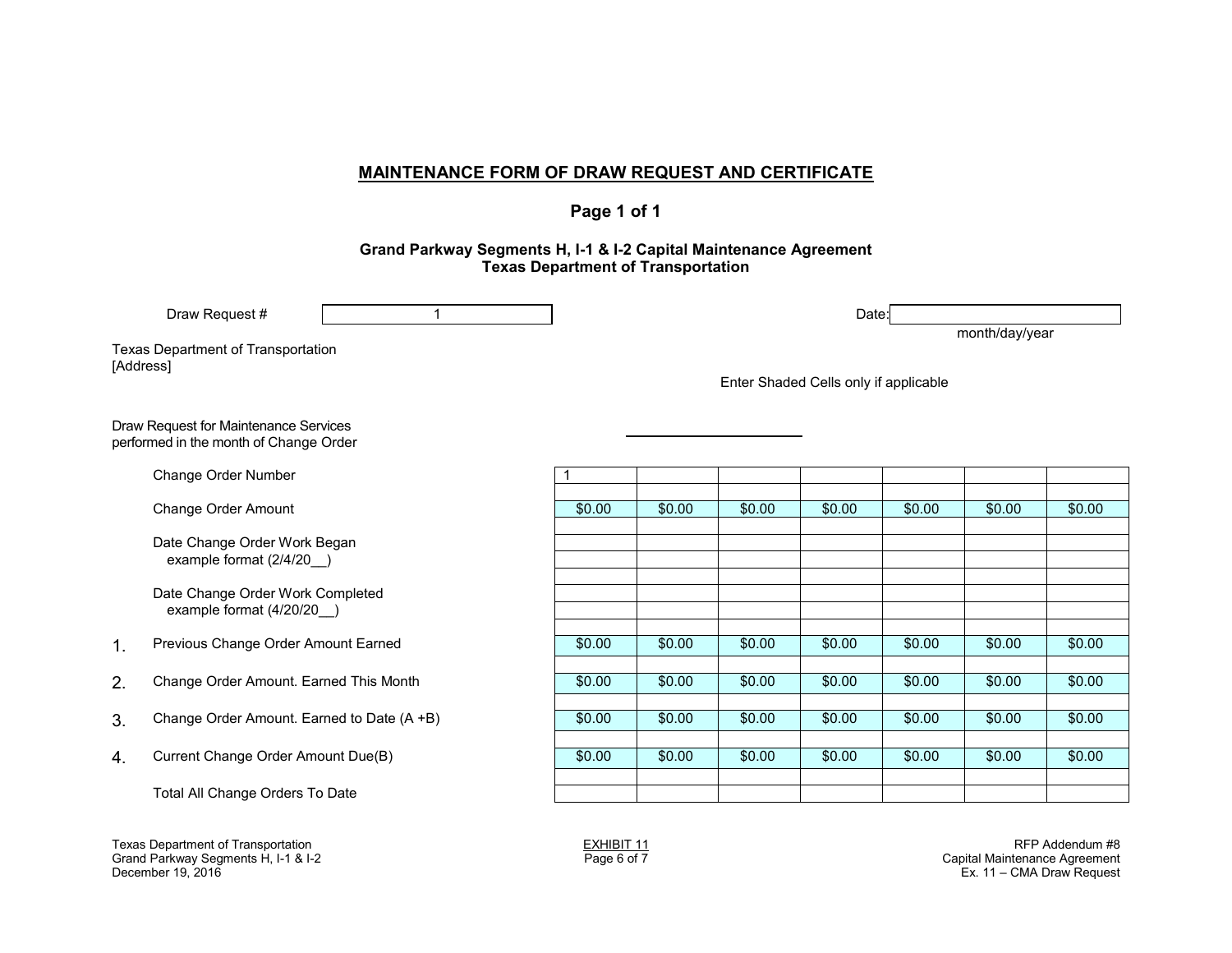### **MAINTENANCE FORM OF DRAW REQUEST AND CERTIFICATE**

# **Page 1 of 1**

#### **Grand Parkway Segments H, I-1 & I-2 Capital Maintenance Agreement Texas Department of Transportation**

Draw Request #  $\vert$  1 dexisted at  $\vert$  1 dexisted by Date:

month/day/year

Texas Department of Transportation [Add Address]

#### **Lane Rental Charges for Lane Closures**

| Lane Closure<br><b>Types</b> | <b>Periods of</b><br><b>Lane Closure</b> | <b>Hours of Lane Closure</b> | <b>Lane Rental Charges per</b><br>hour per lane for Partial                               | <b>Lane Rental</b><br><b>Charges</b> |
|------------------------------|------------------------------------------|------------------------------|-------------------------------------------------------------------------------------------|--------------------------------------|
| (A)                          | (B)                                      | (C)                          | Lane Closure or per<br>hour per direction for<br>Full Lane Closure<br>(Nominal \$)<br>(D) | $(C \times D)$                       |
|                              |                                          |                              |                                                                                           |                                      |
|                              |                                          |                              |                                                                                           |                                      |
|                              |                                          |                              |                                                                                           |                                      |
|                              |                                          |                              |                                                                                           |                                      |
|                              |                                          |                              |                                                                                           |                                      |
|                              |                                          |                              |                                                                                           |                                      |
|                              |                                          |                              |                                                                                           |                                      |
|                              |                                          |                              |                                                                                           |                                      |
|                              |                                          |                              |                                                                                           |                                      |
|                              |                                          |                              |                                                                                           |                                      |
|                              |                                          |                              |                                                                                           |                                      |
|                              |                                          |                              |                                                                                           |                                      |
|                              |                                          |                              |                                                                                           |                                      |
|                              |                                          |                              |                                                                                           |                                      |
|                              |                                          |                              |                                                                                           |                                      |
|                              |                                          |                              |                                                                                           |                                      |
|                              |                                          |                              |                                                                                           |                                      |
|                              |                                          |                              |                                                                                           |                                      |
|                              |                                          |                              |                                                                                           |                                      |
|                              |                                          |                              |                                                                                           |                                      |
|                              |                                          |                              |                                                                                           |                                      |
| <b>Total Hours</b>           | ı                                        |                              | <b>Total Lane Rental</b><br>Charges                                                       | $$$ [<br>ı                           |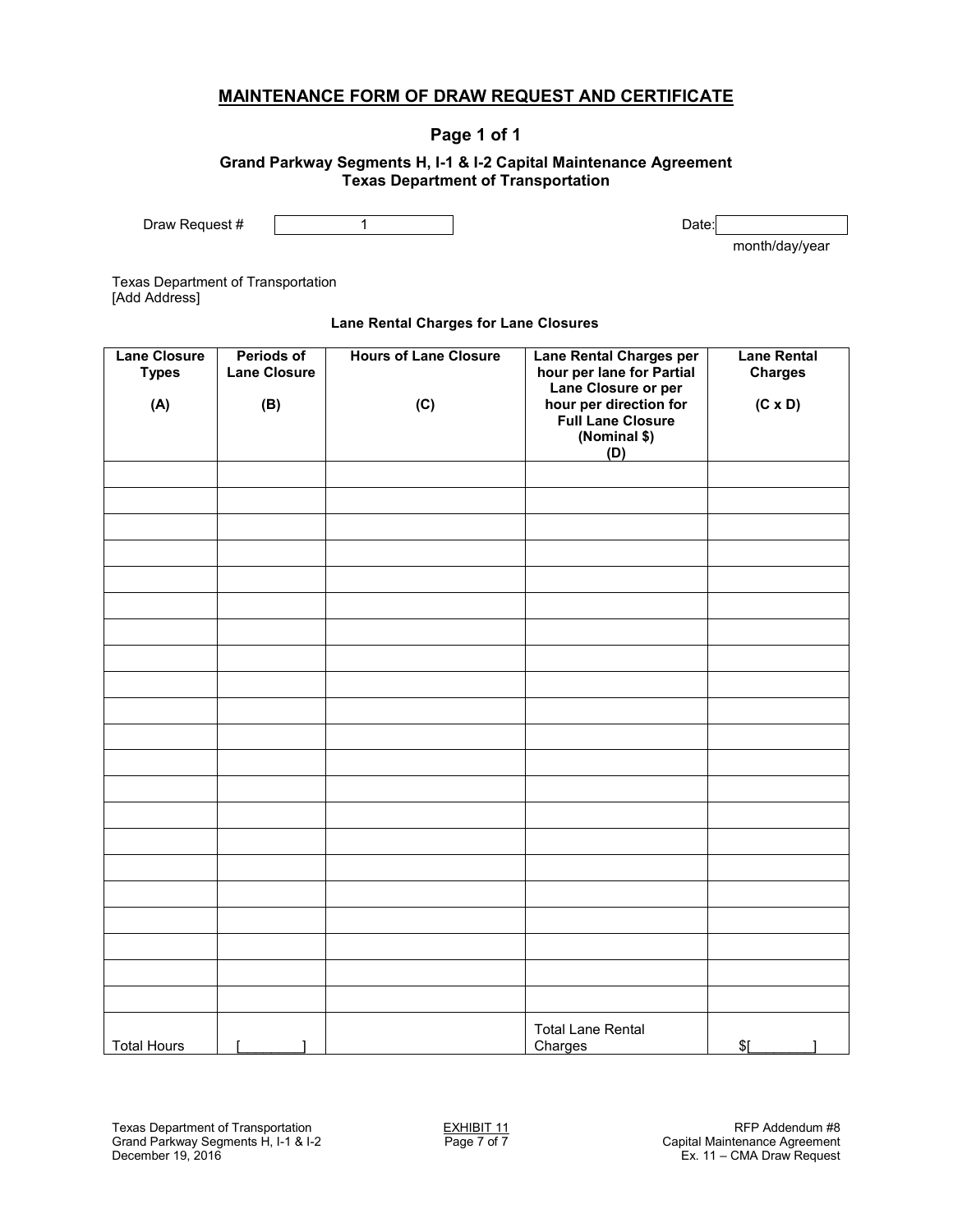# **FORM OF CHANGE ORDER**

| CHANGE ORDER REQUEST NO.                    |                            | CONTRACT NO. |
|---------------------------------------------|----------------------------|--------------|
| <b>SECTION I</b>                            |                            |              |
|                                             |                            |              |
| $\bullet$                                   |                            |              |
| Contract No: ______________________         |                            |              |
| $\bullet$                                   |                            |              |
| <b>DESCRIPTION:</b>                         |                            |              |
|                                             |                            |              |
|                                             |                            |              |
|                                             |                            |              |
| <b>SCOPE:</b>                               |                            |              |
|                                             |                            |              |
|                                             |                            |              |
|                                             |                            |              |
| <b>REASON FOR REQUEST FOR CHANGE ORDER:</b> |                            |              |
|                                             |                            |              |
|                                             |                            |              |
|                                             |                            |              |
|                                             |                            |              |
|                                             | <b>Maintenance Manager</b> | <b>Date</b>  |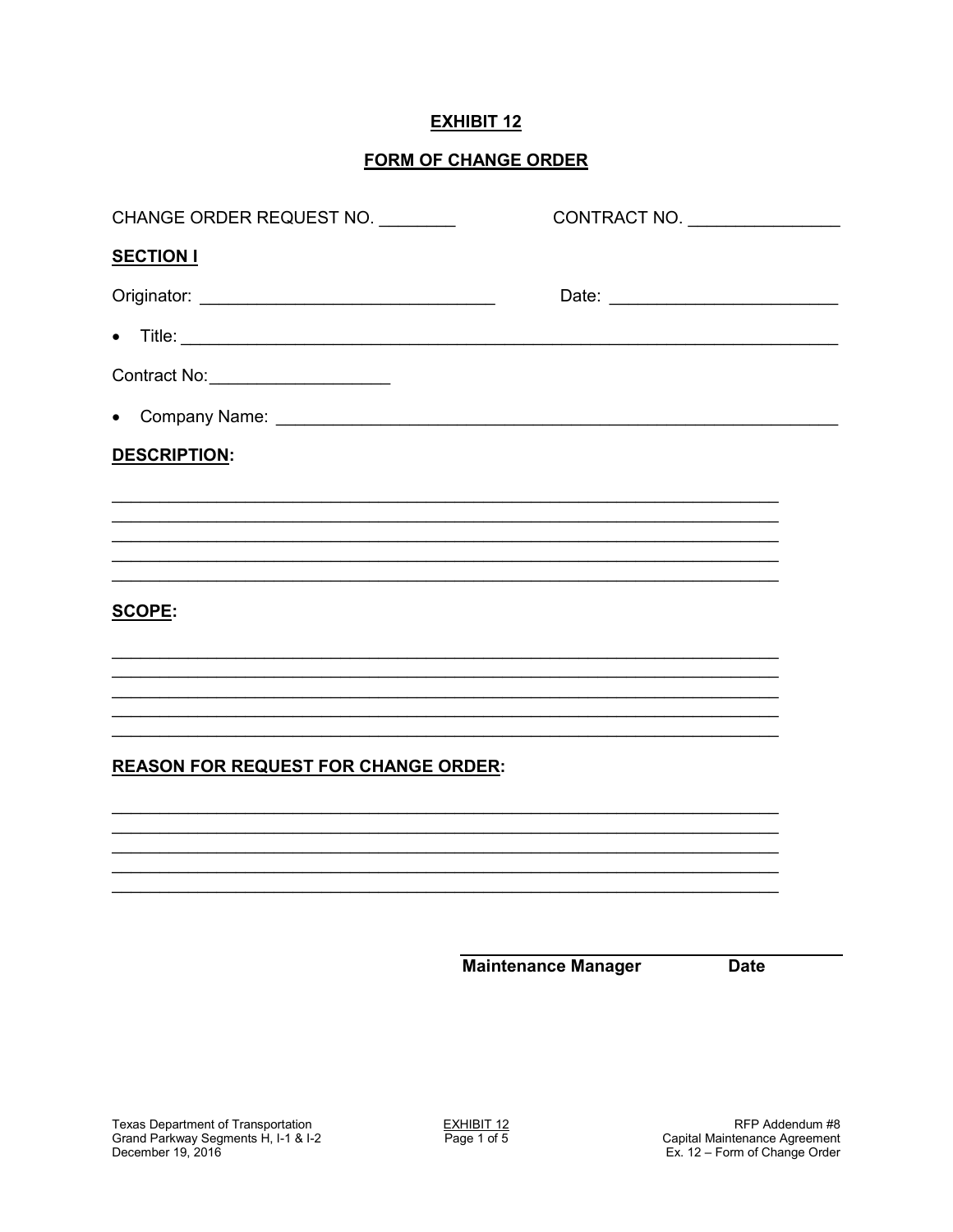# **SECTION II**

The total amount of this Change Order is \$ \_\_\_\_\_\_\_\_\_\_\_\_\_. Documentation supporting the Change Order is attached as Exhibits \_\_\_\_\_\_\_\_\_\_\_\_\_\_\_\_\_through \_\_\_\_\_\_\_\_\_\_\_\_\_\_\_\_.

This Change Order Request is for (check the applicable categories below):

- \_\_\_\_\_\_\_ A lump sum, negotiated price Change Order (provide information in Section IIA  $\frac{1}{\text{below}}$
- \_\_\_\_\_\_\_ A unit price/quantities Change Order (provide information in Section IIB below)
- \_\_\_\_\_\_\_ A Time and Materials Change Order (provide information in Section IIC below)

## **Section IIA**

Lump sum price is  $$$ 

## **Section IIB**

| UNIT PRICE ITEM | UNIT PRICE | <b>QUANTITY</b> | <b>PRICE</b><br>(Unit Price x<br>Quantity) |
|-----------------|------------|-----------------|--------------------------------------------|
|                 |            |                 |                                            |
|                 |            |                 |                                            |
|                 |            |                 |                                            |
|                 |            |                 |                                            |
|                 |            |                 |                                            |

Total of all items in above Table: \$

# **Section IIC**

Summary of Change Order Request by Categories: [Additives/(Credits)]

- A. DB Contractor Labor (construction)<br>1. Wages<sup>1</sup>
	- 1. Wages<sup>1</sup><br>2. Labor be
	- Labor benefits<sup>2</sup> (55% of A.1)



- 
- 2. Labor benefits<sup>1</sup> (145% of B.1, which includes overhead and profit) \$ \_\_\_\_\_\_\_\_\_\_\_\_\_\_\_
	- 3. Off-duty peace officers and patrol cruisers<sup>1</sup>
- C. Materials (with taxes, freight and discounts)  $\frac{1}{2}$
- D. Equipment<sup>2</sup>
- E. Subcontracts (Time and Materials cost)  $\qquad \qquad$  \$

| Texas Department of Transportation  |  |
|-------------------------------------|--|
| Grand Parkway Segments H, I-1 & I-2 |  |
| December 19, 2016                   |  |





EXHIBIT 12<br>
Page 2 of 5 Capital Maintenance Agreement Capital Maintenance Agreement Ex.  $12$  – Form of Change Order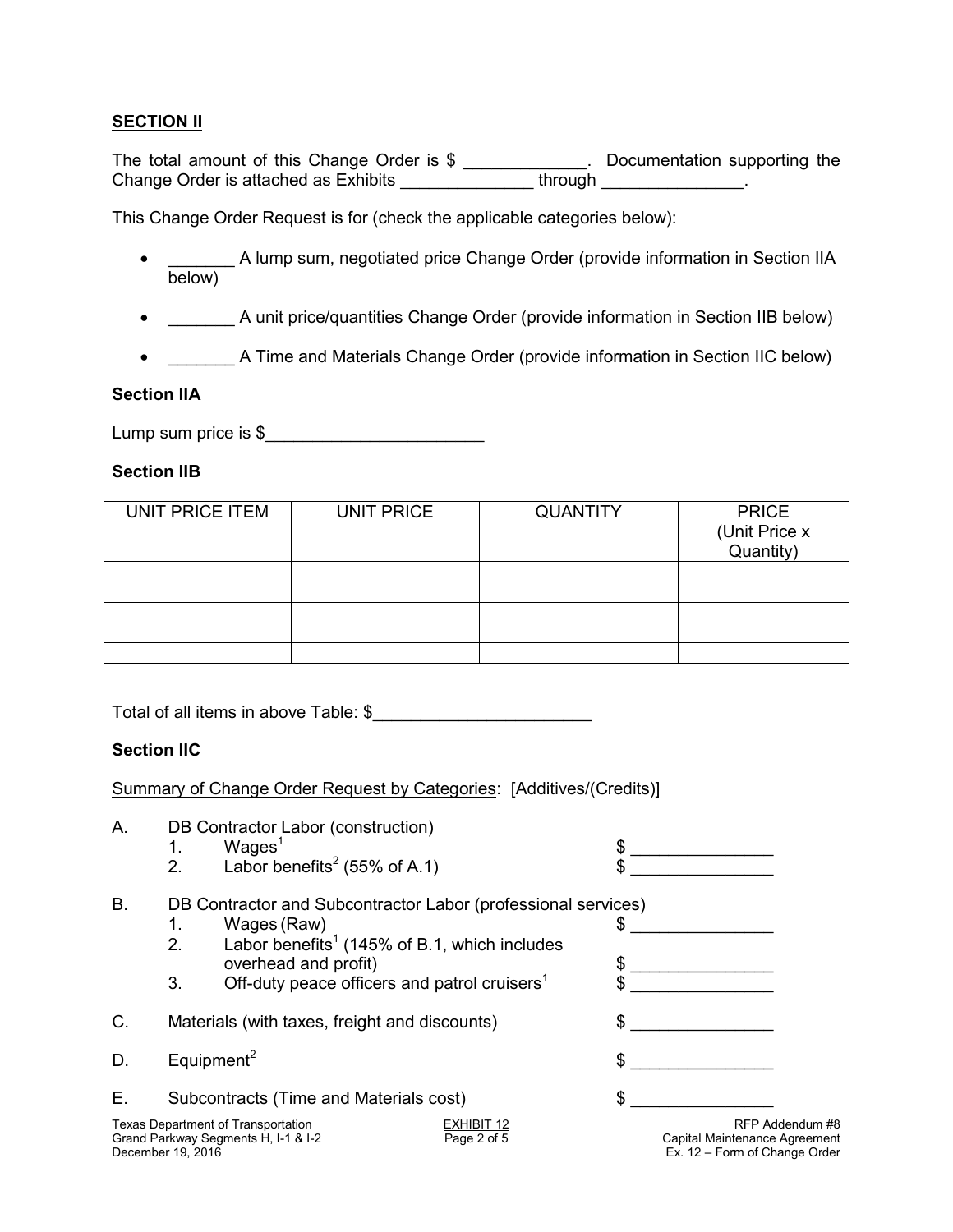| <b>Utility Direct Costs</b> |
|-----------------------------|
|-----------------------------|

| G. | Overhead and Profit |  |
|----|---------------------|--|
|    |                     |  |

- 1. Labor (25% of A.1) \$
- 2. Traffic Control (5% of B.3) \$
- 3. Materials (15% of C)  $\sim$  \$
- 4. Subcontracts (5% of E) \$
- 5. Utility Direct Costs (5% of F) \$
- H. Grand Total  $\sim$

 $\mathfrak s$ 

<sup>1</sup> Premiums on public liability and workers' compensation insurance, Social Security and unemployment insurance taxes.

2 Equipment Costs (estimated or actual) based on *Rental Rate Blue Book* equipment rental rates calculated in accordance with Section 10.7.3 of the Capital Maintenance Agreement.

\_\_\_\_\_\_\_\_\_\_\_\_\_\_\_\_\_\_\_\_\_\_\_\_\_\_\_\_\_\_\_\_\_\_\_\_\_\_\_\_\_\_\_\_\_\_\_\_\_\_\_\_\_\_\_\_\_\_\_\_\_\_\_\_\_\_\_\_\_\_\_\_\_\_\_\_ \_\_\_\_\_\_\_\_\_\_\_\_\_\_\_\_\_\_\_\_\_\_\_\_\_\_\_\_\_\_\_\_\_\_\_\_\_\_\_\_\_\_\_\_\_\_\_\_\_\_\_\_\_\_\_\_\_\_\_\_\_\_\_\_\_\_\_\_\_\_\_\_\_\_\_\_ \_\_\_\_\_\_\_\_\_\_\_\_\_\_\_\_\_\_\_\_\_\_\_\_\_\_\_\_\_\_\_\_\_\_\_\_\_\_\_\_\_\_\_\_\_\_\_\_\_\_\_\_\_\_\_\_\_\_\_\_\_\_\_\_\_\_\_\_\_\_\_\_\_\_\_\_

### **SECTION III**

Justification for Change Order with reference to the Capital Maintenance Agreement:

| Change order required under Design-Build Agreement? Yes |  |
|---------------------------------------------------------|--|
| If yes, state reason:                                   |  |

The above three sections represent a true and complete summary of all aspects of this Request for Change Order.

\_\_\_\_\_\_\_\_\_\_\_\_\_\_\_\_\_\_\_\_\_\_\_\_\_\_\_\_\_\_\_\_\_\_\_\_\_\_\_\_\_\_\_\_\_\_\_\_\_\_\_\_\_\_\_\_\_\_\_\_\_\_\_\_\_\_\_\_\_\_\_\_\_\_\_\_ \_\_\_\_\_\_\_\_\_\_\_\_\_\_\_\_\_\_\_\_\_\_\_\_\_\_\_\_\_\_\_\_\_\_\_\_\_\_\_\_\_\_\_\_\_\_\_\_\_\_\_\_\_\_\_\_\_\_\_\_\_\_\_\_\_\_\_\_\_\_\_\_\_\_\_\_ \_\_\_\_\_\_\_\_\_\_\_\_\_\_\_\_\_\_\_\_\_\_\_\_\_\_\_\_\_\_\_\_\_\_\_\_\_\_\_\_\_\_\_\_\_\_\_\_\_\_\_\_\_\_\_\_\_\_\_\_\_\_\_\_\_\_\_\_\_\_\_\_\_\_\_\_

This Request for Change Order includes all known and anticipated impacts or amounts, direct, indirect and consequential, which may be incurred as a result of the event, occurrence or matter giving rise to the proposed change.

If the foregoing Request for Change Order includes claims of Subcontractors or Suppliers, the undersigned have reviewed such claims and have determined in good faith that the claims are justified as to both entitlement and amount.

| <b>DB Contractor Authorized Representative</b> |  |
|------------------------------------------------|--|
| Date:                                          |  |
|                                                |  |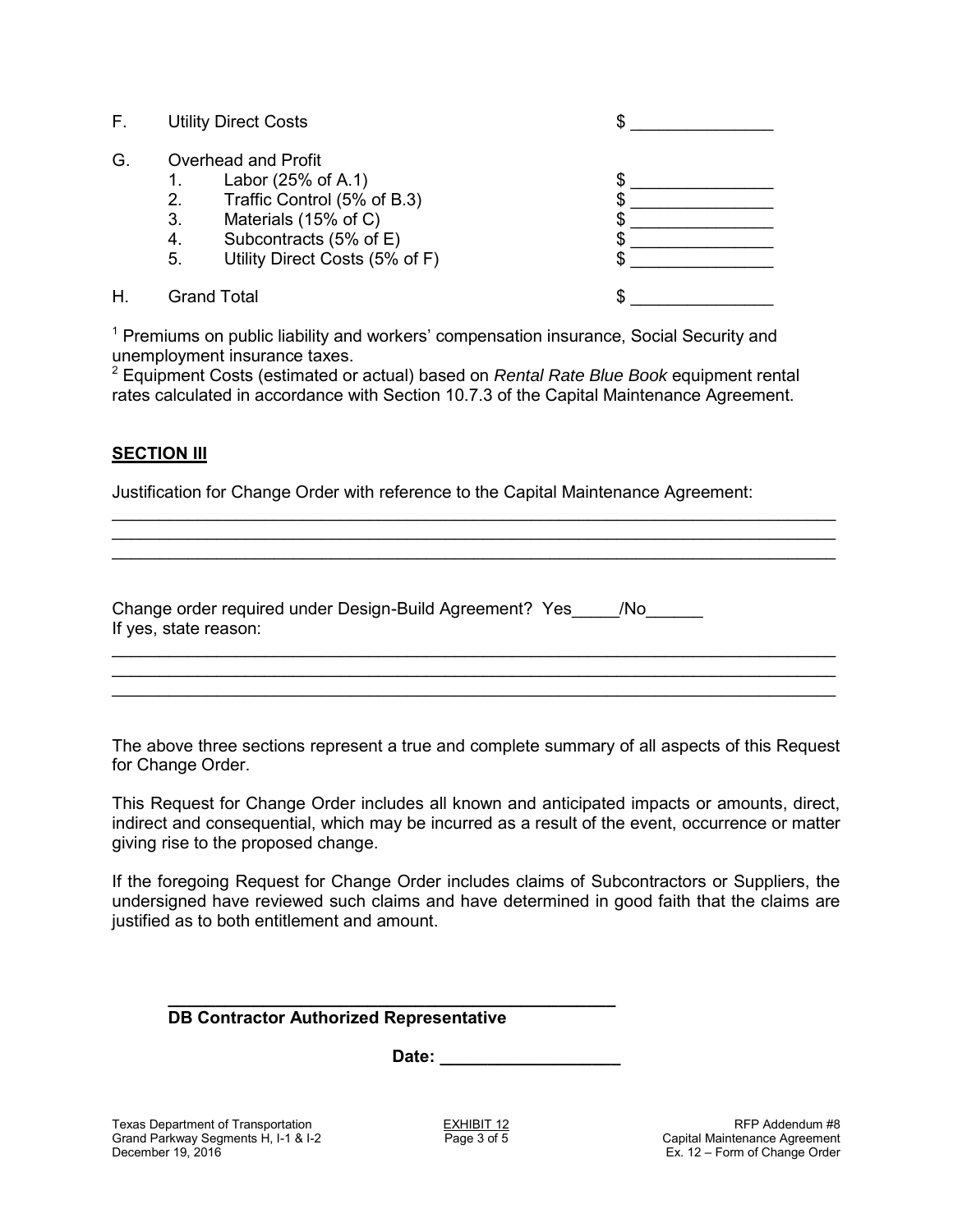# **SECTION IV (Reviewed by Maintenance Manager)**

**\_\_\_\_\_\_\_\_\_\_\_\_\_\_\_\_\_\_\_\_\_\_\_\_\_\_\_\_\_\_\_\_\_\_\_\_\_\_\_\_\_\_\_\_\_\_\_ Maintenance Manager** 

**Date: \_\_\_\_\_\_\_\_\_\_\_\_\_\_\_\_\_\_\_** 

\_\_\_\_\_\_\_\_\_\_\_\_\_\_\_\_\_\_\_\_\_\_\_\_\_\_\_\_\_\_\_\_\_\_\_\_\_\_\_\_\_\_\_\_\_\_\_\_\_\_\_\_\_\_\_\_\_\_\_\_\_\_\_\_\_\_\_\_\_\_\_\_\_\_\_\_ \_\_\_\_\_\_\_\_\_\_\_\_\_\_\_\_\_\_\_\_\_\_\_\_\_\_\_\_\_\_\_\_\_\_\_\_\_\_\_\_\_\_\_\_\_\_\_\_\_\_\_\_\_\_\_\_\_\_\_\_\_\_\_\_\_\_\_\_\_\_\_\_\_\_\_\_ \_\_\_\_\_\_\_\_\_\_\_\_\_\_\_\_\_\_\_\_\_\_\_\_\_\_\_\_\_\_\_\_\_\_\_\_\_\_\_\_\_\_\_\_\_\_\_\_\_\_\_\_\_\_\_\_\_\_\_\_\_\_\_\_\_\_\_\_\_\_\_\_\_\_\_\_

**Comments:**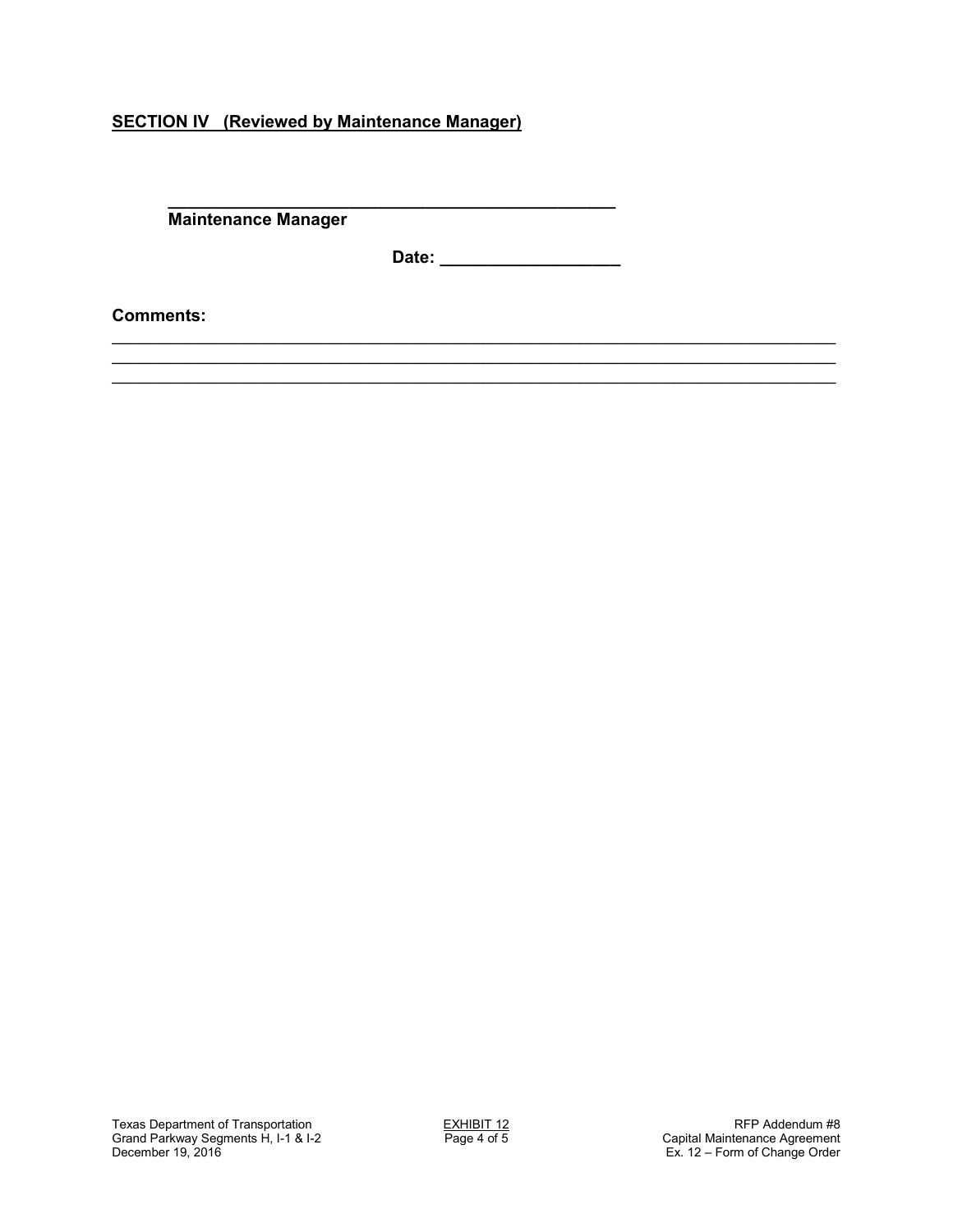# **SECTION V (Reviewed by TxDOT Project Director)**

#### **\_\_\_\_\_\_\_\_\_\_\_\_\_\_\_\_\_\_\_\_\_\_\_\_\_\_\_\_\_\_\_\_\_\_\_\_\_\_\_\_\_\_\_\_\_\_\_ TxDOT Authorized Representative**

 **Date\_\_\_\_\_\_\_\_\_\_\_\_\_\_\_\_\_\_\_\_** 

**Comments:**

\_\_\_\_\_\_\_\_\_\_\_\_\_\_\_\_\_\_\_\_\_\_\_\_\_\_\_\_\_\_\_\_\_\_\_\_\_\_\_\_\_\_\_\_\_\_\_\_\_\_\_\_\_\_\_\_\_\_\_\_\_\_\_\_\_\_\_\_\_\_\_\_\_\_\_\_ \_\_\_\_\_\_\_\_\_\_\_\_\_\_\_\_\_\_\_\_\_\_\_\_\_\_\_\_\_\_\_\_\_\_\_\_\_\_\_\_\_\_\_\_\_\_\_\_\_\_\_\_\_\_\_\_\_\_\_\_\_\_\_\_\_\_\_\_\_\_\_\_\_\_\_\_ \_\_\_\_\_\_\_\_\_\_\_\_\_\_\_\_\_\_\_\_\_\_\_\_\_\_\_\_\_\_\_\_\_\_\_\_\_\_\_\_\_\_\_\_\_\_\_\_\_\_\_\_\_\_\_\_\_\_\_\_\_\_\_\_\_\_\_\_\_\_\_\_\_\_\_\_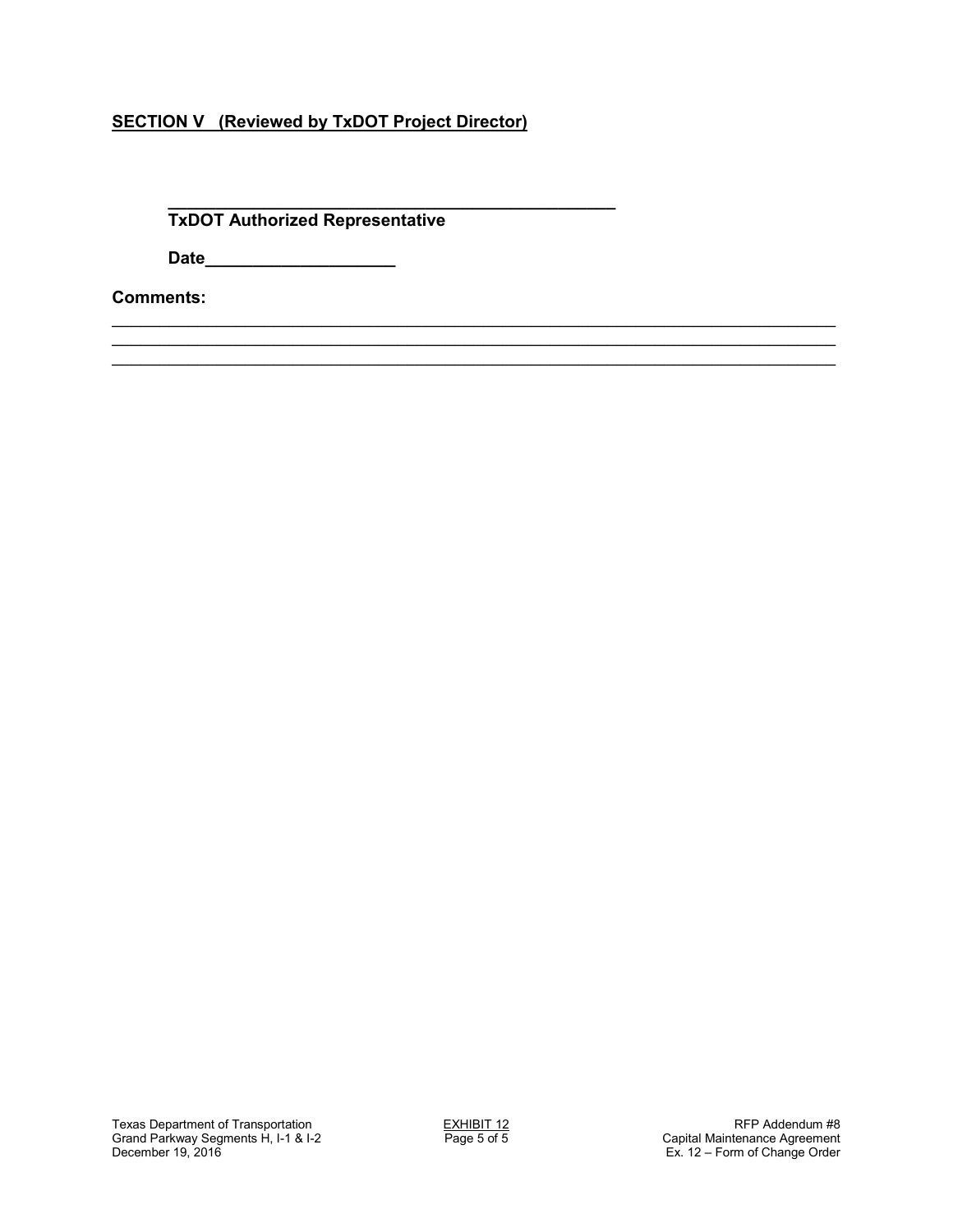# **AUTHORIZED REPRESENTATIVE**

## **TxDOT Authorized Representative(s)**

TxDOT's Executive Director, Chief Engineer, Director of Project Finance and Debt Management Division, and CDA Program Director and their designees:

James M. Bass

Bill Hale, P.E.

Ben Asher

Katherine Holtz, P.E.

Upon assignment of the Capital Maintenance Agreement to the Corporation, the Authorized Representatives will be acting upon authority delegated by the Corporation and in accordance with the Grand Parkway Transportation Corporation Signature Authority Matrix then in effect.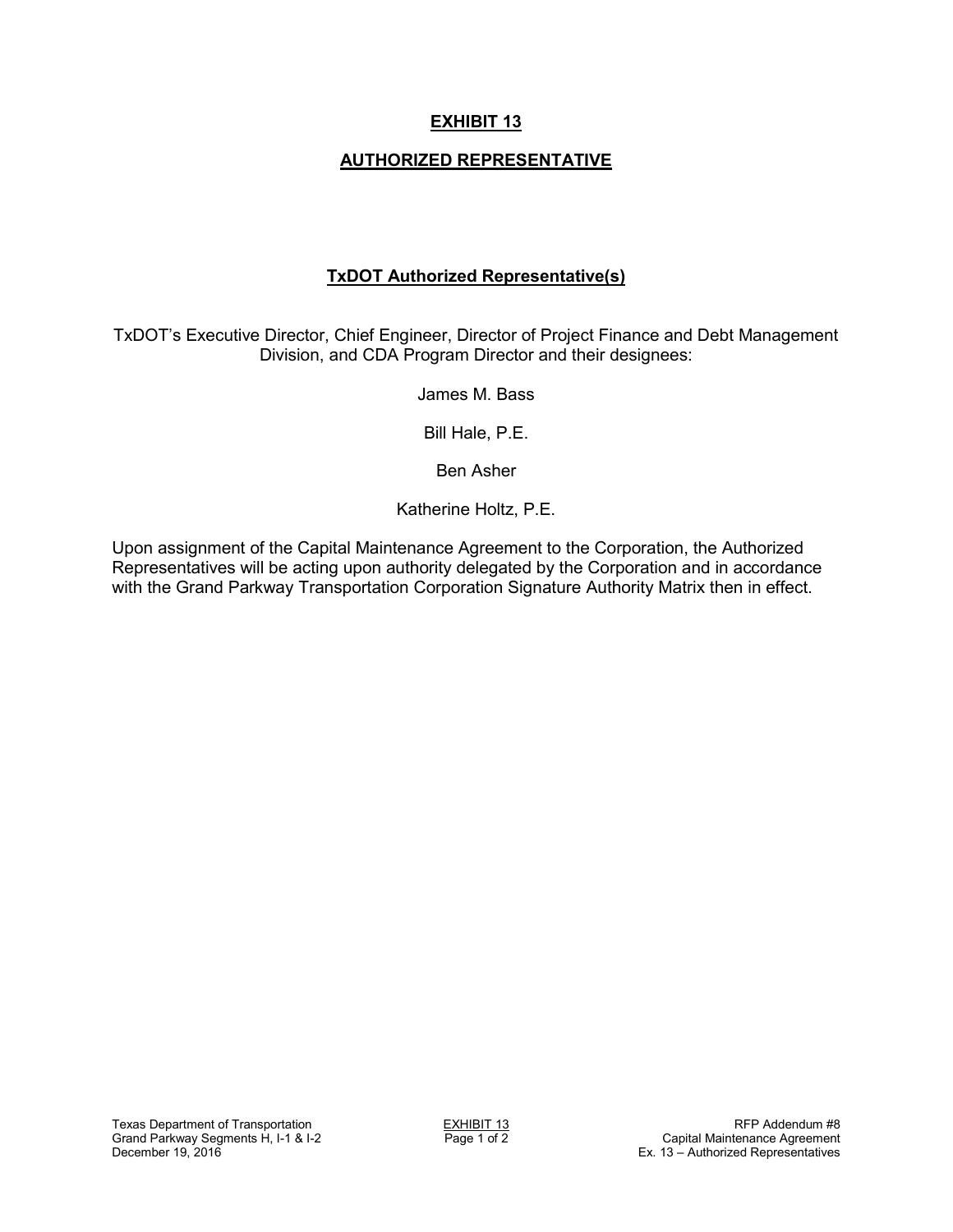# **DB Contractor's Authorized Representative(s)**

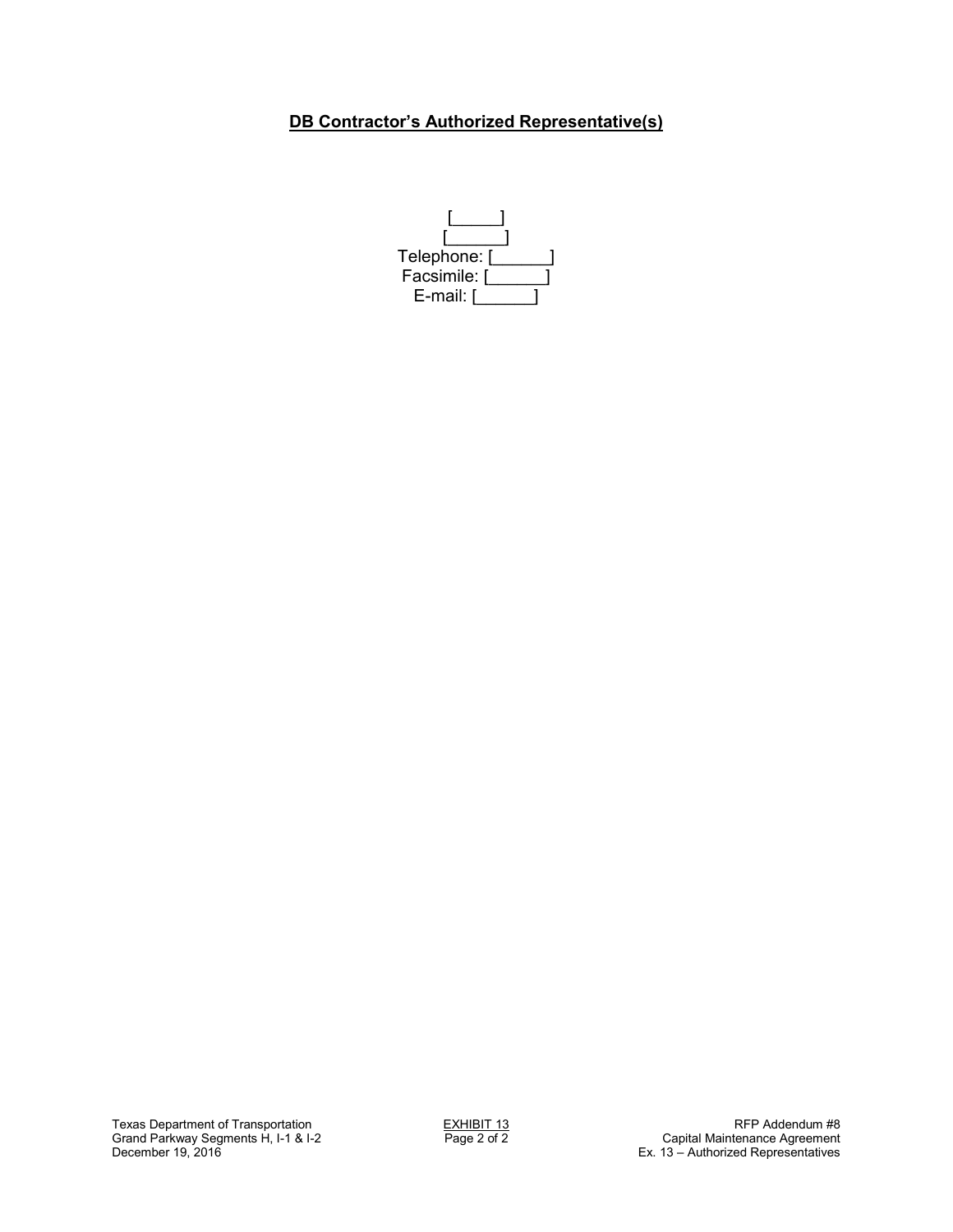# **EXHIBIT 14**

# **LIST OF REFERENCE INFORMATION DOCUMENTS**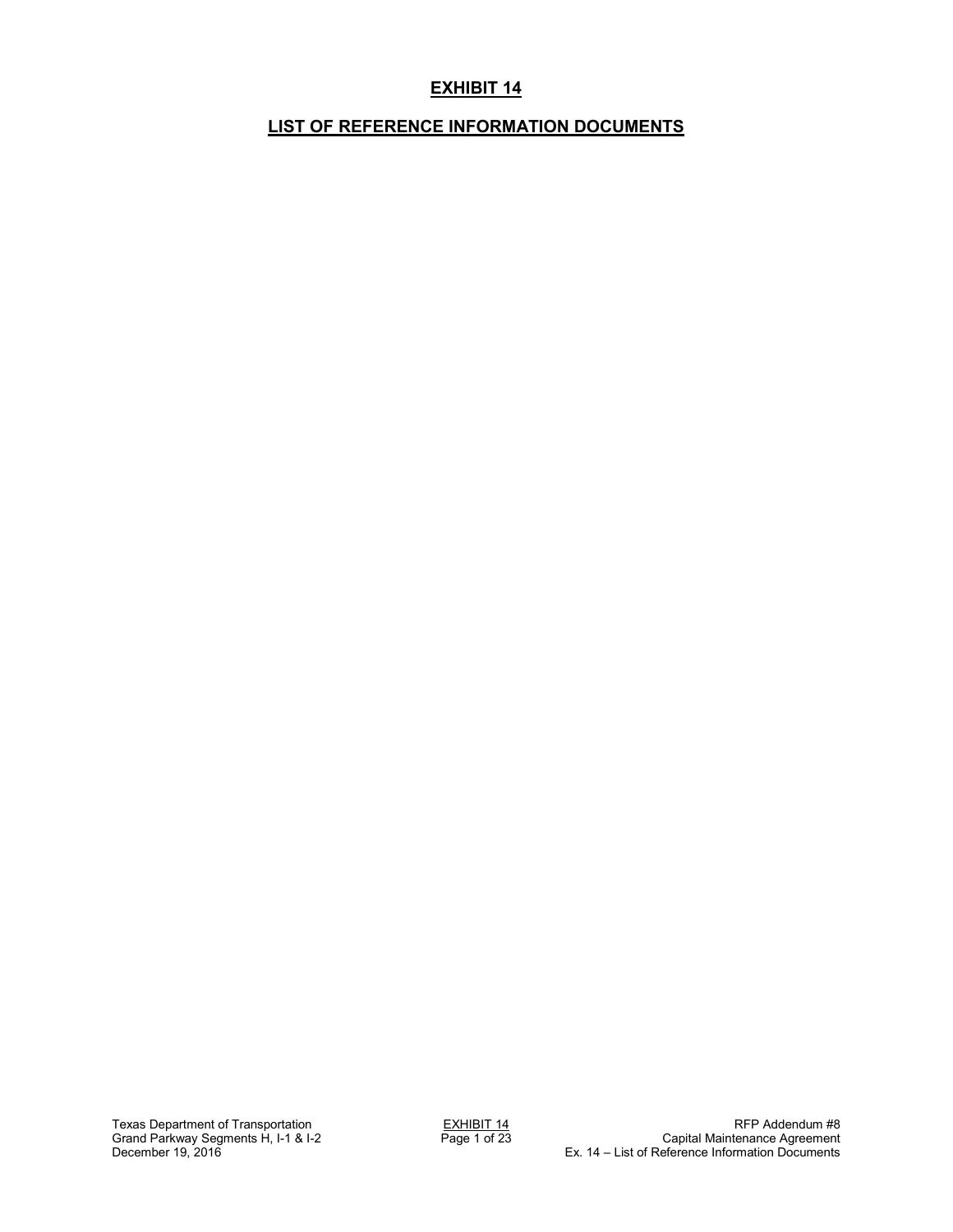# **TABLE OF CONTENTS – SUMMARY RFP Reference Information Documents (RID) December 2, 2016**

- 1. H & I-1 Environmental Documents
- 2. I-2 Environmental Documents
- 3. Environmental Re-Evaluations (2014 2015)
- 4. Permits
- 5. Concept Plans H & I-1
- 6. Concept Plans I-2
- 7. Survey Control & LIDAR
- 8. Utilities SUE
- 9. Utilities Owner Provided Information
- 10. Right of Way
- 11. Geotechnical
- 12. Drainage Models HEC-RAS & Hydrology
- 13. FEMA Data
- 14. Drainage Studies & Reports
- 15. Traffic and Revenue Studies
- 16. Pavement Design
- 17. Landscape and Aesthetic Guidelines
- 18. Reports, Studies and Manuals
- 19. Third Party Agreements
- 20. As-Built Plans & Other Data
- 21. Exhibits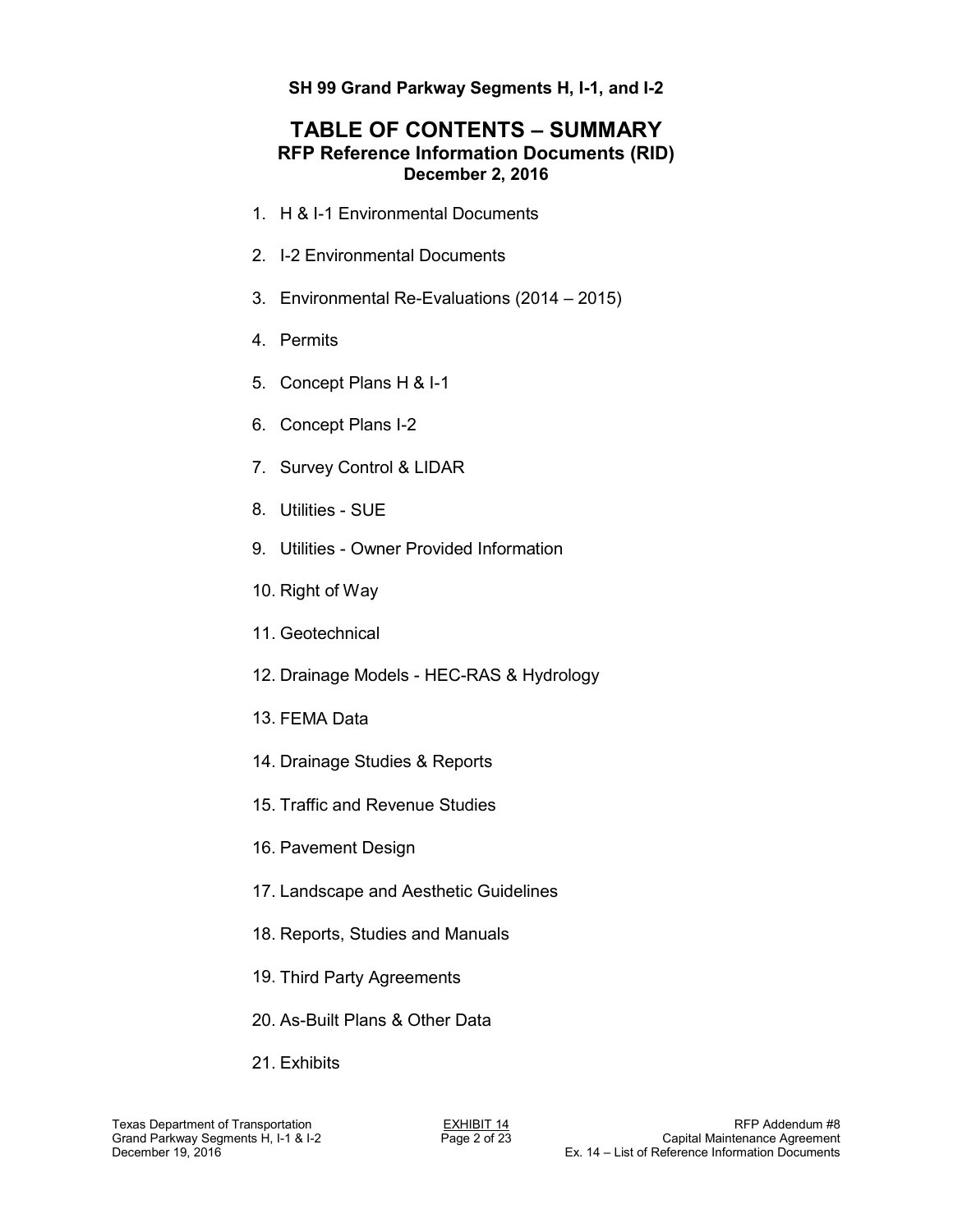22. Miscellaneous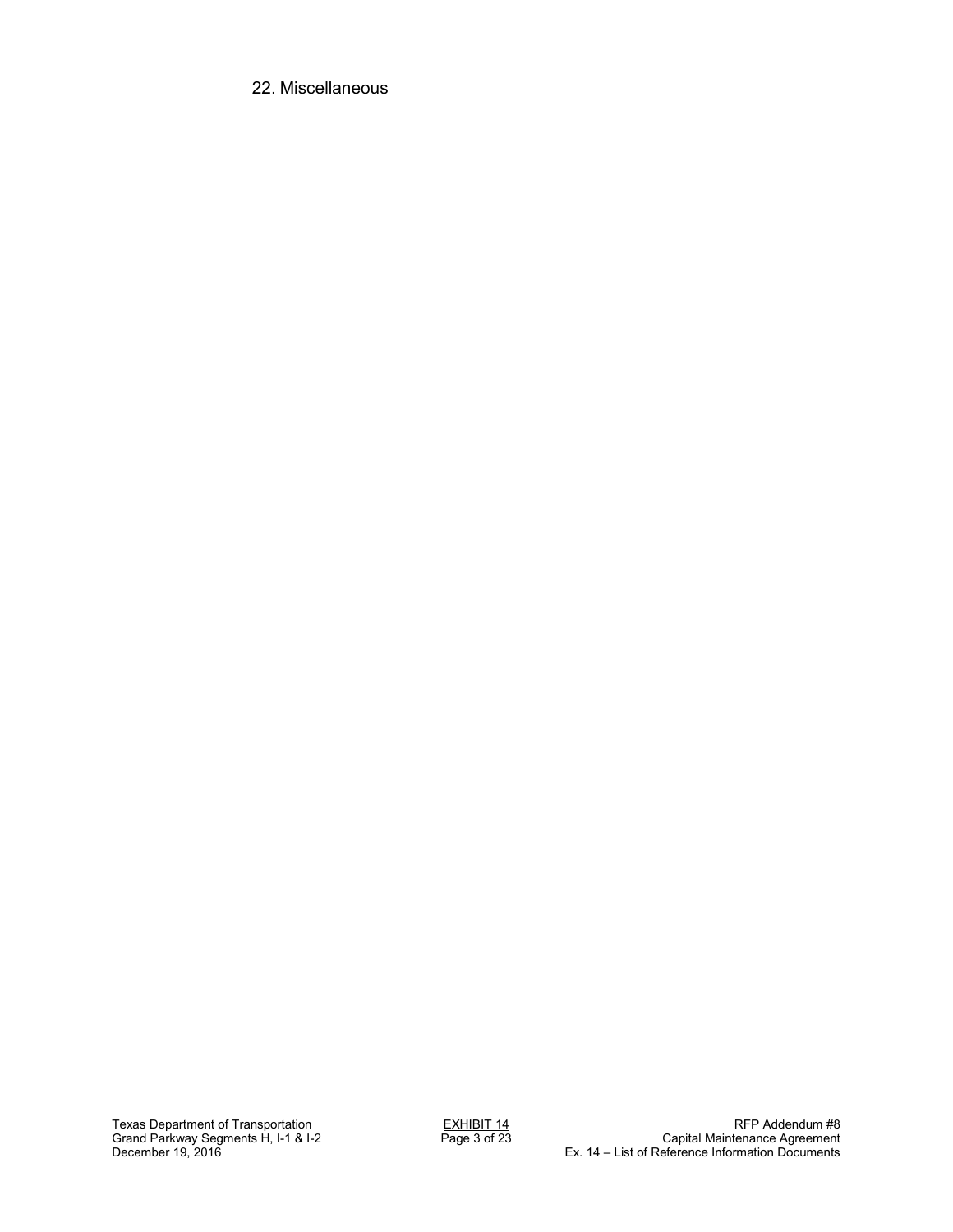# **Grand Parkway SH99 Segments H, I-1, and I-2 Project Documents**

# **RFP TABLE OF CONTENTS – DETAIL**

|  | H & I-1 Environmental Documents |  |
|--|---------------------------------|--|
|--|---------------------------------|--|

- 1.1.a approved-h-and-i1-deis-vol1-march2011-1-of-3.pdf
- 1.1aa approved-h-and-i1-deis-vol1-march2011-2-of-3.pdf
- 1.1ab approved-h-and-i1-deis-vol1-march2011-3-of-3.pdf
- 1.1.b feis-h-and-i1-vol-1-and-exhibits-april2014.pdf
- 1.2.a approved-h-and-i1-deis-vol2-march2011.pdf
- 1.2.b feis-h-and-i1-vol-2-appendices-a-n-april2014.pdf
- 1.3.a prelim-h-and-i1-feis-table-of-contents.pdf
- 1.3.b prelim-h-and-i1-feis-exhibits-chapter1.pdf
- 1.3.c prelim-h-and-i1-feis-exhibits-chapter2.pdf
- 1.3.d prelim-h-and-i1-feis-exhibits-chapter3.pdf
- 1.3.e prelim-h-and-i1-feis-exhibits-chapter4.pdf
- 1.3.f prelim-h-and-i1-feis-exhibits-chapter5.pdf
- 1.3.g prelim-h-and-i1-feis-exhibits-chapter6.pdf
- 1.4 h-and-i1-rod-june-2014.pdf
- 1.5 ce-proposed-directconnectors-sh99-and-i10-october-2009.pdf
- 1.6a sh99-h-i1-prelim-jurisdictional-determination-report.pdf (added 01/28/2015)
- 1.6b sh99-h-i1-prelim-jurisdictional-determination-report-exh-a-b.pdf (added 01/28/2015)
- 1.6c sh99-h-i1-prelim-jurisdictional-determination-report-exh-c.pdf (added 01/28/2015)
- 1.6d sh99-h-i1-prelim-jurisdictional-determination-report-exh-d.pdf (added 01/28/2015)
- 1.6e sh99-h-i1-prelim-jurisdictional-determination-report-app-a.pdf (added 01/28/2015)
- 1.6f sh99-h-i1-prelim-jurisdictional-determination-report-app-b.pdf (added 01/28/2015)
- 1.6g sh99-h-i1-prelim-jurisdictional-determination-report-app-c.pdf (added 01/28/2015)
- 1.7a sh99-h-i1-jurisdictional-wetlands-plan-view.pdf (added 01/28/2015)
- 1.7b sh99-h-i1-jurisdictional-wetlands-profile-view.pdf (added 01/28/2015)
- 1.8 sh99-h-i1-hazardous-materials-overview-feb2015.pdf (added 03/04/15)
- 1.9 sh99-h-i1-jurisdictional-wetlands-plan-profile-view-May-2015.zip (added 05/15/2015)
- 1.10 sh99-h-i1-biological-evaluation-2013.pdf (added 06/03/2015)
- 1.11 sh99-h-i1-draft-phase-i-isa-june-2015.pdf (added 06/29/2015)
- 1.12 sh99-h-i1-jurisdictional-wetlands-plan-profile-view-aug-2015.zip (added 08/19/2015)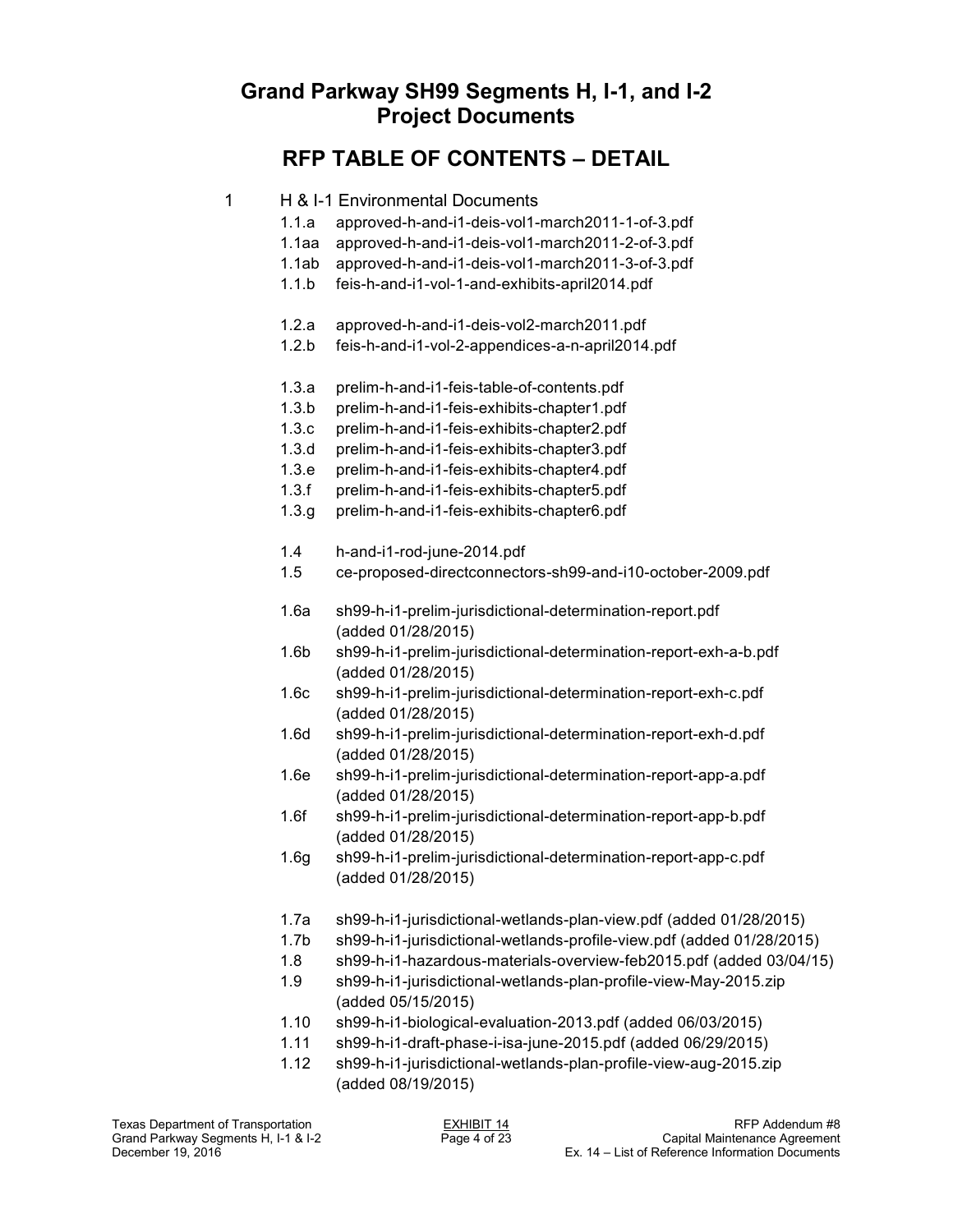- 1.13 sh99-h-i1-jurisdictional-wetlands-plan-profile-view-sep-2015.zip (added 09/23/2015)
- 1.14 sh99-h-i1-jurisdictional-wetlands-plan-profile-view-nov-2016.zip (added 11/30/2016)
- 1.15 sh99-h-i1-jurisdictional-wetlands-plan-profile-view-dgn-nov-2016.zip (added 12/2/2016)
- 2 I-2 Environmental Documents
	- 2.1 re-evaluation-of-i2-feis-october-2012.pdf
	- 2.2 i2-feis-appendix-a.pdf
	- 2.3 i2-feis-appendix-b.pdf
	- 2.4 i2-feis-appendix-c.pdf
	- 2.5 i2-feis-appendix-d.pdf
	- 2.6 i2-feis-appendix-e.pdf
	- 2.7 i2-feis-appendix-f.pdf
	- 2.8 i2-prelim-feis-volume-1.pdf
	- 2.9 i2-prelim-feis-volume-2.pdf
	- 2.10 i2-prelim-feis-volume-3.pdf
	- 2.11 i2-feis-volume-4.pdf
	- 2.12 re-evaluation-of-i2-feis-october-2007.pdf
	- 2.13 i2-rod-august-1998.pdf
	- 2.14 ce-sh146-at-goose-creek-bridge-replacement-february-2010.pdf
	- 2.15 uscg-permit-application-gp-segmenti2-november-7-2014 (added 11/11/2014) (moved from Section 4 11/13/2014)
	- 2.16 usace-pcn-nwp-14-and-33-gp-segment-i2-november-7-2014 (added 11/11/2014) (moved from Section 4 11/13/2014)
	- 2.17 i2-goose-creek-bridge-widening.pdf (added 12/10/2014 moved from Section 4)
	- 2.18 i2-jurisdictional-wetlands.pdf (added 12/10/2014 moved from Section 4)
	- 2.19 nwp-usace-1992-01589-nwp-rp-seg-i-2.pdf (added 03/13/2015)
	- 2.20 nwp-usace-1992-01589-nwp-ver2-x-seg-i-2.pdf (added 03/13/2015)
- 3 ENVIRONMENTAL Re-Evaluations (2014 2015)
	- 3.1 segment-i-2-feis-re-eval-fhwa-approval-october-2012.pdf (added 12/19/2014)
	- 3.2 sh99-sh146-opt-1-2-december-2014.pdf (added 12/19/2014)
	- 3.3 sh99-sh146-opt-1-3-december-2014.pdf (added 12/19/2014)
	- 3.4 sh99-h-and-i1-preliminary-jurisdictional-determination-report-sep-2015.pdf (added 09/23/2015)
	- 3.5 sh99-3510-07-003\_rcc\_checklist\_jan2016\_signedx2.pdf (added 03/31/2016)
	- 3.6 sh99-gp-re-eval-attachments-01-22-16.pdf (added 03/31/2016)
	- 3.7 sh99-3510-07-003-rcc-no.2-final-approved-march2016.pdf (added 04/01/2016)
	- 3.8 sh99-gp-h-and-i-1-re-eval2-attachments-2016-03-17.pdf (added 04/01/2016)

## 4 PERMITS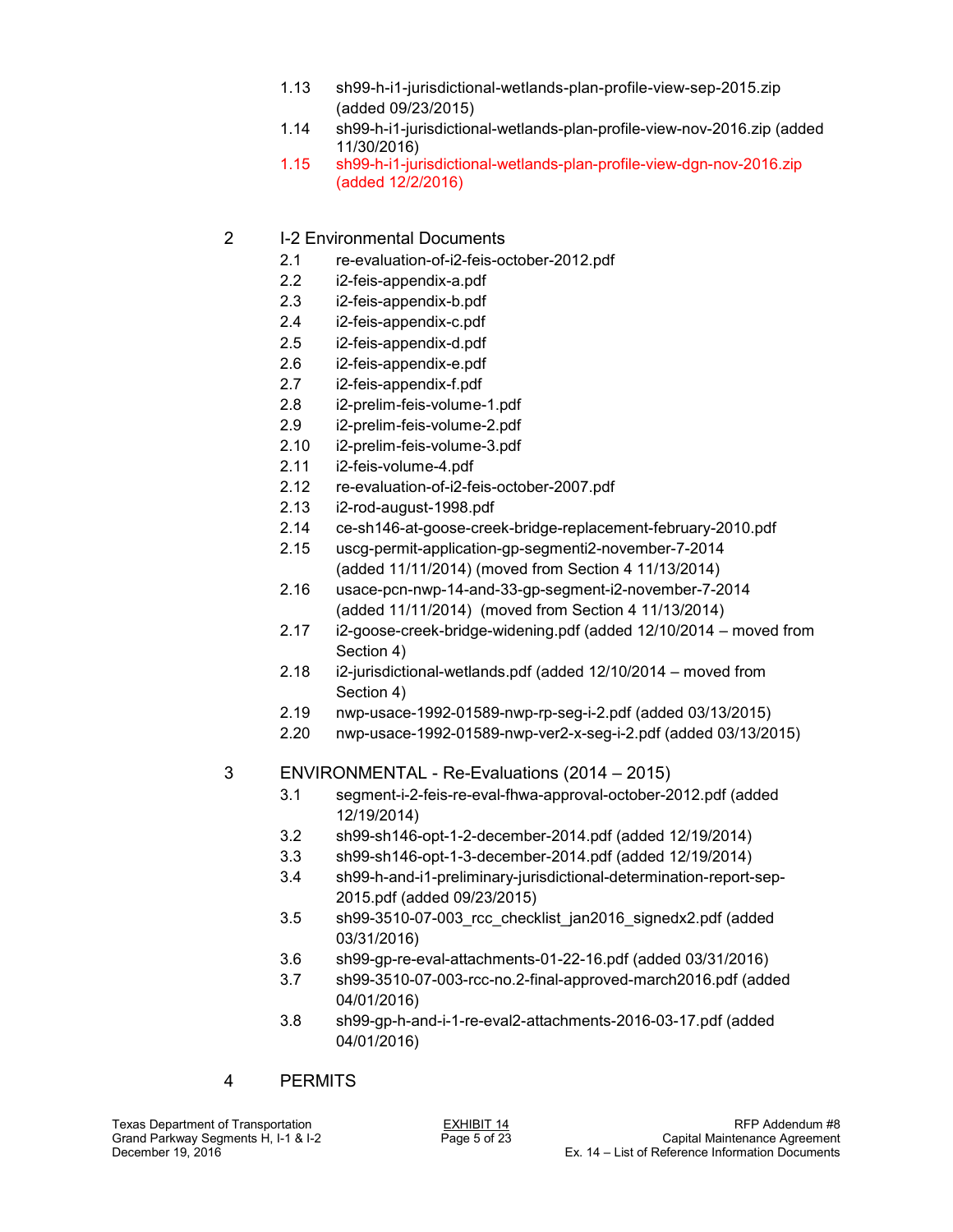- 4.1 uscg-permit-application-gp-segmenti2-november-7-2014 (added 11/11/2014) (moved to Section 2 11/13/2014)
- 4.2 usace-pcn-nwp-14-and-33-gp-segment-i2-november-7-2014 (added 11/11/2014) (moved to Section 2 11/13/2014)
- 4.3 i2-goose-creek-bridge-widening.pdf (added 12/10/2014) (moved to Section 2 12/10/2014)
- 4.4 i2-jurisdictional-wetlands.pdf (added 12/10/2014) moved to Section 2 12/10/2014)
- 4.1 marine-construction-permit-cedar-bayou.pdf (added 03/04/2015)
- 4.2 utility-permits-01.zip (added 03/09/2015)
- 4.3 sh99-utility-permit-bmt20150430113720-city-of-mont-belvieu.pdf (added 05/12/2015)
- 4.4 sh99-handi-goose-creek-permit-aug-2015.zip (added 08/12/2015)
- 4.5 utility-permits-02.zip (added 09/15/2015)
- 4.6 gp-i2-nwp-pcn-letter-exh-attach1-2014-01-21.pdf (added 10/15/2015)
- 4.7 2014-02-06\_usace-pcn-gp-i2-interim-design.pdf (added 10/15/2015)
- 4.8 2014-05-06-uscg-permit-final-rod.pdf (added 10/15/2015)
- 4.9 2014-05-06-uscg-permit-final.pdf (added 10/15/2015)
- 4.10 final-nwp-33-gp-i2-1992-01589-2014-06-25.pdf (added 10/15/2015)
- 5 CONCEPT PLANS H & I-1
	- 5.1.a ultimate-h-and-i1-us59-to-i10-four-lane-page1of3.pdf
	- 5.1.b ultimate-h-and-i1-us59-to-i10-four-lane-page2of3.pdf
	- 5.1.c ultimate-h-and-i1-us59-to-i10-four-lane-page3of3.pdf
	- 5.2.a base-h-and-i1-us59-to-i10-two-lane-page1of3.pdf
	- 5.2.b base-h-and-i1-us59-to-i10-two-lane-page2of3.pdf
	- 5.2.c base-h-and-i1-us59-to-i10-two-lane-page3of3.pdf
	- 5.3 base-h-and-i1-us59-to-i10-two-lane-concept-plans-dgn.zip (updated 11/14/2014)
	- 5.4 ultimate-h-and-i1-us59-to-i10-four-lane-concept-plans-dgn.zip
	- 5.5 option-a-ultimate-h-and-i1-us59-to-i10-four-lane-concept-plans-dgn.zip
	- 5.6 base-ultimate-option-a-base-files-dgn.zip
	- 5.7a sh99-file-list-base-files.pdf
	- 5.7b sh99-file-list-sheetfiles.pdf
	- 5.7c sh99-file-list-levels.pdf
	- 5.8 ultimate-h-and-i-us59-to-i10-four-lane-concept-plans-pdf.zip
	- 5.9 base-h-and-i-us59-to-i10-two-lane-concept-plans-pdf.zip (updated 11/18/2014 – replaced corrupt file)
	- 5.10 option-a-h-and-i-us59-to-i10-four-lane-concept-plans-pdf.zip
	- 5.11 sh99-h-i-1-gpk-december-2014.gpk (added 12/19/2014)
	- 5.12 sh99-initial-layouts-december-2014.pdf (added 12/19/2014)
	- 5.13 sh99-ultimate-layouts-december-2014.pdf (added 12/19/2014)
	- 5.14 sh99-option-a-layouts-december-2014.pdf (added 12/19/2014)
	- 5.15 sh99-initial-concept-plans-dgn-december-2014.zip (added 12/19/2014)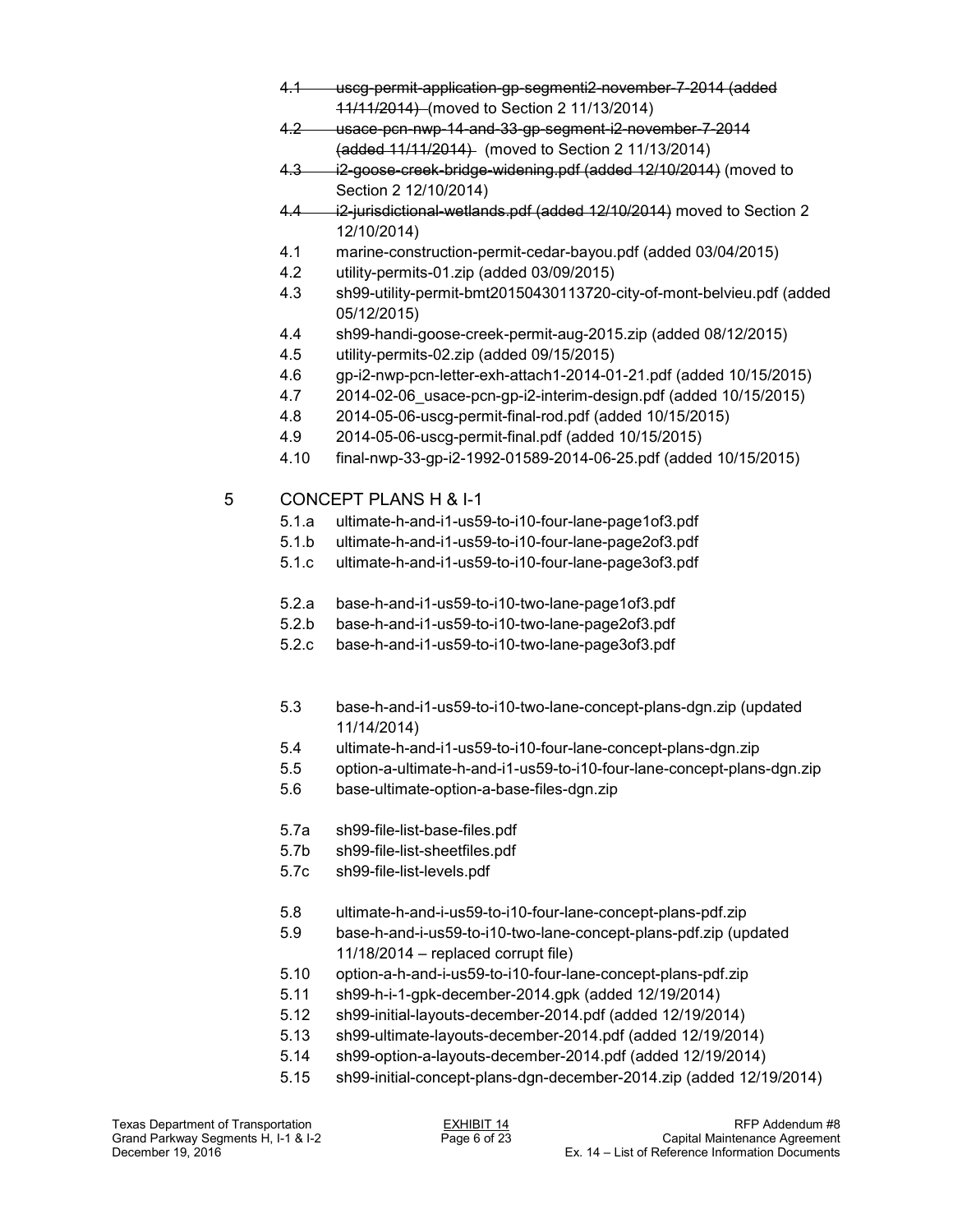5.16 sh99-base-files-december-2014.zip (added 12/19/2014) 5.17 sh99-opt-a-dgn-december-2014.zip (added 12/19/2014) 5.18 sh99-ultimate-dgn-december-2014.zip (added 12/19/2014) 5.19 sh99-initial-layouts-january-2015.pdf (added 1/16/2015) 5.20 sh99-ultimate-layouts-january-2015.pdf (added 1/16/2015) 5.21 sh99-option-a-layouts-january-2015.pdf (added 1/16/2015) 5.22 sh99-base-files-dgn-january-2015.zip (added 1/16/2015) 5.23 sh99-initial-layouts--dgn-january-2015.zip (added 1/16/2015) 5.24 sh99-ultimate-layouts-dgn-january-2015.zip (added 1/16/2015) 5.25 sh99-opt-a-layouts-dgn-january-2015.zip (added 1/16/2015) 5.26 sh99-h-i-1-gpk-january-2015.gpk (added 1/21/2015) 5.27 sh99-base-scope-1-layouts-march-2015.pdf (added 03/13/2015) 5.28 sh99-base-scope-2-layouts-march-2015.pdf (added 03/13/2015) 5.29 sh99-ultimate-layouts-march-2015.pdf (added 03/13/2015) 5.30 sh99-h-i-gpk-march-2015.gpk (added 03/13/2015) 5.31 sh99-base-files-dgn-march-2015.zip (added 03/13/2015) 5.32 sh99-base-scope-1-layouts-dgn-march-2015.zip (added 03/13/2015) 5.33 sh99-base-scope-2-layouts-dgn-march-2015.zip (added 03/13/2015) 5.34 sh99-ultimate-layouts-dgn-march-2015.zip (added 03/13/2015) 5.35 sh99-base-files-dgn-april-2015.zip (added 05/01/2015) 5.36 sh99-base-scope-1-layouts-dgn-april-2015.zip (added 05/01/2015) 5.37 sh99-base-scope-2-layouts-dgn-april-2015.zp (added 05/01/2015) 5.38 sh99-ultimate-layouts-dgn-april-2015.zip (added 05/01/2015) 5.39 job99h.rsc (added 05/01/2015) 5.40 job99i.rsc (added 05/01/2015) 5.41 sh99-base-scope-1-layouts-april-2015.pdf (added 05/01/2015) 5.42 sh99-base-scope-2-layouts-april-2015.pdf (added 05/01/2015) 5.43 sh99-ultimate-layouts-april-2015.pdf (added 05/01/2015) 5.44 sh99-base-scope-1-layouts-add1-june-2015.pdf (added 06/24/2015) 5.45 sh99-base-scope-2-layouts-add1-june-2015.pdf (added 06/24/2015) 5.46 sh99-ultimate-layouts-add1-june-2015.pdf (added 06/24/2015) 5.47 sh99-base-files-dgn-add1-june-2015.zip (added 06/24/2015) 5.48 sh99-base-scope-1-layouts-dgn-add1-june-2015.zip (added 06/24/2015) 5.49 sh99-base-scope-2-layouts-dgn-add1-june-2015.zip (added 06/24/2015) 5.50 sh99-ultimate-layouts-dgn-add1-june-2015 (added 06/24/2015) 5.51 job99h-add1 (added 06/24/2015) 5.52 job99i-add1 (added 06/24/2015) 5.53 sh99-h-and-i1-concept-plans-aug-19-2015.zip (added 08/20/2015) 5.54 sh99-h-and-i1-concept-plans-pdf-sep-14-2015.zip (added 09/16/2015) 5.55 sh99-h-and-i1-concept-plans-dgn-sep-14-2015 (added 09/16/2015) 5.56 sh99-h-and-i1-concept-plans-pdf-sep-22-2015.zip (added 09/23/2015) 5.57 sh99-i1-dgn-base-files-sep-22-2015.zip (added 09/23/2015) 5.58 sh99-h-shifted-passing-lane-near-luce-bayou.pdf (added 12/16/20115) 5.59 sh99-i1-sh146-shortened-passing-lanes.pdf (added 12/16/20115) 5.60 sh99-h-and-i1-concept-layouts.zip (added 06-16-2016) 5.61 sh99-h-and-i1-geopak.zip (added 06-16-2016) 5.62 sh99-h-and-i1-microstation-files.zip (added 06-16-2016) 5.63 sh99-base-scope-1-layouts-august-2016.pdf (added 08-15-2016) 5.64 sh99-ultimate-layouts-august-2016.pdf (added 08-15-2016)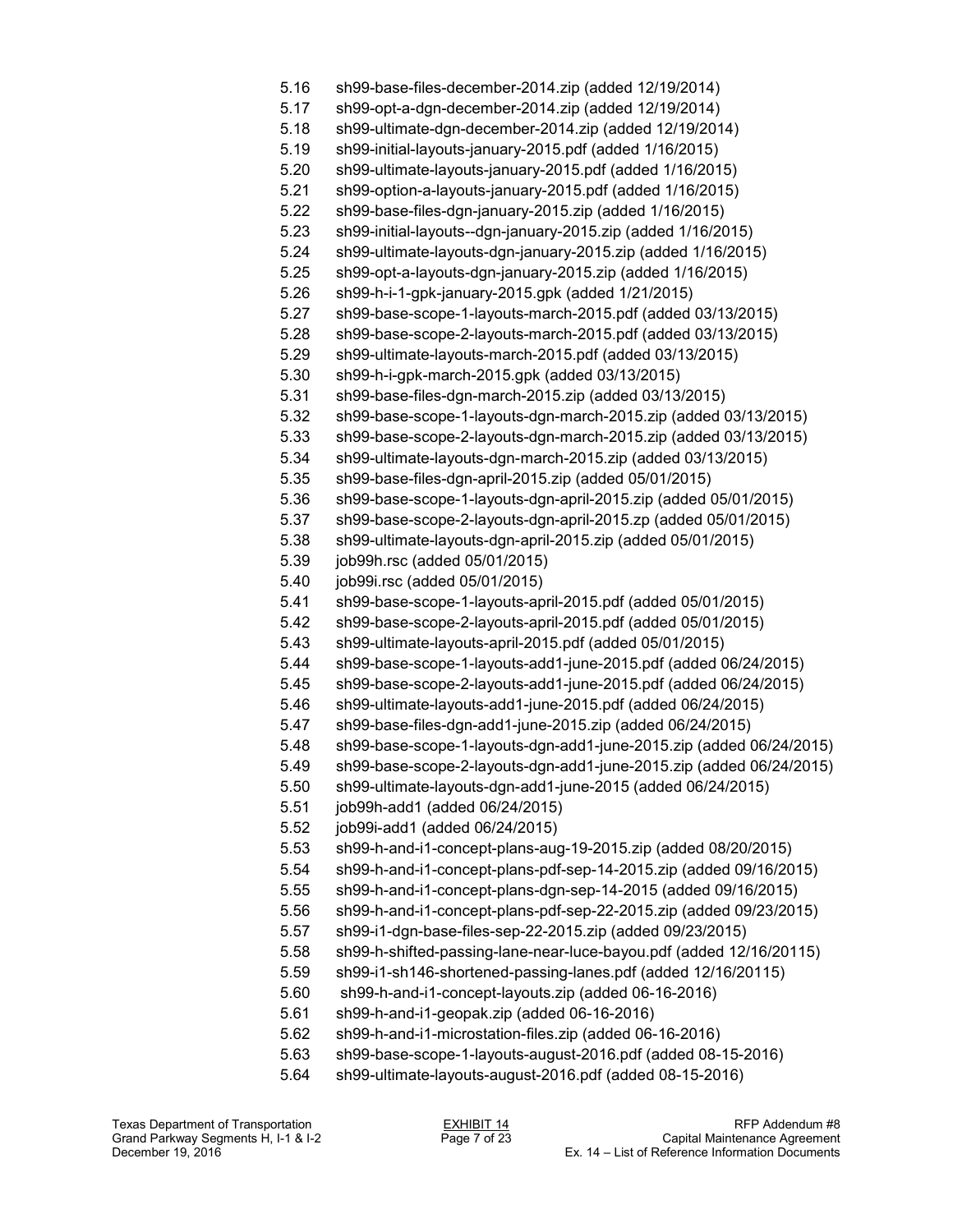- **REALIGNMENT**<br>5.1.1 castlehill-commu 5.1.1 castlehill-community-drive-realign (added 12/12/2014)
- 5.1.2 us90-uprr-realign (added 12/12/2014)
- 5.1.3 sh146-options-1-1--1-2--1-3 (added 12/12/2014)
- 6 CONCEPT PLANS I-2
	- 6.1 sh99-i2-sh146-to-fisher-road.pdf
	- 6.2 sh99-i2-fisher-road-option-b.pdf
	- 6.3 sh99-i2-sh146-to-fisher-road-dgn.zip (added 11/06/2014)
	- 6.4 sh99-i2-kilgore-to-fisher-road.pdf (added 11/14/2014)
	- 6.5 sh99-i2-kilgore-to-fisher-road-dgn.zip (added 11/14/2014)
	- 6.6 sh99-i-2b-concept-plans-december-2014.zip (added 12/19/2014)
	- 6.7 sh99-i-2b-fisher-road-option-b-december-2014.zip (added 12/19/2014)
	- 6.8 sh99-i-2a-kilgore-to-fisher.zip (added 12/19/2014)
	- 6.9 i2a-kilgore-to-fisher-road-dgn-december-2014.zip (added 12/19/2014)
	- 6.10 sh99-i2-diag01-january-2015.pdf (added 1/16/2015)
	- 6.11 sh99-i2-fisher-road-option-b-january-2015.pdf (1/16/2015)
	- 6.12 sh99-i2-sh146-to-fisher-road-dgn-january-2015.zip (added 1/16/2015)
	- 6.13 sh99-i2-gpk-january-2015.gpk (added 01/21/2015)
	- 6.14 sh99-i2-fisher-road-option-b-march-2015.pdf (added 03/13/2015)
	- 6.15 sh99-i2-kilgore-to-fisher-road-march-2015.pdf (added 03/13/2015)
	- 6.16 sh99-i2-kilgore-to-fisher-road-dgn-march-2015.zip (added 03/13/2015)
	- 6.17 sh99-i2-proposed-ccid1-fisher-road-improvements-march-2015.pdf (added 04/29/2015)
	- 6.18 sh99-i2-kilgore-to-fisher-road-april-2015.pdf (added 05/01/2015)
	- 6.19 sh99-i22-concept-layout-fisher-road-option-add1-june-2015 (added 06/24/2015)
	- 6.20 sh99-i2-proposed-ccid1-fisher-road-improvements-march-2015 updated (added 06/24/2015)
	- 6.21 sh99-i2-concept-plans-aug-19-2015.zip (added 08/20/2015)
	- 6.22 sh99-i2-realign-ebfr-dec-2015.pdf (added 12/16/2015)
	- 6.23 sh99-i2-no-uturns-dec-2015.pdf (added 01/08/2016)
	- 6.24 sh99-fisher-rd-improvements-2016-04-27-drainage-area-map.pdf (added 06/16/2016)
	- 6.25 sh99-fisher-rd-improvements-2016-04-27-schematic.pdf (added 06/16/2016)
	- 6.26 sh99-i2-concept-plans-june-2016.pdf (added 06/29/2016)
	- 6.27 sh99-i2-microstation-files-june-2016.zip (added 06/29/2016)

## 7 SURVEY CONTROL & LIDAR

- 7.1 sh99-control-point-data-sheets.pdf
- 7.2 sh99-horizontal-and-vertical-control.pdf
- 7.3 sh99-survey-control-points.pdf
- 7.4 sh99-control-index-sheets.pdf
- 7.5 sh99-tin-5-2-14.tin
- 7.6 sh99-dem-tx-feet2.tfw
- 7.7 sh99-dem-tx-feet2.tif
- 7.8 sh99-dem-tx-feet2.tif.aux.xml
- 7.9 sh99-dem-tx-feet2.tif.ovr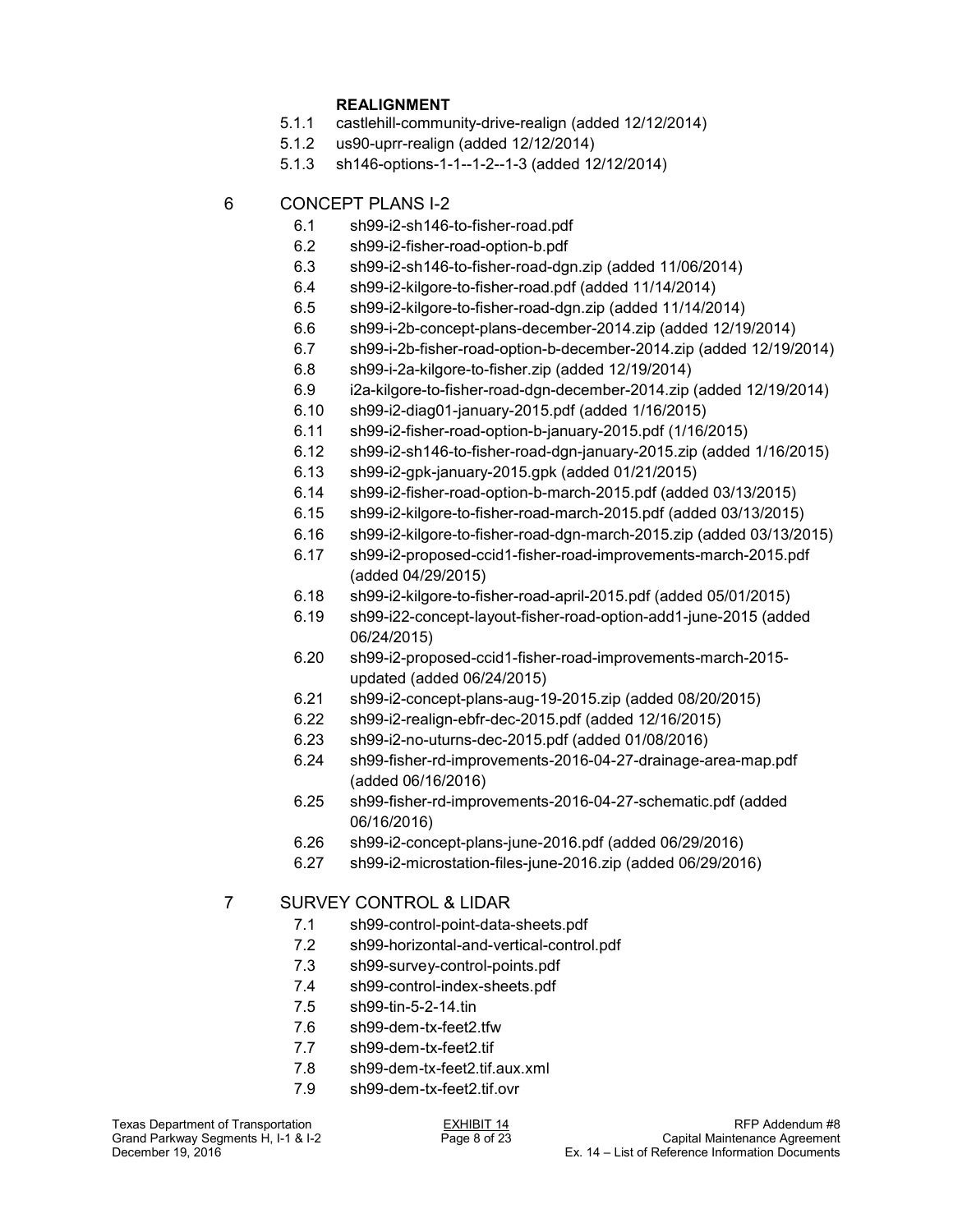- 7.10 sh99-dem-tx-feet2.tif.xml
- 7.11 sh99-contour-tif2.cpg
- 7.12 sh99-contour-tif2.dbf
- 7.13 sh99-contour-tif2.dgn
- 7.14 sh99-contour-tif2.prj
- 7.15 sh99-contour-tif2.sbn
- 7.16 sh99-contour-tif2.sbx
- 7.17 sh99-contour-tif2.shp
- 7.18 sh99-contour-tif2.shp.xml
- 7.19 sh99-contour-tif2.shx
- 7.20 sh99-contour-tif2-3d.dgn
- 7.21 sh99-contour-tif2-3d.prj
- 7.22 sh99-contour-tif2-3d-v2.dgn
- 7.23 sh99-contour-tif2-3d-v2.dgn.xml
- 7.24 sh99-contour-tif2-3d-v2.prj
- 7.25 sh99-contour-tif2-dwg.dwg
- 7.26 sh99-contour-tif2-dwg.dwg.xml
- 7.27 sh99-contour-tif2-v2.dgn
- 7.28 sh99-contour-tif2-v2.prj
- 7.29 sh99-gpw\_tin\_5\_2\_14.tin (added 12/10/2014)
- 7.30 sh99-i10-bridge.tin (added 12/10/2014)
- 7.31 sh99-I2.tin (added 12/15/2014)
- 7.32 sh99-all.tin (added 12/15/2014)
- 7.33 additional-stream-survey-tin.zip (added 06/02/2015)
- 7.34 2015b.tin (added 06/02/2015)
- 7.35 updated-segment-h-survey-and-controls.zip (added 09/21/2015)
- 7.36 segment-h-sept-2015.zip (added 09/21/2015)
- 7.36a 1A.tfw (added 09/22/2015)
- 7.36b 1A.tiff (added 09/22/2015)
- 7.36c 1B.tfw (added 09/22/2015)
- 7.36d 1B.tiff (added 09/22/2015)
- 7.36e 2A.tfw (added 09/22/2015)
- 7.36f 2A.tiff (added 09/22/2015)
- 7.36g 2B.tfw (added 09/22/2015)
- 7.36h 2B.tiff (added 09/22/2015)
- 7.36i 3A.tfw (added 09/22/2015)
- 7.36j 3A.tiff (added 09/22/2015)
- 7.36k 3B.tfw (added 09/22/2015)
- 7.36l 3B.tiff (added 09/22/2015)
- 7.36m 4A.tfw (added 09/22/2015)
- 7.36n 4A.tiff (added 09/22/2015)
- 7.36o 4B.tfw (added 09/22/2015)
- 7.36p 4B.tiff (added 09/22/2015)
- 7.36q 5A.tfw (added 09/22/2015)
- 7.36r 5A.tiff (added 09/22/2015)
- 7.36s 5B.tfw (added 09/22/2015)
- 7.36t 5B.tiff (added 09/22/2015)
- 7.36u 6A.tfw (added 09/22/2015)
- 7.36v 6A.tiff (added 09/22/2015)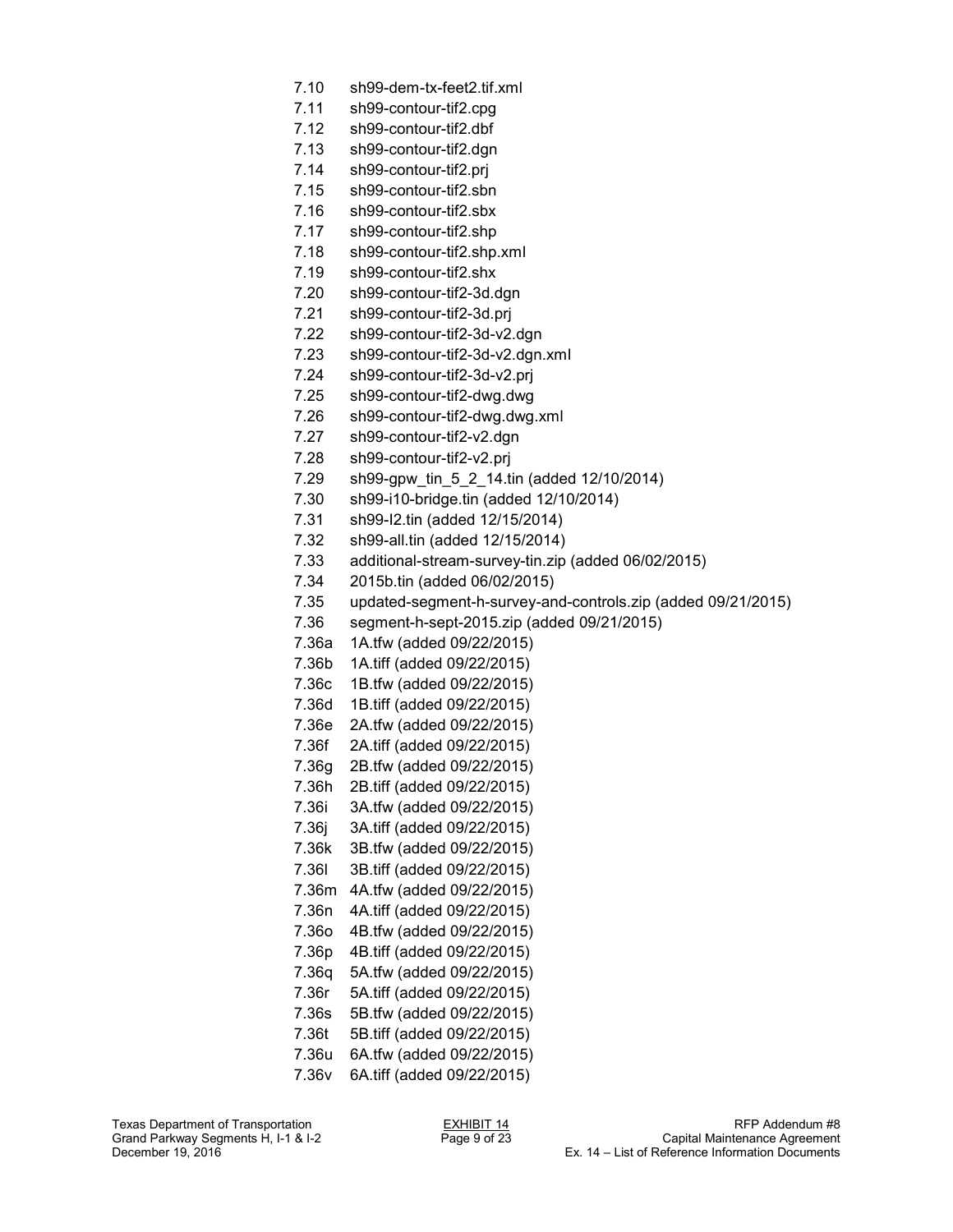7.36w 6B.tfw (added 09/22/2015) 7.36x 6B.tiff (added 09/22/2015) 7.36y 7A.tfw (added 09/22/2015) 7.36z 7A.tiff (added 09/22/2015) 7.36aa 7B.tfw (added 09/22/2015) 7.36bb 7B.tiff (added 09/22/2015) 7.36cc 8A.tfw (added 09/22/2015) 7.36dd 8A.tiff (added 09/22/2015) 7.36ee 8B.tfw (added 09/22/2015) 7.36ff 8B.tiff (added 09/22/2015) 7.36gg 9A.tfw (added 09/22/2015) 7.36hh 9A.tiff (added 09/22/2015) 7.36ii 9B.tfw (added 09/22/2015) 7.36jj 9B.tiff (added 09/22/2015) 7.36kk 10A.tfw (added 09/22/2015) 7.36ll 10A.tiff (added 09/22/2015) 7.36mm10B.tfw (added 09/22/2015) 7.36nn 10B.tiff (added 09/22/2015) 7.36oo 11B.tfw (added 09/22/2015) 7.36pp 11B.tiff (added 09/22/2015) 7.36qq 12B.tfw (added 09/22/2015) 7.36rr 12B.tiff (added 09/22/2015) 7.37 segment-i-sept-2015.zip (added 09/21/2015) 7.37a 10A.tfw (added 09/22/2015) 7.37b 10A.tiff (added 09/22/2015) 7.37c 11A.tfw (added 09/22/2015) 7.37d 11A.tiff (added 09/22/2015) 7.37e 12A.tfw (added 09/22/2015) 7.37f 12A.tiff (added 09/22/2015) 7.37g 13A.tfw (added 09/22/2015) 7.37h 13A.tiff (added 09/22/2015) 7.37i 13B.tfw (added 09/22/2015) 7.37j 13B.tiff (added 09/22/2015) 7.37k 14A.tfw (added 09/22/2015) 7.37l 14A.tiff (added 09/22/2015) 7.37m 14B.tfw (added 09/22/2015) 7.37n 14B.tiff (added 09/22/2015) 7.37o 15A.tfw (added 09/22/2015) 7.37p 15A.tiff (added 09/22/2015) 7.37q 15B.tfw (added 09/22/2015) 7.37r 15B.tiff (added 09/22/2015) 7.37s 16A.tfw (added 09/22/2015) 7.37t 16A.tiff (added 09/22/2015) 7.37u 17A.tfw (added 09/22/2015) 7.37v 17A.tiff (added 09/22/2015) 7.37w 18A.tfw (added 09/22/2015) 7.37x 18A.tiff (added 09/22/2015) 7.37y 19A.tfw (added 09/22/2015) 7.37z 19A.tiff (added 09/22/2015)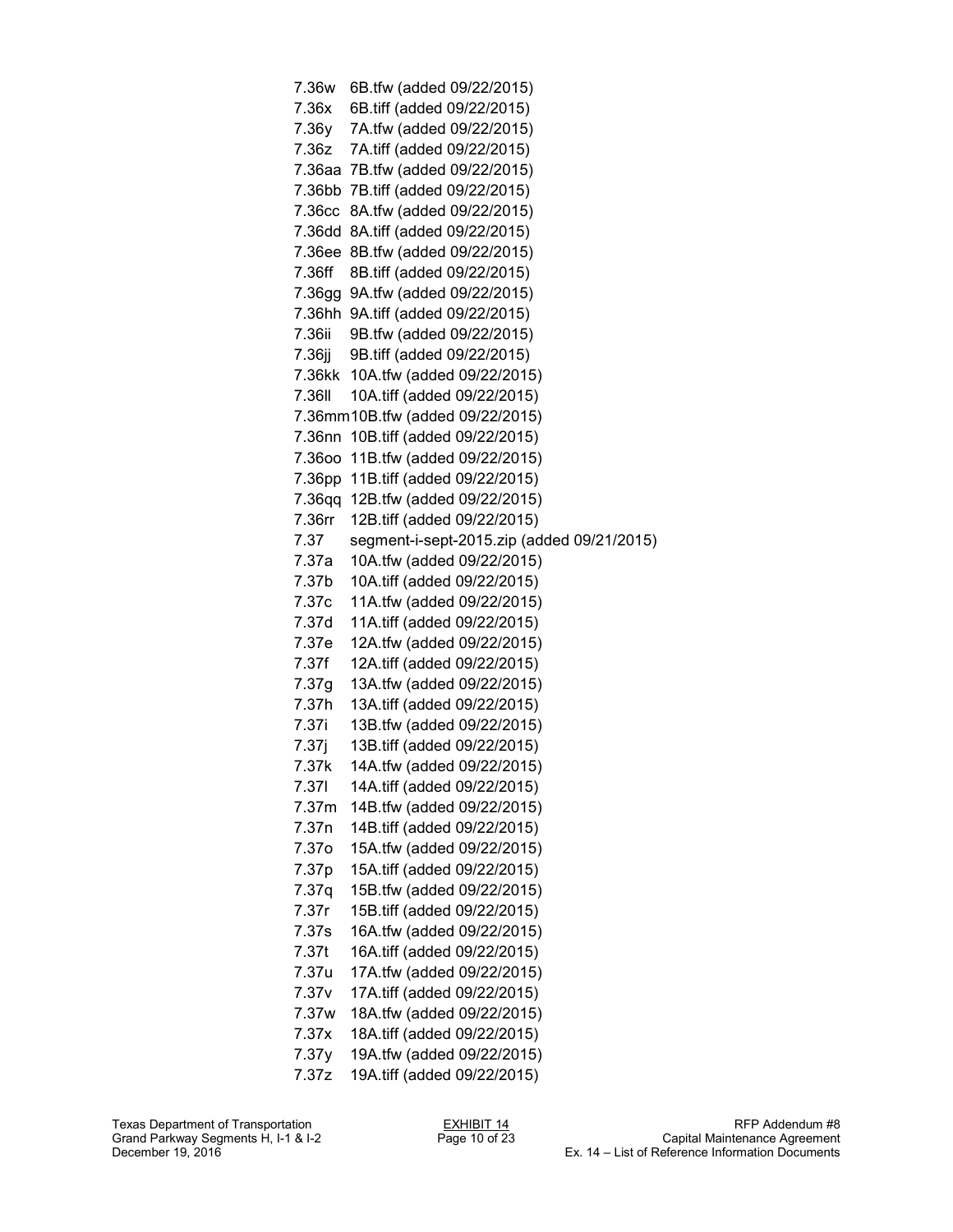- 7.37aa 20A.tfw (added 09/22/2015)
- 7.37bb 20A.tiff (added 09/22/2015)
- 7.38 unrectified\_raw\_aerial\_imagery\_first\_flight\_6-3-2013 (added 7/29/2016, sent to Proposers via external hard drive)
- 7.39 unrectified raw aerial imagery second flight 6-28-2013 (added 7/29/2016, sent to Proposers via external hard drive)
- 7.40 sh99-additional-survey-3D-09-15-2016 (added 9/20/2016)
- 8 UTILITIES SUE
	- 8.1 33374-sue-3-5-14.dgn
	- 8.2 sue-bs-146e-to-fm1405-final-submittal.pdf
	- 8.3 sue-hou.rsc
	- 8.4a utility-layout-us59-n-to-i10-e-1of20.pdf
	- 8.4b utility-layout-us59-n-to-i10-e-2of20.pdf
	- 8.4c utility-layout-us59-n-to-i10-e-3of20.pdf
	- 8.4d utility-layout-us59-n-to-i10-e-4of20.pdf
	- 8.4e utility-layout-us59-n-to-i10-e-5of20.pdf
	- 8.4f utility-layout-us59-n-to-i10-e-6of20.pdf
	- 8.4g utility-layout-us59-n-to-i10-e-7of20.pdf
	- 8.4h utility-layout-us59-n-to-i10-e-8of20.pdf
	- 8.4i utility-layout-us59-n-to-i10-e-9of20.pdf
	- 8.4j utility-layout-us59-n-to-i10-e-3-10of20.pdf
	- 8.4k utility-layout-us59-n-to-i10-e-4-11of20.pdf
	- 8.4l utility-layout-us59-n-to-i10-e-4-12of20.pdf
	- 8.4m utility-layout-us59-n-to-i10-e-4-13of20.pdf
	- 8.4n utility-layout-us59-n-to-i10-e-4-14of20.pdf
	- 8.4o utility-layout-us59-n-to-i10-e-4-15of20.pdf
	- 8.4p utility-layout-us59-n-to-i10-e-4-16of20.pdf
	- 8.4q utility-layout-us59-n-to-i10-e-4-17of20.pdf
	- 8.4r utility-layout-us59-n-to-i10-e-4-18of20.pdf
	- 8.4s utility-layout-us59-n-to-i10-e-4-19of20.pdf
	- 8.4t utility-layout-us59-n-to-i10-e-4-20of20.pdf
	- 8.5 sue-bs146e-to-fm1405.zip (added 11-21-2014)
	- 8.6 33374-sue-12-18-14.dgn (added 12/19/2014)
	- 8.7a utility-layout-us59-n-to-i10-e-dec-2014-1of20.pdf (added 1/16/2015)
	- 8.7b utility-layout-us59-n-to-i10-e-dec-2014-2of20.pdf (added 1/16/2015)
	- 8.7c utility-layout-us59-n-to-i10-e- dec-2014-3of20.pdf (added 1/16/2015)
	- 8.7d utility-layout-us59-n-to-i10-e- dec-2014-4of20.pdf (added 1/16/2015)
	- 8.7e utility-layout-us59-n-to-i10-e- dec-2014-5of20.pdf (added 1/16/2015)
	- 8.7f utility-layout-us59-n-to-i10-e- dec-2014-6of20.pdf (added 1/16/2015)
	- 8.7g utility-layout-us59-n-to-i10-e- dec-2014-7of20.pdf (added 1/16/2015)
	- 8.7h utility-layout-us59-n-to-i10-e- dec-2014-8of20.pdf (added 1/16/2015)
	- 8.7i utility-layout-us59-n-to-i10-e- dec-2014-9of20.pdf (added 1/16/2015)
	- 8.7j utility-layout-us59-n-to-i10-e- dec-2014-10of20.pdf (added 1/16/2015)
	- 8.7k utility-layout-us59-n-to-i10-e- dec-2014-11of20.pdf (added 1/16/2015)
	- 8.7l utility-layout-us59-n-to-i10-e- dec-2014-12of20.pdf (added 1/16/2015)
	- 8.7m utility-layout-us59-n-to-i10-e- dec-2014-13of20.pdf (added 1/16/2015)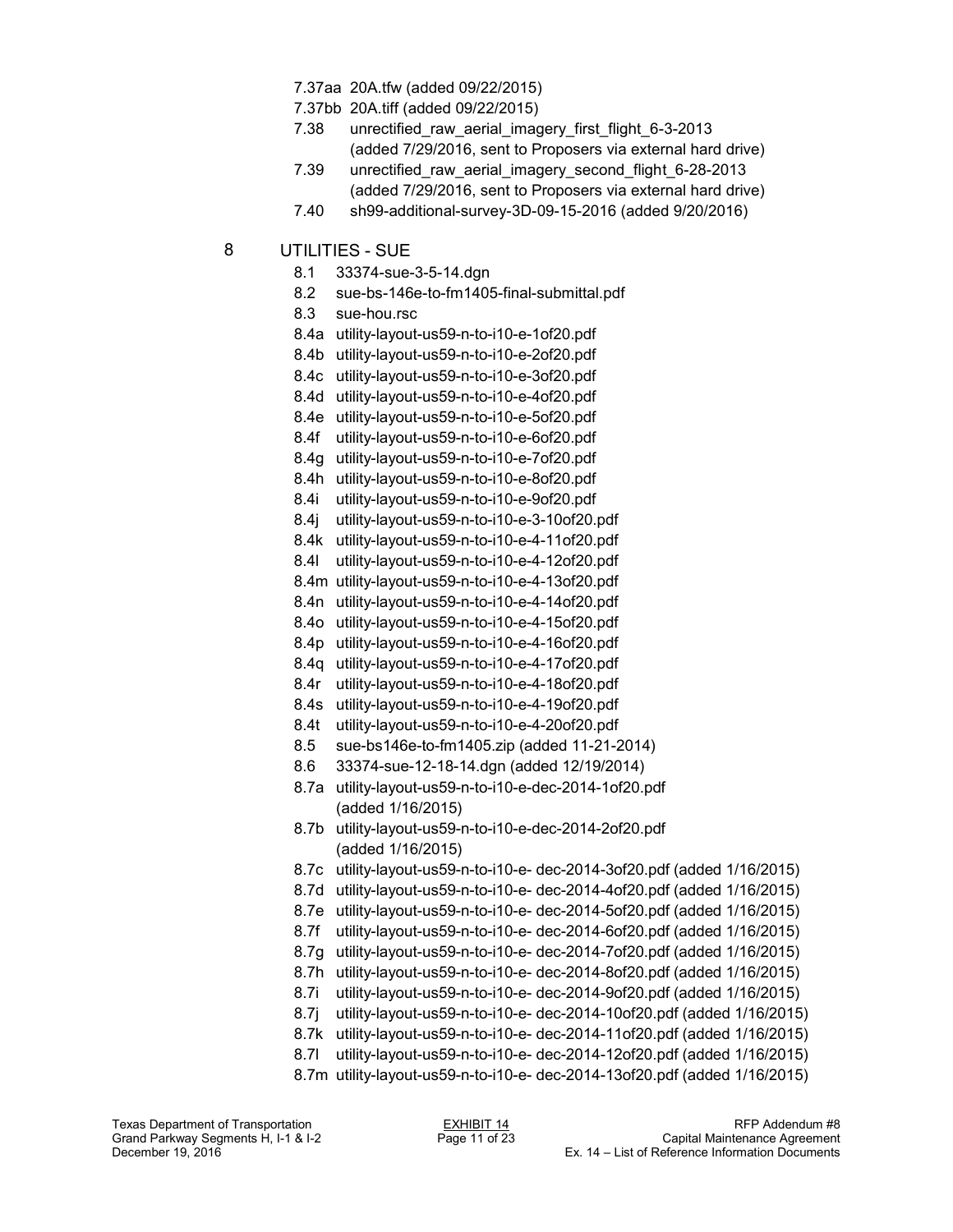- 8.7n utility-layout-us59-n-to-i10-e- dec-2014-14of20.pdf (added 1/16/2015)
- 8.7o utility-layout-us59-n-to-i10-e- dec-2014-15of20.pdf (added 1/16/2015)
- 8.7p utility-layout-us59-n-to-i10-e- dec-2014-16of20.pdf (added 1/16/2015)
- 8.7q utility-layout-us59-n-to-i10-e- dec-2014-17of20.pdf (added 1/16/2015)
- 8.7r utility-layout-us59-n-to-i10-e- dec-2014-18of20.pdf (added 1/16/2015)
- 8.7s utility-layout-us59-n-to-i10-e- dec-2014-19of20.pdf (added 1/16/2015)
- 8.7t utility-layout-us59-n-to-i10-e- dec-2014-20of20.pdf (added 1/16/2015)
- 8.8 sue-information-cedar-bayou.zip (added 1/22/2015)
- 8.9 33374-sue-2-20-15.dgn (added 02/23/2015)
- 8.10 sue-hou.rsc (added 02/23/2015)
- 8.11 sue-cadd-files-and-sheets.zip (added 3/20/2015)
- 8.12 beaumont-district-pipeline-permit-segment-i2.zip (added 3/31/2015)
- 8.13 utility-permit-request-hsc-bmt20141125150053.pdf (added 04/14/2015)
- 8.14 utility-permit-request-comcast-bmt20150403153112.pdf (added 04/30/2015)
- 8.15 utility-permit-request-mont-belvieu-bmt20150430113720.pdf (added 05/12/2015)
- 8.16 test-hole-1-report-sealed-2015-09-18.pdf (added 09/21/2015)
- 8.17 test-hole-2-report-sealed-2015-10-01.pdf (added 10/01/2015)
- 8.18 gathering-lines-chart-2015-10-16.pdf (added 10/20/2015)
- 8.19 sue-data-cedar-bayou-area.pdf (added 10/26/2015)
- 8.20 sue-data.pdf (added 07/28/2016)
- 8.21 8.21-utility-permit-request-frontier-bmt20160916073726.pdf (added 11/14/2016)

#### 9 UTILITIES - Owner Provided Information

- 9.1 air-liquide-pipeline-sh99.pdf
- 9.2 air-liquide-pipeline-sh99-at-fm565.pdf
- 9.3 air-liquide-pipeline-sh99-at-main-canal.pdf
- 9.4 air-liquide-pip3lin3-sh99-at-sh146.pdf
- 9.5 air-products-2-8in-pipelines.pdf
- 9.6 air-products-14in-hydrogen-pipeline-cedar-pt-lat-xing.pdf
- 9.7 air-products-14in-hydrogen-pipeline.pdf
- 9.8 at-and-t-light-guide-system-sh99-at-us90.pdf
- 9.9 at-and-t-texas-segment-gb-at-sh99-and-us59.pdf
- 9.10 buckeye-development-6in-ethane-pipeline.pdf
- 9.11 buckeye-development-8in-products-pipeline.pdf
- 9.12 buckeye-development-10in-pipeline.pdf
- 9.13 centerpoint-energy-electric-gis-maps.pdf
- 9.14 chevron-pipelines.pdf
- 9.15 chevron-txl0010-as-f-001.pdf
- 9.16 chevron-txl0011-as-f-001.pdf
- 9.17 chevron-txl0011-as-f-001.pdf
- 9.18 chevron-txl0013-as-f-014.pdf
- 9.19 chevron-txl0029-as-f-001.pdf
- 9.20 chevron-txl0029-as-f-001.pdf
- 9.21 chevron-txl0084a-as-f-003.pdf
- 
- 9.22 chevron-txl0085-as-f-001.pdf 9.23 chevron-txl0085-as-f-003.pdf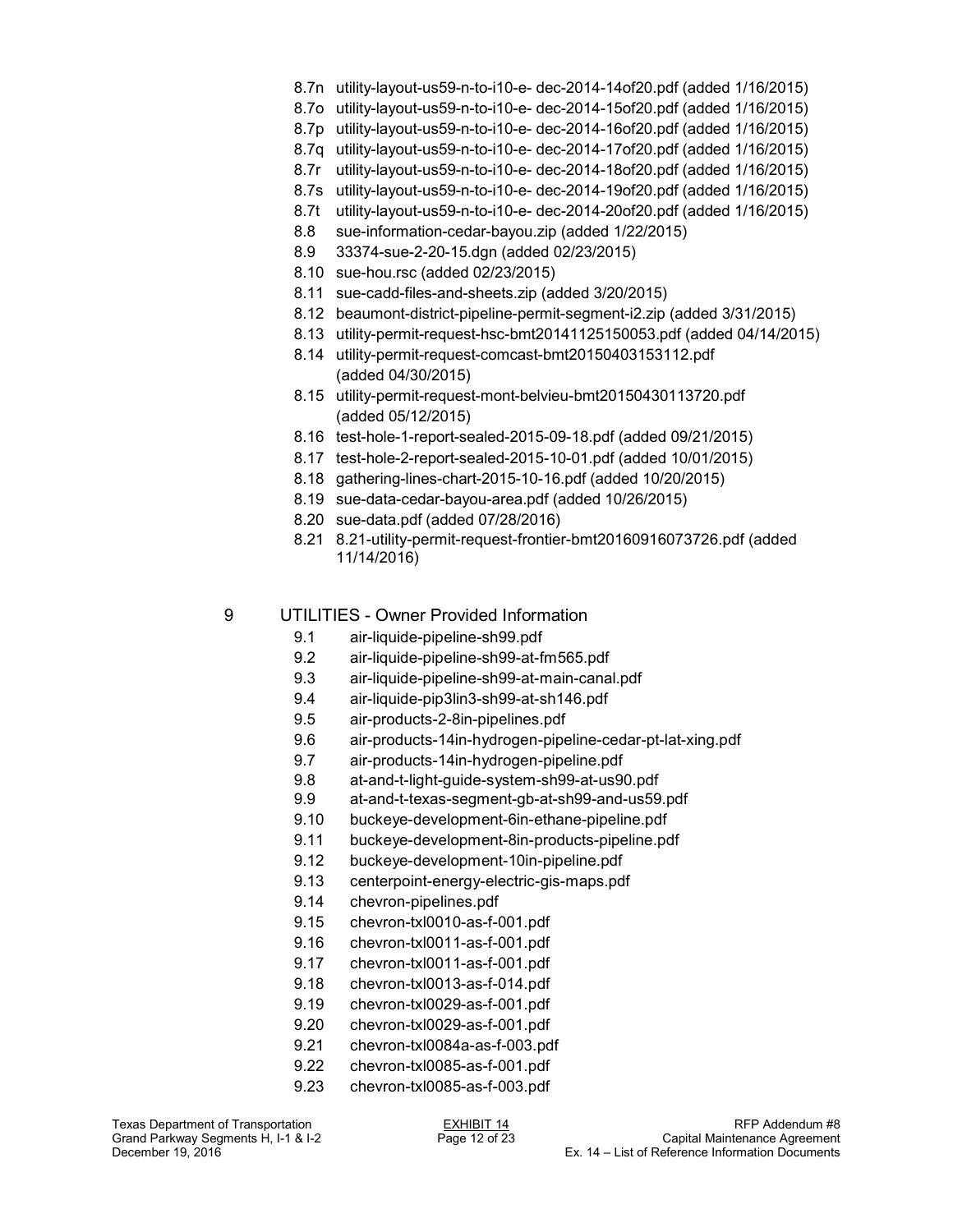- 9.24 chevron-txl0510B-as-f-001.pdf
- 9.25 chevron-txl0612-as-f-018.pdf
- 9.26 citgo-058b-10-in-pipeline.pdf
- 9.27 citgo-058c-10-in-pipeline.pdf
- 9.28 citgo-058d-10-in-pipeline.pdf
- 9.29 colonial-pipeline.pdf
- 9.30 dcp-midstream-pipelines-sh99-encroachments.bmp
- 9.31 dow-chemicals-pipeline-locations.pptx
- 9.32 e-montgomery-cty-improve-district-off-and-ed-center.pdf
- 9.33 energy-transfer-east-texas-12-line.pdf
- 9.34 energy-transfer-general-guidelines.pdf
- 9.35 energy-transfer-gp-h-i1-diag-4-lane.kmz
- 9.36 energy-transfer-pipeline-hull-to-mt-belvieu.pdf
- 9.37 enterprise-products-6653-exported-pipelines.kmz
- 9.38 enterprise-products-6654-exported-pipeliens.kmz
- 9.39 enterprise-products-db6655-exported-pipelines.kmz
- 9.40 enterprise-products-db6656-exported-pipelines.kmz
- 9.41 exxon-mobil-pipelines.pdf
- 9.42 keystone-trans-canada-pipelines-houston-lateral.pdf
- 9.43 kinder-morgan-pipelines-deer-park-060-005.pdf
- 9.44 kinder-morgan-pipelines-deer-park-060-006.pdf
- 9.45 kinder-morgan-pipelines-deer-park-128-011.pdf
- 9.46 kinder-morgan-pipelines-deer-park-166-003.pdf
- 9.47 kinder-morgan-pipelines-deer-park-520-123.pdf
- 9.48 kinder-morgan-pipelines-deer-park-903-007.pdf
- 9.49 kinder-morgan-pipelines-deer-park-903-008.pdf
- 9.50 kinder-morgan-pipelines-map-seg-h.pdf
- 9.51 kinder-morgan-pipelines-map-seg-i1.pdf
- 9.52 kinder-morgan-pipelines-map—seg-i2.pdf
- 9.53 kinder-morgan-pipelines-new-caney-082-008.pdf
- 9.54 kinder-morgan-pipelines-new-caney-085-007.pdf
- 9.55 kinder-morgan-pipelines-new-caney-085-008.pdf
- 9.56 kinder-morgan-pipelines-new-caney-085-001.pdf
- 9.57 koch-pipelines-sh99.pdf
- 9.58 level-3-communication.pdf
- 9.59 lyondell-bassell-pipeline-seg-i2.jpg
- 9.60 milagro-explorations-pipelines.pdf
- 9.61 mt-belvieu-contract-sanitary-sewer-improvments.pdf
- 9.62 mt-belvieu-job28-waterline-on-fm146.pdf
- 9.63 mt-belvieu-job28-05-waterline-to-cherry-point.pdf<br>9.64 mt-belvieu-job28b-sanitary-sewer.pdf
- mt-belvieu-job28b-sanitary-sewer.pdf
- 9.65 mt-belvieu-job81-2514-waterline-on-fm565.pdf
- 9.66 mt-belvieu-job83-san-sewer-to-marantha-temple.pdf
- 9.67 mt-belvieu-job87-san-sewer-at-cherry-pt-and-fm3360.pdf
- 9.68 mustang-pipeline-us59-to-mt-belvieu-1of10.jpg
- 9.69 mustang-pipeline-us59-to-mt-belvieu-2of10.jpg
- 9.70 mustang-pipeline-us59-to-mt-belvieu-3of10.jpg
- 9.71 mustang-pipeline-us59-to-mt-belvieu-4of10.jpg
- 9.72 mustang-pipeline-us59-to-mt-belvieu-5of10.jpg
- 9.73 mustang-pipeline-us59-to-mt-belvieu-6of10.jpg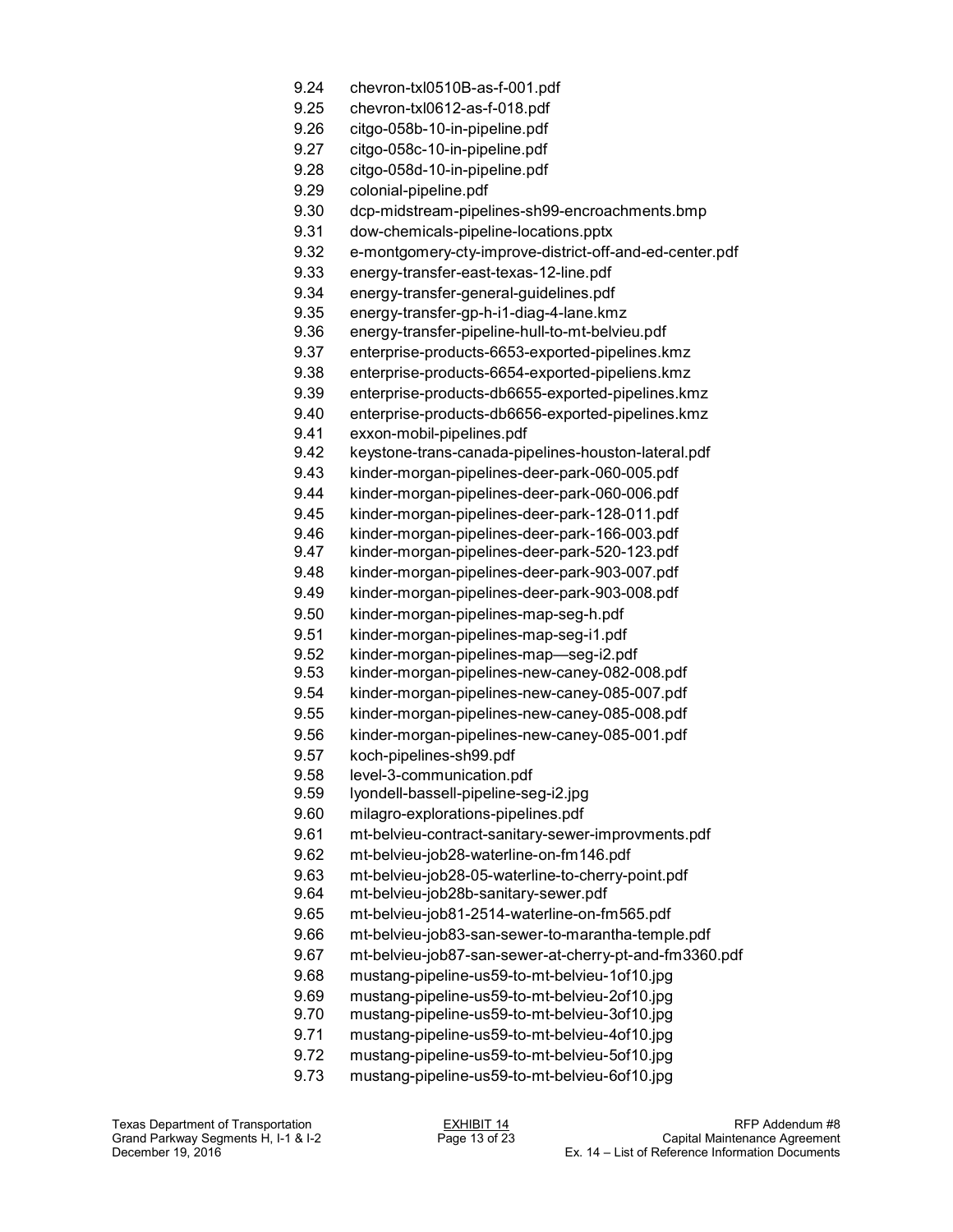- 9.74 mustang-pipeline-us59-to-mt-belvieu-7of10.jpg
- 9.75 mustang-pipeline-us59-to-mt-belvieu-8of10.jpg
- mustang-pipeline-us59-to-mt-belvieu-9of10.jpg
- 9.77 mustang-pipeline-us59-to-mt-belvieu-10of10.jpg
- 9.78 new-caney-mud-12in-water-main.pdf
- 9.79 new-caney-mud-utility-xing-at-loop494.pdf
- 9.80 new-caney-mud-utility-map-sanitary-distribution.pdf
- 9.81 new-caney-mud-utility-map-water-distribution.pdf
- 9.82 new-caney-mud-water-sys-improvements2012-loop494.pdf
- 9.83 new-caney-mud-waterline-comm-dr-to-elem-school9.pdf
- 9.84 oneok-ngl-pipelines-alignments.pdf
- 9.85 oneok-ngl-pipelines-maps.pdf
- 9.86 oneok-ngl-pipelines.pdf
- 9.87 oneok-ngl-pipeline.png
- 9.88 shell-pipeline-location-map.pptx
- 9.89 sunoco-pipelines-21004-10-kilgore-oti.kmz
- 9.90 sunoco-pipelines-21013-6-barbers-hill-to-liberty.kmz
- 9.91 sunoco-pipelines-21014-6-humble-to-liberty.kmz
- 9.92 sunoco-pipelines-21015-6-esperson-to-dayton.kmz
- 9.93 sunoco-pipelines-21019-8-sour-lake-to-baytown.kmz
- 9.94 sunoco-pipelines-21021-8-hebert-to-aldine.kmz
- 9.95 sunoco-pipelines-21025-8-aldine-to-hull.kmz
- 9.96 sunoco-pipelines-21030-4-esperson-to-dayton-junc.kmz
- 9.97 sunoco-pipelines-jun16.kmz
- 9.98 sunoco-pipelines-location.exhibit.pdf
- 9.99 verizon-facilities-map.jpg
- 9.100 verizon-sh99-extension-as-builts.pdf
- 9.101 verizon-sh99-extension-rack42-as-builts.pdf
- 9.102 williams-gas-pipeline-aerial-at-tabbs-bay.jpg
- 9.103 williams-gas-pipeline-aerial-from-hwy90-down.jpb
- 9.104 level-3-as-builts-and-screenshots.zip (added 01/08/2015)
- 9.105 verizon-planned-relocate.zip (added 1/22/2015)
- 9.106 keystone-020-4675-03-la-02-020.pdf (added 05/13/2015)
- 9.107 enterprise-products-pipeline-info-05-15-2015.zip (added 05/18/2015)
- 9.108 kinder-morgan-guidelines-for-design-and-construction.pdf (added 07/15/2015)
- 9.109 sunoco-logistics-engineering-restrictions.pdf (added 07/15/2015)
- 9.110 sunoco-pipeline-crossing-data.pdf (added 07/15/2015)
- 9.111 speer-property-proposed-30-inch-pipeline-rail-yard-expansionlayout.pdf (added 07/16/2015)
- 9.112 enterprise-products-utility-meeting-2015-08-03.zip (added 08/04/2015)
- 9.113 kinder-morgan-pipeline-information.zip (added 08/06/2015)
- 9.114 enterprise-products-record-drawing-22861.pdf (added 08/26/2015)
- 9.115 enterprise-products-record-drawing-22864.pdf (added 08/26/2015)
- 9.116 enterprise-products-partners-disclaimer.pdf (added 09/04/2015)
- 9.117 city-of-baytown-water-line-project.pdf (added 06/03/2016)
- 10 RIGHT OF WAY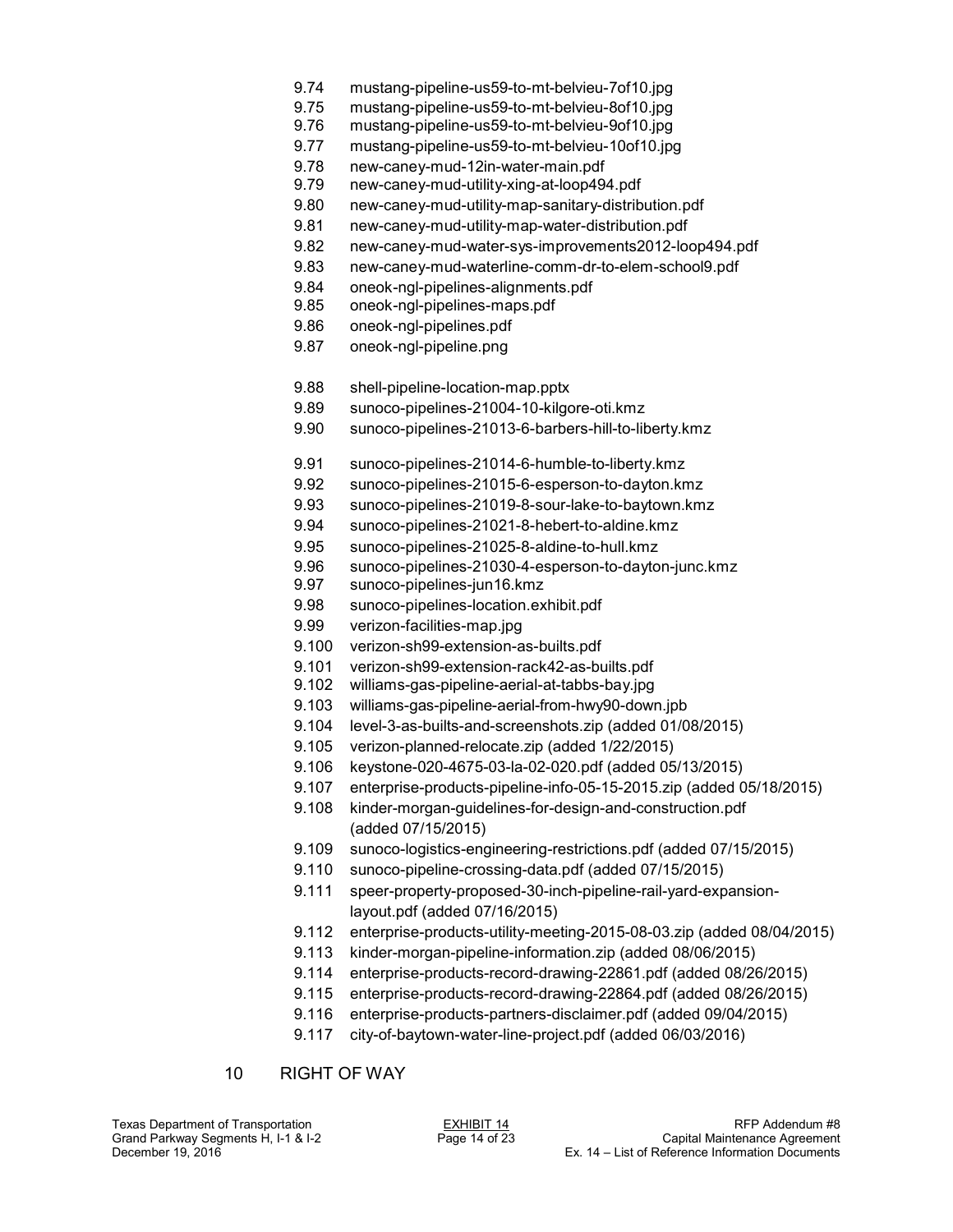- 10.1 row-3187-07-001-spur55-sh146-to-chambers-cty-line.pdf
- 10.2 row-sh99-fm1405-to-i10.pdf
- 10.3 lake-houston-wilderness-park-boundary-survey.pdf
- 10.4 txdot-early-acquisition-and-appraisal-list-dec-2014.pdf (added 01/09/2015)
- 10.5 row-sh99-strip-map-data-january-23-2015.pdf (added 01/26/2015)
- 10.6 row-sh99-strip-map-data-january-23-2015.kmz (added 01/26/2015)
- 10.7a sh99-i-2-row-maps-sh146-to-bu146 (added 02/26/2015)
- 10.7b sh99-i-2-row-maps-bu146-to-sh1405 (added 02/26/2015)
- 10.7c sh99-i-2-row-maps-fm1405-to-ih10e (added 02/26/2015)
- 10.8 txdot-early-acquisition-and-appraisal-list-march-2015.pdf (added 03/17/2015)
- 10.9 txdot-early-acquisition-and-appraisal-list-april-2015.pdf (added 05/04/2015)
- 10.10 txdot-early-acquisition-and-appraisal-list-june-2015.pdf (added 06/08/2015)
- 10.11 sh99-h-and-i1-roe-status-june-2015.pdf (added 06/30/2015)
- 10.12 sh99-h-and-i1-roe-status-june-2015.kmz (added 06/30/2015)
- 10.13 txdot-early-acquisition-and-appraisal-list-july-2015.pdf (added 08/03/2015)
- 10.14 sh99-i2-additional-row-maps.zip (added 08/04/2015)
- 10.15 txdot-early-acquisition-and-appraisal-list-september-2015.pdf (added 09/15/205)
- 10.16 row-sh99-fm1405-to-i10-sep-2015.pdf (added 09-25-2015)
- 10.17 txdot-early-acquisition-and-appraisal-list-october-2015.pdf (added 10/19/2015)
- 10.18 txdot-early-acquisition-and-appraisal-list-december-2015.pdf (added 12/08/2015)
- 10.19 txdot-early-acquisition-and-appraisal-list-january-2016.pdf (added 02/17/2016)
- 10.20 txdot-early-acquisition-and-appraisal-list-march-2016.pdf (added 03/07/2016)
- 10.21 txdot-early-acquisition-and-appraisal-list-may-2016.pdf (added 05/27/2016)
- 10.22 txdot-early-acquisition-and-appraisal-list-august-2016.pdf (added 08/11/2016)
- 10.23 txdot-early-acquisition-and-appraisal-list-september-2016.pdf (added 09/09/2016)
- 10.24 txdot-early-acquisition-and-appraisal-list-december-2016.pdf (added 12/09/2016)

## 11 GEOTECHNICAL

- 11.1 sh99-h-and-i1-prelim-geotech-investigation-draft.pdf
- 11.2 i2-geotechnical-report-january-2001.pdf
- 11.3 sh99-drilling-logs.pdf
- 11.4 sh99-plan-of-borings-preliminary.pdf
- 11.5 sh99-phase-1-geologic-fault-study-draft.pdf
- 11.6 sh99-hi-wincore-files-1.zip (added 12/12/2014)
- 11.7 sh99-final-geotechnical-report-may-2006.pdf (added 12/19/2014)
- sh99-segment-g-geotechnical-report-february-2014.pdf (added 12/23/2014)
- 11.9 sh99-i2b-csj-3187-01-005-etc-bs146-to-fm1405-finalgeotechnicalreport-may-2006 (added 1/23/2015)
- 11.10 sh99-csj-3510-10-002-i10-to-fm565-drilling-logs (added 1/23/2015)
- 11.11 sh99-i2a-csj-3510-10-003-fm565-to-fm1405-wincore-files

Grand Parkway Segments H, I-1 & I-2<br>December 19, 2016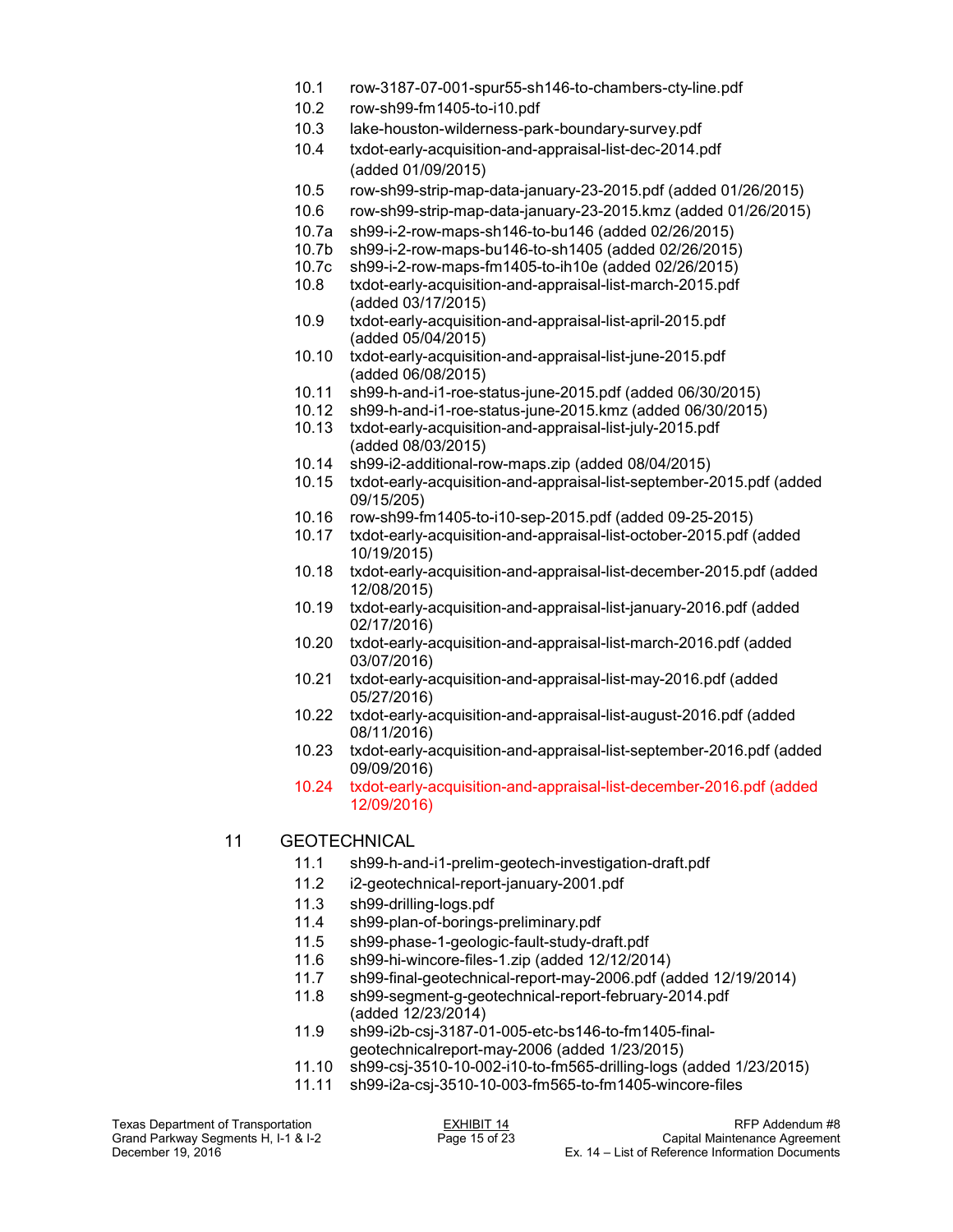(added 1/23/2015)

- 11.12 sh99-completed-and-proposed-boring-plot-feb-2015.zip (added 02/04/2015)
- 11.13 sh99-segment-h-and-i1-revised-draft-05132015.pdf (added 05/14/2015)
- 11.14 sh99-h-and-i1-prelim-geotechnical-investigation-final.pdf (added 08/13/2015)
- 11.15 sh99-h-i1-i2-wincore-files.zip (added 08/19/2015)

## 12 DRAINAGE MODELS - HEC-RAS & HYDROLOGY

- 12.1 caney-creek-1and2and6.zip
- 12.2 crossing3-3.zip
- 12.3 crossing 4-4.zip
- 12.4 crossing5-5.zip
- 12.5 crossing7-7.zip
- 12.6 church-house-gully-8.zip
- 12.7 g10380-00-9.zip
- 12.8 crossing10-10.zip
- 12.9 crossing11-11.zip
- 12.10 crossing12-12.zip
- 12.11 luce-bayou-13.zip
- 12.12 crossing14-14.zip
- 12.13 crossing15-15.zip
- 12.14 crossing16-16.zip
- 12.15 cedar-bayou-17and18and20.zip
- 12.16 crossing19-19.zip
- 12.17 crossing21-21.zip
- 12.18 crossing22-22.zip
- 12.19 crossing23-23.zip
- 12.20 crossing24-24.zip
- 12.21 crossing25-25.zip
- 12.22 crossing26-26.zip
- 12.23 crossing27-27.zip
- 12.24 crossing27-27.zip
- 12.25 crossing29-29.zip
- 12.26 crossing30-30.zip
- 12.27 crossing31-31.zip
- 12.28 crossing32-32.zip
- 12.29 crossing33-33.zip
- 12.30 crossing35-35.zip
- 12.31 crossing36-36.zip
- 12.32 crossing37-37.zip
- 12.33 crossing39-39.zip
- 12.34 crossing40-40.zip
- 12.35 crossing41-41.zip
- 12.36 crossing42-42.zip
- 12.37 crossing43-43.zip
- 12.38 crossing44-44.zip
- 12.39 crossing45-45.zip
- 12.40 crossing46-46.zip 12.41 crossing47-47.zip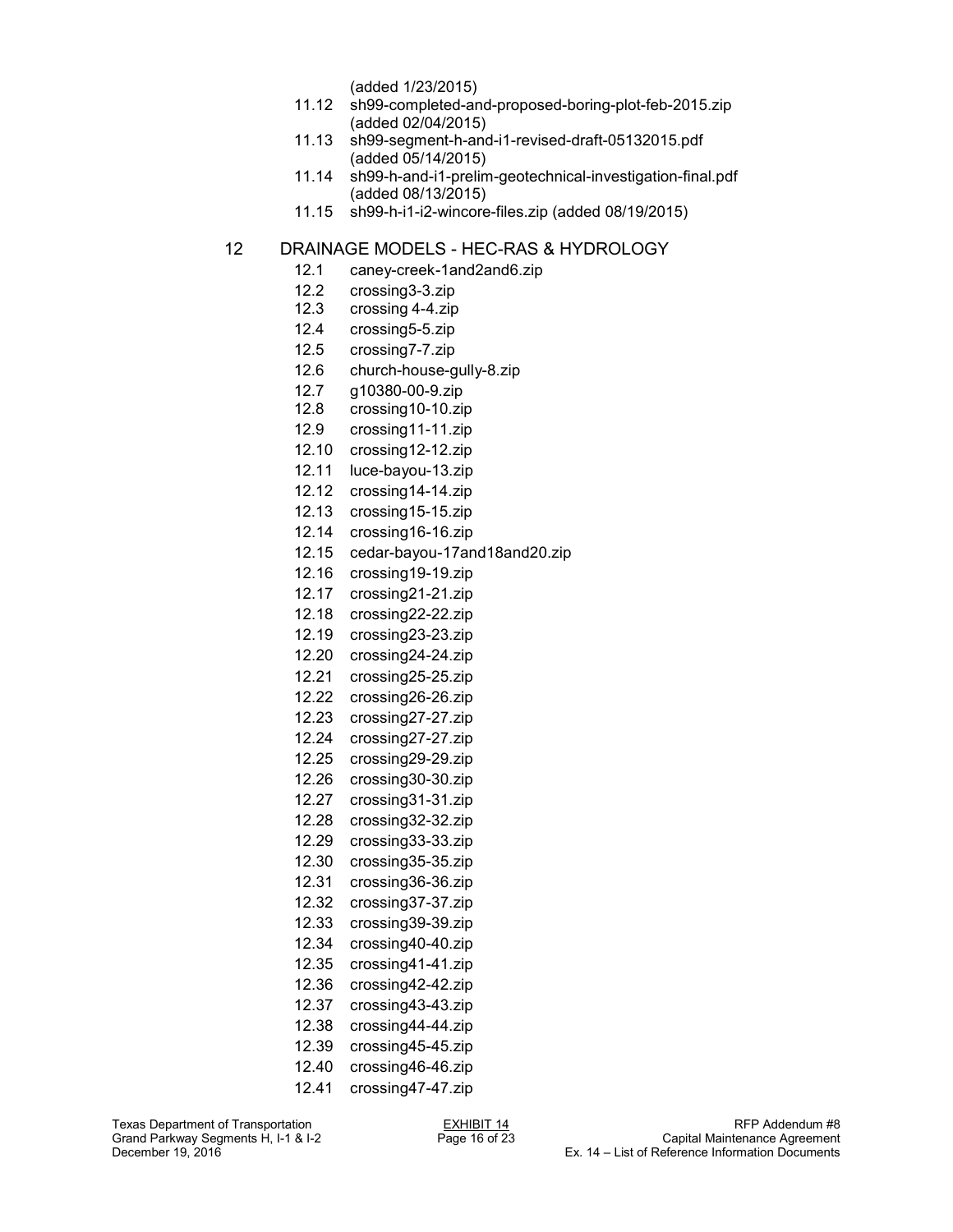- 12.42 crossing48-48.zip
- 12.43 crossing49-49.zip
- 12.44 crossing50-50.zip
- 12.45 crossing51-51.zip
- 12.46 crossing53-53.zip
- 12.47 crossing60-60.zip
- 12.48 gageanalysis.zip
- 12.49 green-ampt-clark-unit.zip
- 12.50 small-watershed-spreadsheets.zip
- 12.51a sh99-models.zip (added 02/04/2015)
- 12.51b sh99-models-hydrology-hydrologicmodels-1 (added 02/04/2015)
- 12.51c sh99-models-hydrology-hydrologicmodels-2 (added 02/04/2015)
- 12.52 sh99-ras-cross-section.dgn (added 02/04/2015)
- 12.53 goose-creek.zip (added 04/23/2015)
- 12.54 little-cedar-bayou.zip (added 04/23/2015)
- 13 FEMA Data
	- 13.1.a luce-bayou-hydrology.pdf
	- 13.1b multistrm-hydrol-1of7-study-tr-20.pdf
	- 13.1c multistrm-hydrol-6of7-study-tr-20-peachcreek.pdf
	- 13.1d multistrm-hydrol-8-study-tr-20-efork-sanjacinto.pdf
	- 13.1e multistrm-hydrol-10-study-tr-20-churchhouse-gully.pdf
	- 13.1f peach-creek-hydrol-study-tr-20.pdf
	- 13.2a liberty-tx-work-map-0025.pdf
	- 13.2b montgomery-tx-1731.pdf
	- 13.3a cedar-bayou.pdf
	- 13.3b church-house-gully-1.pdf
	- 13.3c east-fork-san-jacinto-river-study-wsp2.pdf
	- 13.3d lower-caney-river-multiple.pdf
	-
	- 13.3e luce-bayou-modeling.pdf peach-creek-multiple-use.pdf
	- 13.3g peach-creek-floodway-a-p-use.pdf (added 02/04/2015)
	- 13.3h east-fork-san-jacinto-and-tribs-480483-study-wsp2-flwy.pdf (added 02/04/2015)
	- 13.3i caney-creek-flwy-model (added 02/04/2015)
	- 13.4 hcfcd-g-103-80-00.zip (added 02/04/2015)

# 14 DRAINAGE STUDIES & REPORTS

- 14.1 sh99-preliminary-existing-conditions-summary.pdf
- 14.2 sh99-draft-drainage-report-december-2013.pdf
- 14.3 sh99-draft-drainage-report-october-2014.pdf
- 14.4 sh99-drainage-report-dgn.zip
- 14.5 sh99-drainage-report-appendices.zip
- 14.6 sh99-drainage-report-tables.zip
- 14.7 sh99-drainage-report-exhibits.zip
- 14.8 sh99-drainage-report-models.zip
- 14.9 sh99-drainage-report-gis-one-foot-lidar-contours.zip
- 14.10 sh99-drainage-report-gis-usgs-stream-gages.zip
- 14.11 sh99-drainage-report-gis-crossings.zip
- 14.12 sh99-drainage-report-gis-county-chambers.zip
- 14.13 sh99-drainage-report-gis-county-harris.zip
- 14.14 sh99-drainage-report-gis-county-liberty.zip
- 14.15 sh99-drainage-report-gis-county-montgomery.zip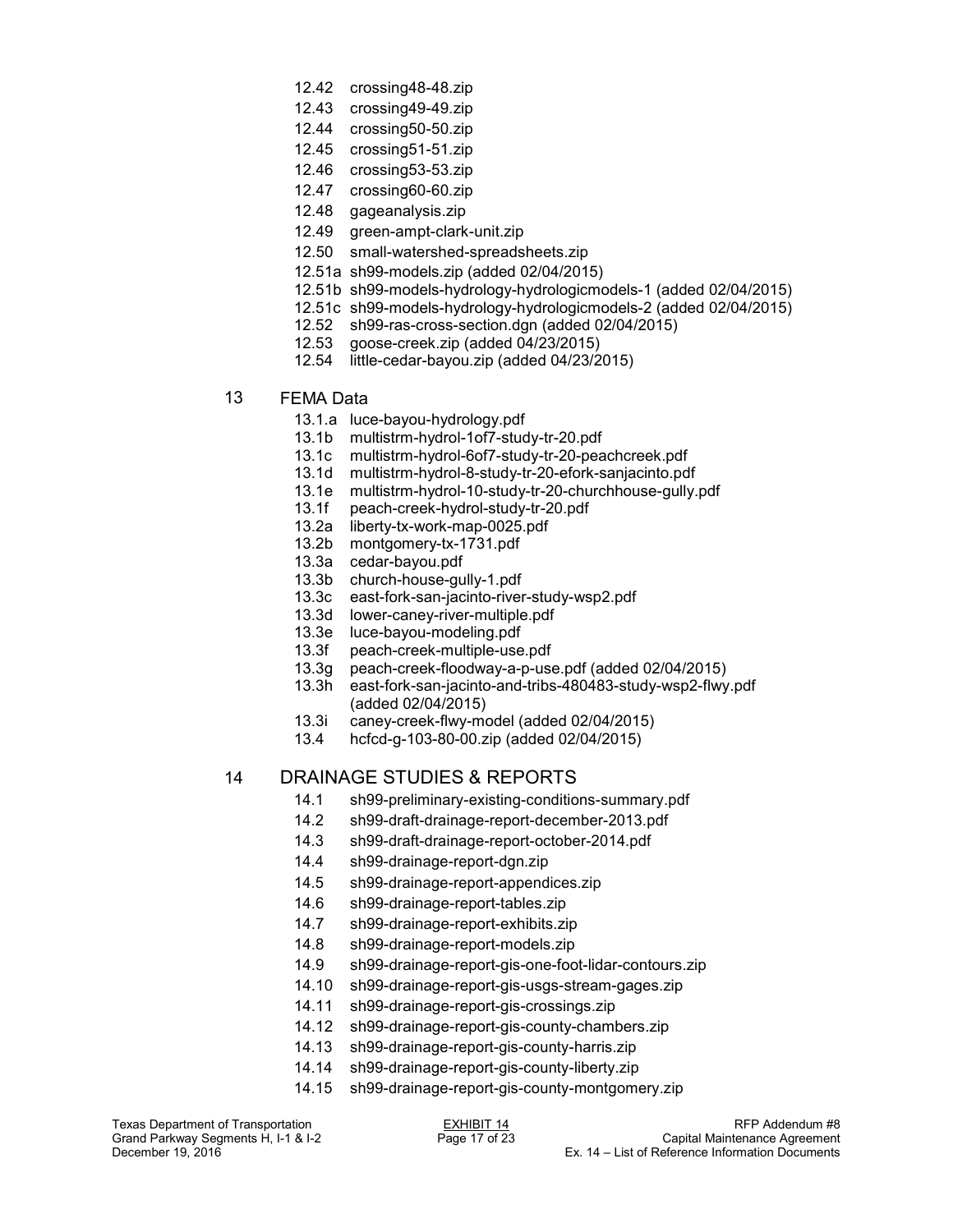- 14.16 sh99-drainage-report-gis-county-san-jacinto.zip
- 14.17 sh99-drainage-report-gis-county-walker.zip
- 14.18 sh99-draft-drainage-report-november-2014.pdf (updated report, added 11/13/2014) (updated 11/13/2014)
- 14.19 sh99-preliminary-corridor-drainage-impact-report-december-2014.pdf (added 12/19/2014)
- 14.20 sh99-drainage-report-dgn-december-2014.zip (added 12/19/2014)
- 14.21 sh99-drainage-report-appendices-december-2014.zip (added 12/19/2014)
- 14.22 sh99-drainage-report-exhibits-december-2014.zip (added 12/19/2014)
- 14.23 sh99-drainage-report-models-december-2014.zip (added 12/19/2014)
- 14.24 sh99-drainage-report-backup-data-december-2014.zip (added 12/19/2014)
- 14.25 sh99-segment-i-2-drainage-report-and-exhibits-september-2014.pdf (added 12/19/2014)
- 14.26 sh99-segment-g-drainage-impact-study-august-2014.pdf (added 12/23/2014)
- 14.27 sh99-segment-i2-drainage-report-and-exhibits-and-appendices-sep-2014.zip (added 1/16/2015)
- 14.28 sh99-segment-h-and-i-additional-stream-survey.zip (added 02/03/2015)
- 14.29a sh99-preliminary-corridor-drainage-impact-report-january-2015.pdf (added 02/03/2015)
- 14.29b sh99-preliminary-corridor-drainage-impact-report-january-2015 exhibits.zip (added 02/03/2015)
- 14.29c sh99-preliminary-corridor-drainage-impact-report-january-2015 tables.zip (added 02/03/2015)
- 14.29d sh99-preliminary-corridor-drainage-impact-report-january-2015 appendices.zip (added 02/03/2015)
- 14.29e sh99-preliminary-corridor-drainage-impact-report-january-2015 backup-data.zip (added 02/03/2015)
- 14.29f sh99-preliminary-corridor-drainage-impact-report-january-2015-dgn.zip (added 02/03/2015)
- 14.29g sh99-preliminary-corridor-drainage-impact-report-january-2015-gis.zip (added 02/03/2015)
- 14.30 sh99-preliminary-corridor-drainage-impact-report-march-2015.pdf (added 03/13/2015)
- 14.31a sh99-preliminary-corridor-drainage-impact-report-march-2015.pdf (added 04/22/2015)
- 14.31b sh99-preliminary-corridor-drainage-impact-report-march-2015 appendices.zip (added 04/22/2015)
- 14.31c sh99-preliminary-corridor-drainage-impact-report-march-2015-backupdata.zip (added 04/22/2015)
- 14.31d sh99-preliminary-corridor-drainage-impact-report-march-2015-dgn.zip (added 04/22/2015)
- 14.31e sh99-preliminary-corridor-drainage-impact-report-march-2015 exhibits.zip (added 04/22/2015)
- 14.31f sh99-preliminary-corridor-drainage-impact-report-march-2015-gis.zip (added 04/22/2015)
- 14.31g sh99-preliminary-corridor-drainage-impact-report-march-2015 models1.zip (added 04/22/2015)
- 14.31h sh99-preliminary-corridor-drainage-impact-report-march-2015 models2.zip (added 04/22/2015)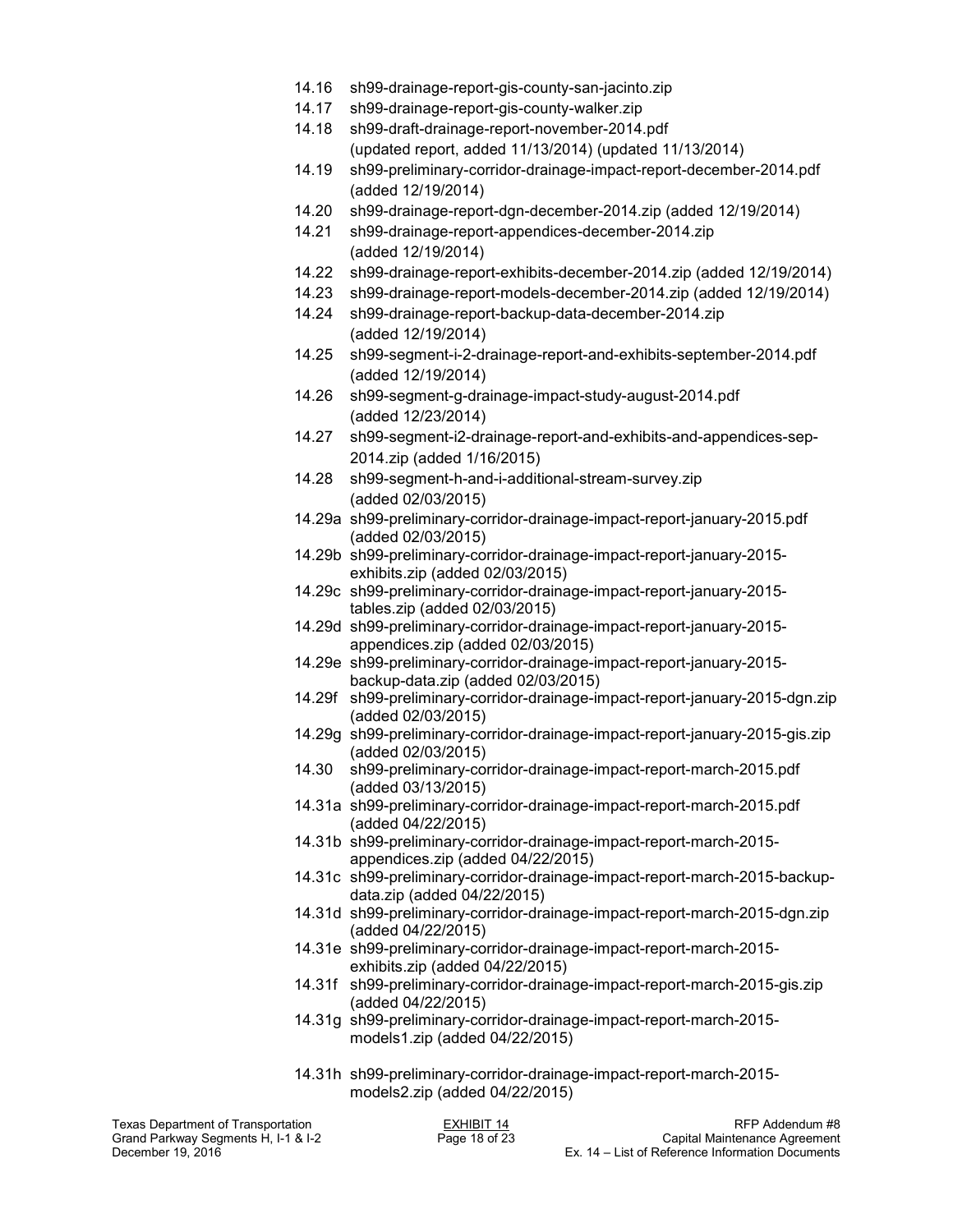- 14.31i sh99-preliminary-corridor-drainage-impact-report-march-2015 models3.zip (added 04/22/2015)
- 14.31j sh99-preliminary-corridor-drainage-impact-report-march-2015 models4.zip (added 04/22/2015)
- 14.31k sh99-preliminary-corridor-drainage-impact-report-march-2015 tables.zip (added 04/22/2015)
- 14.32 sh99-hydraulic-impact-study-four-off-system-on-system-bridgereplacements-jan-2006.pdf (added 04/23/2015)
- 14.33a sh99-corridor-drainage-impact-report-april-17-2015.pdf (added 04/29/2015)
- 14.33b sh99-corridor-drainage-impact-report-april-17-2015-exhibits1.zip (added 04/29/2015)
- 14.33c sh99-corridor-drainage-impact-report-april-17-2015-exhibits2.zip (added 04/29/2015)
- 14.33d sh99-corridor-drainage-impact-report-april-17-2015-appendices.zip (added 04/29/2015)
- 14.33e sh99-corridor-drainage-impact-report-april-17-2015-backup-data.zip (added 04/29/2015)
- 14.33f sh99-corridor-drainage-impact-report-april-17-2015-dgn.zip (added 04/29/2015)
- 14.34 sh99-corridor-drainage-impact-report-april-29-2015.pdf (added 05/01/2015)
- 14.35a sh99-corridor-drainage-impact-report-june-2015.pdf (added 06/22/2015)
- 14.35b sh99-corridor-drainage-impact-report-june-2015-dgn.zip (added 06/22/2015)
- 14.35c sh99-corridor-drainage-impact-report-june-2015-appendices.zip (added 06/22/2015)
- 14.35d sh99-corridor-drainage-impact-report-june-2015-backup-data.zip (added 06/22/2015)
- 14.35e sh99-corridor-drainage-impact-report-june-2015-exhibits.zip (added 06/22/2015)
- 14.35f sh99-corridor-drainage-impact-report-june-2015-gis.zip (added 06/22/2015)
- 14.35g sh99-corridor-drainage-impact-report-june-2015-gis-chambers.zip (added 06/22/2015)
- 14.35h sh99-corridor-drainage-impact-report-june-2015-gis-harris.zip (added 06/22/2015)
- 14.35i sh99-corridor-drainage-impact-report-june-2015-gis-liberty.zip (added 06/22/2015)
- 14.35j sh99-corridor-drainage-impact-report-june-2015-gis-montgomery.zip (added 06/22/2015)
- 14.35k sh99-corridor-drainage-impact-report-june-2015-gis-sanjacinto.zip (added 06/22/2015)
- 14.35l sh99-corridor-drainage-impact-report-june-2015-gis-walker.zip (added 06/22/2015)
- 14.35m sh99-corridor-drainage-impact-report-june-2015-models.zip (added 06/22/2015)
- 14.35n sh99-corridor-drainage-impact-report-june-2015-tables.zip (added 06/22/2015)
- 14.36a sh99-corridor-drainage-impact-report-oct-2015.pdf (added 10/16/2015)
- 14.36b sh99-corridor-drainage-impact-report-oct-2015-appendices.zip (added 10/16/2015)
- 14.36c sh99-corridor-drainage-impact-report-oct-2015-backup-data.zip (added 10/16/2015)
- 14.36d sh99-corridor-drainage-impact-report-oct-2015-dgn (added 10/16/2015)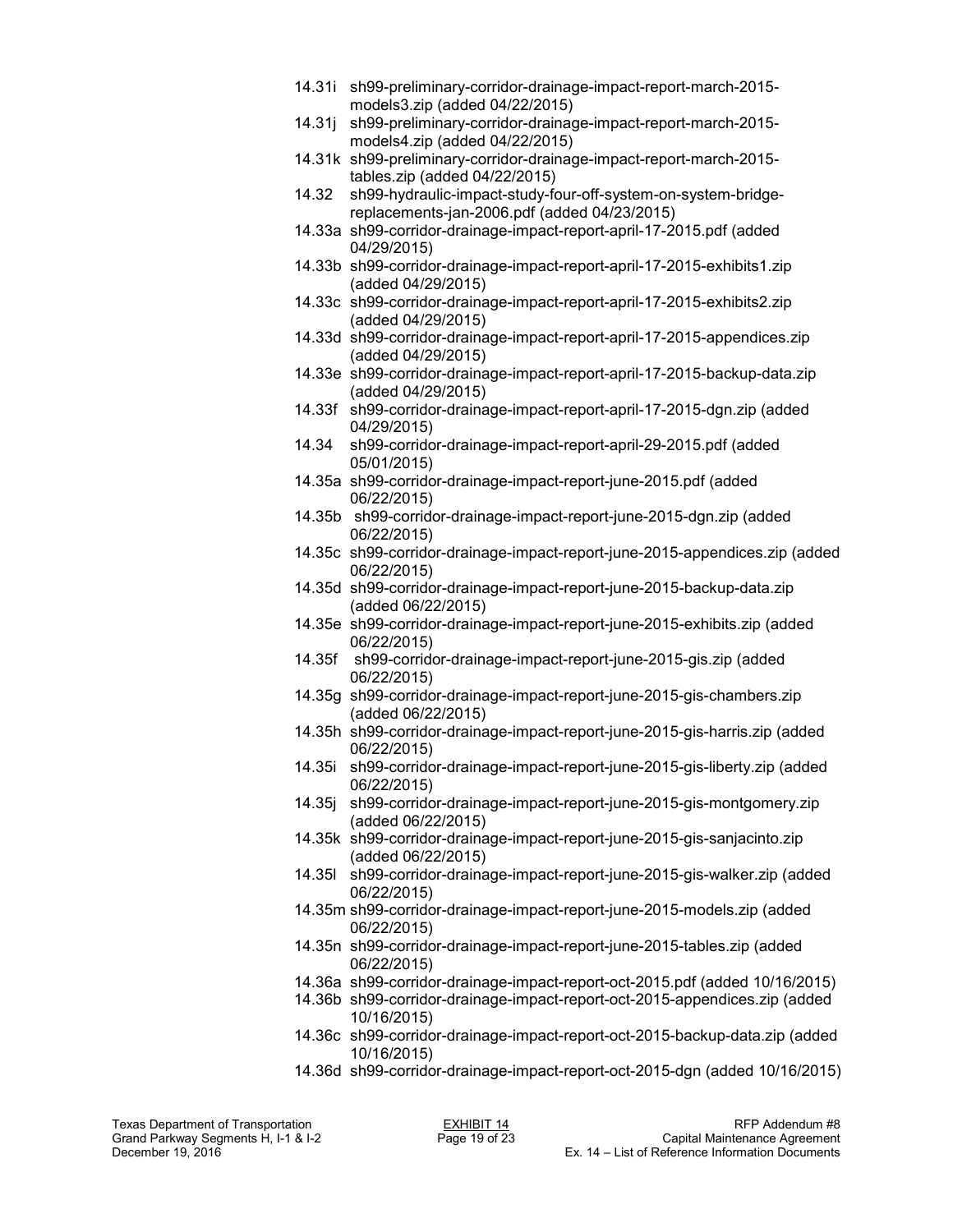- 14.36e sh99-corridor-drainage-impact-report-oct-2015-exhibits.zip (added 10/16/2015)
- 14.36f sh99-corridor-drainage-impact-report-oct-2015-gis.zip (added 10/16/2015)
- 14.36g sh99-corridor-drainage-impact-report-oct-2015-models.zip (added 10/16/2015)
- 14.36h sh99-corridor-drainage-impact-report-oct-2015-tables.zip (added 10/16/2015)
- 14.36i sh99-corridor-drainage-impact-report-oct-2015-gis-chambers.zip (added 10/19/2015)
- 14.36j sh99-corridor-drainage-impact-report-oct-2015-gis-harris.zip (added 10/19/2015)
- 14.36k sh99-corridor-drainage-impact-report-oct-2015-gis-liberty (added 10/19/2015)
- 14.36l sh99-corridor-drainage-impact-report-oct-2015-gis-montgomery.zip (added 10/19/2015)
- 14.36m sh99-corridor-drainage-impact-report-oct-2015-gis-sanjacinto.zip (added 10/19/2015)
- 14.36n sh99-corridor-drainage-impact-report-oct-2015-gis-walker.zip (added 10/19/2015)
- 14.36o sh99-corridor-drainage-impact-report-oct-2015-gis-crossings.zip (added 10/19/2015)
- 14.36p sh99-corridor-drainage-impact-report-gis-usgs-stream-gages.zip (added 10/19/2015)
- 14.36q sh99-corridor-drainage-impact-report-gis-usgs-stream-gages-countieschambers.zip (added 10/19/2015)
- 14.36r sh99-corridor-drainage-impact-report-gis-usgs-stream-gages-countiesharris.zip (added 10/19/2015)
- 14.36s sh99-corridor-drainage-impact-report-gis-usgs-stream-gages-countiesliberty.zip (added 10/19/2015)
- 14.36t sh99-corridor-drainage-impact-report-gis-usgs-stream-gages-countiesmontgomery.zip (added 10/19/2015)
- 14.36u sh99-corridor-drainage-impact-report-gis-usgs-stream-gages-countiessanjacinto.zip (added 10/19/2015)
- 14.36v sh99-corridor-drainage-impact-report-gis-usgs-stream-gages-countieswalker.zip (added 10/19/2015)
- 14.37 mt-belvieu-hackberry-gully-regional-detention-study-report-02-19- 2016.pdf (added 03/01/2016)

# 15 TRAFFIC AND REVENUE STUDIES

- 15.1 2014-12-19-Draft-ESALS.pdf (added 12/22/2014)
- 15.2 2015-04-27-ESALs.pdf (added 05/28/2015)
- 15.3 draft-grand-parkway-segments-h-and-i-base-scope-1-traffic-andrevenue-sep-25-2015.pdf (added 09/28/2015)
- 15.4 frontage-road-esals.pdf (added 10/19/2015)
- 15.5 gp-segments-h-and-i-level-3-tr-study-summary-of-traffic-results-memojanuary-26-2016.pdf (added 02/04/2016)

## 16 PAVEMENT DESIGN

- 16.1 pavement-design-sh99.pdf
- 16.2 sh99-rm-information.pdf
- 16.3 sh99-pmis.pdf
- 16.4 sh99-pmis-lane-designations.pdf
- 16.5 fm1485-pmis-houston.pdf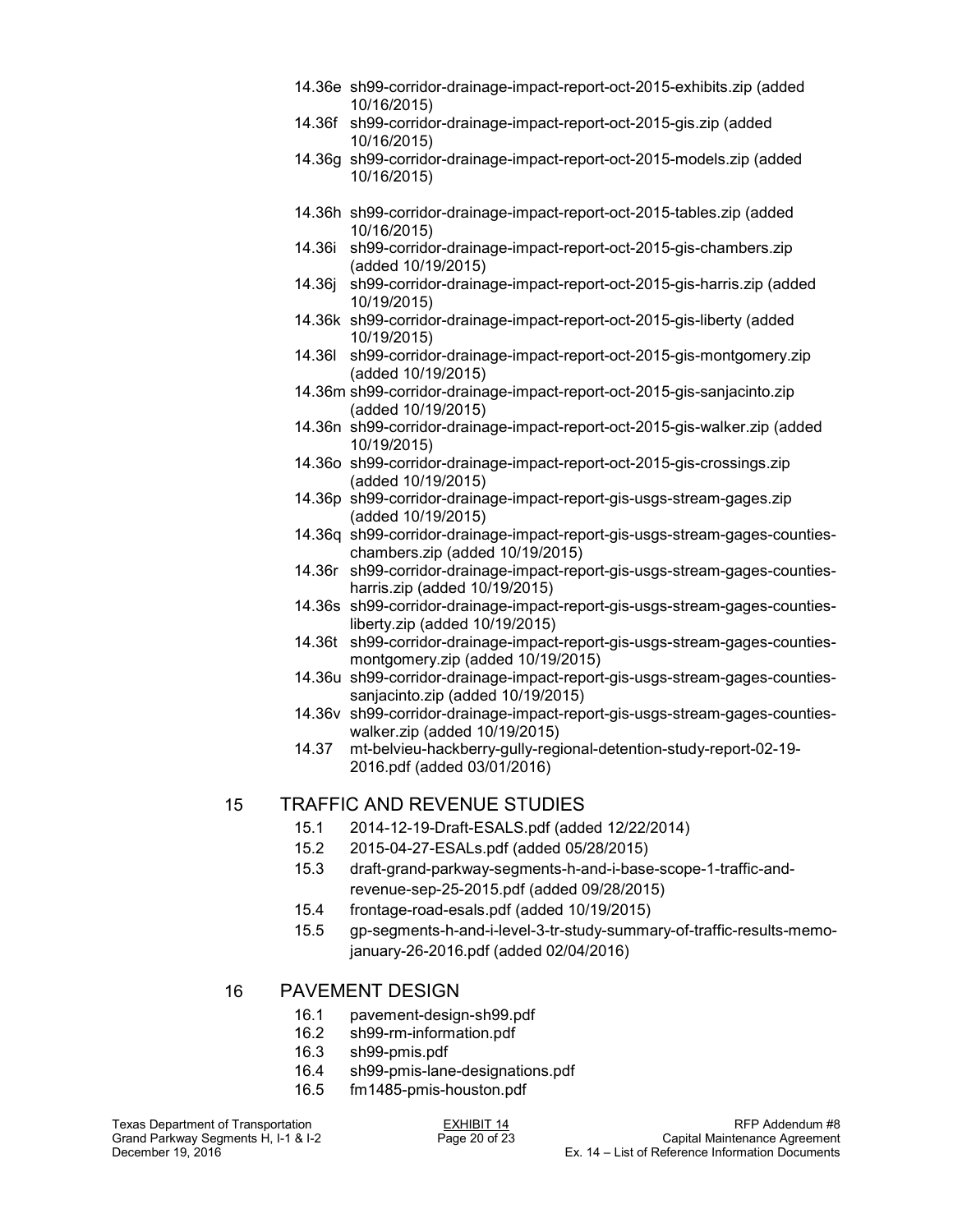- 16.6 sh99-pmis-houston.pdf
- 16.7 sh146-pmis-houston.pdf
- 16.8 sh99-trm-location-data-lat-long.pdf
- 16.9 sh99-historic-pavement-i2a-and-i2b.zip (added 06/01/2015)

## 17 LANDSCAPE AND AESTHETIC GUIDELINES

- 17.1 green-ribbon-project-design-guidelines.pdf
- 17.2 houston-district-planting-layout-guidelines.pdf
- 17.3 houston-district-planting-layout.dgn
- 17.4 houston-district-standard-std-k-3-tree-protection.dgn
- 17.5 houston-district-standard-std-k-4-planting-and-establishment.dgn
- 17.6 houston-district-standard-interchange-columns.pdf
- 17.7 houston-district-standard-vertical-columns.pdf
- 17.8 houston-district-standard-vertical-columns-type-v1.pdf
- 17.9 houston-district-standard-vertical-columns-type-v3.pdf
- 17.10 houston-district-standard-wave-columns.pdf
- 17.11 houston-district-standard-wave-columns-geometry.pdf
- 17.12 houston-district-standard-wave-columns-type-b.pdf
- 17.13 houston-district-standard-interchange-columns.dgn
- 17.14 houston-district-standard-vertical-columns-details.dgn
- 17.15 houston-district-standard-wave-columns.dgn
- 17.16 houston-district-standard-wave-columns-geometry.dgn
- 17.17 houston-district-standard-wave-columns-type-b.dgn
- 17.18 houston-district-standard-vertical-ret-wall-stdj1.dgn (added 06/11/2015)
- 17.19 houston-district-standard-wave-ret-wall-stdj3.dgn (added 06/11/2015)

## 18 REPORTS, STUDIES AND MANUALS

- 18.1 sh99-mini-design-concept-conference-memo.pdf
- 18.2 interstate-acccess-justification-report-i10-at-sh99.pdf
- 18.3 revised-quality-assurance-program-cda-design-build-oct-2016.zip (added 11/03/2016)

## 19 THIRD PARTY AGREEMENTS

- 19.1.a rr-agr-sh146-at-mopac-spur-track-to-us-steel-plant.pdf
- 19.1.b sh99-railroad-agreement-at-cedar-crossing-and-industry-spur-track.pdf
- 19.2.a municipal-maintenance-agreement-city-of-baytown.pdf
- 19.2.b municipal-maintenance-agreement-city-of-dayton.pdf
- 19.2.c municipal-maintenance-agreement-city-of-montbelvieu.pdf
- 19.2.d municipal-maintenance-agreement-city-of-patton-village.pdf
- 19.2.e municipal-maintenance-agreement-city-of-baytown-harris-co.pdf
- 19.2.f amendment-to-municipal-maintenance-agreement-city-of-baytown.pdf
- 19.3 cwa-draft-exhibits-december-2014.zip (added 12/19/2014)
- 19.4 gptc-frontage-road-policy.pdf (added 01/20/2016)
- fully-executed-pe-loa-loc-no-3-csj-3510-09-002-houston-sub-over-upat-station-2057-39-09.pdf (added 03/16/2016)
- 19.5b fully-executed-pe-loa-loc-no-3510-09-002-beaumont-sub-over-up-atstation-2007-81-96.pdf (added 03/16/2016)
- 19.5c fully-executed-pe-loa-3510-09-001-sh99-seg-i-1.pdf (added 03/16/2016)
- 19.5d fully-executed-pe-loa-loc-no-1-sh-99-3510-07-003-lufkin-sub.pdf (added 03/16/2016)<br>19.6 executed-forestar-m
- executed-forestar-mitigation-purchase-agreement.pdf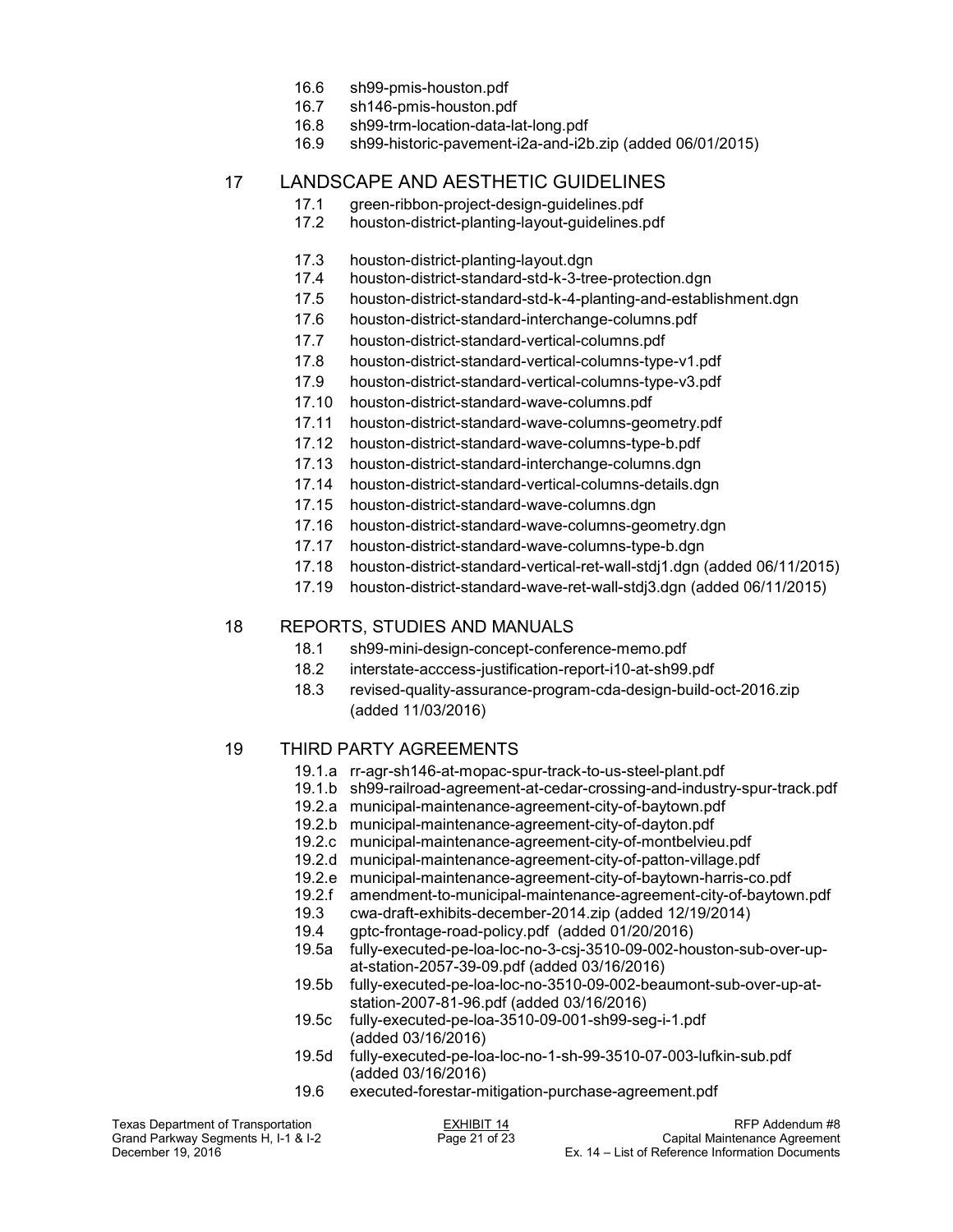- (added 08/04/2016)
- 19.7 summary-third-party-agreements.pdf (added 08/24/2016)
- 19.8 nepa-assignment-mou-2014-12-03.pdf (added 09/22/2016)
- 20 AS-BUILT PLANS & Other Data
	- 20.1 bs-146e-alexander-to-north-of-marvin.pdf<br>20.2 bs-146e-and-sh-99 pdf
	- bs-146e-and-sh-99.pdf
	- 20.3 bs-146e-horace-mann-school-baytown.pdf
	- 20.4 bs-146e-wyoming-to-alexander.pdf
	- 20.5 fm1485-at-caney-creek-to-peach-creek.pdf
	- 20.6 fm1485-huffman-cleveland-to-west-of-county-line.pdf
	- 20.7 fm1485-lp494-to-huffman-cleveland.pdf
	- 20.8 hctra-sh99-at-fm565-toll-equipment.pdf
	- 20.9 lp494-ford-community-and-farris-green.pdf
	- 20.10 sh146-east-of-lee-east-1-4-mi.pdf
	- 20.11 sh146-loop201-to-east-gulf.pdf
	- 20.12 sh146-loop201-to-mprr.pdf
	- 20.13 sh146-sh225-to-loop201.pdf
	- 20.14 sh146-spur-201-overpass-and-goose-creek-bridge.pdf
	- 20.15 sh146-to-spur330.pd
	- 20.16 spur55-sh146-to-fm1405.pdf
	- 20.17 i10-sh146-to-fm565.pdf
	- 20.18 sh99-bs-146e-to-fm1405-90-pct-cross-sections.pdf
	- 20.19 sh99-bs-1463-to-fm1405-90-pct-plans.pdf
	- 20.20 sh99-bs-1463-to-fm1405-100-pct-plans.pdf
	- 20.21 sh99-fm565-to-fm1405.pdf
	- 20.22 sh99-fm1314-to-us59-seg-gb-60-pct-civil-plan-set.pdf
	- 20.23 sh99-i10-to-fm565.pdf
	- 20.24 sh99-nbi-number-index.pdf
	- 20.25 sh99-pon-tex-detail-bridge-reports.pdf
	- 20.26 i10-eb-frontage-rd-to-hackberry-gully.pdf
	- 20.27 i10-ml-sh99-and-hackberry-gully-overpass.pdf
	- 20.28 i10-wb-frontage-rd-to-hackberry-gully.pdf
	- 20.29 sh99-spur55-cedar-bayou.pdf
	- 20.30 uprr-crossing-inventory-information.pdf
	- 20.31 sh99-photo-log-2013-07-23.pdf
	- 20.32 sh99-photo-locations-2013-07-23.pdf
	- 20.33 sh99-photo-log-2013-07-30.pdf
	- 20.34 gulf-inland-logistics-park-brochure.pdf
	- 20.35 sh99-bs146e-to-fm1405.pdf (added 1/16.2015)
	- 20.36 castle-hill-property-data.zip (added 02/23/2015)
	- 20.37 coastal-water-authority-crossing-details.pdf (added 02/24/2015)
	- sample-detention-pond-houston-district-txdot.pdf (added 04/28/2015)
	- 20.39 bs146e-wb-at-goose-creek.pdf (added 04/29/2015)
	- 20.40 sample-channel-lining-1.tif (added 06/24/2015)
	- sample-channel-lining-2.tif (added 06/24/2015)
	- 20.42 bridge-inspection-reports.zip (added 06/26/2015)
	- 20.43 cedar-bayou-bridge-inspection-report.zip (added 07/02/2015)
	- 20.44 cwa-typical-siphon-crossing.pdf (added 09/15/2015)
	- 20.45 substructure-at-uprr-lynchburg-canal.pdf (added 09/22/2015)
	- 20.46 uprr-lift-bridge-at-cedar-bayou.pdf (added 10/01/2015)
	- 20.47 cwa-luce-bayou-canal-siphon-details.zip (added 07/22/2016)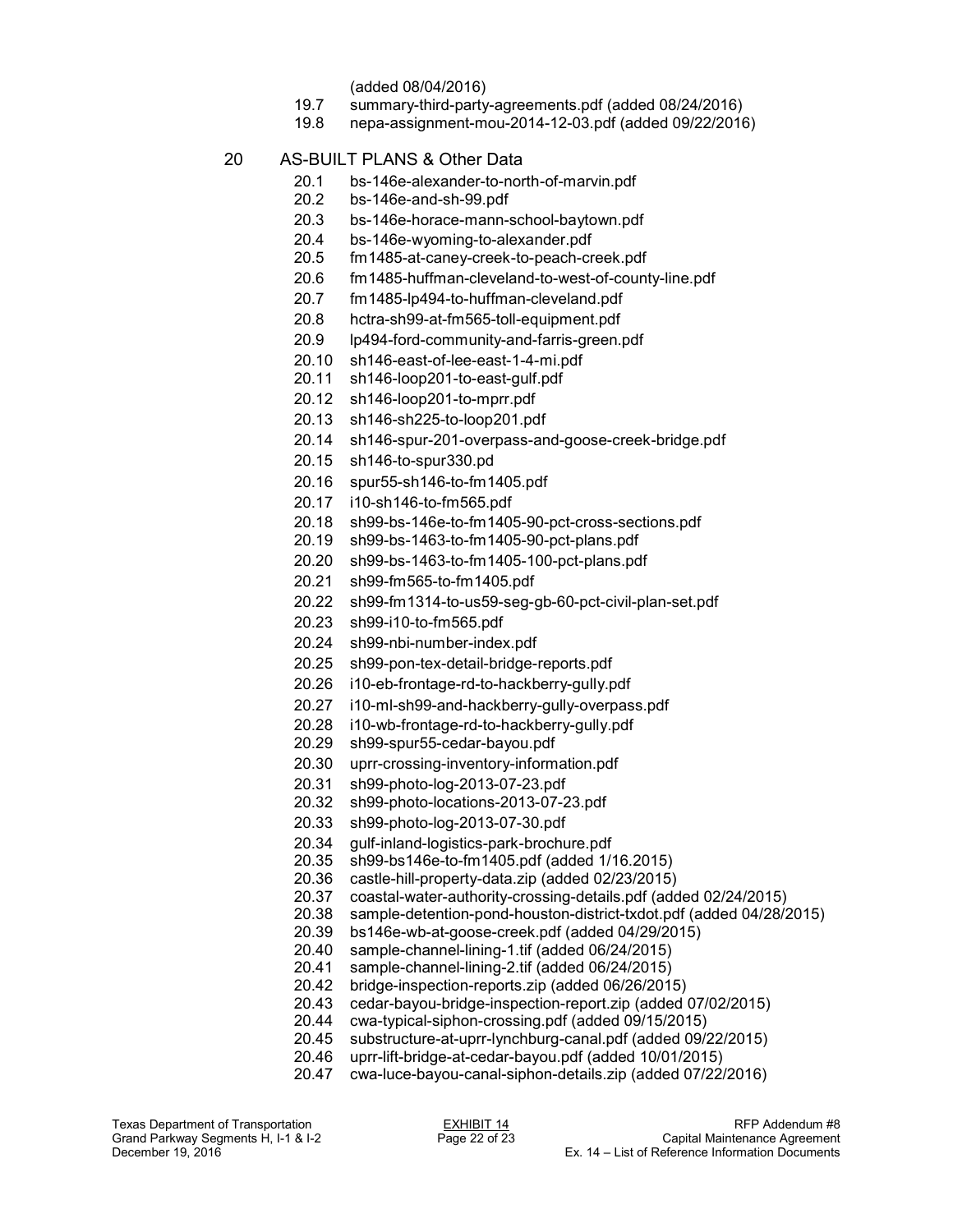- 21 EXHIBITS
	- 21.1 exhibit1-row-compliance-certificate.pdf

# 22 MISCELLANEOUS

- 22.1 fhwa-concur-txdot-buy-america-april2014.pdf (added 12/18/2014)
- 22.2 sh99-segment-g-dgn.zip (added 12/19/2014)
- 22.3 sh99-segment-g-csj-0912-00-417-sh99-release-for-constructionpdf.zip (added 12/19/2014)
- 22.4 maintenance-contractor-form-f.doc (added 12/19/2014)
- 22.5 txdot-cable-barrier-standards.zip (added 04/29/2015)
- 22.6 houston-district-ctms-standards.pdf (added 06/02/2015)<br>22.7 txdot-ret-wall-standards.zip (added 06/11/2015)
- 22.7 txdot-ret-wall-standards.zip (added 06/11/2015)
- txdot-memo-bridges-bike-and-ped-accomodations.pdf (added 06/18/2015)
- 22.9 form-f-safety-questionnaire.pdf (added 06/23/2015)
- 22.10 sh99-market-valuation-waiver-agreement.pdf (added 07/15/2015)<br>22.11 stdb7-hou-csbe-standard.dgn (added 08/03/2015)
- stdb7-hou-csbe-standard.dgn (added 08/03/2015)
- 22.12 letter-of-authorization-memo-for-loc-no-1-lufkin-subdivision-2015-09- 21.pdf (added 09/28/2015)
- 22.13 letter-of-authorization-memo-for-loc-no-2-beaumont-subdivision-2015- 09-21.pdf (added 09/28/2015)
- 22.14 letter-of-authorization-memo-for-loc-no-3-houston-subdivision-2015-09- 21.pdf (added 09/28/2015)
- 22.15 letter-of-authorization-memo-for-loc-no-4-baytown-subdivision-2015- 09-21-r.pdf (added 09/28/2015)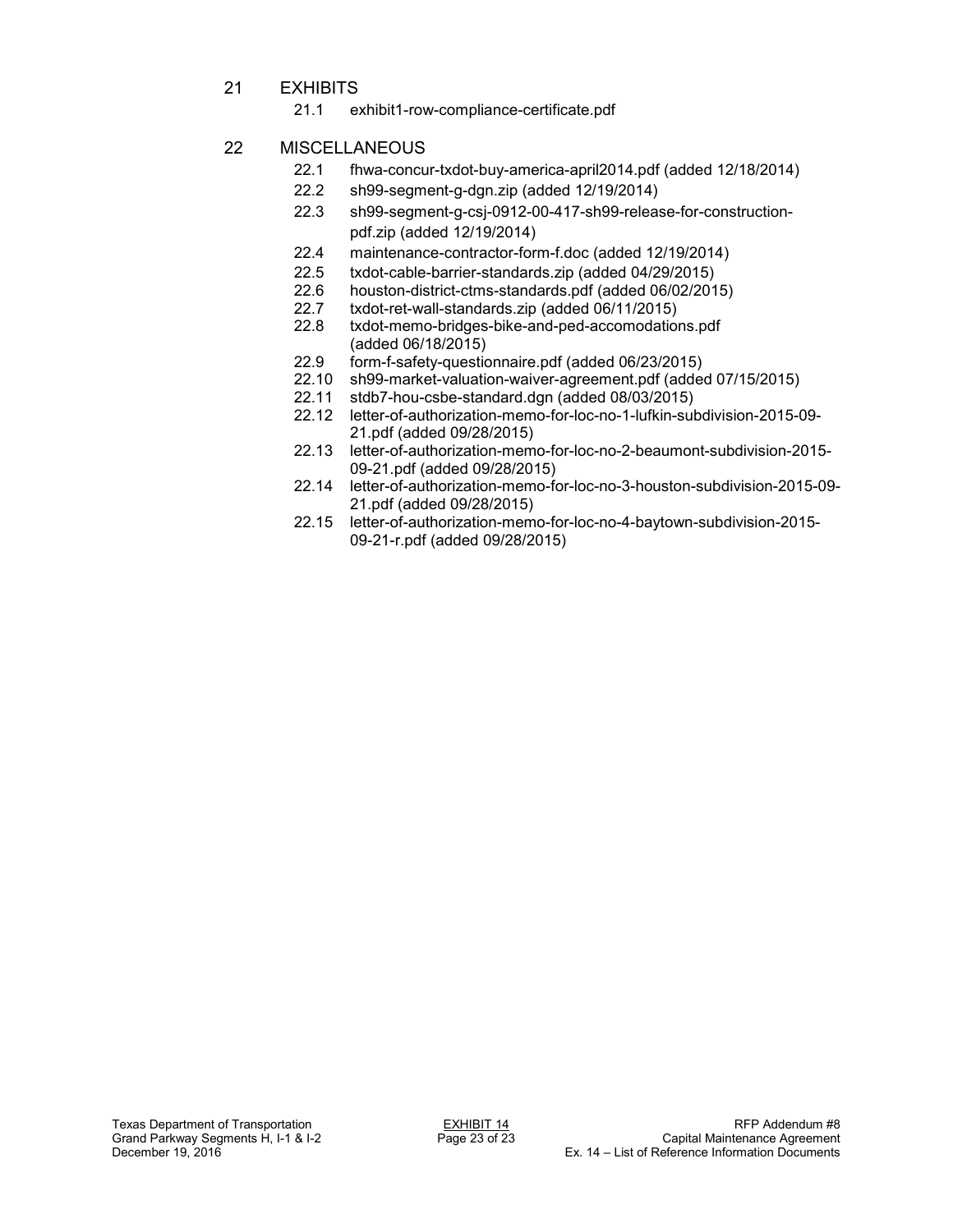# **EXHIBIT 15**

# **LANE RENTAL CHARGES**

1. Lane Rental Charges shall be assessed for certain Lane Closures during the Maintenance Period in accordance with this Exhibit 15.

2. For Partial Lane Closure, Lane Rental Charges shall be assessed every hour or part thereof for each closed lane and each direction. For Full Lane Closure, Lane Rental Charges shall be assessed every hour or part thereof for each direction. DB Contractor shall report to TxDOT on a daily basis any Lane Closures that give rise to Lane Rental Charges.

Lane Rental Charges shall be assessed for any Lane Closures in accordance with Table 15-1, Table 15-2 and Table 15-3, except:

A. DB Contractor shall not be assessed Lane Rental Charges for Planned Maintenance;

Emergency Closures;

B. DB Contractor shall not be assessed Lane Rental Charges for

C. DB Contractor shall not be assessed Lane Rental Charges for rolling lane closures for the purpose of Maintenance Services above closed lane(s) if the rolling lane closure is less than 15 minutes in duration during the Peak Time periods and provided that the queued traffic can be dispersed within 10 minutes and returned to the same Level of Service (LOS) as existed prior to the commencement of the Maintenance Services. If the traffic queue resulting from the Maintenance Services cannot be dispersed within 10 minutes, then Lane Rental Charges shall be assessed. Lane Rental Charges shall also be assessed if any rolling lane closure is greater than 15 minutes in duration, is for any purposes other than overhead work, or if the traffic queue resulting from a lane closure cannot be dispersed within 10 minutes.

D. DB Contractor shall not be assessed Lane Rental Charges for closures as a direct result of TxDOT's maintenance of the Non-Maintained Elements.

4. If a Noncompliance Event referred to in Number 18 of the Noncompliance Events Table set forth in Exhibit 8 occurs (i.e., a failure to properly identify and timely address the hazard mitigation for a Category 1 Defect as described in Section 1.3.1 of  $\frac{\text{Exhibit 2}}{\text{Exhibit 2}}$ notwithstanding that the affected travel lane(s) remain open to traffic, TxDOT shall have the right to assess a Lane Rental Charge for a Lane Closure for the relevant travel lane in lieu of the applicable Noncompliance Points until the hazard to Users has been mitigated and the Noncompliance Event has been cured.

5. A Lane Closure of 30 minutes or shorter spanning two clock hours shall be measured as occupying only one clock hour (that having the higher Lane Rental Charges amount).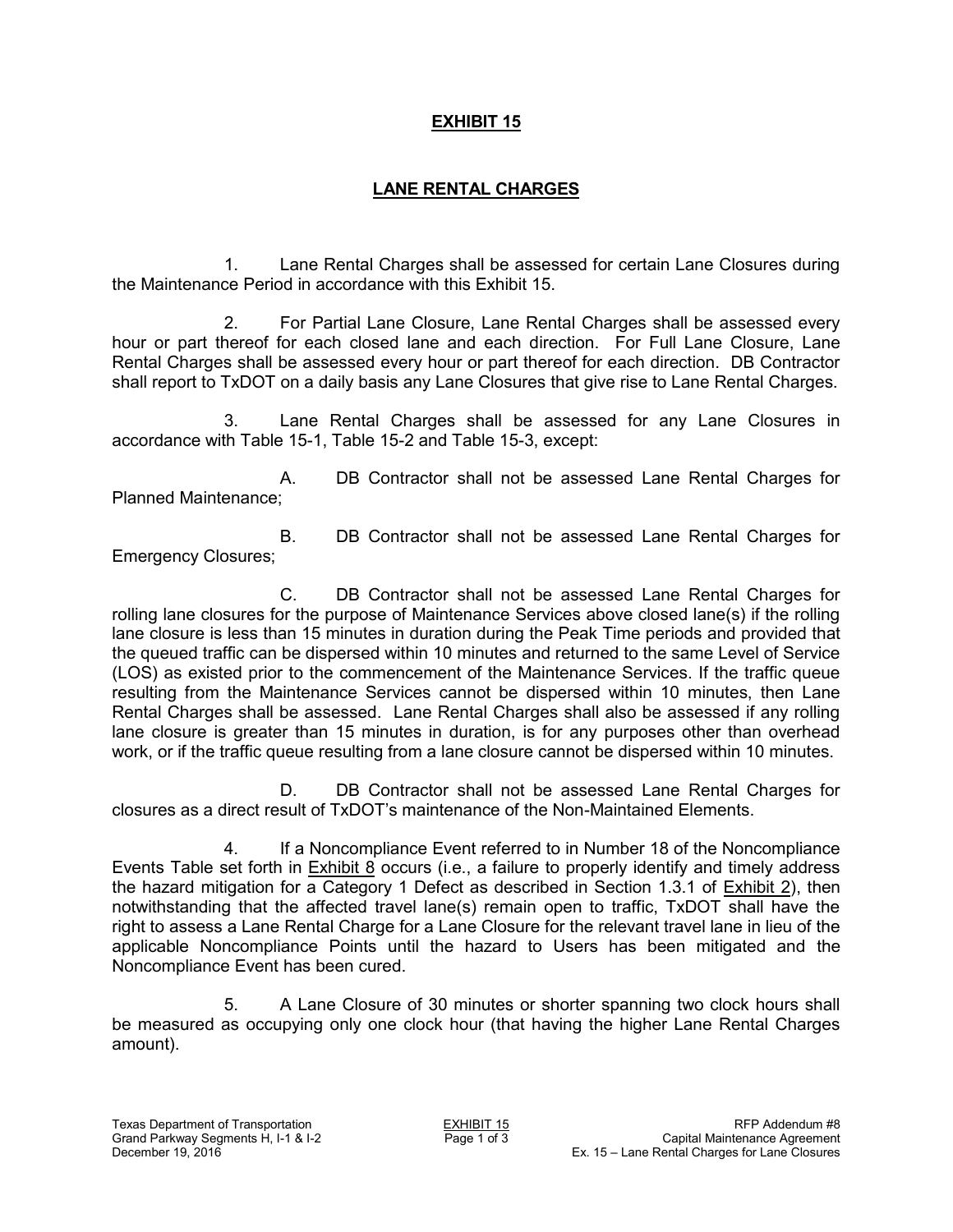6. For a Partial Lane Closure, in the case of a Lane Closure that affects more than one travel lane, the amount of Lane Rental Charges shall be the amount applicable to the maximum number of travel lanes subject to a Lane Closure.

7. In the case of a Lane Closure in more than one Segment within the same clock hour, Lane Rental Charges shall be assessed for each Segment affected.

8. The Lane Rental Charges shown in Table 15-1, Table 15-2, and Table 15-3 are for one direction of travel. In the case of a Lane Closure that includes a Lane Closure in both directions of travel, Lane Rental Charges shall apply for each travel direction affected.

9. In the case of a Lane Closure that occurs at any time during a Holiday or major event, the Lane Rental Charges shall be assessed as Peak Periods shown in Table 15-1, Table 15-2, and Table 15-3.

10. In the case of a Lane Closure that includes Lane Closure of one travel lane where the shoulder is utilized temporarily as a replacement travel lane, the Lane Rental Charges shall be that assigned to the shoulder.

11. Lane Rental Charges, as defined in this Exhibit 15, shall be calculated for any period during the Initial Maintenance Term in accordance with Table 15-1 and Table 15-2. Lane Rental Charges shall be reset at the beginning of each Maintenance Term in accordance with Table 15-3.

12. Each of the amounts of Lane Rental Charges set forth in Table 15-1 and Table 15-2 for the Initial Maintenance Term and subsequent amounts of Lane Rental Charges set forth in Table 15-3 for additional Maintenance Terms shall be increased annually on January 1 of each year after the Effective Date of each Maintenance Term by a percentage equal to the percentage increase in the CPI between the CPI for October of the second immediately preceding year and the CPI for October of the immediately preceding year. In no event shall the amount be less than the amount in effect during the immediately preceding year. If there is a decrease or no increase in the CPI index then there shall be no increase in the amounts of Lane Rental Charges.